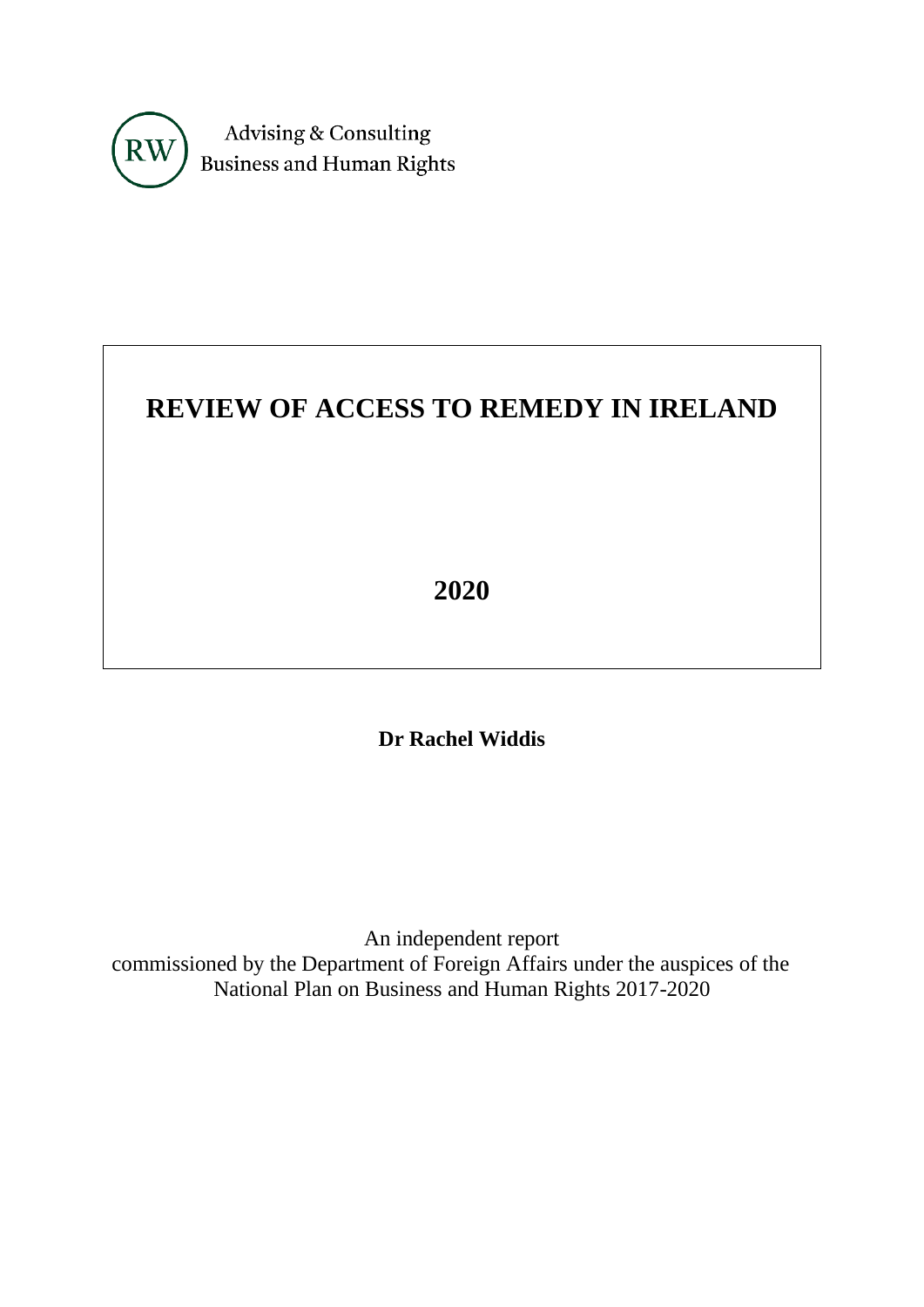#### **Executive Summary**

This Review of Access to Remedy in Ireland is timely. The context is the adverse impacts of business on human rights and the environment, an accountability gap, increasing litigation, and an anticipated EU legislative initiative concerning Sustainable Corporate Governance including human rights due diligence in 2021. The content considers a wide range of legal, policy, and regulatory areas. It is acknowledged that developments in Ireland will occur within the context of global and also EU level developments. This Review necessarily highlights deficits in the existing framework. It evaluates what progress is required along which dimensions in order to enable and advance remedy for potential victims overseas in Ireland. Input and feedback were sought and welcomed throughout its development.

The circumstances regarding remedy in Ireland are situated within a fast evolving international context. There is realisation that voluntary initiatives, alone, have proven inadequate to prevent negative impacts on human rights and to provide redress. Globally, greater momentum in implementing voluntary initiatives, in combination with instrumental measures is required. In other jurisdictions, cases involve tens of thousands of claimants, and concern allegations of rape, torture, killing, slave labour, and environmental pollution causing damage to livelihoods and health. Rights holders who experience business-related adverse impacts face significant legal, procedural and practical barriers to remedy. Wherever it is sought, the path to remedy is excessively long and arduous. In Ireland, seeking remedy would be yet more onerous for claimants. Certain building blocks of remedy, such as mechanisms of collective redress, are unavailable. Significant legal costs, combined with a lack of available legal aid or third party funding mechanisms, can be expected to inhibit claimants. <sup>1</sup> Some barriers for potential victims overseas may be readily addressed, by providing freely accessible complete information regarding remedies in Ireland, both judicial and non-judicial. Dismantling other barriers will require legislative assessment, which has in several instances been previously recommended, but not actioned.

<span id="page-1-0"></span>This review highlights developments in civil litigation and new approaches in criminal law. It proposes the consideration of successful models, which could be adapted for Ireland. It recommends international standards on effective remedy for those facing additional barriers, and specific consideration of gender dimensions. Although the consultation was inhibited by the pandemic, responses indicate that certain Irish entities have developed practices consistent with international standards. To progress, it is crucial that stakeholders are fully engaged, and that capacity is enhanced. Responding to the issues raised will require proactive and sustained measures to reduce legal, procedural, and practical barriers to remedy.

 $1$  To the authors knowledge, litigation of the style discussed in this review has not been commenced in Ireland, although business operating in Ireland are being discussed in connection with abuses overseas. See GLAN Complaint to Irish National Contact Point (2018) available at [<https://www.glanlaw.org/single](https://www.glanlaw.org/single-post/2018/10/24/GLAN-files-complaint-against-Irish-oil-companys-dealings-in-annexed-Western-Sahara%3e)[post/2018/10/24/GLAN-files-complaint-against-Irish-oil-companys-dealings-in-annexed-Western-Sahara>;](https://www.glanlaw.org/single-post/2018/10/24/GLAN-files-complaint-against-Irish-oil-companys-dealings-in-annexed-Western-Sahara%3e) Christian Aid investigation of the relationship between the ESB and the Cerrejón mine (2020) available at [https://www.christianaid.ie/resources/undermining-human-rights-ireland-esb-and-cerrejon-coal.](https://www.christianaid.ie/resources/undermining-human-rights-ireland-esb-and-cerrejon-coal)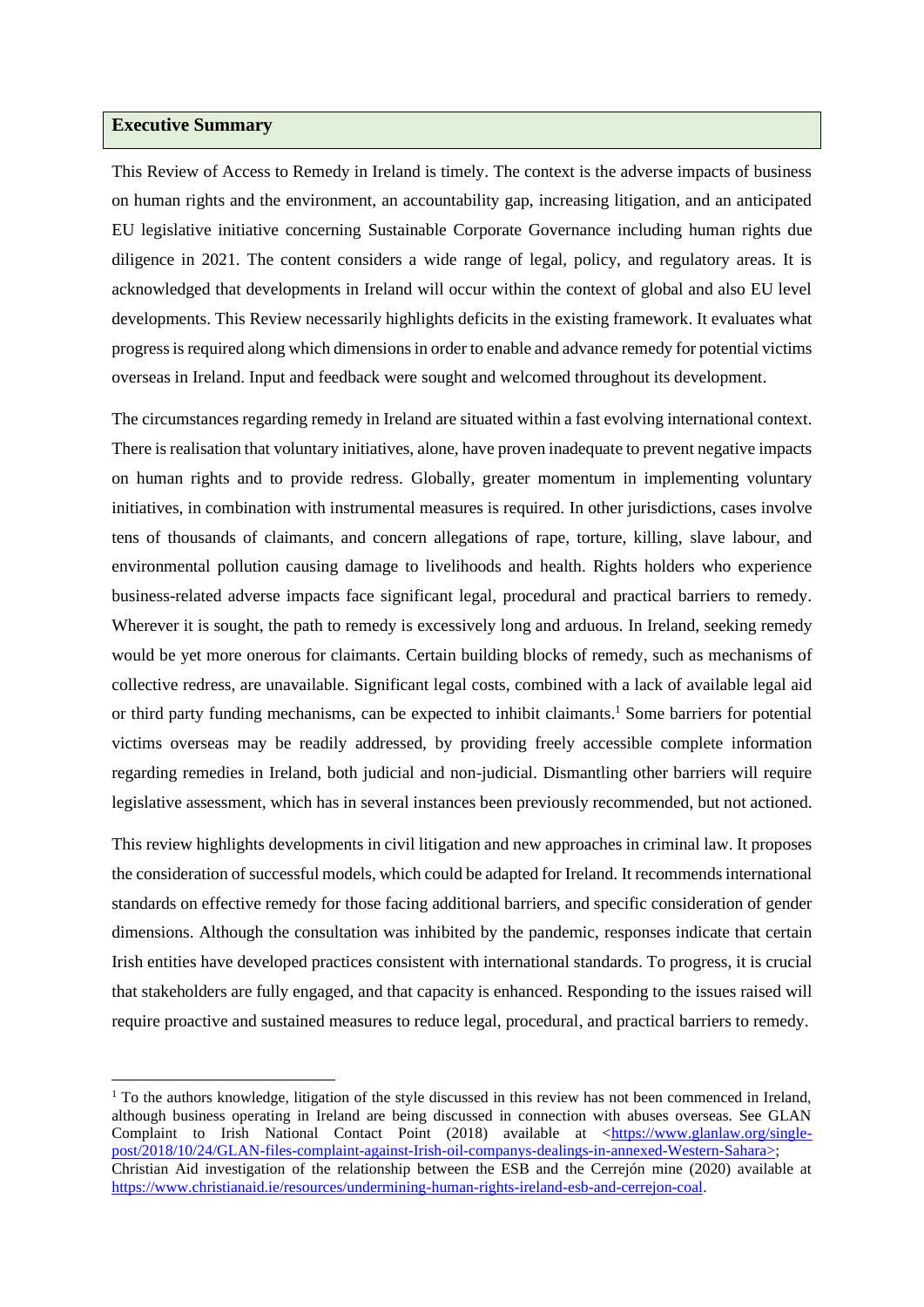## **Introduction**

<span id="page-2-0"></span>This is an independent review commissioned by the Department of Foreign Affairs under the auspices of the National Plan on Business and Human Rights 2017-2020. 2 Its purpose is to evaluate how best to ensure remedy for potential victims of human rights abuses by companies domiciled in Ireland, with a focus on legal, procedural, or financial barriers.<sup>3</sup> It included consideration of those who face additional barriers to remedy, including women. It was conducted against the background of Ireland's existing international human rights law obligations, 4 and the UN Guiding Principles on Business and Human Rights.<sup>5</sup>

#### <span id="page-2-3"></span><span id="page-2-1"></span>*About the Author*

<span id="page-2-2"></span>Dr Rachel Widdis is an Adjunct Assistant Professor teaching Business and Human Rights in the School of Law, Trinity College Dublin. Her PhD concerns constructing accountability in business and human rights. <sup>6</sup> She holds Masters degrees in Business and in Law, is an independent non-executive director, and consultant. She previously held positions in Structured Finance in ABN-AMRO Luxembourg, EMEA Business Development in Paris and as a Financial Analyst in Citigroup in London. Her advocacy work has included victims' rights, trafficking in human beings, and as an expert advisor on research in refugee camps. Dr Widdis has been commissioned to develop a proposal for human rights and environmental due diligence in an Irish context for the Irish Coalition for Business and Human Rights.<sup>7</sup>

<sup>2</sup> ReganStein, Leading Edge, and Department of Foreign Affairs and Trade, 'National Plan on Business and Human Rights; Baseline Assessment of Legislative and Regulatory Framework' (2019) (Baseline Assessment) Recommendation 15 available at: [https://www.dfa.ie/media/dfa/ourrolepolicies/humanrights/Baseline-Study-](https://www.dfa.ie/media/dfa/ourrolepolicies/humanrights/Baseline-Study-Business-and-Human-Rights-v2.pdf)[Business-and-Human-Rights-v2.pdf;](https://www.dfa.ie/media/dfa/ourrolepolicies/humanrights/Baseline-Study-Business-and-Human-Rights-v2.pdf) pursuant to National Plan on Business and Human Rights (NAP) available at [https://www.dfa.ie/media/dfa/alldfawebsitemedia/National-Plan-on-Business-and-Human-Rights-2017-](https://www.dfa.ie/media/dfa/alldfawebsitemedia/National-Plan-on-Business-and-Human-Rights-2017-2020.pdf) [2020.pdf.](https://www.dfa.ie/media/dfa/alldfawebsitemedia/National-Plan-on-Business-and-Human-Rights-2017-2020.pdf)

<sup>&</sup>lt;sup>3</sup> Per Recommendation 15 of Ireland's NAP and the independent Baseline Assessment (n [2\)](#page-2-0).

<sup>4</sup> Se[e https://tbinternet.ohchr.org/\\_layouts/15/TreatyBodyExternal/Treaty.aspx?CountryID=83&Lang=EN.](https://tbinternet.ohchr.org/_layouts/15/TreatyBodyExternal/Treaty.aspx?CountryID=83&Lang=EN)

<sup>5</sup> UN Guiding Principles on Business and Human Rights: Implementing the 'Protect, Respect and Remedy' Framework, available at [https://www.ohchr.org/documents/publications/guidingprinciplesbusinesshr\\_en.pdf,](https://www.ohchr.org/documents/publications/guidingprinciplesbusinesshr_en.pdf) taking into consideration recommendations of the UN Working Group on the issue *of* human rights *and*  transnational corporations and other business enterprises www. [https://www.ohchr.org/en/issues/business/pages/reports.aspx.](https://www.ohchr.org/en/issues/business/pages/reports.aspx)

<sup>6</sup> This Report draws upon PhD thesis Rachel Widdis, 'Constructing Accountability in Business and Human Rights: An Investigation of the Development of Foreign Direct Liability Litigation and Feasibility in Ireland' (2021) available at [http://hdl.handle.net/2262/94293.](http://hdl.handle.net/2262/94293) Rights to original writing and research belong to Rachel Widdis [\(rachel.widdis@tcd.ie\)](mailto:rachel.widdis@tcd.ie).

<sup>&</sup>lt;sup>7</sup> Irish Coalition for Business and Human Rights members: Trócaire, Trinity Centre for Social Innovation, Trinity Business School, Comhlámh, Front Line Defenders, Fairtrade Ireland, GLAN, Centre for Business and Society (CeBaS) UCD, Oxfam, LASC, Christian Aid, Irish Congress of Trade Unions, Friends of the Earth, NWCI Academics: Dr Rachel Widdis Observers: ESCR-NET, Shift project, Action Aid Ireland, TerraJusta, and Save Our Sperrins [www.icbhr.ie.](http://www.icbhr.ie./)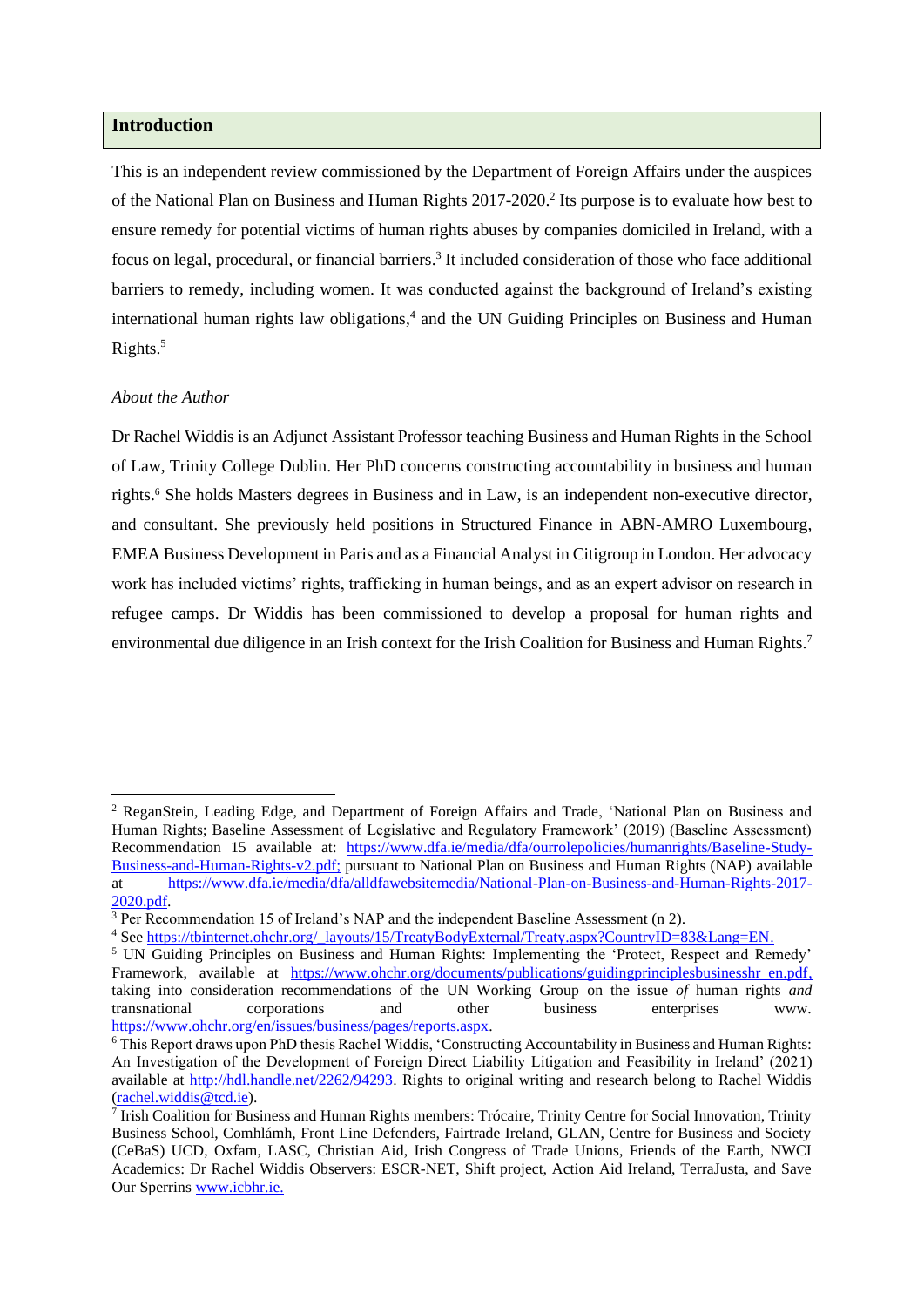| <b>Contents</b>                                   |    |
|---------------------------------------------------|----|
| Methodology & Scope                               | 1  |
| Table of Acronyms                                 | 2  |
| I International Context                           |    |
| A. International Context of Accountability        | 3  |
| B. International Standards on Remedy and Barriers | 8  |
|                                                   |    |
| II Ireland                                        |    |
| C. Ireland: Access to Remedy                      | 20 |
| D. Consultation and Feedback                      | 43 |
| Conclusions<br>Е.                                 | 46 |
| F. Recommendations                                | 48 |

This Review is structured in two parts. The first part, Sections A and B concern the international context. The second part, Sections C to F concern the context of remedy in Ireland.

Section A outlines accountability for business-related adverse impacts on human rights and the environment. Section B highlights international standards on effective remedy, recognising the additional barriers affecting certain groups of rights holders, including women. It synthesises developments within international initiatives, access to remedy in civil and criminal law, and outlines the momentum towards mandatory human rights due diligence.

Section C outlines barriers for potential victims of overseas human rights abuses by companies in Ireland, focusing on existing legal, procedural, and practical barriers to judicial remedy. It considers State based non-judicial remedies, and possible enhancements. The anticipated EU initiative on sustainable corporate governance including human rights due diligence is considered. Section D incorporates reflections from the consultation process and feedback. Section E presents Conclusions. Section F contains the Recommendations flowing from the Review, including potential next steps or further analysis.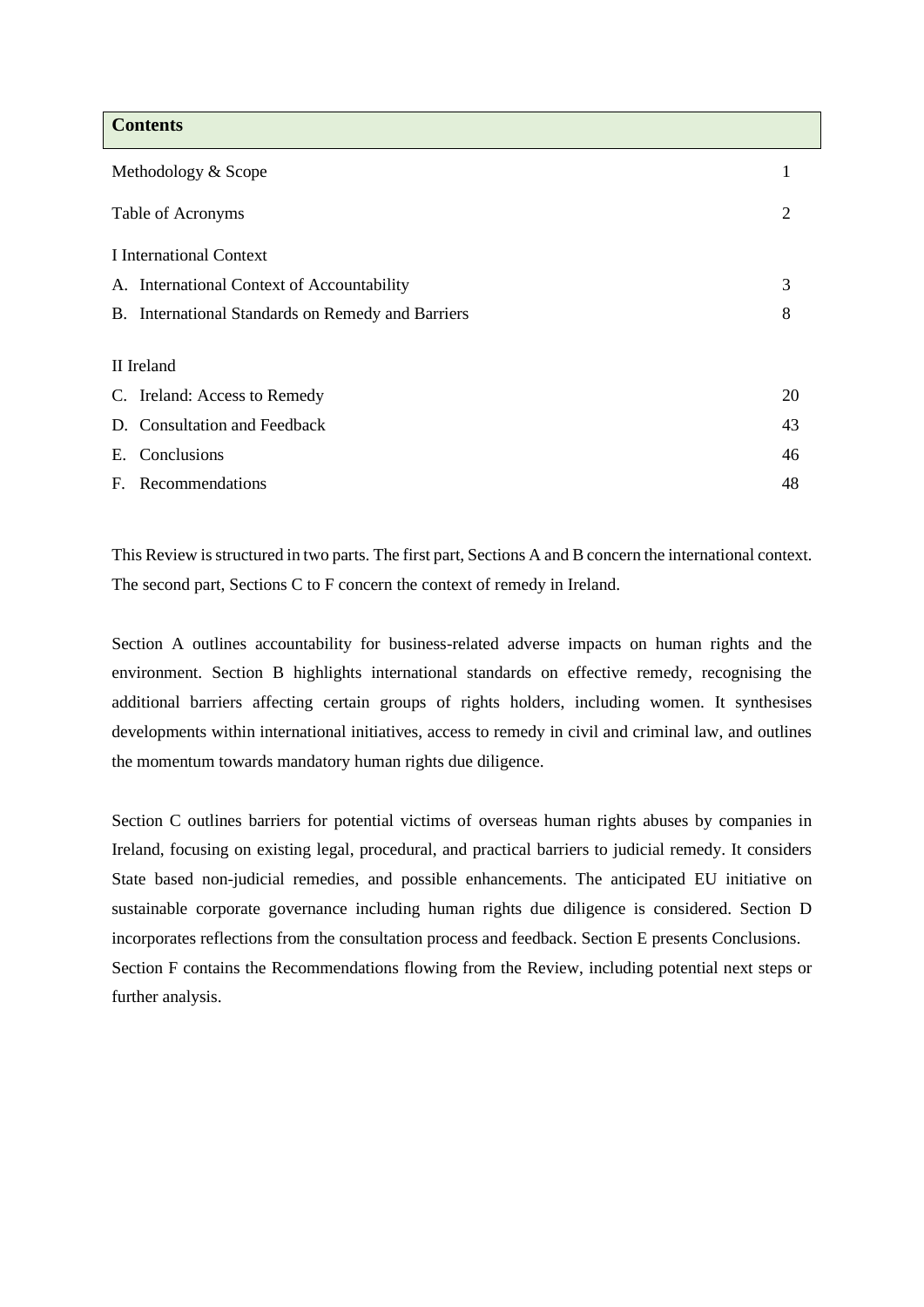#### **Methodology and Scope**

The Review was completed by independent consultant Dr Rachel Widdis. The content considers a wide range of legal, policy, and regulatory areas. Within limits, it is not possible to address in detail all the aspects raised within the Review.

<span id="page-4-1"></span><span id="page-4-0"></span>It included a consultation, seeking input from over 80 stakeholders,<sup>8</sup> including State services, commercial entities, and associations including organisations representing affected communities.<sup>9</sup> Consistent with its terms, the commercial entities are mainly large operating enterprises.<sup>10</sup> For all entities, feedback was sought on: Protection and Prevention; Remedy and Barriers to remedy; Experience of legal, practical, and procedural barriers; Barriers in cross border cases; and Developments. A draft report was circulated to relevant State Departments and related agencies for comment. Feedback also was gained during four presentations, to the National Implementation Group on Business and Human Rights, sub-group and plenary. Input and feedback from these consultative processes feeds into the Review and the recommendations flowing from it.

The Human Rights Unit within the Department of Foreign Affairs has supported and facilitated this Review throughout its development.

The participation of a sample of stakeholders was very valuable in its development. With thanks, they are listed with their consent in the Appendix.

<sup>8</sup> A/HRC/41/43 'Gender dimensions of the Guiding Principles on Business and Human Rights - Report of the Working Group on the issue of human rights and transnational corporations and other business enterprises' (23 May 2019) para 60 identifies that key players including States, business enterprises and civil society organizations/human rights defenders should contribute to realizing effective remedies. Available at [https://ap.ohchr.org/documents/dpage\\_e.aspx?si=A/HRC/41/43.](https://ap.ohchr.org/documents/dpage_e.aspx?si=A/HRC/41/43)

<sup>&</sup>lt;sup>9</sup> The nature of the review points to trading companies which have operations or significant supply chains overseas. Although financial institutions and asset managers may have human rights impacts linked to financing and investments, for present purposes, these were not included.

<sup>&</sup>lt;sup>10</sup> Enterprise Ireland [https://www.enterprise-ireland.com/en/about-us/our-clients/sme-definition.html.](https://www.enterprise-ireland.com/en/about-us/our-clients/sme-definition.html)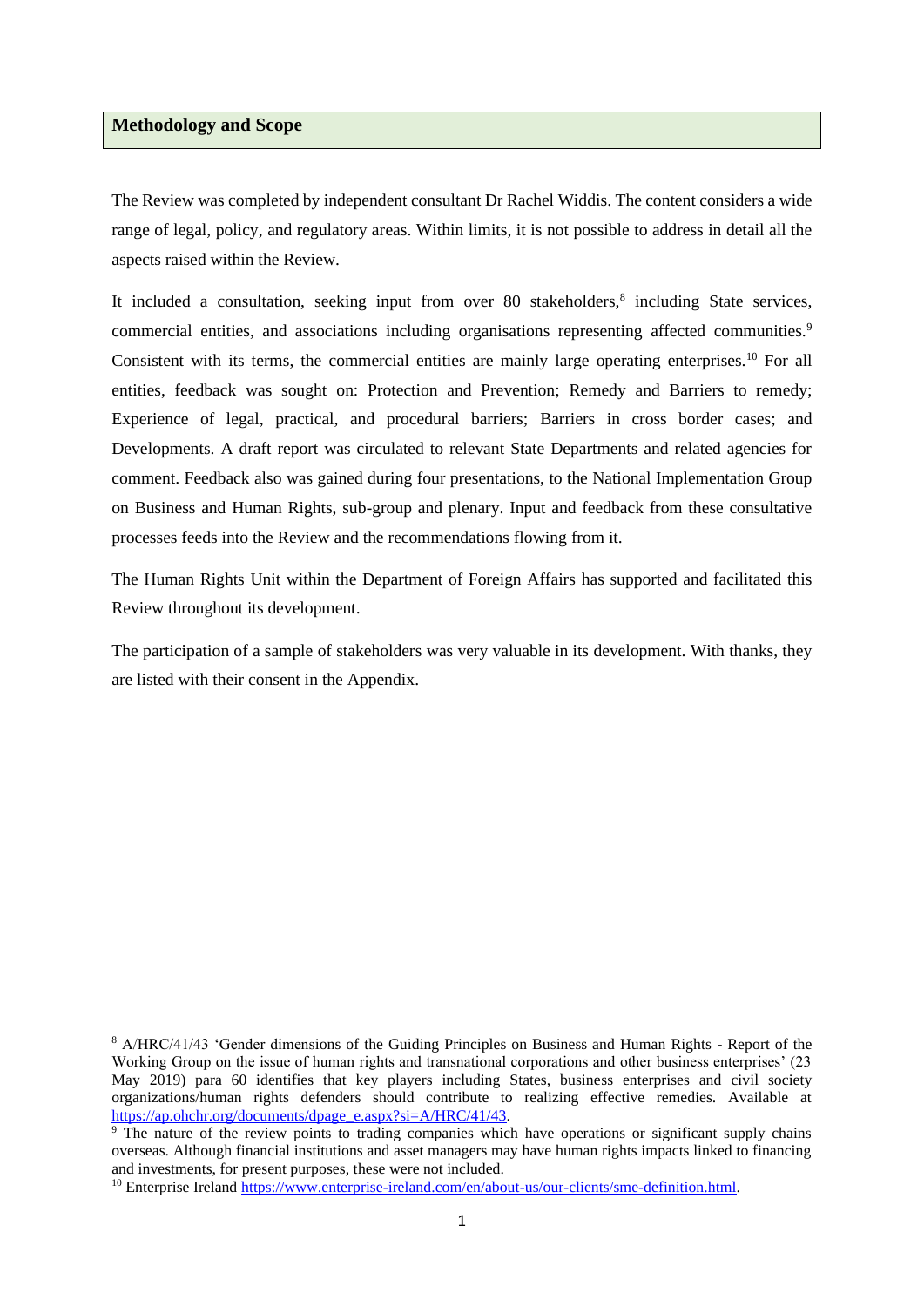# **Table of Acronyms**

| <b>BHR</b>               | <b>Business and Human Rights</b>                                            |  |
|--------------------------|-----------------------------------------------------------------------------|--|
| <b>BIICL</b>             | British Institute of International and Comparative Law                      |  |
| Brussels I (recast)      | EU Council Regulation No 1215/2012 of the European Parliament and of the    |  |
|                          | Council of 12 December 2012 on jurisdiction and the recognition and         |  |
|                          | enforcement of judgments in civil and commercial matters                    |  |
| <b>CEDAW</b>             | Convention on the Elimination of all Forms of Discrimination Against Women  |  |
| <b>CERD</b>              | Convention on the Elimination of all Forms of Racial Discrimination         |  |
| <b>CFREU</b>             | Charter of Fundamental Rights of the European Union                         |  |
| <b>CRC</b>               | Convention on the Rights of the Child                                       |  |
| <b>CSR</b>               | Corporate Social Responsibility                                             |  |
| <b>ECHR</b>              | European Convention on Fundamental Rights and Freedoms                      |  |
| <b>ENNHRI</b>            | European Network of National Human Rights Institutions                      |  |
| <b>EU FRA</b>            | European Union Agency for Fundamental Rights                                |  |
| <b>FDL</b>               | Foreign Direct Liability                                                    |  |
| HRDD / HR&EDD            | Human Rights Due Diligence / Human Rights and Environmental Due             |  |
|                          | Diligence*                                                                  |  |
| <b>ICCPR</b>             | International Covenant on Civil and Political Rights                        |  |
| <b>ICESCR</b>            | International Covenant on Economic, Social and Cultural Rights              |  |
| ICJ                      | <b>International Commission of Jurists</b>                                  |  |
| <b>IHREC</b>             | Irish Human Rights and Equality Commission                                  |  |
| <b>ILRC</b>              | <b>Irish Law Reform Commission</b>                                          |  |
| <b>OHCHR</b>             | Office of the High Commissioner for Human Rights                            |  |
| <b>MPA</b>               | Multi-party Action                                                          |  |
| <b>NAP</b>               | <b>National Action Plan</b>                                                 |  |
| <b>NCP</b>               | National Contact Point under the Organisation for Economic Cooperation and  |  |
|                          | Development Guidelines on Multinational Enterprises                         |  |
| <b>NFRD</b>              | EU Directive 2014/95/EU on disclosure of non-financial and diversity        |  |
|                          | information by certain large undertaking and groups                         |  |
| <b>NGO</b>               | Non-governmental Organisation                                               |  |
| <b>NHRI</b>              | National Human Rights Institution                                           |  |
| <b>NPBHR</b>             | National Plan on Business and Human Rights                                  |  |
| <b>OECD</b>              | Organisation for Economic Cooperation and Development                       |  |
| Rome II                  | EU Council Regulation No 864/2007 on the law applicable to non-contractual  |  |
|                          | obligations                                                                 |  |
| <b>UN Binding Treaty</b> | Revised Legally Binding Instrument to Regulate, in International Human      |  |
|                          | Rights Law, the Activities of Transnational Corporations and Other Business |  |
|                          | Enterprises                                                                 |  |
| <b>UNGPs</b>             | UN Guiding Principles on Business and Human Rights                          |  |
| UN SDGs                  | <b>UN Sustainable Development Goals</b>                                     |  |
| <b>UNWG</b>              | UN Working Group on the issue of human rights and transnational             |  |
|                          | corporations and other business enterprises                                 |  |

\* Depending on source and time, Human Rights Due Diligence is also referred to as Human Rights and Environmental Due Diligence.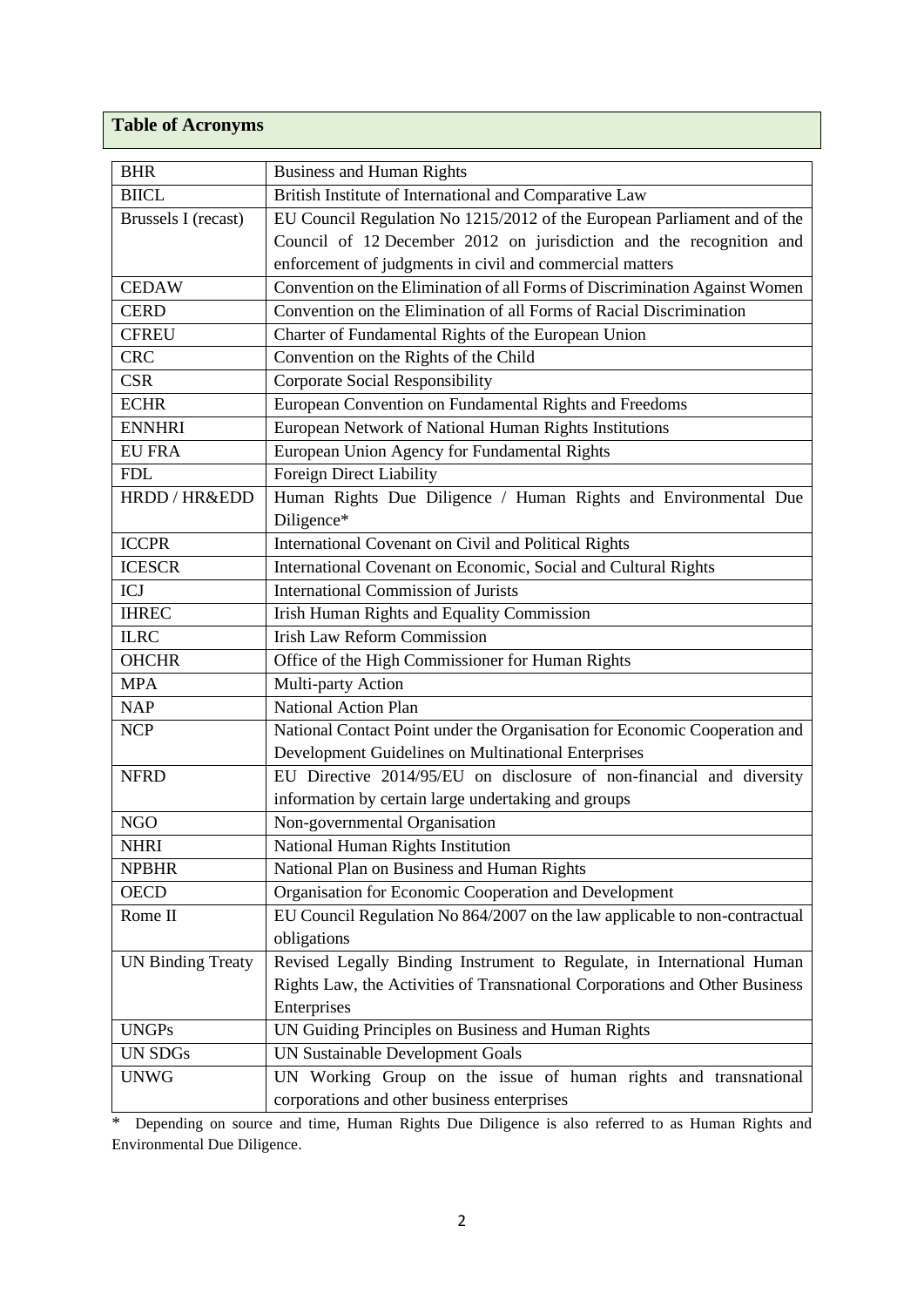## **A. INTERNATIONAL: Legal and Policy Context**

<span id="page-6-1"></span><span id="page-6-0"></span>Whereas the *raison d'etre* of human rights law was directed at abuses by states and their agents, it now encompasses protection by states, from adverse impacts upon rights from private actors including companies. In parallel, the expectations which society has of business have changed. <sup>11</sup> Human rights, rooted in the dignity of individuals, have superior status,<sup>12</sup> In Dworkin's words, rights are 'trumps.'<sup>13</sup> Business may affect a wide range of human rights, both positively and negatively.<sup>14</sup> The field of business and human rights (BHR)<sup>15</sup> is concerned with protection of rights and rights holders from business-related adverse impacts. For example, it considers how revenues are generated, throughout business operations. Rights and the role of law are at the centre of BHR,<sup>16</sup> and differentiate its thrust from the field corporate social responsibility (CSR).<sup>17</sup>

<span id="page-6-3"></span><span id="page-6-2"></span>Accountability and remedy for resulting harms may be administrative, judicial or non-judicial. Cases concerning business-related impacts upon rights in EU Member States include allegations of gross

<sup>&</sup>lt;sup>11</sup> UNGPs (n [5\)](#page-2-1); Edelman Trust Barometer stating 'not only are the stakes high for business, but so are the expectations that it will act.' available at [https://www.edelman.com/trustbarometer;](https://www.edelman.com/trustbarometer) US Business Roundtable, 'Statement on the Purpose of a Corporation' (August 2019) available at [https://opportunity.businessroundtable.org/wp-content/uploads/2019/08/Business-Roundtable-Statement-on-the-](https://opportunity.businessroundtable.org/wp-content/uploads/2019/08/Business-Roundtable-Statement-on-the-Purpose-of-a-Corporation-with-Signatures.pdf)[Purpose-of-a-Corporation-with-Signatures.pdf.](https://opportunity.businessroundtable.org/wp-content/uploads/2019/08/Business-Roundtable-Statement-on-the-Purpose-of-a-Corporation-with-Signatures.pdf) See also Justine Nolan, 'All Care, No Responsibility?' in Lara Blecher, Nancy Kaymar Stafford, & Gretchen C. Bellamy (eds.) *Corporate Responsibility for human rights impacts. New Expectations and Paradigms* (ABA Book Publishing 2014) 3, 15.

<sup>12</sup> See for example, John Rawls, *A Theory of Justice* (Harvard University Press 1971), 114-115; Henry Shue, *Basic Rights* (Princeton University Press 1980);; Jack Donnelly, 'The Concept of Human Rights' in *Universal Human Rights in Theory and Practice* (Cornell Paperbacks 2013).

<sup>13</sup> Ronald Dworkin, 'Rights as Trumps' in Jeremy Waldron (ed), *Theories of Rights* (OUP 1985).

<sup>&</sup>lt;sup>14</sup> Terms used: 'Business' 'entity' and 'enterprise' are generic terms which are used to capture corporation. company, and firm; A 'parent company' is distinguished from 'subsidiary', a legally separate entity. The terms 'abuses' and 'adverse impacts' are used. In a formal sense, private actors do not 'violate' human rights, because they are not (generally) directly bound by international human rights treaties. See Revised Legally Binding Instrument to Regulate, in International Human Rights Law, the Activities of Transnational Corporations and Other Business Enterprises' (Revised Draft) art 1(2) available at [www.ohchr.org/Documents/HRBodies/HRCouncil/WGTransCorp/OEIGWG\\_RevisedDraft\\_LBI.pdf.](http://www.ohchr.org/Documents/HRBodies/HRCouncil/WGTransCorp/OEIGWG_RevisedDraft_LBI.pdf) Under the UNGPs (n [5\)](#page-2-1) an 'adverse human rights impact' occurs when an action removes or reduces the ability of an individual to enjoy his or her human rights. The 'host state' is the state in which the relevant business activities of a subsidiary of a multinational corporation occur. In general terms, the 'home state' of a multinational corporation is the state in which the parent corporation of the concerned group is incorporated. For the purposes of this Review, the default rule in Article 4 of the Brussels I (recast) regime is that the courts in the country where the defendant is domiciled has jurisdiction. For present purposes soft law includes all international instruments defined as codes, guidelines, or principles (excluding treaties), and codes of conduct both developed at international level and at the level of companies or sectors whether by individual corporations, NGOs, or multistakeholder groups. See OHCHR 'The Corporate Responsibility to Respect Human Rights: An Interpretive Guide' (2012) available at [https://www.ohchr.org/Documents/publications/hr.puB.12.2\\_en.pdf.](https://www.ohchr.org/Documents/publications/hr.puB.12.2_en.pdf) See also Robert McCorquodale and Lise Smit and Stuart Neely and Robin Brooks, 'Human Rights Due Diligence in Law and Practice: Good Practices and Challenges for Business Enterprises' (2017) 2 BHRJ 195, 199.

<sup>15</sup> See Anita Ramasastry, 'Corporate Social Responsibility Versus Business and Human Rights: Bridging the Gap Between Responsibility and Accountability' (2015) 14(2) Journal of Human Rights 237.

<sup>16</sup> The premise is that rights and obligations co-exist as two sides of the same coin. See Andrew Clapham, *Human Rights Obligations of Non-State Actors* (OUP 2006) chapter 2.

<sup>&</sup>lt;sup>17</sup> The responsibility to respect is unrelated to philanthropic or other voluntary outreach activities.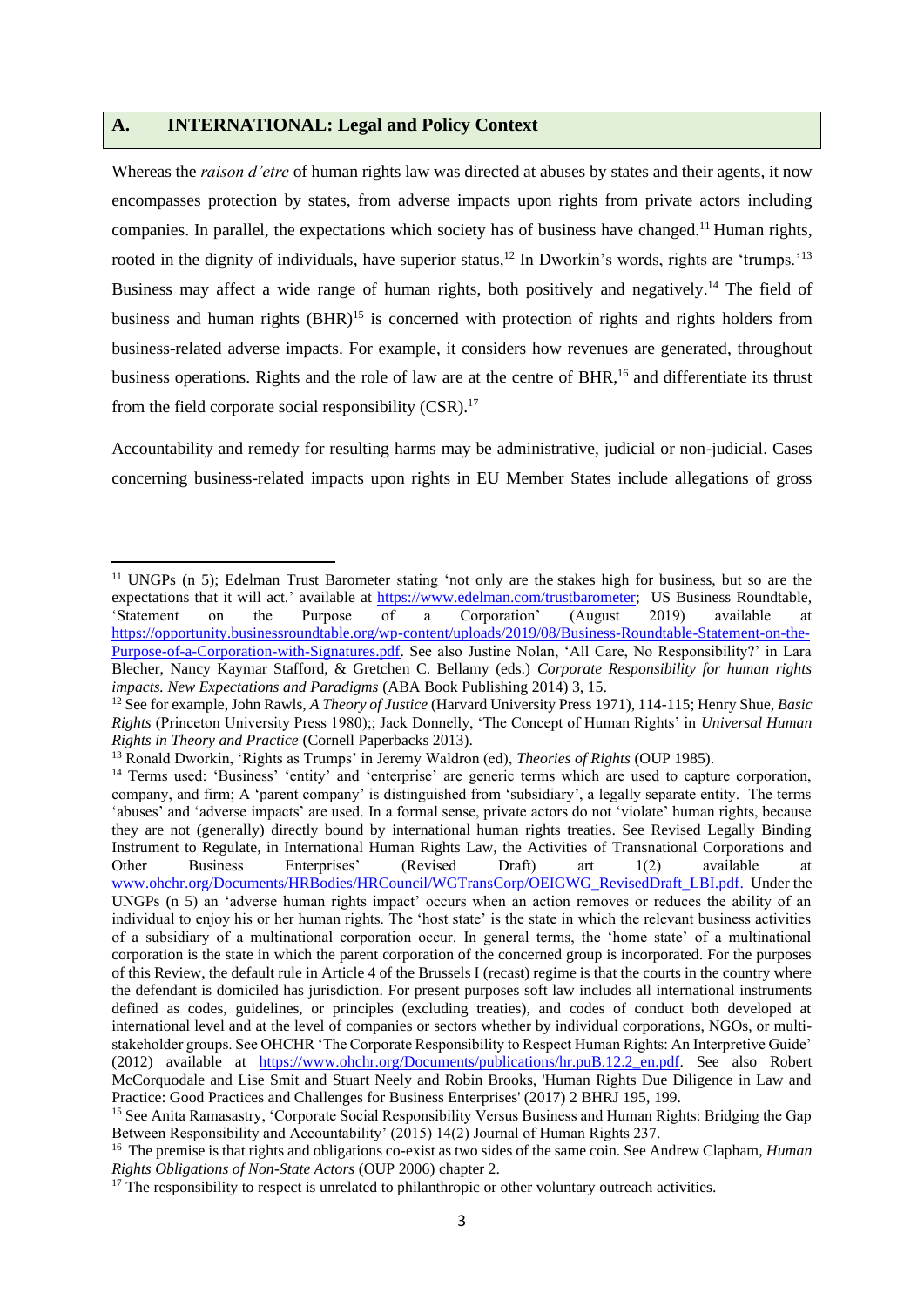<span id="page-7-2"></span><span id="page-7-1"></span>abuses such as complicity to murder to environmental justice.<sup>18</sup> In context, a 2014 study found that over half of companies listed on the FTSE 100, CAC 40, and DAX 30 had been identified in allegations or concerns regarding adverse human rights impacts.<sup>19</sup> The recent *KIK* case illustrates the complexity of issues involved.<sup>20</sup> In outline, 258 workers died in a fire in a textile factory producing goods for this German retailer in Pakistan. In proceedings in Germany against KIK, the claimants alleged that it had breached its duty of care to ensure that its supplier in Pakistan had adequate fire safety measures in place. KIK maintained that it had charged an independent auditing company with monitoring the factory and had three reports indicating that fire safety was adequate.<sup>21</sup> In 2019 a German court ruled that the claims were time-barred under Pakistani law, as applicable in the proceedings.

<span id="page-7-3"></span><span id="page-7-0"></span>Although the conduct of business can in principle affect all human rights, $22$  there is no general international legal regime concerning corporate liability for human rights abuses.<sup>23</sup> Globally, relevant human rights based causes of action are absent.<sup>24</sup> Concurrently, there is recognition that voluntary means alone are insufficient to ensure corporate respect for human rights,<sup>25</sup> and that instrumental means

<sup>21</sup> 'The Human Price: Certified Safe, a Factory in Karachi Still Quickly Burned'

<span id="page-7-4"></span><sup>&</sup>lt;sup>18</sup> Policy Department for External Relations Directorate General for External Policies of the Union PE 603.475 'STUDY Access to legal remedies for victims of corporate human rights abuses in third countries' (2019) [<www.europarl.europa.eu/RegData/etudes/STUD/2019/603475/EXPO\\_STU\(2019\)603475\\_EN.pdf>](http://www.europarl.europa.eu/RegData/etudes/STUD/2019/603475/EXPO_STU(2019)603475_EN.pdf); European Agency for Fundamental Rights (EU FRA) 'Business-related human rights abuse reported in the EU and available remedies' (2019) available at [https://fra.europa.eu/sites/default/files/fra\\_uploads/fra-2019-business-and-human](https://fra.europa.eu/sites/default/files/fra_uploads/fra-2019-business-and-human-rights-focus_en.pdf)[rights-focus\\_en.pdf.](https://fra.europa.eu/sites/default/files/fra_uploads/fra-2019-business-and-human-rights-focus_en.pdf) Jennifer Zerk, 'Corporate liability for gross human rights abuses: Towards a fairer and more effective system of domestic law remedies', 8 identifies the main categories of circumstances in which businesses can become implicated in gross human rights abuses: as primary perpetrators; supplying equipment or information utilised in abuses; doing business with regimes with poor human rights records or with known rights abusers. [https://www.ohchr.org/Documents/Issues/Business/DomesticLawRemedies/StudyDomesticeLawRemedies.pdf.](https://www.ohchr.org/Documents/Issues/Business/DomesticLawRemedies/StudyDomesticeLawRemedies.pdf) <sup>19</sup> IPIS, 'The Adverse Human Rights Risks and Impacts of European Companies: Getting a glimpse of the picture'

available at [http://corporatejustice.org/documents/ahrri\\_report\\_final-2.pdf.](http://corporatejustice.org/documents/ahrri_report_final-2.pdf)

<sup>&</sup>lt;sup>20</sup> *Jabir and others v KiK Textilien und Non-Food GmbH* Case No. 7 O 95/15, case report available at [www.ecchr.eu/fileadmin/Fallbeschreibungen/CaseReport\\_KiK\\_Pakistan\\_August2019.pdf.](http://www.ecchr.eu/fileadmin/Fallbeschreibungen/CaseReport_KiK_Pakistan_August2019.pdf) See also <https://www.ecchr.eu/en/case/kik-paying-the-price-for-clothing-production-in-south-asia/>

[https://www.nytimes.com/2012/12/08/world/asia/pakistan-factory-fire-shows-flaws-in-monitoring.html;](https://www.nytimes.com/2012/12/08/world/asia/pakistan-factory-fire-shows-flaws-in-monitoring.html)

[https://www.ecchr.eu/en/case/after-factory-fire-in-pakistan-proceedings-against-auditor-in-italy/;](https://www.ecchr.eu/en/case/after-factory-fire-in-pakistan-proceedings-against-auditor-in-italy/) Philip Wesche and Miriam Saage-Maaß, 'Holding Companies Liable for Human Rights Abuses Related to Foreign Subsidiaries and Suppliers before German Civil Courts: Lessons from *Jabir and Others v KiK*' 16 (2016) Human Rights Law Review 370.

<sup>&</sup>lt;sup>22</sup> A/HRC/8/5 Report of the Special Representative of the Secretary-General on the issue of human rights and transnational corporations and other business enterprises (SRSG) John Ruggie, para 6 available at [https://ap.ohchr.org/documents/alldocs.aspx?doc\\_id=14100;](https://ap.ohchr.org/documents/alldocs.aspx?doc_id=14100) UNGPs ([n 5\)](#page-2-1); Cees van Dam, 'Tort Law and Human Rights: Brothers in Arms on the Role of Tort Law in the Area of Business and Human Rights' (2011) 2 JETL 221, 243; Beth Stephens 'The Amorality of Profit: Transnational Corporations and Human Rights' (2002) 20 Berkeley Journal of International Law 45.

<sup>&</sup>lt;sup>23</sup> For example; EU Directive 2011/36/EU of 5 April 2011 on preventing and combating trafficking in human beings and protecting its victims art 5; Optional Protocol on the sale of children, child prostitution and child pornography (OPSC) art 3(4); Council of Europe Convention on the Protection of the Environment through Criminal Law (adopted 1998, not yet in force) art. 9; UN Convention against Corruption art, 26; UN Convention on the Suppression of Financing of Terrorism; UN Convention against Transnational Organized Crime art. 5. <sup>24</sup> See Stephens (n [22\)](#page-7-0) 41.

<sup>25</sup> See Corporate Human Rights Benchmark 2019 and 2020 available at [https://www.corporatebenchmark.org/;](https://www.corporatebenchmark.org/) Business and Human Rights Resource Centre (BHRCC) [www.business-humanrights.org/en/company](http://www.business-humanrights.org/en/company-policysteps/policies)[policysteps/policies;](http://www.business-humanrights.org/en/company-policysteps/policies) Danish Institute of Business and Human Rights [www.humanrights.dk/tools/human-rights-](http://www.humanrights.dk/tools/human-rights-indicators-business)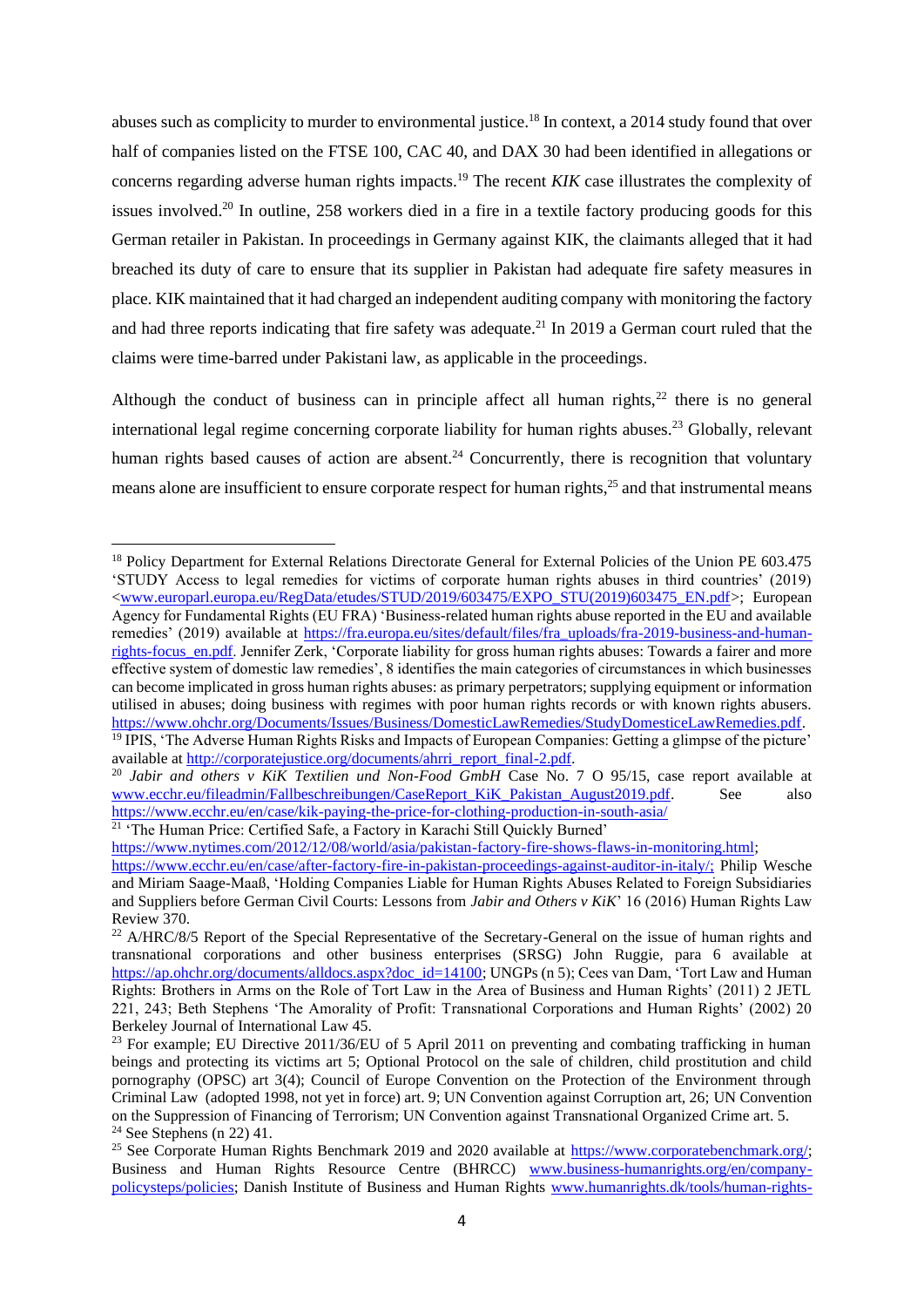<span id="page-8-2"></span>are required. It should be not assumed that business and business leaders are inactive or resistant. Traidcraft notes that 69% of UK business leaders agreed that companies should be accountable for harms caused abroad.<sup>26</sup> From inside and out, pressure is mounting. Media, investor and consumer attention on business-related adverse impacts continues to intensify.<sup>27</sup> Increasingly, businesses are expected to 'walk their talk'.<sup>28</sup> Concurrently, initiatives and regulation are multiplying at global and EU levels.<sup>29</sup> Amongst references to the 'the current jungle' of global business and human rights regulation.<sup>30</sup> there is a marked evolution in voluntary corporate codes of practice, and transnational private regulation.<sup>31</sup> The increasing positive engagement of business is significant and is not, and should not, be discounted.<sup>32</sup>

<span id="page-8-1"></span><span id="page-8-0"></span>Gaps in regulation and access to remedy propagate a context in which abuses occur and may recur. Access to remedy is a right, as is widely recognized under international human rights law and national laws.<sup>33</sup> As it stands, to access remedy reference is to international human rights law obligations with states as duty bearers;<sup>34</sup> voluntary measures; soft law; or leveraging crossover aspects from criminal or

[indicators-business;](http://www.humanrights.dk/tools/human-rights-indicators-business) Shift Project [www.ungpreporting.org/database-analysis/explore-disclosures/;](http://www.ungpreporting.org/database-analysis/explore-disclosures/) International Corporate Accountability Roundtable (ICAR) [https://www.icar.ngo/.](https://www.icar.ngo/) 

<sup>&</sup>lt;sup>26</sup> Traidcraft, (27 November 2015) available at [www.traidcraft.co.uk/campaign-blog-entry/two-thirds-of-british](http://www.traidcraft.co.uk/campaign-blog-entry/two-thirds-of-british-business-leadersagree-with-us)[business-leadersagree-with-us.](http://www.traidcraft.co.uk/campaign-blog-entry/two-thirds-of-british-business-leadersagree-with-us) See also Economist Intelligence Unit, 'The Road from Principles to Practice: Today's Challenges For Business in Respecting Human Rights' (2015), 12 available at [https://www.eiuperspectives.economist.com/strategy-leadership/road-principles-practice.](https://www.eiuperspectives.economist.com/strategy-leadership/road-principles-practice)

<sup>&</sup>lt;sup>27</sup> *inter alia*, Investors for Human Rights Alliance [https://investorsforhumanrights.org/;](https://investorsforhumanrights.org/%3e) Sherpa [https://www.asso](https://www.asso-sherpa.org/category/strategic-litigation)[sherpa.org/category/strategic-litigation>](https://www.asso-sherpa.org/category/strategic-litigation)

<sup>&</sup>lt;sup>28</sup> See generally Judith Schrempf-Stirling and Florian Wettstein, 'Beyond Guilty Verdicts: Human Rights Litigation and Its Impact on Corporations' Human Rights Policies' (2017) 145(3) Journal of Business Ethics, 545. See also 'Charges filed against French group Auchan for misleading practices after Rana Plaza collapse' [www.asso-sherpa.org/charges-filed-french-group-auchan-misleading-commercial-practices-rana-plaza-collapse;](http://www.asso-sherpa.org/charges-filed-french-group-auchan-misleading-commercial-practices-rana-plaza-collapse) **'**Samsung's Indictment in France: Fighting Transnational Corporation's Human Rights' Violations Through Consumer Law' (4 September 2019) available at [https://freedomfund.org/blog/samsungs-indictment-in-france](https://freedomfund.org/blog/samsungs-indictment-in-france-fighting-transnational-corporations-human-rights-violations-through-consumer-law/)[fighting-transnational-corporations-human-rights-violations-through-consumer-law/;](https://freedomfund.org/blog/samsungs-indictment-in-france-fighting-transnational-corporations-human-rights-violations-through-consumer-law/) [www.hrw.org.](http://www.hrw.org/)

<sup>&</sup>lt;sup>29</sup> *inter alia*, Swiss Coalition for Corporate Justice [<https://corporatejustice.ch/coalition/>](https://corporatejustice.ch/coalition/); German legislative initiative [https://germanwatch.org/de/download/14745.pdf.](https://germanwatch.org/de/download/14745.pdf)

<sup>&</sup>lt;sup>30</sup> Tori Loven Kirkebø and Malcolm Langford, 'The Commitment Curve: Global Regulation of Business and Human Rights' (2018) 3(2) Journal of Business and Human Rights 157.

<sup>&</sup>lt;sup>31</sup> Examples include; Extractive Industry Transparency Initiative [https://eiti.org/;](https://eiti.org/) Fair Labour Association [www.fairlabor.org/;](http://www.fairlabor.org/) Fairtrade [www.fairtrade.net/;](http://www.fairtrade.net/) International Code of Conduct for Security Providers [www.icoca.ch/.](http://www.icoca.ch/) See Nicola Jägers, 'Will transnational private regulation close the gap?', in Surya Deva and David Bilchitz (eds), *Human Rights Obligations of Business: Beyond the Corporate Responsibility to Respect?*  (Cambridge 2013), 295; Nolan, 'All Care, No Responsibility?' (n [11\)](#page-6-0) 15.

<sup>32</sup> For example, see [https://www.business-humanrights.org/en/latest-news/list-of-large-businesses-associations](https://www.business-humanrights.org/en/latest-news/list-of-large-businesses-associations-investors-with-public-statements-endorsements-in-support-of-mandatory-due-diligence-regulation/)[investors-with-public-statements-endorsements-in-support-of-mandatory-due-diligence-regulation/.](https://www.business-humanrights.org/en/latest-news/list-of-large-businesses-associations-investors-with-public-statements-endorsements-in-support-of-mandatory-due-diligence-regulation/)

<sup>&</sup>lt;sup>33</sup> *inter alia*: UDHR art. 8; International Covenant on Civil and Political Rights (ICCPR) art. 2(3); Convention against Torture and other Forms of Cruel, Inhuman or Degrading Treatment or Punishment (CAT) arts. 13 and 14; Convention for the Elimination of Racial Discrimination (CERD) art. 6; Convention on the Rights of the Child (CRC) art. 39; European Convention for the Protection of Human Rights and Fundamental Freedoms (ECHR) arts. 5(5), 13 and 41; Charter of Fundamental Rights of the European Union (CFREU) art. 47.

<sup>34</sup> International Human Rights Law places two sets of obligations on states: direct (vertical) obligations for their own actions; and indirect (horizontal) obligations to protect rights holders within their jurisdiction against adverse impacts or abuses by non-state actors.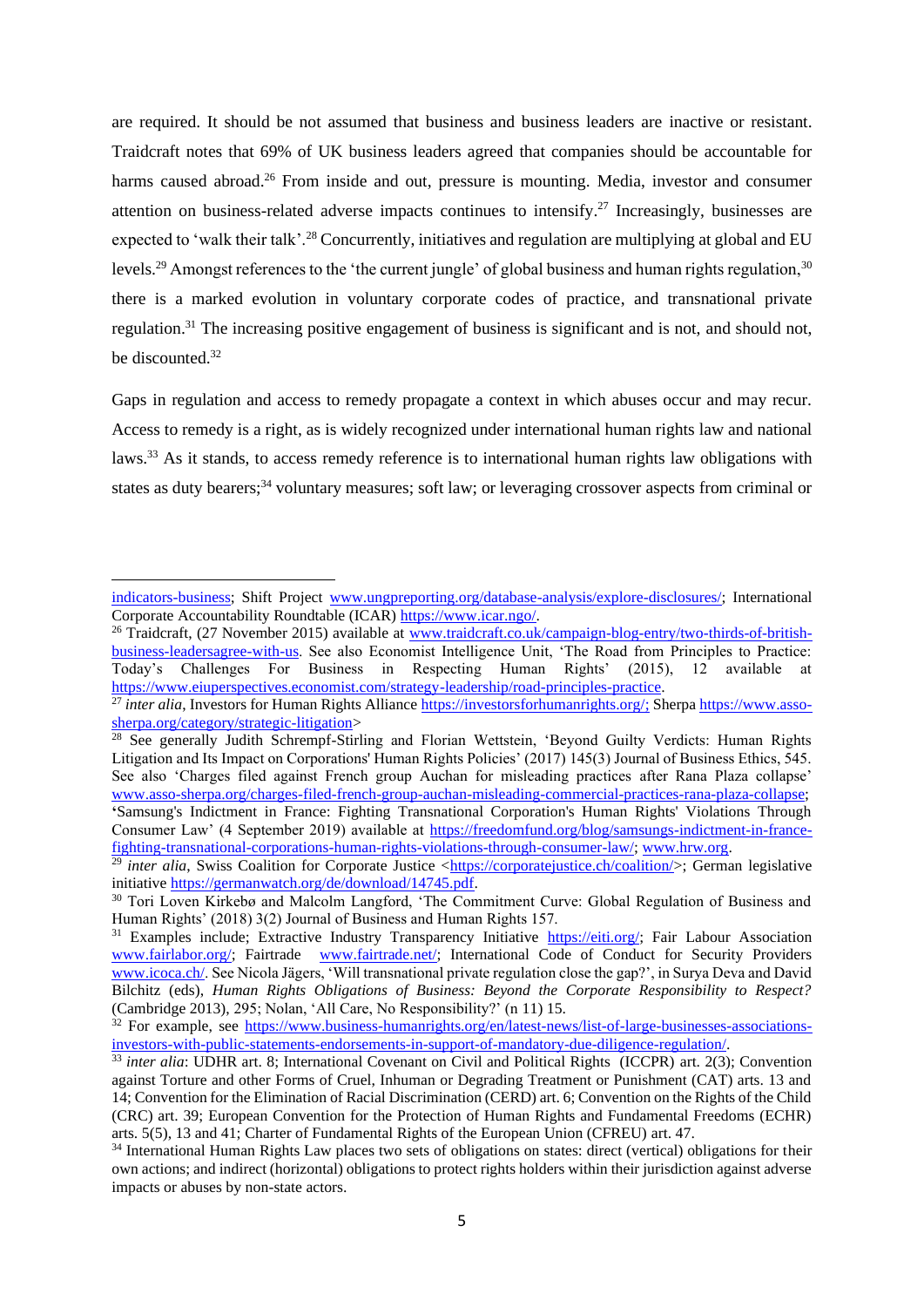<span id="page-9-5"></span><span id="page-9-4"></span><span id="page-9-2"></span><span id="page-9-0"></span>tort law. In practice, holding corporate groups to account is a significant challenge.<sup>35</sup> Victims face substantive, procedural, and practical barriers.<sup>36</sup> Scholars indicate that a judicial finding of corporate liability occurred in just 3 out of 40 related cases brought before European courts between 1990 and 2015.<sup>37</sup> As litigation against multinational corporations in Europe continues to increase,<sup>38</sup> policymakers, regulators and courts are grappling with fundamental questions of attribution of liability in complex commercial enterprises with widely varying decision making structures.<sup>39</sup> For regulators, delivering effective remedies involves 'a balance of preventive, deterrent and redressive measures'.<sup>40</sup>

<span id="page-9-6"></span><span id="page-9-3"></span><span id="page-9-1"></span>Developments in international soft law instruments concerning the impact of business on human rights are evidence of augmented expectations upon States, as well as commercial and other organisations. Initiatives include the UN Global Compact (2000),<sup>41</sup> the UN Guiding Principles on Business and Human Rights (2011) (UNGPs),<sup>42</sup> OECD Guidelines for Multinational Enterprises (2011),<sup>43</sup> and ILO Tripartite Declaration of Principles concerning Multinational Enterprises and Social Policy (2017).<sup>44</sup> An

<sup>35</sup> See Amnesty International, 'Clouds of Injustice: Bhopal Disaster 20 years on' available at [www.amnesty.org/en/documents/ASA20/015/2004/en/;](http://www.amnesty.org/en/documents/ASA20/015/2004/en/) Mahmud Hossain Opu 'Rana Plaza trial stuck in limbo after five years' (8 December 2018) *Dhaka Tribune* available at [www.dhakatribune.com/bangladesh/court/2018/12/08/.](http://www.dhakatribune.com/bangladesh/court/2018/12/08/rana-plaza-trial-stuck-in-limbo-after-five-years)

<sup>36</sup> Stephens (n [22\)](#page-7-0) 54. See also Stephen Ratner, 'Corporations and Human Rights: A Theory of Legal Responsibility' (2001) 111(3) Yale Law Journal 443; Surya Deva, 'Acting Extraterritorially to Tame Multinational Corporations for Human Rights Violations: Who Should Bell the Cat' (2004) 5 Melb. J. Int'l L. 38- 39; Gwynne Skinner, Robert McCorquodale and Oliver De Schutter, 'The Third Pillar: Access to Judicial Remedies for Human Rights Violations by Transnational Business' (2013) 1 available at [http://icar.ngo/wpcontent/uploads/2013/02/The-Third-Pillar-Access-to-Judicial-Remedies-for-Human-Rights-](http://icar.ngo/wpcontent/uploads/2013/02/The-Third-Pillar-Access-to-Judicial-Remedies-for-Human-Rights-Violation-byTransnational-Business.pdf)

[Violation-byTransnational-Business.pdf;](http://icar.ngo/wpcontent/uploads/2013/02/The-Third-Pillar-Access-to-Judicial-Remedies-for-Human-Rights-Violation-byTransnational-Business.pdf) International Commission of Jurists (ICJ), 'Needs and Options for a New International Instrument in the Field of Business and Human Rights' (2014) available at [https://business](https://business-humanrights.org/en/pdf-needs-and-options-for-a-new-international-instrument-in-the-field-of-business-and-human-rights)[humanrights.org/en/pdf-needs-and-options-for-a-new-international-instrument-in-the-field-of-business-and-](https://business-humanrights.org/en/pdf-needs-and-options-for-a-new-international-instrument-in-the-field-of-business-and-human-rights)

[human-rights;](https://business-humanrights.org/en/pdf-needs-and-options-for-a-new-international-instrument-in-the-field-of-business-and-human-rights) European Commission Directorate General for Justice and Consumers 'Study of due diligence through supply chains' (January 2020) 229 available at [https://op.europa.eu/en/publication-detail/-](https://op.europa.eu/en/publication-detail/-/publication/8ba0a8fd-4c83-11ea-b8b7-01aa75ed71a1/language-en) [/publication/8ba0a8fd-4c83-11ea-b8b7-01aa75ed71a1/language-en.](https://op.europa.eu/en/publication-detail/-/publication/8ba0a8fd-4c83-11ea-b8b7-01aa75ed71a1/language-en)

<sup>&</sup>lt;sup>37</sup> Liesbeth Enneking, 'Judicial Remedies: The issue of applicable law' in Juan José Rubio and Katerina Yiannibas (eds) *Human Rights in Business Removal of Barriers to Access to Justice in the European Union* (Routledge 2017) 41 detailing that of the 20 civil cases within the total of 40, 7 were brought in the English courts.

<sup>38</sup> ibid Enneking. See also Peter Muchlinski and Virginie Rouas, 'Foreign direct-liability litigation' in Lara Blecher, Nancy Kaymar Stafford, & Gretchen C. Bellamy (eds), *Corporate Responsibility for human rights impacts. New Expectations and Paradigms* (ABA Book Publishing 2014).

<sup>39</sup> Caroline Kaeb, 'The Shifting Sands of Corporate Criminal Liability under International Criminal Law' (2016) 49 The Geo. Wash. Int'l Law Review 351, 352.

<sup>40</sup> A/HRC/72/162 'Report of the Working Group on the issue of human rights and transnational corporations and other business enterprises' (July 2017) para 40 stating '… if any one of these elements is missing, it will undermine the overall effectiveness of remedies', available at [https://documents-dds](https://documents-dds-ny.un.org/doc/UNDOC/GEN/N17/218/65/PDF/N1721865.pdf?OpenElement)[ny.un.org/doc/UNDOC/GEN/N17/218/65/PDF/N1721865.pdf?OpenElement.](https://documents-dds-ny.un.org/doc/UNDOC/GEN/N17/218/65/PDF/N1721865.pdf?OpenElement) See also David Kinley and Junko Tadaki 'From Talk to Walk: The Emergence of Human Rights Responsibilities for Corporations at International Law' (2004) 44 VJIL 935 on the continued conceptual and structural evolution required to address the accountability of non-state actors within international law generally, particularly human rights law.

<sup>41</sup> UN Global Compact available at [www.unglobalcompact.org/what-is-gc/mission/principles.](http://www.unglobalcompact.org/what-is-gc/mission/principles)

<sup>&</sup>lt;sup>42</sup> UNGPs (n [5\)](#page-2-1). See section D Consultation.<br><sup>43</sup> The 2011 revision includes

<sup>&</sup>lt;sup>43</sup> The 2011 revision includes a dedicated human rights chapter available at [http://mneguidelines.oecd.org/2011HumanRights.pdf.](http://mneguidelines.oecd.org/2011HumanRights.pdf) See section D Consultation.

Available at [https://www.ilo.org/wcmsp5/groups/public/---ed\\_emp/---emp\\_ent/--](https://www.ilo.org/wcmsp5/groups/public/---ed_emp/---emp_ent/---multi/documents/publication/wcms_094386.pdf) [multi/documents/publication/wcms\\_094386.pdf](https://www.ilo.org/wcmsp5/groups/public/---ed_emp/---emp_ent/---multi/documents/publication/wcms_094386.pdf)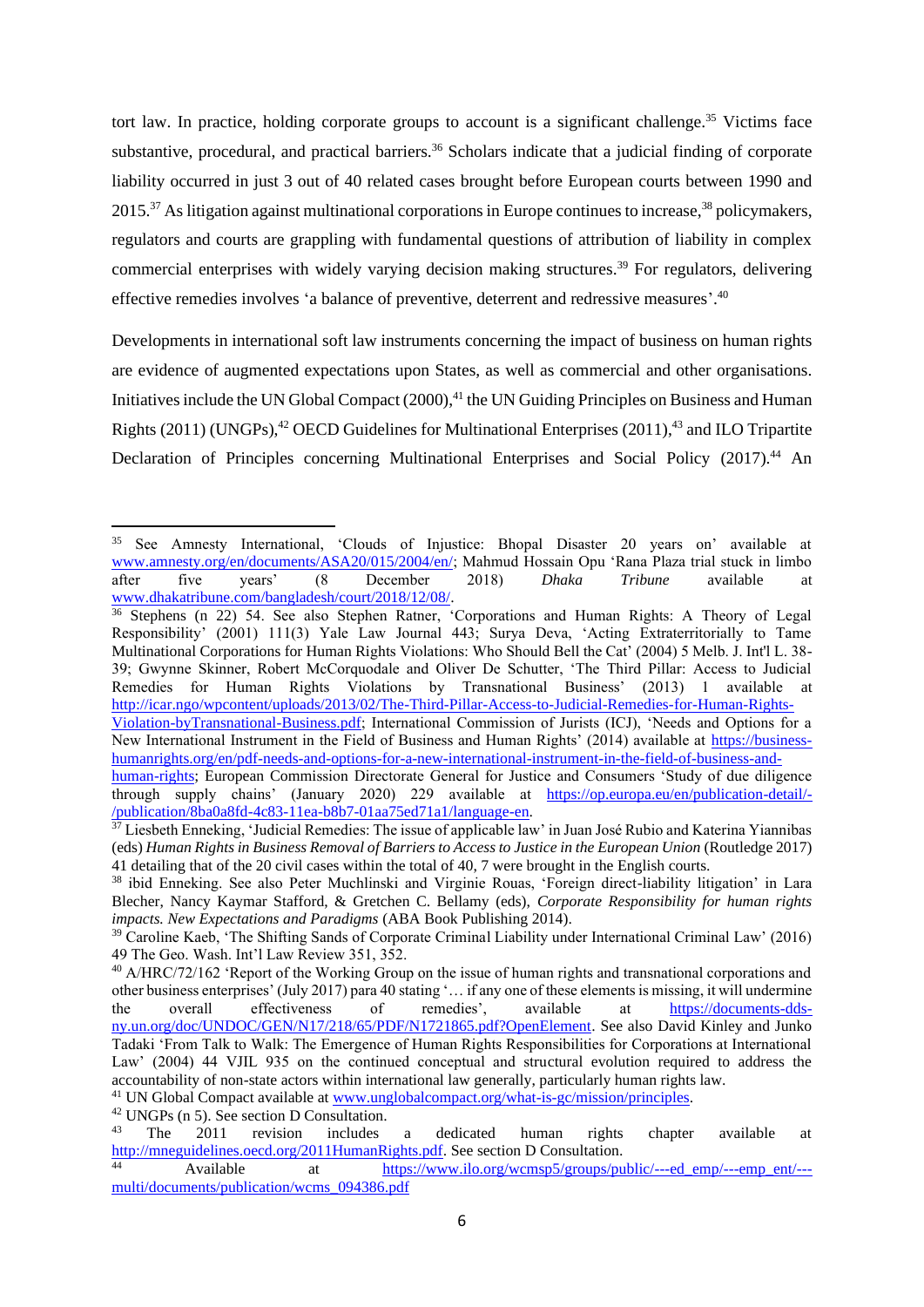<span id="page-10-2"></span><span id="page-10-0"></span>escalation is evident, including in the UN OHCHR Accountability and Remedy Project  $(ARP)$ ,  $45$ Council of Europe Recommendation on human rights and business (2016), <sup>46</sup> European Commission Corporate Social Responsibility Action Plan 2011-2014, <sup>47</sup> and Gender Action Plan 2016-2020. <sup>48</sup> The EU Action Plan on Human Rights and Democracy 2020-2024, includes a range of commitments relating to business and human rights.<sup>49</sup> The robust European Union Agency for Fundamental Rights (EU FRA) Opinion in 2017<sup>50</sup> was followed by its 2019 Report on business-related human rights abuses in the EU and available remedies,<sup>51</sup> an EU Study on access to legal remedies for victims of corporate human rights abuses in third countries in 2019,<sup>52</sup> and EU Commission Study on due diligence through supply chains in 2020. 53

<span id="page-10-3"></span><span id="page-10-1"></span>Soft law and policy initiatives have an important contribution to maintain in the on-going drive towards respect for human rights becoming ingrained within business.<sup>54</sup> The most influential global policy instrument is the UN 'Protect, Respect and Remedy' Framework. It is operationalised in the UNGPs, which are not legally binding.<sup>55</sup> They are structured in three 'Pillars' which are conceived as distinct but complimentary: the state duty to protect; the corporate responsibility to respect; <sup>56</sup> and access to remedy for victims.<sup>57</sup> The UNGPs are to be implemented via National Action Plans (NAPs).<sup>58</sup> However, provisions for implementing access to remedy in existing NAPs are identified as generally very weak.<sup>59</sup> With justification, Pillar III (Remedy) is referred to as 'the forgotten pillar'.<sup>60</sup> As the UN Working Group on the issue of human rights and transnational corporations and other business enterprises

- <sup>53</sup> EU 2020 Study (n [36\)](#page-9-0).
- <sup>54</sup> Kirkebø and Langford ([n 30\)](#page-8-0).

<sup>45</sup> OCHCR, 'Accountability and Remedy Project: Improving accountability and access to remedy in cases of business involvement in human rights abuses' (2014) available at [www.ohchr.org/EN/Issues/Business/Pages/OHCHRaccountabilityandremedyproject.aspx](http://www.ohchr.org/EN/Issues/Business/Pages/OHCHRaccountabilityandremedyproject.aspx)**.** 

<sup>&</sup>lt;sup>46</sup> Council of Europe Committee of Ministers 'Recommendation on human rights and business' CM/Rec(2016)3; available at [www.coe.int/en/web/human-rights-rule-of-law/-/human-rights-and-busine-1.](http://www.coe.int/en/web/human-rights-rule-of-law/-/human-rights-and-busine-1)

<sup>47</sup> European Commission, 'A Renewed EU strategy 2011-14 for Corporate Social Responsibility' 2 COM (2011) 681 final available a[t https://eur-lex.europa.eu/legal-content/EN/TXT/?uri=CELEX%3A52011DC0681.](https://eur-lex.europa.eu/legal-content/EN/TXT/?uri=CELEX%3A52011DC0681)

<sup>48</sup> [https://op.europa.eu/en/publication-detail/-/publication/62f7aa16-c438-11e7-9b01-01aa75ed71a1.](https://op.europa.eu/en/publication-detail/-/publication/62f7aa16-c438-11e7-9b01-01aa75ed71a1) <sup>49</sup> [https://ec.europa.eu/transparency/regdoc/rep/10101/2020/EN/JOIN-2020-5-F1-EN-ANNEX-1-PART-1.PDF\)](https://ec.europa.eu/transparency/regdoc/rep/10101/2020/EN/JOIN-2020-5-F1-EN-ANNEX-1-PART-1.PDF).

<sup>50</sup> European Agency for Fundamental Rights (EU FRA) 'Opinion on improving access to remedy in the context

of business and human rights at the EU level' (2017) Annex, 70 [http://fra.europa.eu/en/opinion/2017/business](http://fra.europa.eu/en/opinion/2017/business-human-rights)[human-rights.](http://fra.europa.eu/en/opinion/2017/business-human-rights) 

<sup>&</sup>lt;sup>51</sup> EU FRA 'Business-related human rights abuse' 2019 (n [18\)](#page-7-1).

 $52$  EU 'Access to legal remedies' 2019 (n [18\)](#page-7-1).

<sup>55</sup> A/HRC/8/5 (n [22\)](#page-7-0) 4 [5], do not purport and were not intended to create new international law obligations,

<sup>&</sup>lt;sup>56</sup> It is noted that the distinction between legal obligations on states and moral responsibilities on business is characterised as 'momentous' by Florian Wettstein, 'Normativity, ethics, and the UN guiding principles on business and human rights: A critical assessment' (2015) 14(2) Journal of Human Rights, 166. See also Nolan, 'All Care, No Responsibility?' (n [11\)](#page-6-0) 12.

<sup>&</sup>lt;sup>57</sup> Pillar III presents access to remedy as shared by both states and corporations.

<sup>58</sup> See European Coalition for Corporate Justice (ECCJ), 'A Critical Assessment of National Action Plans on Business and Human Rights' available a[t www.corporatejustice.org/news/2245-a-critical-assessment-of-national](http://www.corporatejustice.org/news/2245-a-critical-assessment-of-national-action-plans-on-business-and-human-rights-2017-update)[action-plans-on-business-and-human-rights-2017-update.](http://www.corporatejustice.org/news/2245-a-critical-assessment-of-national-action-plans-on-business-and-human-rights-2017-update)

<sup>59</sup> A/HRC/41/43 (n [8\)](#page-4-0) para 83.

<sup>&</sup>lt;sup>60</sup> Amnesty International and the BHRCC, 'Creating a paradigm shift: Legal solutions to improve access to remedy for corporate human rights abuse' (September 2017) available at [https://www.amnesty.org/en/documents/pol30/7037/2017/en/.](https://www.amnesty.org/en/documents/pol30/7037/2017/en/)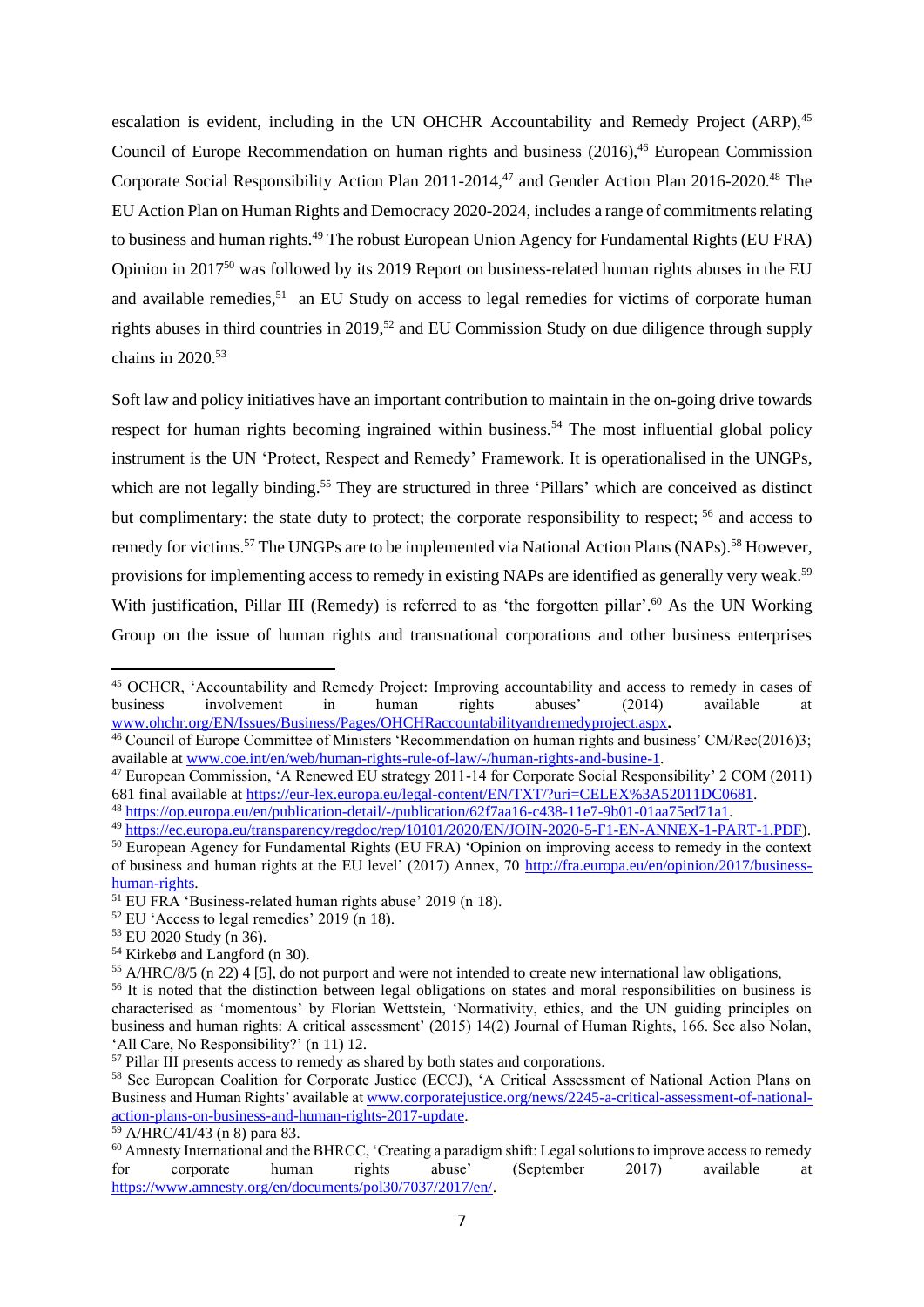<span id="page-11-2"></span><span id="page-11-1"></span>(UNWG) identifies, 'a fundamental shift towards the remedy pillar is required.' <sup>61</sup> Governance gaps in the States where subsidiaries or entities within the value chain of multinational corporations operate foster both potential abuses and barriers to remedy.<sup>62</sup> As corporate accountability progresses along a pathway which increasingly emphasises the role of hard law in remedy,<sup>63</sup> two vectors can be expected to exert influence. The first is momentum for the introduction of mandatory human rights due diligence (HRDD) in multiple EU Member States, <sup>64</sup> following the introduction of a generally robust legislative framework in France in 2017.<sup>65</sup> For the UN Working Group, human rights due diligence is the 'primary expectation of behaviour' for business.<sup>66</sup> The EU Commission committed to introducing an EU legislative initiative on sustainable corporate governance including human rights due diligence in 2021, indicating it would be across sectors, include provisions for corporate liability, and seek to ensure access to remedy for victims of abuses.<sup>67</sup> Secondly, the on-going development of a UN binding treaty on business and human rights.<sup>68</sup>

## <span id="page-11-4"></span><span id="page-11-3"></span>**B. INTERNATIONAL: Remedy and Barriers**

#### **B.1. The Right to Remedy**

<span id="page-11-0"></span>The right to access to remedy imposes a duty upon states to respect, protect, and fulfil this right.<sup>69</sup> Providing remedial mechanisms is not sufficient. The aim of remedies is to put the affected party in the position they would have been in had the harm not occurred, and States are advised to consider means to reduce legal, practical, and other barriers that could lead to a denial of remedy.<sup>70</sup> Businesses have an independent but complementary role in realizing access to remedy. Further, in conducting their defence, corporations should not '…create a chilling effect on the legitimate exercise of such remedies.'<sup>71</sup> Under the UNGPs, if a business enterprise itself identifies that it has caused or contributed to adverse impacts,

<sup>61</sup> A/HRC/41/43 (n [8\)](#page-4-0) para 83.

 $62$  OCHCR ARP ([n 45\)](#page-10-0) para 4.

<sup>63</sup> EU 'Access to Legal Remedies' (n [18\)](#page-7-1) 6 analysis of 35 cases filed in EU Member States concerning alleged corporate abuses in third countries; Nolan, 'All Care, No Responsibility?' (n [11\)](#page-6-0) 12.

<sup>&</sup>lt;sup>64</sup> EU 2020 Study (n [36\)](#page-9-0). See also ECCJ [http://corporatejustice.org/news/9189-evidence-for-mandatory-human](http://corporatejustice.org/news/9189-evidence-for-mandatory-human-rights-due-diligence-legislation-in-europe)[rights-due-diligence-legislation-in-europe.](http://corporatejustice.org/news/9189-evidence-for-mandatory-human-rights-due-diligence-legislation-in-europe)

<sup>65</sup> *loi* no 2017-399, 27 March 2017 relative au devoir de vigilance des societés meres et des entreprises donneuses d'ordre: JO 28 March 2017, texte no. 1 (French Duty of Vigilance Law) requires certain French companies to implement due diligence in respect of their own activities, those of companies they control, and of suppliers and contractors with whom they have an established commercial relationship.

<sup>66</sup> A/73/163 Report of the UNWG concerning human rights due diligence (16 July 2018) para 16 available at [https://digitallibrary.un.org/record/1639520?ln=en.](https://digitallibrary.un.org/record/1639520?ln=en)

<sup>67</sup> Webinar available at [https://responsiblebusinessconduct.eu/wp/2020/04/30/european-commission-promises](https://responsiblebusinessconduct.eu/wp/2020/04/30/european-commission-promises-mandatory-due-diligence-legislation-in-2021/)[mandatory-due-diligence-legislation-in-2021/.](https://responsiblebusinessconduct.eu/wp/2020/04/30/european-commission-promises-mandatory-due-diligence-legislation-in-2021/)

 $\frac{68}{9}$  (n [14\)](#page-6-1).

 $69$  A/HRC/72/162 (n [40\)](#page-9-1) para 14. Concerning a right to remedy, see (n [33\)](#page-8-1).

<sup>&</sup>lt;sup>70</sup> UN CESCR General comment No. 24 (2017) on State obligations under the International Covenant on Economic, Social and Cultural Rights in the context of business activities (10 August 2017) E/C.12/GC/24 para 44 available at[: https://www.refworld.org/docid/5beaecba4.html.](https://www.refworld.org/docid/5beaecba4.html); A/72/162 ([n 40\)](#page-9-1) para 54.

<sup>71</sup> UN CESCR General Comment No.24 (n [70\)](#page-11-0) para 44; A/72/162 (n [40\)](#page-9-1) paras 36-37.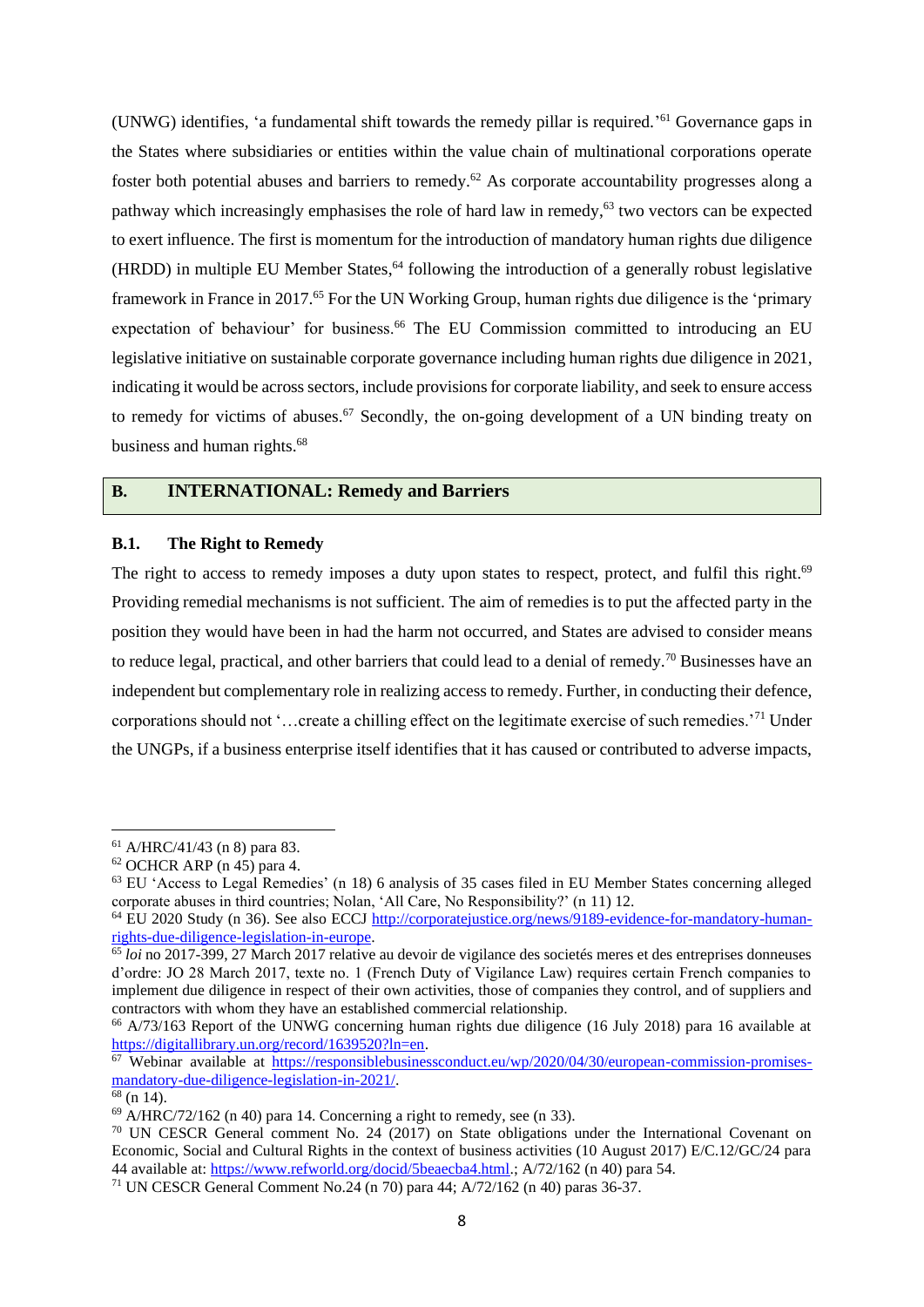it should provide for, or cooperate in, remediation through legitimate processes.<sup>72</sup> For adverse impacts which are directly linked to its operations, products or services by a 'business relationship',<sup>73</sup> an enterprise is not required to provide for remediation, though it may take a role in doing so.<sup>74</sup>

## **B.2. Elements of Effective Remedy**

<span id="page-12-1"></span><span id="page-12-0"></span>Effective remedies combine preventive, redressive and deterrent elements, conceived as interrelating and mutually reinforcing.<sup>75</sup> Different situations require different remedies,<sup>76</sup> or remedies to be combined together.<sup>77</sup> Rights-compatible remedies<sup>78</sup> are accessible, affordable, adequate, and timely.<sup>79</sup> The UNWG has issued detailed guidance on rights-compatible remedy across five forms.<sup>80</sup> Sanctions may be civil, administrative or criminal and may include fines, confiscation of assets, criminal prosecution of corporate entities and executives, termination of licences, and exclusion from public procurement.<sup>81</sup> In practice, the most frequently sought remedy for business-related human rights abuses is compensation.<sup>82</sup> While primarily within civil proceedings,  $83$  states should facilitate claims within related criminal proceedings.<sup>84</sup> Compensation to rights holders is expected to be 'proportional to the harm and to make provision for both pecuniary and non-pecuniary redress.<sup>85</sup> To facilitate access to remedy, mechanisms for collective redress (class actions) should be available.<sup>86</sup> and legal standing should include representative action by not-for-profit bodies and associations.<sup>87</sup> Whether proceedings in private law

<span id="page-12-2"></span>are apt to seek remedy for human rights abuses is debated.<sup>88</sup> In practice, the question is having a possible

entities in its value chain, and any other non-State or State entity directly linked to its business operations, products or services…. beyond the first tier, and minority as well as majority shareholding positions in joint ventures.'

<sup>&</sup>lt;sup>72</sup> Through human rights due diligence or input from stakeholders, grievance mechanisms, and judicial or nonjudicial mechanisms. UNGP 22; Commentary 21;29 ([n 5\)](#page-2-1); OCHCR ([n 14\)](#page-6-1) 10; A/HRC/72/162 (n [40\)](#page-9-1) para 67.  $73$  OCHCR 'interpretive guide' (n [14\)](#page-6-1) Q 27 'Business relationships' refers to relationships with 'business partners,

<sup>74</sup> UNGP 22, Commentary (n [5\)](#page-2-1). OCHCR 'interpretive guide' (n [14\)](#page-6-1) 23.

 $75$  A/HRC/72/162 para 40 ([n 40\)](#page-9-1).

<sup>76</sup> A/HRC/41/43 (n [8\)](#page-4-0) para 39.

 $^{77}$  A/72/162 ([n 40\)](#page-9-1) para 38. See paras 18-25 concerning the centrality of rights holders in the entire remedy process; paras 38-54 concerning restitution, compensation and rehabilitation necessary for effective remedy.

 $^{78}$  UNGA resolution 60/147 'Basic Principles and Guidelines on the Right to a Remedy and Reparation for Victims of Gross Violations of International Human Rights Law and Serious Violations of International Humanitarian Law' (Basic Principles) annex 2(c) and paras 11-25 available at [https://legal.un.org/avl/pdf/ha/ga\\_60-147/ga\\_60-](https://legal.un.org/avl/pdf/ha/ga_60-147/ga_60-147_ph_e.pdf) [147\\_ph\\_e.pdf](https://legal.un.org/avl/pdf/ha/ga_60-147/ga_60-147_ph_e.pdf) ; A/72/162 (n [40\)](#page-9-1) para 32; A/HRC/41/43 (n [8\)](#page-4-0) para 81.

 $^{79}$  A/HRC/32/19/Add.1 (May 2016) annex paras 15-16 re reducing costs of claims and providing diversified sources of funding to claimants available a[t https://undocs.org/A/HRC/32/19/Add.1;](https://undocs.org/A/HRC/32/19/Add.1) A/HRC/41/43 ([n 8\)](#page-4-0) para 32.  $80 \text{ A}/72/162$  (n [40\)](#page-9-1) paras 38-54; para 44. Non-repetition may include pre-emptive measures such as injunctions.

<sup>81</sup> ARP (n [45\)](#page-10-0); A/HRC/32/19/ ([n 79\)](#page-12-0) policy objective 19; EU FRA 2017 (n [50\)](#page-10-1) 41-42; A/72/162 (n [40\)](#page-9-1) para 52.

<sup>82</sup> See [https://www.business-humanrights.org/en/corporate-legal-accountability/case-profiles/complete-list-of](https://www.business-humanrights.org/en/corporate-legal-accountability/case-profiles/complete-list-of-cases-profiled)[cases-profiled.](https://www.business-humanrights.org/en/corporate-legal-accountability/case-profiles/complete-list-of-cases-profiled)

 $83$  Or via an non-State-based grievance mechanism or an ad hoc private settlement of the dispute.

<sup>84</sup> EU FRA (n [50\)](#page-10-1) Opinion 12.

 $85$  A/72/162 (n [40\)](#page-9-1) para 45.

<sup>86</sup> EU FRA (n [50\)](#page-10-1) Opinion 2.

<sup>87</sup> UNGPs (n [5\)](#page-2-1) 28-31. EU FRA 2017 ([n 50\)](#page-10-1) Opinion 2.

<sup>88</sup> For example, Beth Stephens, 'Conceptualizing Violence under International Law: Do Tort Remedies Fit the Crime?' (1997) 60 Alb. L. Rev. 579, 581–87; Jan Wouters and Cedric Ryngaert, 'Litigation for Overseas Corporate Human Rights Abuse in the European Union: The Challenge of Jurisdiction' (2009) 40 Geo. Wash. Int'l L. Rev., 956, 961; Linda Laplante, 'Human Torts' (2017) 39(1) Cardozo Law Review 245.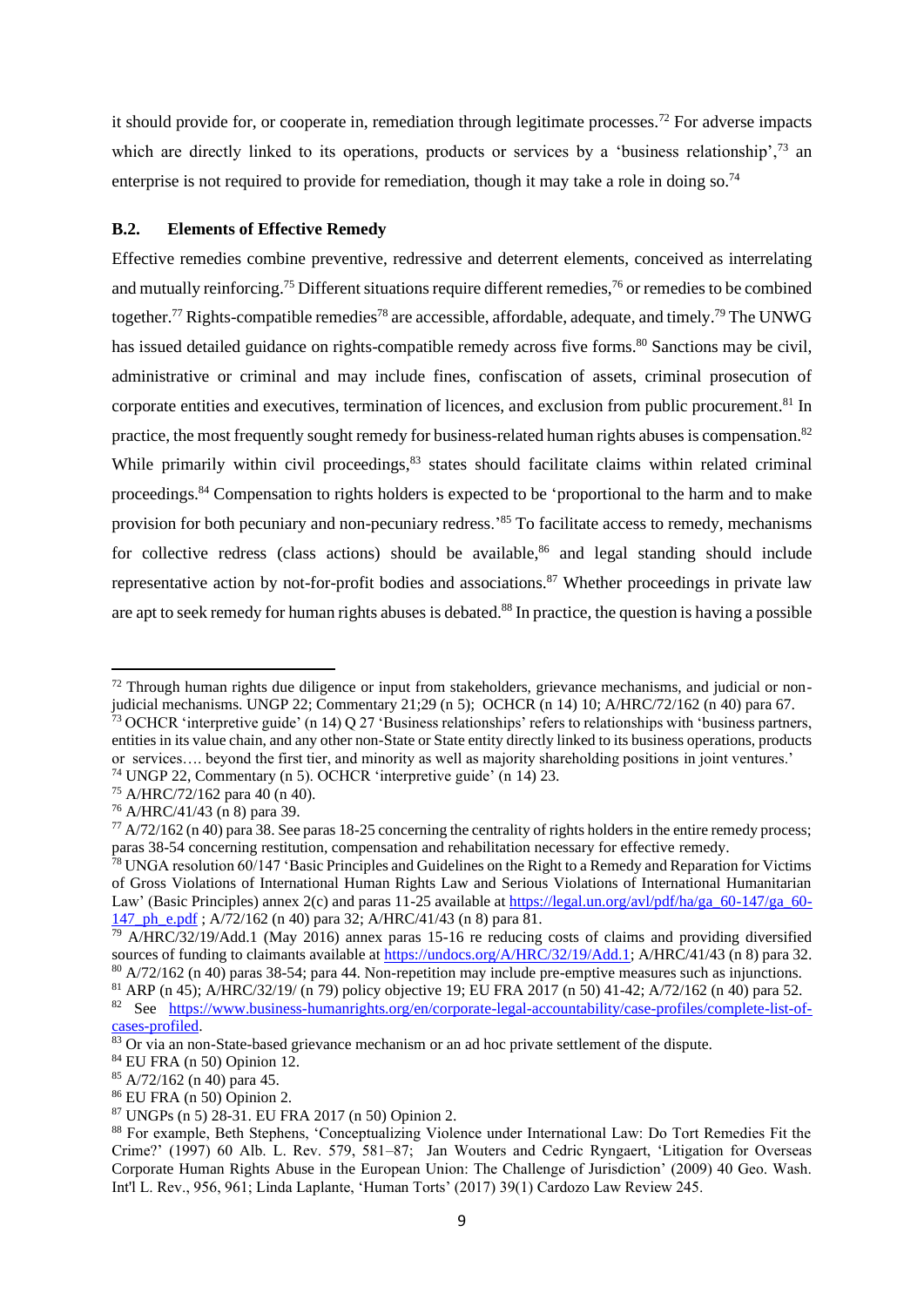route to remedy or no route at all.<sup>89</sup> While awards of compensation within civil proceedings are indeed rare, $90$  parties who take proceedings appear to have greater potential to achieve a private settlement.  $91$ 

## **B.2.1. Rights Holders, Marginalised Groups & Additional Barriers**

<span id="page-13-4"></span><span id="page-13-3"></span><span id="page-13-2"></span><span id="page-13-1"></span><span id="page-13-0"></span>It is recognised that certain groups of rights holders face additional impediments and barriers to remedy including women,  $92$  groups who have been marginalised, indigenous peoples,  $93$  and human rights defenders.<sup>94</sup> Rights holders and human rights defenders face risks of, *inter alia*, intimidation, strategic lawsuits against public participation,<sup>95</sup> arbitrary detention, and murder.<sup>96</sup> States are expected to take positive and affirmative action to provide access to effective remedies across State judicial and nonjudicial mechanisms to women,<sup>97</sup> children,<sup>98</sup> migrants, minority ethnic groups, indigenous peoples, and persons with disabilities.<sup>99</sup> States are expected to ensure, and explicitly commit to, protections from victimisation or re-traumatisation of victims.<sup>100</sup> It is well documented that corporate activities affect women in different and interrelated ways.<sup>101</sup> Studies, reports and consultations identify the distinct impacts on women of, *inter alia*, systemic discrimination, situations of conflict, environmental pollution, and specific gender related risks to human rights defenders.<sup>102</sup>

<sup>89</sup> OHCHR ARP (n [45\)](#page-10-0) 'Although causing or contributing to severe human rights abuses would amount to a crime in many jurisdictions, business enterprises are seldom the subject of law enforcement and criminal sanctions'. See also Widdis (n [6\)](#page-2-2) chapter 2.

<sup>90</sup> (n [37\)](#page-9-2); EU 'Access to Legal Remedies' (n [18\)](#page-7-1) 19-20 'Out of the 35 cases concerning allegations of human rights abuses in third countries by EU based companies, 12 cases were dismissed (2 of which were partially settled), 17 are still ongoing (1 of which was partially settled), 4 cases were fully settled out of court with payments of compensation, and only 2 cases led to a successful outcome for the claimants'.

<sup>&</sup>lt;sup>91</sup> Schrempf-Stirling and Wettstein (n [28\)](#page-8-2); Michael D. Goldhaber, 'Corporate Human Rights Litigation in Non-U.S. Courts: A Comparative Scorecard' (2013) 3 UC Irvine Law Review, 132.

 $92$  CEDAW general recommendation No.33 paras. 3, 8-10 and 13; A/72/162 (n [40\)](#page-9-1) para 26-30.

<sup>&</sup>lt;sup>93</sup> Human Rights Council (2018) 'Report of the Special Rapporteur on the rights of indigenous peoples on her visit to Guatemala' A/ HRC/39/17/Add.3.

<sup>94</sup> Human Rights Council (2019) 'Situation of women human rights defenders - Report of the Special Rapporteur on the situation of human rights defenders', A/HRC/40/60.

<sup>95</sup> See Trócaire 'Women taking the lead: Defending Human Rights and the Environment' (2020) [<https://www.trocaire.org/documents/women-taking-the-lead-defending-human-rights-and-the-environment-2/>](https://www.trocaire.org/documents/women-taking-the-lead-defending-human-rights-and-the-environment-2/)

<sup>;</sup> BHRCC 'Human Rights Defenders and Business: January 2020 Snapshot' available at https://dispatches.business-humanrights.org/hrd-january-2020/jndex.html, 'Between 2015 and 2018, 12 carbon majors brought at least 24 lawsuits against 71 environmental and human rights defenders for a total \$904m of damages'.

<sup>96</sup> ibid Trócaire ' Women taking the lead' 11.

 $97$  CEDAW (n [92\)](#page-13-0); A/HRC/41/43 (n [8\)](#page-4-1) para 51-61.

<sup>&</sup>lt;sup>98</sup> Committee on the CRC, General Comment No 16 (2013) on State Obligations regarding the Impact of the Business Sector on Children's Rights, 6 2nd sess, UN Doc CRC/C/GC/16 (17 April 2013) available at [https://www.unicef.org/csr/css/CRC\\_General\\_Comment\\_ENGLISH\\_26112013.pdf](https://www.unicef.org/csr/css/CRC_General_Comment_ENGLISH_26112013.pdf)

<sup>99</sup> EU FRA (n [50\)](#page-10-1) Opinion 5; A/72/162 (n [40\)](#page-9-1) para 25.

<sup>100</sup> A/HRC/41/43 ([n 8\)](#page-4-1) para 81; Basic Principles (n [78\)](#page-12-1) para 10.

<sup>&</sup>lt;sup>101</sup> CEDAW general recommendation No. 33 (n [92\)](#page-13-0) paras 8-10 regarding factors affecting access to justice; A/72/162 (n [40\)](#page-9-1) para 28; CESCR general comment No 24 (n [70\)](#page-11-0) para 8 stating 'Women are disproportionately affected by the adverse impact of business activities'.

 $102$  See A/HRC/41/43 (n [8\)](#page-4-1) paras 11-21 summarising the UNWG consultations; EU FRA 2019 (n [18\)](#page-7-1) found abuses linked with businesses based in the EU and operating abroad (directly or through supply chains) mainly concerned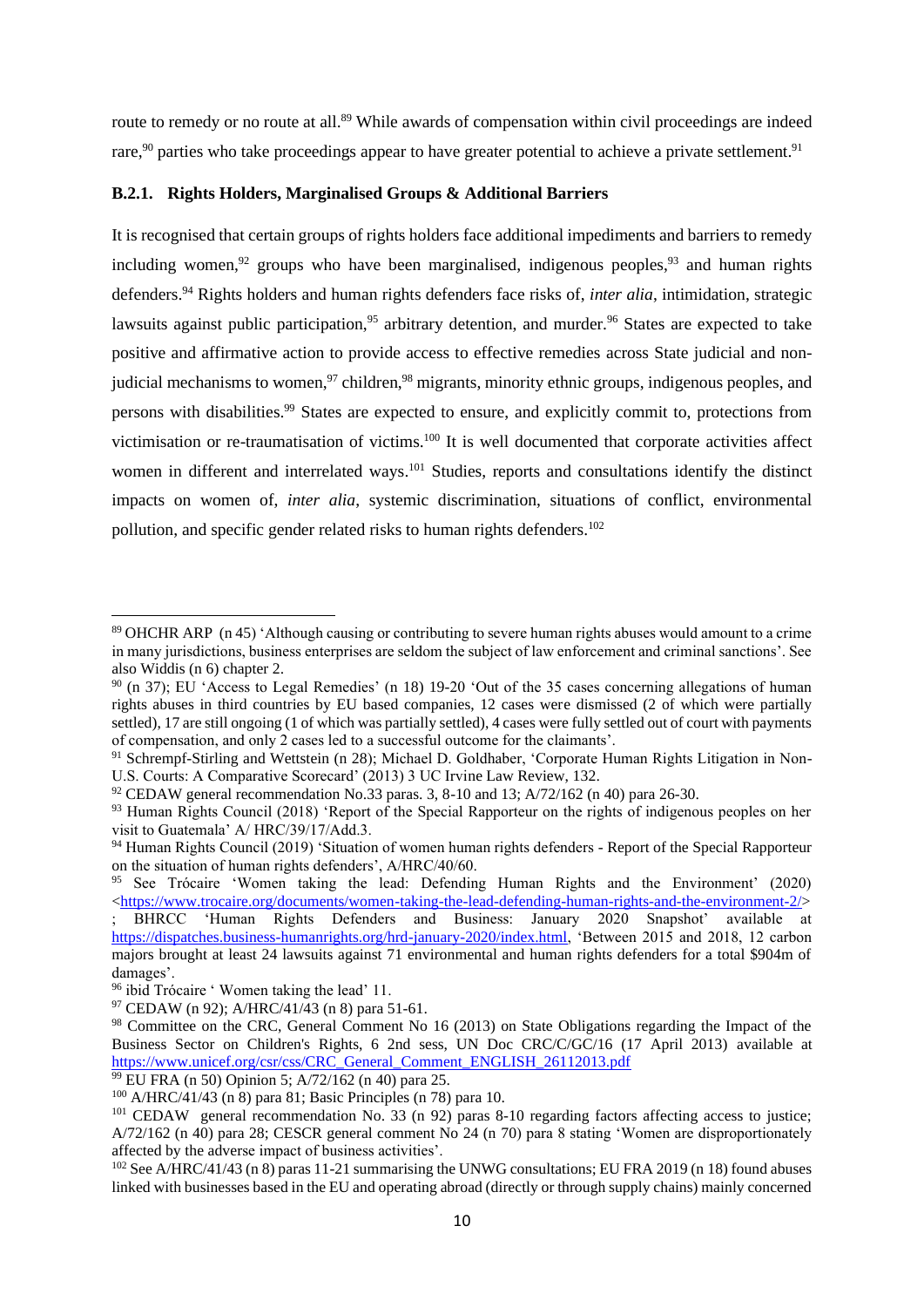The effectiveness criteria of remedies should be informed by the impact upon women, the intersectional nature of discrimination faced by women, and the experience of women in barriers to accessing and enforcing remedies.<sup>103</sup> In Ireland, recommendations for gender responsive respect for human rights by business have been made by Trócaire.<sup>104</sup> The UNWG recommends States to apply a gender lens in implementing the UNGPs. Further, it has recommended business enterprises to 'Adopt a gender lens to discharge their responsibilities under pillars II and III and embed access to effective remedies in their policy commitments and human rights due diligence processes'.<sup>105</sup> Regarding gender as a cross-cutting issue, it has provided a three-step framework: gender-responsive assessment, gender-transformative measures and gender-transformative remedies.<sup>106</sup> Issues concerning women and effective remedy have been mapped for States to consider in developing NAPs<sup>107</sup> which should be taken into consideration.<sup>108</sup>

#### **B.3. Enhancing Access to Remedy**

As it stands, the legal landscape within national systems is assessed as failing all parties:

[T]he present system of domestic law remedies is patchy, unpredictable, often ineffective and fragile. It is failing victims who are unable in many cases to access effective remedies for the abuses they have suffered. It is failing some States because of the implications of current patterns of use of remedial mechanisms for capacity-building and legal development. And it is failing many companies, which are obliged to operate in an environment of great legal uncertainty and where participants are not competing on anything approaching a level playing field with respect to legal standards and levels of legal and commercial risk $109$ 

There are two primary levers to enhance access to remedy. Firstly, States can address domestic laws to counteract avoidance of appropriate accountability,<sup>110</sup> including by lowering barriers, rendering judicial remedies more accessible, and ensuring sanction in criminal law.<sup>111</sup> Secondly, States can address the

environmental rights and working conditions, followed by cases of discrimination, incidents affecting the right to life and to remedy; Human Rights Council (2019) (n [94\)](#page-13-1).; Trócaire 'Women taking the Lead' (n [95\)](#page-13-2).

<sup>103</sup> A/HRC/41/43 (n [8\)](#page-4-1) paras 82 and 61. See generally [https://www.ohchr.org/EN/Issues/Business/Pages/GenderLens.aspx.](https://www.ohchr.org/EN/Issues/Business/Pages/GenderLens.aspx)

<sup>&</sup>lt;sup>104</sup> 'Women taking the lead' (n [95\)](#page-13-2). See also Hughes (2020) 'Towards a Transformative Treaty on Business and Human Rights' [https://www.trocaire.org/wp-content/uploads/2020/10/Irish-Coalition-on-Business-and-Human-](https://www.trocaire.org/wp-content/uploads/2020/10/Irish-Coalition-on-Business-and-Human-Rights_Towards-a-Transformative-Treaty-on-Business-and-Human-Rights-1.pdf)[Rights\\_Towards-a-Transformative-Treaty-on-Business-and-Human-Rights-1.pdf](https://www.trocaire.org/wp-content/uploads/2020/10/Irish-Coalition-on-Business-and-Human-Rights_Towards-a-Transformative-Treaty-on-Business-and-Human-Rights-1.pdf)

<sup>105</sup> A/72/162 (n [40\)](#page-9-1) 'Recommendations' para 86 (b); 87(e).

<sup>&</sup>lt;sup>106</sup> A/HRC/41/43 ([n 8\)](#page-4-1) para 5, framework and Annex.<br> $\frac{107}{107}$  Dopish Institute for Hyman P.

<sup>&</sup>lt;sup>107</sup> Danish Institute for Human Rights (November 2018) 57 available at [https://www.humanrights.dk/publications/women-business-human-rights.](https://www.humanrights.dk/publications/women-business-human-rights) See also Gender and Development Network (GADN) and Corporate Responsibility Coalition (CORE), Why National Action Plans on Business and Human Rights Must Integrate and Prioritise Gender Equality and Women's Human Rights, November 2015, availabl[e https://www.business-humanrights.org/en/big-issues/gender-business-human-rights/research-analysis/.](https://www.business-humanrights.org/en/big-issues/gender-business-human-rights/research-analysis/) <sup>108</sup> Gender-responsive business principles and resources including; Due Diligence Guidance for Responsible Business Conduct (2018); The Women's Empowerment Principles (WEPs) including a Gender Gap Analysis

Tool; The UNDP Gender Equality Seal certification; The Gender Equality in Codes of Conduct (2017) and Gender Equality in Social Auditing (2018); UN Private Sector Action for Women's Health and Empowerment (2017).  $109$  Zerk (n [18\)](#page-7-1) 7.

 $110$  UNGP 26, Commentary (n [5\)](#page-2-1).

 $111$  EU FRA 2017 (n [50\)](#page-10-1) Opinions 1 through 5, and 10 through 12.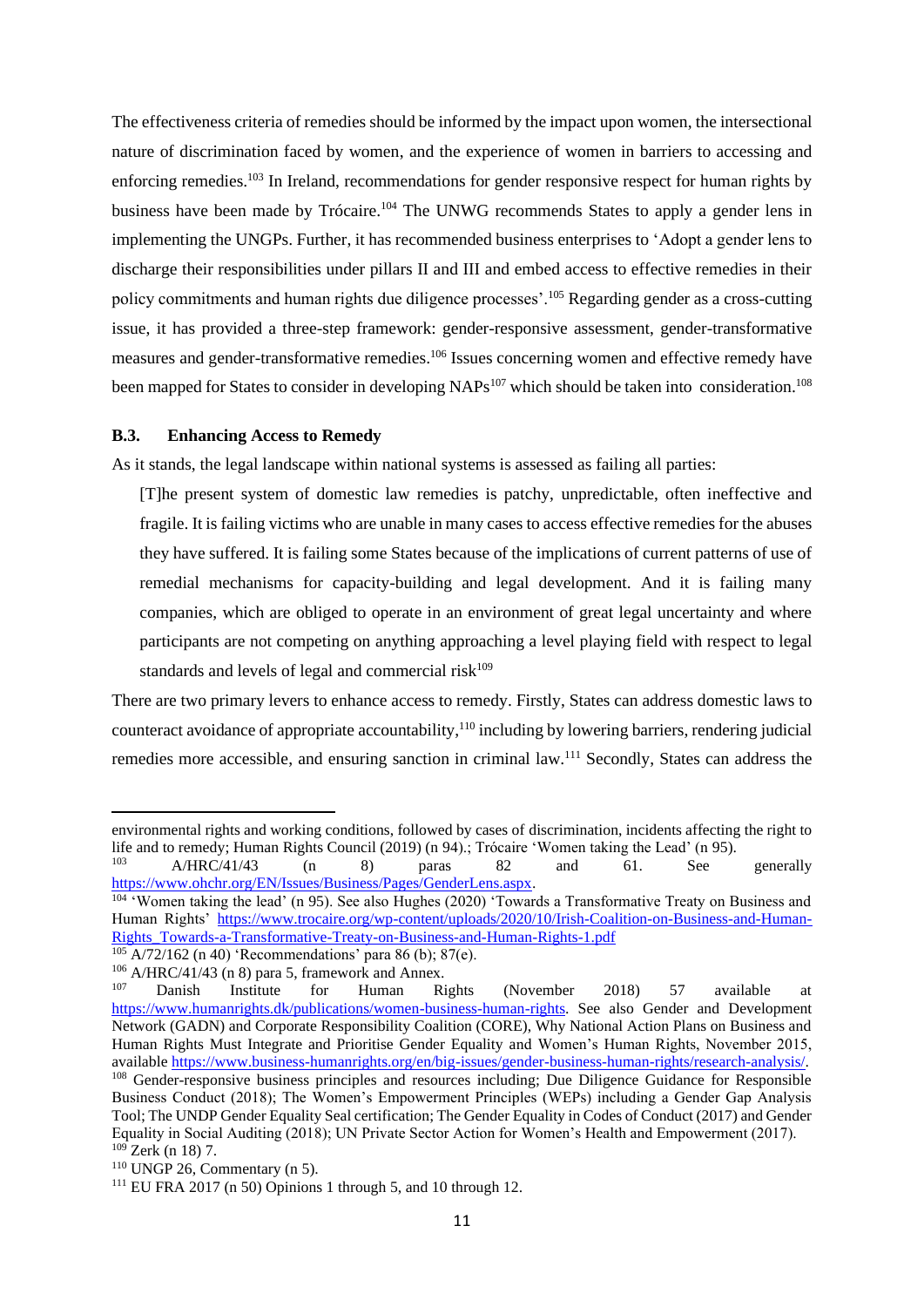legal and practical obstacles to access to remedy in a transnational context.<sup>112</sup> As it stands, accessing remedy in a particular forum is impacted by substantive law, jurisdiction, applicable law, and the procedural and practical circumstances of the forum.<sup>113</sup>

#### **B.3.1. Legal Obstacles**

The company law doctrines of limited liability and separate legal personality are argued to operate as a 'shield',<sup>114</sup> for example, enabling parent companies to deflect or avoid claims from those impacted by ringfencing risk at the level of a subsidiary lodged in a third country.<sup>115</sup> The obligations contained in human rights treaties cannot apply to commercial entities unless they are considered as 'subjects'<sup>116</sup> of international law.<sup>117</sup> Apart from implications on the status of human rights *qua* rights,<sup>118</sup> this has significant practical ramifications. It is States, under their treaty obligations, which implement the protection of rights holders from private actors.<sup>119</sup> All EU Member States are bound to provide access to effective remedy under Article 13 of the ECHR,<sup>120</sup> and under Article 47 of the CFREU.<sup>121</sup> However, outside their territory or jurisdiction, the nature of States' obligations to protect is complex and controversial.<sup>122</sup> As it relates to remedy, this has two aspects: whether a state should seek to apply its laws extraterritorially to protect against adverse human rights impacts;<sup>123</sup> and regulation enacted in a state which has 'extraterritorial effects'. 124

<span id="page-15-0"></span>Under the UNGPs, States are to set the expectation that all business enterprises domiciled in the jurisdiction respect human rights, wherever they operate. However, the position adopted was that the

<sup>112</sup> UNWG 'all roads to remedy' approach, A/72/162 (n [40\)](#page-9-1) para 55 and ff; ICJ, 'Needs and Options' (n [36\)](#page-9-0); EU 'Access to legal remedies' (n [18\)](#page-7-1); OCHCR ARP (n [45\)](#page-10-0) para 4; EU FRA (n [50\)](#page-10-1) Opinions 6 to 9.

<sup>&</sup>lt;sup>113</sup> Enneking 'Judicial Remedies' (n [37\)](#page-9-2) 47.

<sup>114</sup> Surya Deva, 'Fictitious Separation, Real Injustice: Why and How to Tame the Twin Principles of Corporate Law?' in Amnesty International, 'Injustice Incorporated, Corporate Abuses and the Human Right to Remedy' (2014) 24 available at www.amnesty.org/en/documents/POL30/001/2014/en/.

<sup>115</sup> CESCR No 24 (n [70\)](#page-11-0) 42; Peter Muchlinski, 'Implementing the New UN Corporate Human Rights Framework: Implications for Corporate Law, Governance and Regulation' (2012) 22(1) Business Ethics Quarterly, 146.

<sup>116</sup> Ian Brownlie, *The British Yearbook of International Law* (OUP 1984), 51.

<sup>117</sup> See Stephens 'The Amorality of Profit' (n [22\)](#page-7-0); Clapham (n [16\)](#page-6-2) 76 and ff. ICJ (n [36\)](#page-9-0) 19 stating there is no doctrinal impediment to imposing direct obligations on corporations.

 $118$  Kinley and Tadaki (n [40\)](#page-9-1) 5.

<sup>&</sup>lt;sup>119</sup> It is established that states have positive obligations to protect against rights infringements by private actors.

<sup>120</sup> ([n 33\)](#page-8-1) as confirmed in *Lopez Ostra v Spain* (Merits) App no 16798/90, A/303-C (1995) 20 EHRR 277; *Osman v United Kingdom* (Merits) App no 23452/94 (1998) 29 EHRR 245, 305. See also EU FRA (n [50\)](#page-10-1) 70.

<sup>121</sup> CFREU art. 6 (n [33\)](#page-8-1). Human rights are part of the general principles of EU law, *Internationale Handelsgesellschaft* [1970] (Case 11-70) ECLI:EU:C:1970:114.

<sup>122</sup> *Soering v United Kingdom* Application No 14038/88, 7 July 1989; *Rantsev v Cyprus & Russia* Application No 25965/04, 7 January 2010. See also *Golder v United Kingdom* Application No 4451/70, 21 February 1975; *Ilascu & Others v Moldova & Russia* Application No 48787/99, 8 July 2004 [331]; *Bankovic & Others v Belgium & Others* Application No 52207/99, Admissibility, 12 December 2001 [68]; *Markovic and Others v Italy* Application No 1398/03, Merits, 14 December 2006; *White v Sweden* Application No 42435/02, 19 December 2006; *Al-Skeini and Others v United Kingdom* Application No 55721/07, Merits and Just Satisfaction, 7 July 2011 [131].

<sup>&</sup>lt;sup>123</sup> A/HRC/32/19/Add.1 box 3 (n [79\)](#page-12-0). "extraterritorial jurisdiction".... refers to the ability of a State, through various legal, regulatory and/or judicial mechanisms, to prescribe and enforce laws … outside its own territory.'

<sup>&</sup>lt;sup>124</sup> General Comment No. 24 (n [70\)](#page-11-0) para 31; EU 'Access to Remedies' (n [18\)](#page-7-1) 231 stating: '...It is increasingly recognised that the limitations posed by traditional notions of territorial jurisdiction and separate corporate identity need to be updated to address the impacts of globalised supply chains and complex corporate groups.'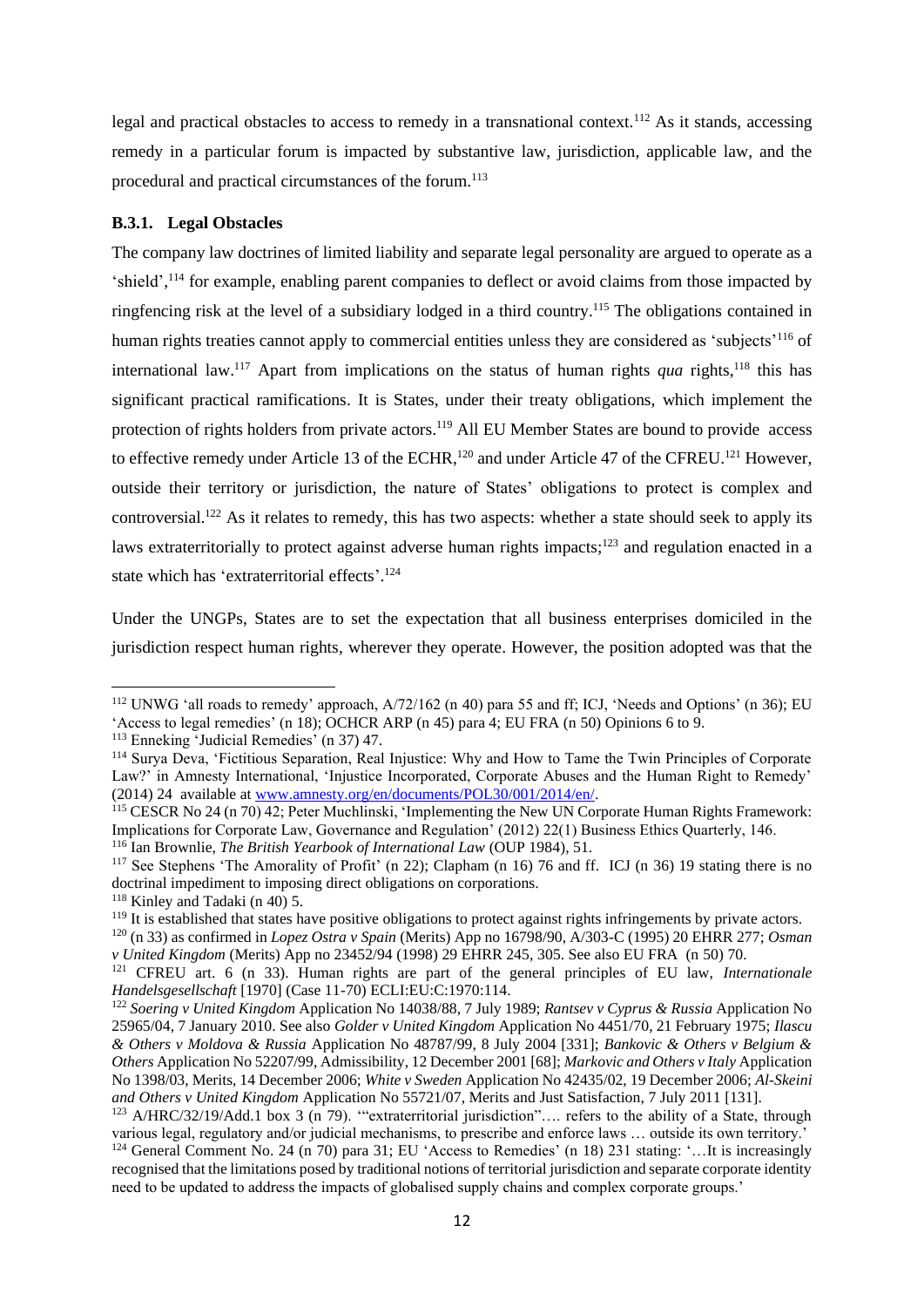<span id="page-16-0"></span>extraterritorial application of the State duty to secure human rights against abuses by corporations remains 'unsettled' in international law.<sup>125</sup> This position contrasts with support for a more expansive approach to positive obligations on States from the UN treaty bodies concerning the ICCPR, $126$ ICESCR,<sup>127</sup> CERD<sup>128</sup> and CRC.<sup>129</sup> Recognising that scholars remain divided on the issue,<sup>130</sup> the position is cogently summarised as 'a consensus that states are allowed (and some argue, obliged) to regulate the adverse human rights and environmental impacts of their multinational corporations that occur outside their territories.<sup>'131</sup> Notwithstanding, States can enhance protection and remedy by enacting home state regulation with extraterritorial effect.<sup>132</sup> EU States, including Ireland, have employed this model with success for financial style crimes.<sup>133</sup> The question becomes to extend beyond economic crimes to protect human rights, as discussed in the context of Ireland in Section C.<sup>134</sup>

#### <span id="page-16-2"></span>**B.4. Judicial Remedies**

<span id="page-16-1"></span>For business-related harms, the mechanism most employed within the EU is judicial remedy. It is far more frequently sought than non-judicial remedy.<sup>135</sup> Overall, enhancing access to remedy requires addressing domestic provisions 'to counteract the avoidance of appropriate accountability', <sup>136</sup> rendering

<sup>&</sup>lt;sup>125</sup> See UNGP 2 Commentary (n [5\)](#page-2-1). Substantial scholarly commentary rejects this stance, see Olivier de Schutter, 'Towards a New Treaty on Business and Human Rights' (2016) 1(1) Business and Human Rights Journal 44, 45; Daniel Augenstein, 'Torture as Tort? Transnational Tort Litigation for Corporate-Related Human Rights Violations and the Human Right to a Remedy' (2018) 18:3 Human Rights Law Review 593.

<sup>&</sup>lt;sup>125</sup> A/HRC/32/19/Add.1 (n [79\)](#page-12-0) box 3. "extraterritorial jurisdiction" in the context of public law regulation and enforcement, refers to the ability of a State, through various legal, regulatory and/or judicial mechanisms, to prescribe and enforce laws with respect to companies and business activities outside its own territory.'

<sup>&</sup>lt;sup>126</sup> UNHRC General Comment No. 31 'Nature of General Legal Obligations Imposed on States Parties to the Covenant' para 13.

 $127$  (n [33\)](#page-8-1); CESCR General Comment No. 14 'The Right to the Highest Attainable Standard of Health' para 39; General Comment No. 15 'The Right to Water' para 31; General Comment No. 24 '(n [70\)](#page-11-0) paras 30-33.

<sup>&</sup>lt;sup>128</sup> See CERD Concluding Observations/Comments re Canada' (25 May 2007) CERD/C/CAN/CO/18 para 17.  $129$  CRC General Comment No. 16. Paras 38-43 (n [98\)](#page-13-3).

<sup>&</sup>lt;sup>130</sup> See for example, Marko Milanovic, 'From Compromise to Principle: Clarifying the Concept of State Jurisdiction in Human Rights Treaties' (2008) 8(3) Human Rights Law Review 413; Claire Methven O'Brien, 'Are European States Responsible' in Angelica Bonifanti (ed) *Business and Human Rights in Europe* (Glawcal 2019); Daniel Augenstein and David Kinley, 'Beyond the 100 Acre Wood, 'In which international human rights law finds new ways to tame global corporate power' (2015) 19(6) Int'l Journal of Human Rights 828.

<sup>&</sup>lt;sup>131</sup> EU 2020 Study Commission 'study of due diligence through the supply chain' (n [36\)](#page-9-0) 223.

<sup>&</sup>lt;sup>132</sup> In this model, the impact outside the national territory is indirect, circumventing concerns of overreach and international comity. See generally De Schutter (n [125\)](#page-16-0) 52; Wouters and Ryngaert ([n 88\)](#page-12-2) 956.

<sup>&</sup>lt;sup>133</sup> *inter alia* Bribery Act 2010 (UK); Criminal Finances Act 2017 (UK); Sanctions and Anti-Money Laundering Act 2018 (UK) Modern Slavery Act 2015 (UK) available at [www.legislation.gov.uk/ukpga/2018/13/contents;](http://www.legislation.gov.uk/ukpga/2018/13/contents) French Duty of Vigilance Law (n [65\)](#page-11-1); Ireland Criminal Justice (Corruption Offences) 2018 available at <http://www.irishstatutebook.ie/eli/2018/act/9/enacted/en/html>

 $\frac{134}{134}$  A/HRC/41/43 (n [8\)](#page-4-1) para 78; Celia Wells, 'Corporate failure to prevent economic crime – a proposal' (2017) Crim LR 6; Liz Campbell, 'Corporate Liability and the Criminalisation of Failure' (2018) 12(2) Law and Financial Markets Review 58; Widdis (n [6\)](#page-2-2) chapter 2.

<sup>&</sup>lt;sup>135</sup> EU FRA (n [18\)](#page-7-1); 2019, Figure 3. Judicial remedy (73%), with NCP's just 6%, and NHRIs (3%)  $136$  UNGP 26, Commentary (n [5\)](#page-2-1).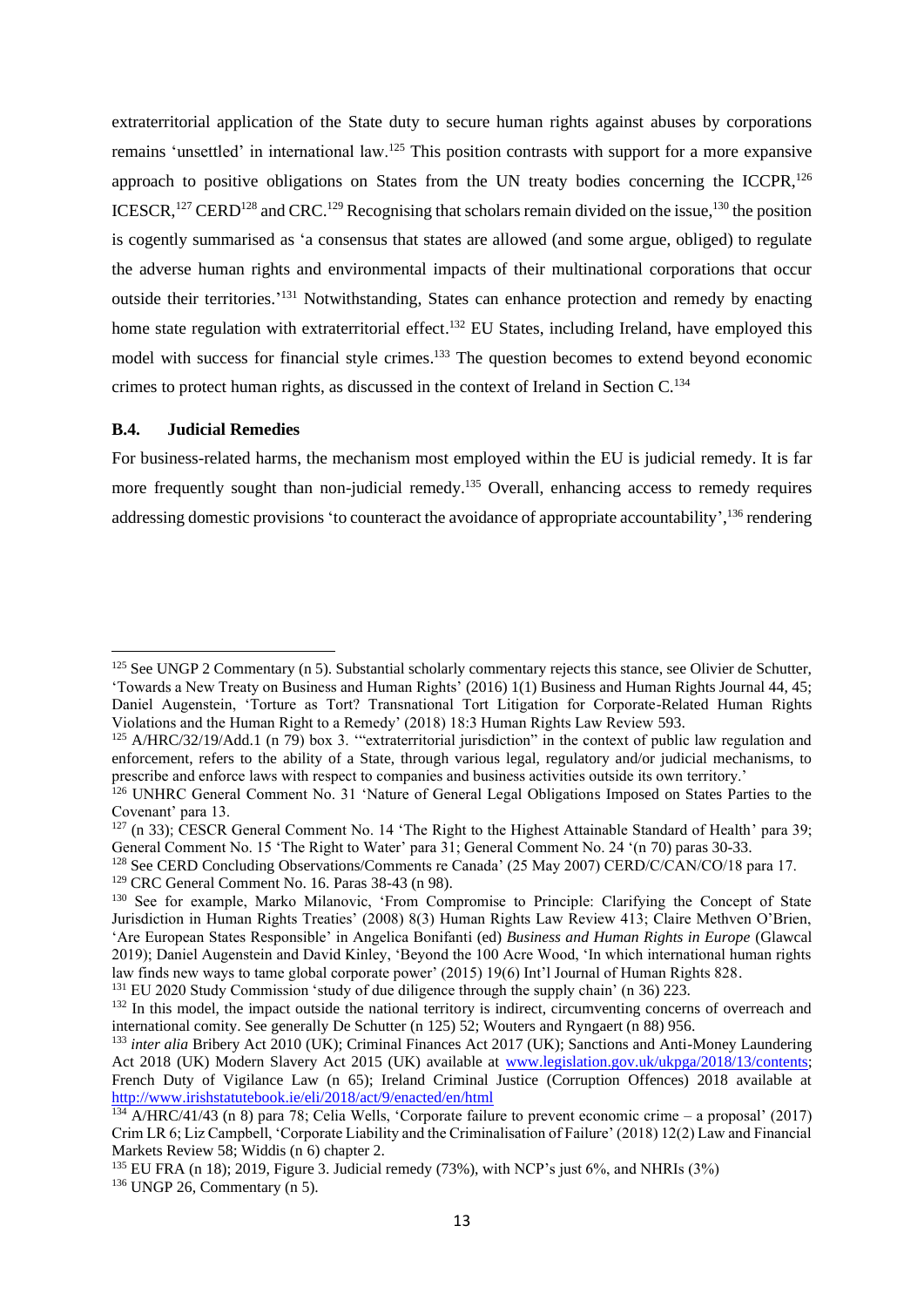judicial remedies more accessible, providing and enforcing provisions in criminal justice,<sup>137</sup> and reducing obstacles to remedy in a transnational context.<sup>138</sup>

#### **B.4.1. Remedy in Criminal Law**

<span id="page-17-2"></span><span id="page-17-1"></span><span id="page-17-0"></span>There are well-documented issues with remedies for business-related harms within criminal law at international and at national levels. <sup>139</sup> At international level, a focus on individuals and exclusion of legal entities is a barrier.<sup>140</sup> For example, the jurisdiction of the International Criminal Court is limited to natural persons, although this may include executives of corporate entities in their personal capacity.<sup>141</sup> The exercise of universal jurisdiction over international crimes<sup>142</sup> in domestic courts mainly relates to natural persons,<sup>143</sup> and universal civil jurisdiction is considered permissible but not practiced.<sup>144</sup> Cogent arguments that corporate liability is an established general principle of international law<sup>145</sup> are supported in the recent decision of the Supreme Court of Canada in *Araya*.<sup>146</sup> In national law, there is positive evolution in provision for corporate criminal liability.<sup>147</sup> However, even when provided for 'on paper', prosecutorial discretion, resources,<sup>148</sup> and problems with attribution of liability in more

<sup>146</sup> *Nevsun Resources Ltd v Araya*, 2020 SCC 5.

<sup>137</sup> EU FRA 2017 (n [50\)](#page-10-1) Opinions 1 through 5, and 10 through 12.

<sup>&</sup>lt;sup>138</sup> ICJ, 'Needs and Options' (n [36\)](#page-9-0); EU ([n 18\)](#page-7-1); ARP (n [45\)](#page-10-0) para 4; EU FRA 2017 (n [50\)](#page-10-1) Opinions 6 through 9.

<sup>&</sup>lt;sup>139</sup> ICJ, 'Final Report of the Expert Panel on Corporate Complicity & Legal Accountability Vol 2 Criminal Law and International Crimes' (2009); Joanna Kyriaksis, 'Corporate Criminal Liability and the Comparative Law Challenge' (2009) Neth. Int'l L. Rev. 333; Zerk (n [18\)](#page-7-1); Kaeb (n [39\)](#page-9-3); A/HRC/32/19 (n [79\)](#page-12-0) para 4; EU FRA 2017 (n [50\)](#page-10-1) Opinions 10-12; Amnesty & ICAR 'Corporate Crime Principles' (2016) available at [https://www.commercecrimehumanrights.org/wp-content/uploads/2016/10/CCHR-0929-Final.pdf;](https://www.commercecrimehumanrights.org/wp-content/uploads/2016/10/CCHR-0929-Final.pdf)

 $140$  Cogently argued to be a procedural matter related to the construction of jurisdiction under specific instruments, rather than one of substantive law.Jurisdiction over legal persons was not rejected in principle, but was abandoned due to concerns of time and complementarity, see Brief of David J. Scheffer as Amicus Curiae in *Kiobel v. Royal Dutch Petroleum Co*., 133 S. Ct. 1659 (2013) (No. 10-1491) 31 available at [www.scotusblog.com/wp](http://www.scotusblog.com/wp-content/uploads/2017/07/16-499-tsac-david-j-scheffer.pdf)[content/uploads/2017/07/16-499-tsac-david-j-scheffer.pdf.](http://www.scotusblog.com/wp-content/uploads/2017/07/16-499-tsac-david-j-scheffer.pdf)

<sup>&</sup>lt;sup>141</sup> Rome Statute of the International Criminal Court (entered into force on 1 July 2002) 2187 UNTS No. 38544. <sup>142</sup> ICJ, 'Needs and Options' (n [36\)](#page-9-0); Zerk (n [18\)](#page-7-1) 42. See *Prosecutor v Furundzija* ICTY IT-95-17/1-T (Dec 10, 1998); Universal criminal jurisdiction is accepted under customary international law, see *Prosecutor v Tadic*  (Appeal Jurisdiction) IT-94-1 AR72 [62] (Oct 2, 1995) (Appeal Judgement) IT-94-1- (15 July 1999).

<sup>143</sup> Trial International, 'Make way for Justice #3: Closing the Net on Impunity' (2017) available at [https://trialinternational.org/latest-post/make-way-for-justice-3-closing-the-net-on-impunity/;](https://trialinternational.org/latest-post/make-way-for-justice-3-closing-the-net-on-impunity/) EU 'Access to Remedy (n [18\)](#page-7-1); Simon Baughen, *Human Rights and Corporate Wrongs, Closing the Governance Gap* (Elgar 2015), 36 stating: 'a survey of criminal proceedings to date against corporations or corporate officers shows there has been only a handful of convictions against individuals'.

<sup>&</sup>lt;sup>144</sup> Steven Roper, 'Applying Universal Jurisdiction to Civil Cases: Variations in State Approaches to Monetizing Human Rights Violations' (2018) 24(1) Global Governance, 115 stating: 'Universal jurisdiction can at best be considered a nascent norm where a tipping point and internalization have yet to occur'.

<sup>145</sup> Kyriakakis ([n 139\)](#page-17-0) 334-339. The decisions in the *Kiobel* and *Jesner* cases in the United States are extensively critiqued. On balance, more consistent with scholarly comment is the dissenting judgment of Sotomayor J in *Jesner v Arab Bank plc* No. 16-499 584 U.S. (2018).

<sup>&</sup>lt;sup>147</sup> In introducing offences to comply with the Rome Statute many states provided for criminal liability of legal entities often not distinguishing between liability of natural and legal persons. See Kyriakakis (n [139\)](#page-17-0) 334-335. <sup>148</sup> Skinner, McCorquodale and De Schutter (n [35\)](#page-9-4) 38.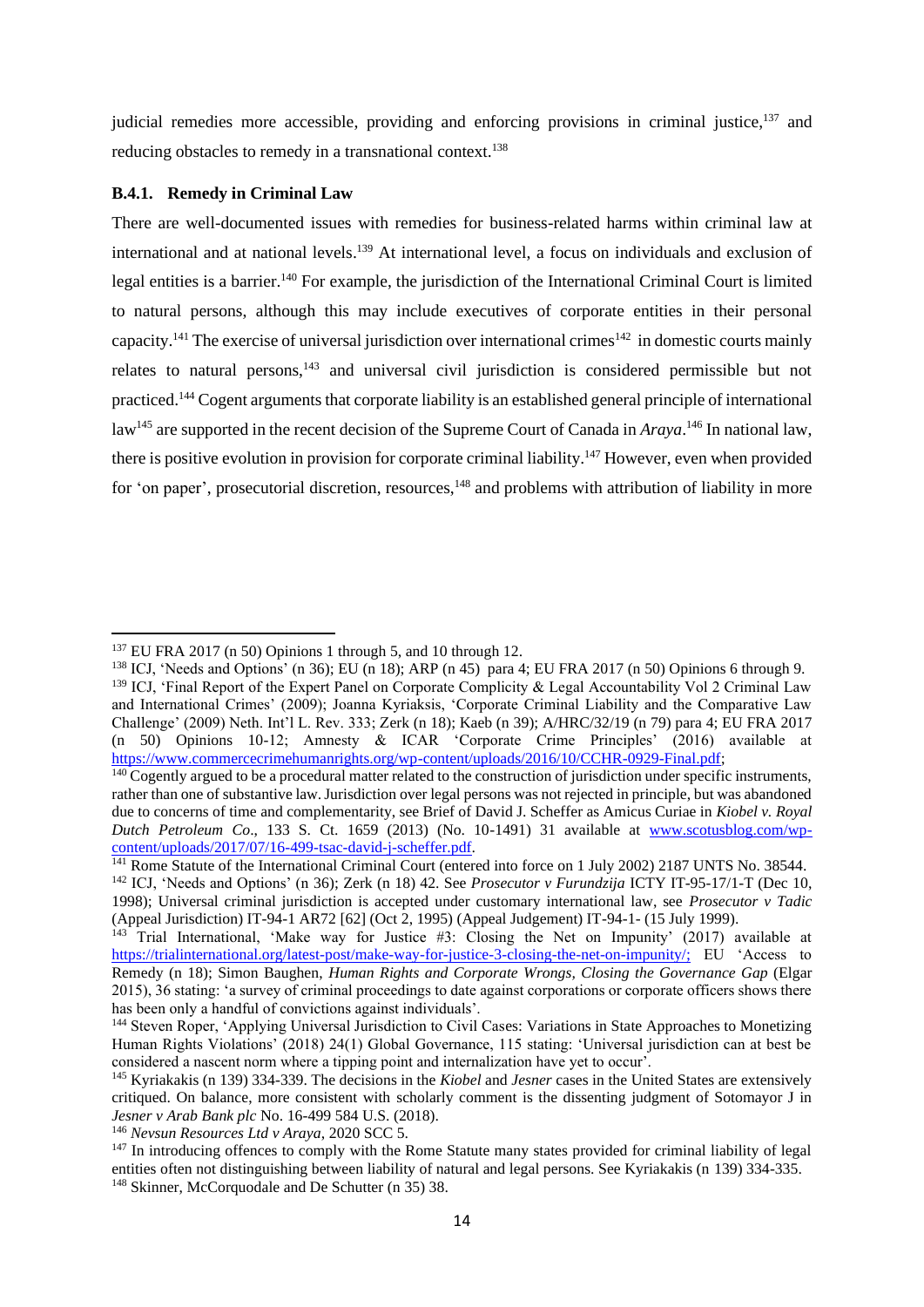complex corporate entities continue to depress accountability and remedy.<sup>149</sup> New approaches are required and successful models can be adopted, as discussed further in section C.3.1.

## **B.4.2. Approaches to Civil Liability**

<span id="page-18-6"></span><span id="page-18-3"></span><span id="page-18-2"></span>There is a growing trend in litigation against corporations for their involvement in human rights harms. While recognised as not ideal,<sup>150</sup> actions in civil law are being leveraged as a 'proxy' as human rights based causes of action are unavailable.<sup>151</sup> Litigation may concern harms related to subsidiaries, or over overseas suppliers,<sup>152</sup> or use other bases.<sup>153</sup> Foreign Direct Liability (FDL) litigation is the primary mechanism for seeking remedy in Europe for the impacts of multinational corporations upon victims overseas.<sup>154</sup> In FDL style cases, cross border civil claims are taken against parent companies in their home state, alleging breach of a duty of care, and harm, related to the operations of subsidiaries.<sup>155</sup> Such a duty of care owed by a parent company may arise, *inter alia*, in circumstances where the parent intervenes in a relevant area, or leverages its superior knowledge, influence, or control over group entities.<sup>156</sup> The related legal principles have been under development for decades, particularly in the English courts. They are gaining in coherence and potential impact,<sup>157</sup> particularly with the judgment of the UK Supreme Court in *Vedanta* handed down in 2019.<sup>158</sup> The *Okpabi* case is in adjudication in the UK Supreme Court.<sup>159</sup> Decisions on the merits are awaited in *Vedanta,* and in the Dutch Shell

<sup>154</sup> Following a tightening of jurisdictional standards in the United States, see (n [145\)](#page-17-1).

<span id="page-18-5"></span><span id="page-18-4"></span><span id="page-18-1"></span><span id="page-18-0"></span><sup>&</sup>lt;sup>149</sup> Many states still do not, or only partially, provide for corporate criminal liability, see ICJ 'Needs and Options' (n [36](#page-9-0)[35\)](#page-9-4) 17. Amnesty & ICAR (n [139\)](#page-17-0). For the implications of key feature of domestic law regimes for access to remedy see A/HRC/32/19 (n [79\)](#page-12-0) Figure 1. EU FRA (n [50\)](#page-10-1) Opinion 10.

<sup>&</sup>lt;sup>150</sup> ICJ, 'Needs and Options' (n [36\)](#page-9-0) 18 private law is a 'a highly imperfect tool that is used for lack of a suitable alternative under public law'.

<sup>&</sup>lt;sup>151</sup> Torts are pleaded to 'indirectly' vindicate human rights. See Scott (n [122\)](#page-15-0) 62. See also William Binchy 'Tort Law in Ireland: A Half Century Review' (2016) 56 Irish Jurist 199, 203; Robert Stevens, *Tort and Rights* (OUP 2007); van Dam ([n 22\)](#page-7-0) 243. Laplante (n [88\)](#page-12-2) 245, identifies that early in its development it was apparent that 'the wrong in tort lawsuits relates back to the violation of a primary right'; Widdis (n [6\)](#page-2-2) chapter 3.

<sup>&</sup>lt;sup>152</sup> See the *KiK* case (n [20\)](#page-7-2), based on a supply contract as opposed to subsidiaries. Application of Article  $4(1)$ Council Regulation (EU) No 1215/2012 of the European Parliament and of the Council of 12 December 2012 on jurisdiction and the recognition and enforcement of judgments in civil and commercial matters OJ L 351 (2012) (Brussels I recast).

<sup>153</sup> Based on common law property, see *Saúl Luciano Lliuya v RWE AG* Case No. 2 O 285/15 Essen Regional Court. See also Wesche and Saage-Maaß ([n 21\)](#page-7-3); Madev Mohan, 'The Road to *Song Mao*: Transnational Litigation from Southeast Asia to the United Kingdom' (2014) AJIL Unbound <doi:10.1017/S2398772300009661>.

<sup>155</sup> Enneking, (n [37\)](#page-9-2) 47.

<sup>156</sup> *Chandler v. Cape plc* [2012] EWCA Civ. 525 (Arden LJ) [80]. This is direct as opposed to vicarious liability, and is conceptually different from veil piercing.

<sup>157</sup> Shubnaa Srinivasan, 'Current trends and future effects in transnational litigation against corporations in the United Kingdom' in in Lara Blecher, Nancy Kaymar Stafford, and Gretchen C. Bellamy (eds), *Corporate Responsibility for human rights impacts. New Expectations and Paradigms* (ABA Book Publishing 2014); Richard Meeran, 'Access to Remedy: the United Kingdom experience of MNC tort litigation for human rights violations' in Surya Deva and David Bilchitz (eds), *Human Rights Obligations of Business: Beyond the Corporate Responsibility to Respect?* (Cambridge 2013).

<sup>158</sup> *Vedanta Resources Plc v Lungowe* [2017] EWCA Civ 1528 (CA). [2019] UKSC 20 [54-56],[60].

<sup>159</sup> *Okpabi v Royal Dutch Shell Plc* [2017] EWHC 89 (TCC) (HC); [2018] EWCA Civ 191 (CA). See ICJ and Core, and Core in Okpabi UKSC 2018/0068 [<https://www.icj.org/uk-supreme-court-should-recognize-shells](https://www.icj.org/uk-supreme-court-should-recognize-shells-responsibilities-for-devastating-rights-impacts-of-niger-delta-oil-spills-say-ngos/)[responsibilities-for-devastating-rights-impacts-of-niger-delta-oil-spills-say-ngos/>](https://www.icj.org/uk-supreme-court-should-recognize-shells-responsibilities-for-devastating-rights-impacts-of-niger-delta-oil-spills-say-ngos/).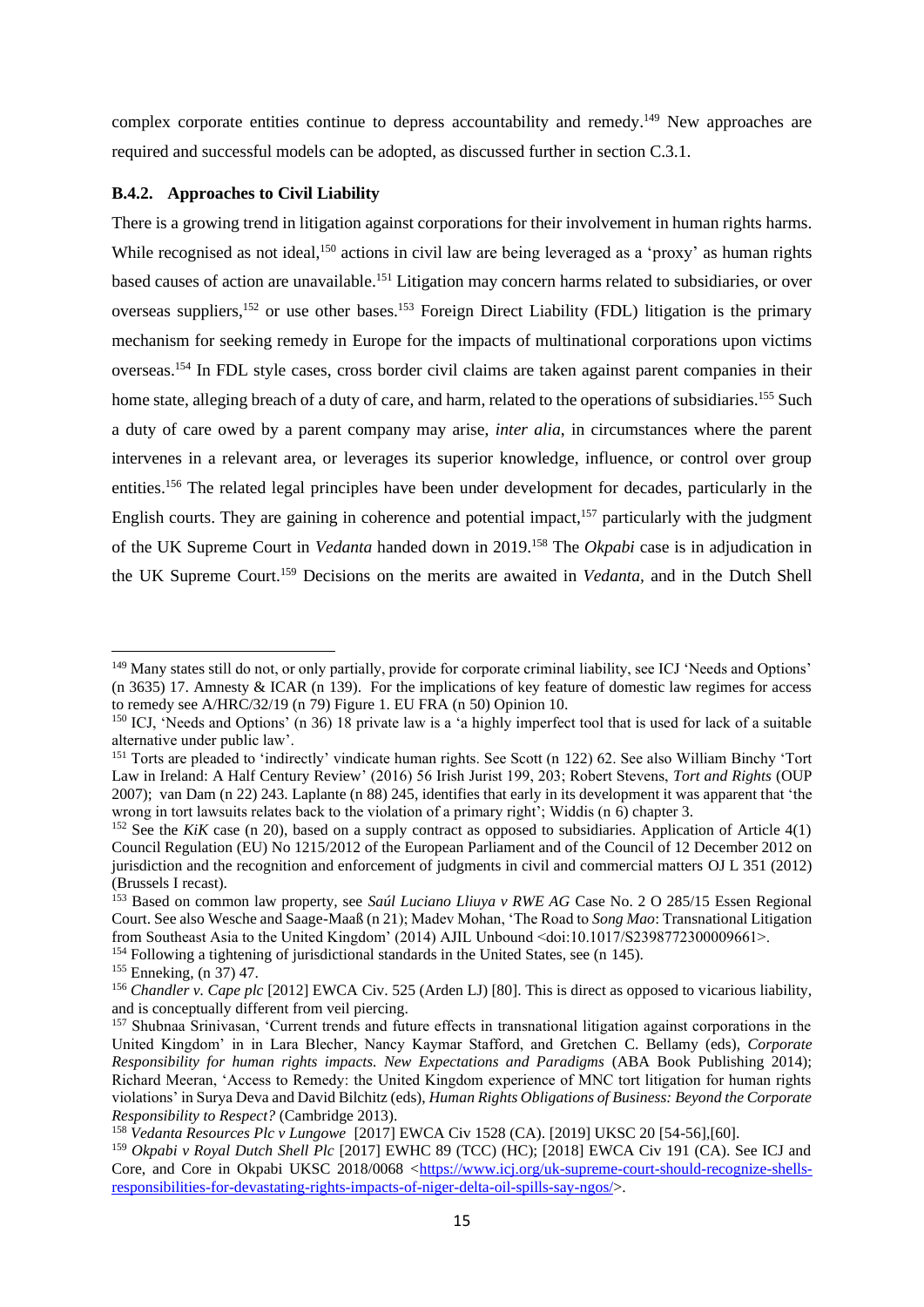<span id="page-19-3"></span><span id="page-19-2"></span><span id="page-19-1"></span>Nigeria cases.<sup>160</sup> In Canada, the *Hudbay*,<sup>161</sup> *Garcia*,<sup>162</sup> and *Araya*<sup>163</sup> cases are providing valuable precedent. It is anticipated that in time these cases will advance accountability. They represent important opportunities promote a hard law edge to soft law instruments, <sup>164</sup> and to promote evolving international standards. Further, the legal concepts are portable across jurisdictions.<sup>165</sup>

However, FDL style cases are not feasible unless procedural and practical circumstances of the forum are adequate to enable litigation. Adverse circumstances may thus result in a denial of access to justice in both the host and the home state.

#### **B.4.3. Jurisdiction & Applicable Law**

<span id="page-19-0"></span>Grounding jurisdiction in the home state of the parent company is a significant challenge in FDL cases. <sup>166</sup> While the doctrine of *forum non conveniens* is no longer a barrier, <sup>167</sup> national rules for determining jurisdiction remain a significant hurdle for claimants. A combination EU Regulation Brussels I (recast) and national civil procedure rules govern joining a subsidiary to proceedings against the 'anchor' defendant.<sup>168</sup> The right to a fair trial under the ECHR<sup>169</sup> has a potential role in litigation, particularly in States where claimants face significant procedural or practical barriers to remedy. Notably, altering Brussels I (recast) for business-related human rights is advocated, including adding a provision for *forum necessitatis* in civil claims sufficiently connected to the forum which risk a denial

<sup>160</sup> See Cees van Dam, 'Preliminary judgments Dutch Court of Appeal in Shell Nigeria case' available at [www.ceesvandam.info/default.asp?fileid=643.](http://www.ceesvandam.info/default.asp?fileid=643)

<sup>161</sup> [2013] ONSC 1414.

<sup>162</sup> *Garcia v Tahoe Resources Inc.* [2017] BCCA 39.

<sup>163</sup> (n [146\)](#page-17-2)*.*

<sup>164</sup> See ICJ and Core (n [159\)](#page-18-0).

 $165$  Widdis (n [6\)](#page-2-2).

<sup>166</sup> Enneking, (n [37\)](#page-9-2); Muchlinski and Rouas (n [38\)](#page-9-5). Meeran (n [157157\)](#page-18-1) 385 highlighting that In the course of the *forum non conveniens* dispute alone in *Lubbe v Cape plc* [2000] 1 WLR 1545, 1,000 of the 7,500 claimants died. Even if a forum of necessity is provided for in a state, a wide margin of appreciation has been accorded concerning the application of domestic provisions. See *Naït-Liman v Switzerland* (Grand Chamber) App no 41615/07 (6 July 2010) [218]-[220]. See also Burkhard Hess and Martina Mantovani, 'Current Developments in Forum Access: Comments on Jurisdiction and Forum Non Conveniens – European Perspectives on Human Rights Litigation' (January 29, 2019) MPILux Research Paper 2019 (1) available at [https://ssrn.com/abstract=3325711.](https://ssrn.com/abstract=3325711)

<sup>167</sup> Brussels I (n [152\)](#page-18-2) in C-281/02 *Osuwu v Jackson* [2005] ECR 1 1383. 'Access to Remedies' (n [18\)](#page-7-1) 206.

<sup>&</sup>lt;sup>168</sup> ibid Brussels I recast Article 6(1) provides: 'If the defendant is not domiciled in a Member State, the jurisdiction of the courts of each Member State shall, subject to Article 18(1), Article 21(2) and Articles 24 and 25, be determined by the law of that Member State'.

<sup>169</sup> ECHR (n [33\)](#page-8-1). See Arnaud Nuyts, 'Study on Residual Jurisdiction' (2007) available at [http://ec.europa.eu/civiljustice/news/docs/study\\_residual\\_jurisdiction\\_en.pdf;](http://ec.europa.eu/civiljustice/news/docs/study_residual_jurisdiction_en.pdf) Daniel Augenstein and Nicola Jägers, 'Judicial Remedies: The issue of jurisdiction' in Juan José Rubio and Katerina Yiannibas (eds) *Human Rights in Business Removal of Barriers to Access to Justice in the European Union* (Routledge 2017), 29–30; EU (n [18\)](#page-7-1) 230 noting that 'the Victims' Rights Directive has fallen short of ensuring that victims of corporate crimes are afforded access to justice'.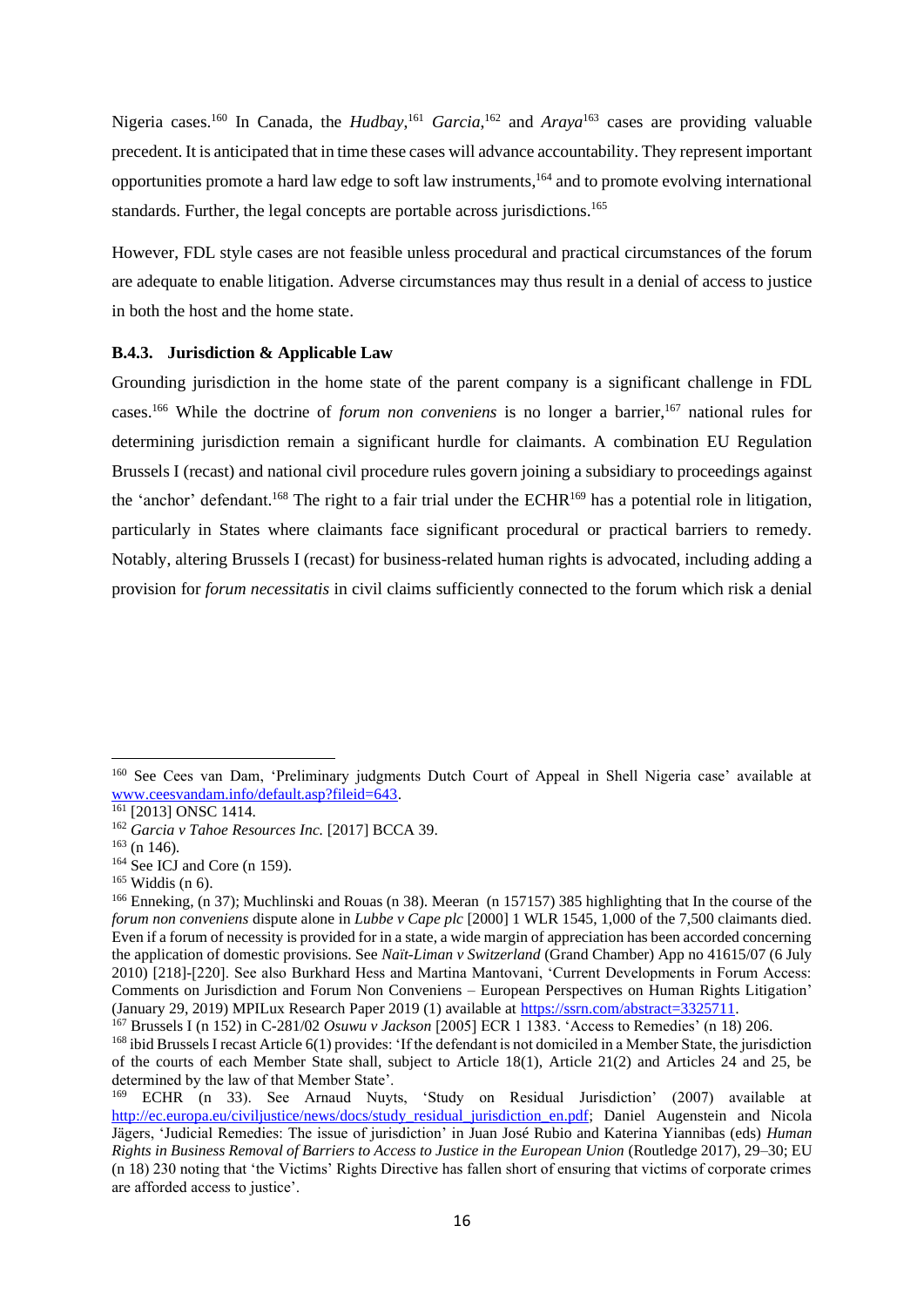<span id="page-20-1"></span><span id="page-20-0"></span>of justice.<sup>170</sup> In general, the laws of the country of harm are applied in litigation.<sup>171</sup> The operation of this rule under EU Regulation Rome  $II^{172}$  may negatively impact remedy, and has been argued to inhibit development of law in the forum,<sup>173</sup> and to lead to inconsistent results.<sup>174</sup> For business-related human rights claims, adding a choice of law provision to Rome II is advocated. Potentially, this would allow claimants to choose the law of the forum where a defendant, such as a parent company, is domiciled.<sup>175</sup>

## **B.4.4. Practical Barriers to Judicial Remedy**

Experience shows that seeking remedy is excessively long, costly, and arduous.<sup>176</sup> The pathway to remedy is beset with barriers, and additionally so for women, vulnerable or marginalised groups.<sup>177</sup> In the *Aguinda v Chevron* case, twenty eight years of litigation, including judgment obtained in Ecuador, failed to yield compensation or satisfactory remediation of the lands for the indigenous communities.<sup>178</sup> Claimants face barriers of funding, legal and technical expertise, deciphering the structure of multinational groups and accessing information held within it, while language and distance complicate cases. Flowing from this, the risk of denial of justice weighs heavily in jurisdictional proceedings.<sup>179</sup>

## **B.5. Non-Judicial Remedies**

Ensuring access to remedy requires that non-judicial remedies, including company level grievance mechanisms, are effective. National human rights institutions are expected to support non-judicial remedies in providing practical supports.<sup>180</sup> Non-judicial grievance mechanisms should meet the effectiveness criteria in the UNGPs.<sup>181</sup> To respond to the intersectional nature of discrimination faced by women, these should be interpreted in a gender responsive manner. It is crucial that information on

<sup>170</sup> EU Parliament 'Report on corporate liability for serious human rights abuses in third countries' (2015/2315(INI)) available at [www.europarl.europa.eu/doceo/document/A-8-2016-0243\\_EN.html?redirect.](http://www.europarl.europa.eu/doceo/document/A-8-2016-0243_EN.html?redirect) EU FRA 2017 ([n 50\)](#page-10-1) Opinion 4 and Opinion 9; EU 'Access to Remedies' (n [18\)](#page-7-1) 111. See also Draft Opinion of the Committee of Foreign Affairs for the Committee of Legal Affairs to the recommendations to the [EU]<br>Commission on corporate due diligence and corporate accountability (2020/2129(INL) Commission on corporate due diligence and corporate accountability (2020/2129(INL) [<https://www.europarl.europa.eu/doceo/document/AFET-PA-655782\\_EN.pdf>](https://www.europarl.europa.eu/doceo/document/AFET-PA-655782_EN.pdf).

<sup>&</sup>lt;sup>171</sup> Applying the *lex loci damni*, *inter alia*, to substantive issues, burden of proof, and rules governing damages.

<sup>&</sup>lt;sup>172</sup> Council Regulation (EU) No 864/2007 on the law applicable to non-contractual obligations [2007] OJ L 199. (Rome II) art  $4(1)$ .

<sup>173</sup> *Inter alia* Hess and Mantovani (n [166\)](#page-19-0); Van Dam (n [160\)](#page-19-1).

<sup>&</sup>lt;sup>174</sup> Leveraging the exceptions within Rome II (n [172\)](#page-20-0) is anticipated to increasingly feature in litigation. See Enneking (n [37\)](#page-9-2) concerning transboundary torts, art 7 and *Lluyia v RWE* (n [153\)](#page-18-3). Also concerning human rights due diligence as an overriding mandatory provision under art 16 and international standards under art 17.

<sup>175</sup> See (n [170\)](#page-20-1). See also Ekaterina Aristova, 'Tort Litigation against TNCs in the English Courts: The Challenge of Jurisdiction' (2018) 55(2) Utrecht Law Review 6, 21.

<sup>176</sup> See (n [37\)](#page-9-2); EU 'Access to Legal Remedies' (n [18\)](#page-7-1). See Manuel A. Gómez, The Global Chase: Seeking the Recognition and Enforcement of the Lago Agrio Judgment Outside of Ecuador, (2013) 1(2) Stanford Journal of Complex Litigation 429.

<sup>177</sup> See section B. CEDAW general recommendation No.33 (2015) (n [92\)](#page-13-0); A/HRC/41/43 (n [8\)](#page-4-1) para 51-61, para 52 (e) para 82; A/72/162 (n [40\)](#page-9-1) para 86 (b); 87(e); EU FRA (n [18\)](#page-7-1) 2.9 and (n [50\)](#page-10-1) 24-33.

<sup>178</sup> For an outline, see Manuel A. Gómez, The Global Chase: Seeking the Recognition and Enforcement of the Lago Agrio Judgment Outside of Ecuador, (2013) 1(2) Stanford Journal of Complex Litigation 429.

<sup>179</sup> *Vedanta* [2016] EWHC 975 (TCC) [90]-[97];[169]-[198]; (SC) (n [158\)](#page-18-4) [102]; *Garcia* ([n 162\)](#page-19-2) [30],[128]-[129]. <sup>180</sup> EU FRA 2019 (n [18\)](#page-7-1) 3.

<sup>&</sup>lt;sup>181</sup> UNGP 31 (n [5\)](#page-2-1) being legitimate, accessible, predictable, equitable, transparent, rights-compatible, a source of continuous learning, and based on dialogue and engagement.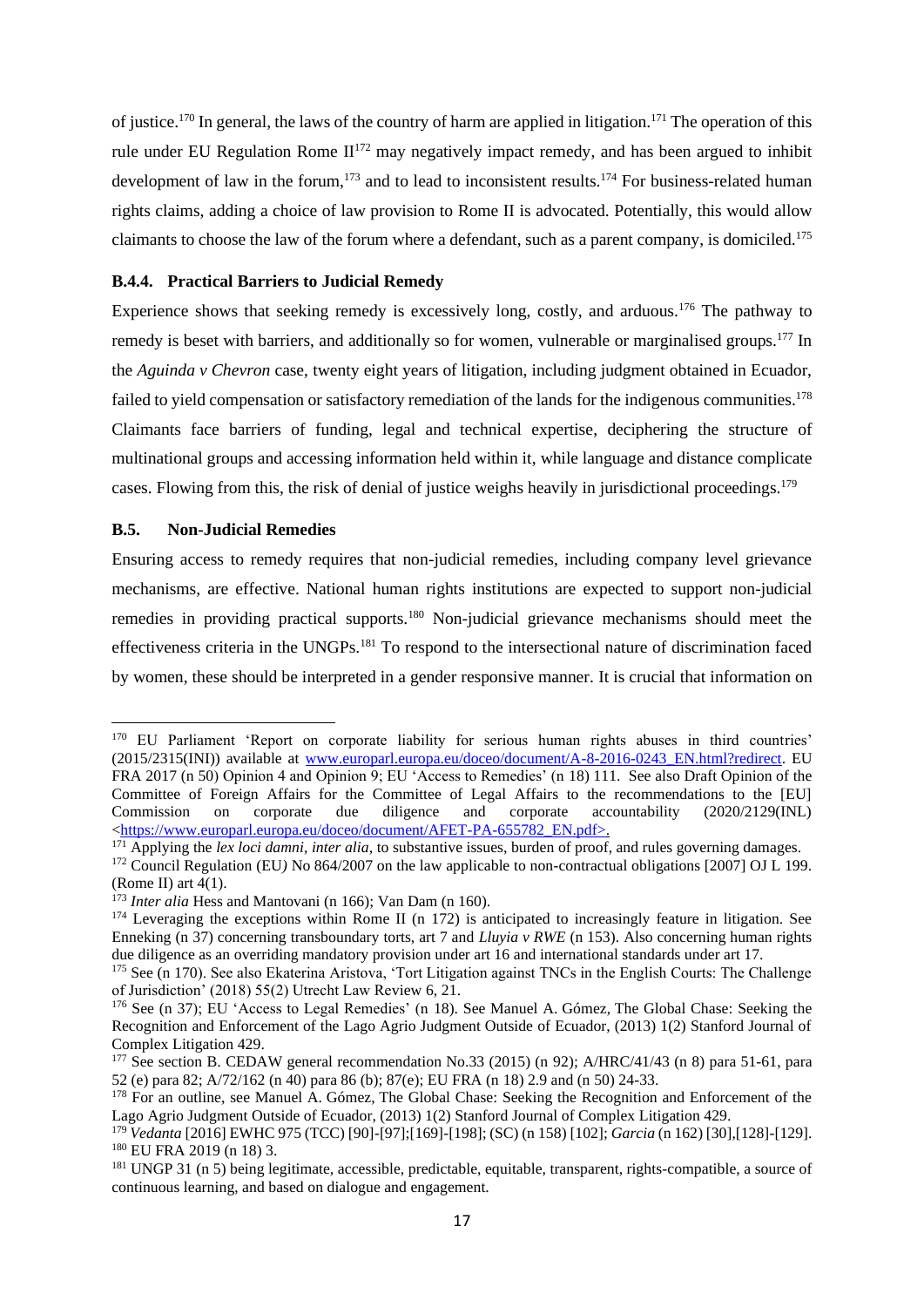mechanisms and aids is accessible, including adapted to those facing additional barriers. EU research in 2019 found '…in none of the 30 countries [studied]… was there government-provided, publicly available online guidance for how to access remedy in cases of business and human rights violations.'<sup>182</sup>

#### **B.6. Impact of Disclosure and Transparency Initiatives on Remedy**

<span id="page-21-1"></span><span id="page-21-0"></span>Directive 2014/95/EU on disclosure of non-financial and diversity information by certain large undertaking and groups  $(NFRD)^{183}$  is scheduled for review.<sup>184</sup> Any resultant revisions may adopt a more prescriptive approach to addressing human rights risks.<sup>185</sup> At state level, existing reporting initiatives may target certain human issues, such as modern slavery or child labour, but regulation can be considered as fragmented,<sup>186</sup> and enforcement may often relate only to compliance with reporting itself. <sup>187</sup> In terms of preventing abuses occurring, it is legislation which is 'stringent', rather than based on 'reporting', which appears to underpin changes in corporate practice.<sup>188</sup>

## <span id="page-21-3"></span><span id="page-21-2"></span>**B.7. Human Rights Due Diligence within the UNGPs**

Under the UNGPs, conducting human rights due diligence (HRDD) is a key element in the responsibility of business enterprises to respect human rights. The concept of HRDD in the UNGPs aims to prevent and mitigate human rights impacts in which an business might become involved.<sup>189</sup> It differs from the familiar notion of commercial due diligence in that it is aimed at risks to 'rights holders' beyond the business enterprise. It extends over all human rights, and applies to all enterprises regardless of their size, sector, operational context, ownership and structure.<sup>190</sup> The HRDD responsibility of business covers both impacts the business may cause or contribute to through its own activities, and which may be directly linked to its operations, products or services by its business relationships. It

<sup>&</sup>lt;sup>182</sup> EU FRA 2019 (n [18\)](#page-7-1) 3, citing the example of the Belgian NAP which provided for a hub with details on access to remedy in cases of business-related human rights abuse.

<sup>&</sup>lt;sup>183</sup> Council Directive 2014/95/EC of 22 October 2014 amending Directive 2013/34/EU as regards disclosure of non-financial and diversity information by certain large undertakings and groups with EEA relevance [2014] OJ L 330, 1–9 (NFRD).

<sup>&</sup>lt;sup>184</sup> As a regulatory approach it is not considered in sync with the proactive thrust of mandatory human rights due diligence. See Karin Buhmann, 'Neglecting the proactive aspect of human rights due diligence? A critical appraisal of the EU's Non-Financial Reporting Directive as a Pillar One avenue for promoting Pillar Two action' (2018) 3(1) Business and Human Rights Journal 25. See also Justine Nolan, 'Hardening Soft Law: Are the Emerging Corporate Social Disclosure Laws Capable of Generating Substantive Compliance with Human Rights?' (2018) Brazilian Journal of International Law No. 18-63, 10-18; ECCJ (n [64\)](#page-11-2).

<sup>&</sup>lt;sup>185</sup> A 2020 assessment of the sustainability disclosures of 1,000 European companies suggests the [NFRD](https://eur-lex.europa.eu/legal-content/EN/TXT/PDF/?uri=CELEX:32014L0095&from=EN) is not meeting its objective of ensuring business transparency around ESG (environmental, social and governance) challenges and risks, available at [https://www.allianceforcorporatetransparency.org/database/.](https://www.allianceforcorporatetransparency.org/database/) See also ECCJ available at [http://corporatejustice.org/news/8490-review-of-eu-non-financial-reporting-framework.](http://corporatejustice.org/news/8490-review-of-eu-non-financial-reporting-framework)

<sup>186</sup> See Ingrid Landau, 'Human Rights Due Diligence and the risk of Cosmetic Compliance*',* Melbourne Journal of International Law, Vol 20, Issue 1, July 2019 221. See also McCorquodale et al (n [14\)](#page-6-1) 202; Marcia Narine, 'Disclosing Disclosure's Defects: Addressing Corporate Irresponsibility for Human Rights Impacts' (2015) 47(1) Columbia Human Rights Law Review 84.

<sup>&</sup>lt;sup>187</sup> For example, Art 19a (5) and (6) of the NFRD (n [183183\)](#page-21-0).

<sup>188</sup> Comparing 25 FTSE 100 implementation, Genevieve LeBaron and Andreas Rühmkorf 'Steering CSR Through Home State Regulation: A Comparison of the Impact of the UK Bribery Act and Modern Slavery Act on Global Supply Chain Governance' Global Policy 8:3 (2017).

 $189$  See also OCHCR 'interpretive guide' (n [14\)](#page-6-1) key concepts, 6.

<sup>&</sup>lt;sup>190</sup> UNGP 14 and 17 and Commentary (n [5\)](#page-2-1); OCHCR, 'an interpretive guide' (n [14\)](#page-6-1) 4.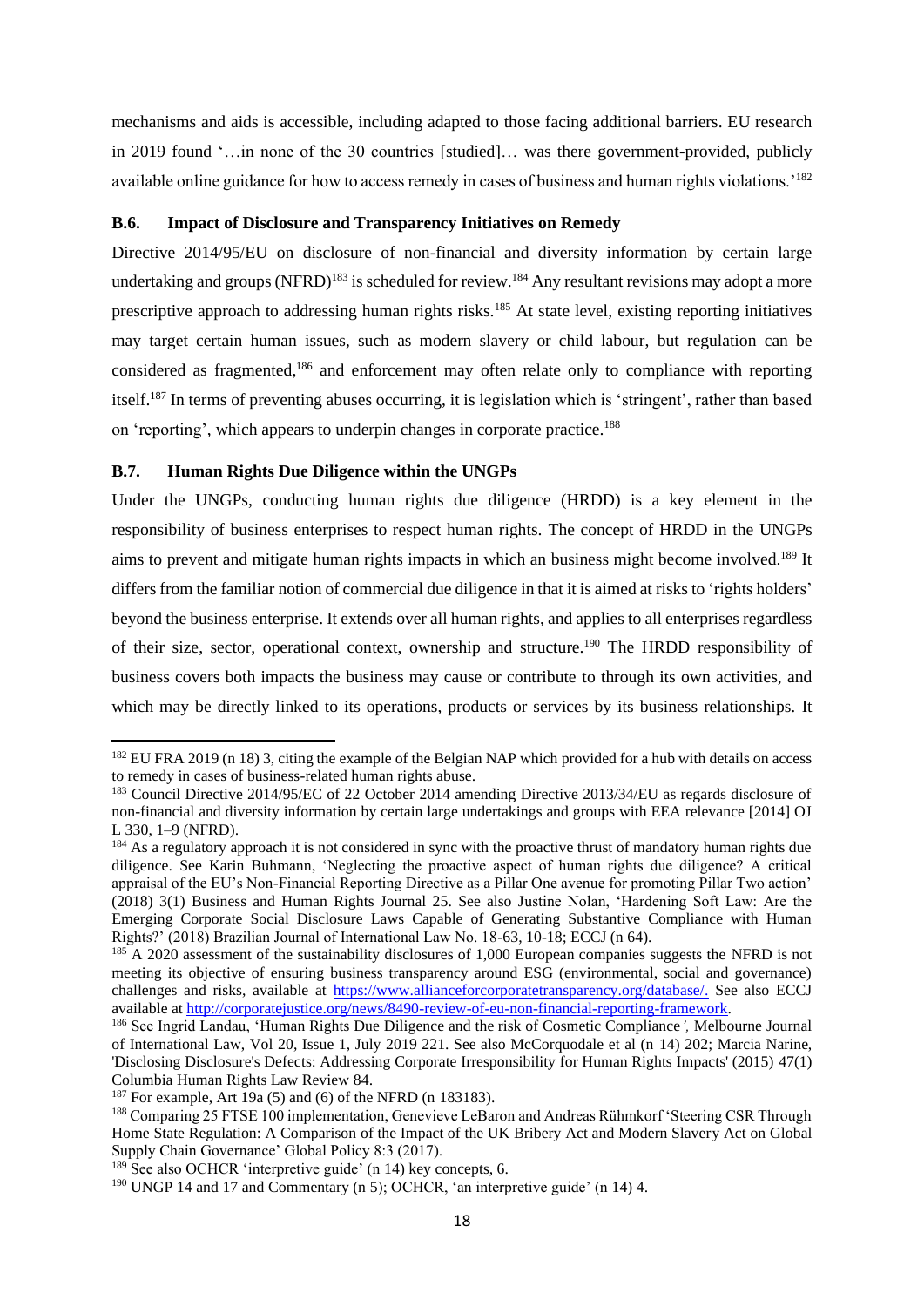includes four proactive elements: identifying actual and potential human rights impacts; assessing and acting on the findings; engaging in tracking responses; and communicating how impacts are addressed. It is to be an on-going process, which should reflect the risk of severe impacts, the nature and context of the operations of the business, <sup>191</sup> and is expected to vary in complexity with the size of the business enterprise.<sup>192</sup> The process as a whole drives at companies engaging in proactive monitoring to ensure respect for human rights,<sup>193</sup> and has been widely adopted in related instruments.<sup>194</sup> The impact of the UNGPs is subject to their voluntary implementation, by States and by business. After nearly 10 years, voluntary implementation of HRDD is low and it is slow. In 2019, 49% of the 200 companies assessed in the Corporate Human Rights Benchmark scored zero against every human right due diligence indictor.<sup>195</sup> The UNWG has engaged a project to 'take stock of achievements to date, assess existing gaps and challenges', and to launch a 10 year roadmap 'for implementing the UNGPs more widely and more broadly between now and 2030'.<sup>196</sup>

The UNGPs have undoubted value, and were conceived to be part of a 'smart mix' of voluntary and instrumental measures. The momentum is towards mandatory regulation of HRDD, applying across sectors, and incorporating both sanctions and legal remedies to for rights holders.<sup>197</sup> In 2017, the French 'Duty of Vigilance' Law established a duty on companies develop, and to effectively implement, a Plan to act to prevent human rights abuses both domestically and abroad, and to publicly account for steps taken.<sup>198</sup> Across the EU, pressure is mounting for mandatory regulation of HRDD.<sup>199</sup> Consolidating support is evident across the EU Council, and Parliament, EU FRA, Council of Europe,<sup>200</sup> UN Treaty bodies, and the UNWG.<sup>201</sup> In the 2020 EU study on due diligence, the regulatory option supported by 73% of stakeholder respondents as most effective, was introduction of an EU level requirement for

[https://www.ohchr.org/EN/Issues/Business/Pages/UNGPsBizHRsnext10.aspx.](https://www.ohchr.org/EN/Issues/Business/Pages/UNGPsBizHRsnext10.aspx)

<span id="page-22-0"></span><sup>&</sup>lt;sup>191</sup> Ibid UNGP 19 and Commentary. What action is appropriate will depend on the 'leverage' a business has over an entity causing harm to influence a change in its practices.

 $192$  UNGP 17 (b). UNGP 14 (n [5\)](#page-2-1). OCHCR 'an interpretive guide' (n [14\)](#page-6-1) 24-25.

<sup>&</sup>lt;sup>193</sup> The UNGPs do not envisage that conducting HRDD will provide a complete defence should violations occur.

<sup>&</sup>lt;sup>194</sup> *inter alia* OECD Guidelines for Multinational Enterprises: 'Responsible Business Conduct Matters' available at [http://mneguidelines.oecd.org/MNEguidelines\\_RBCmatters.pdf;](http://mneguidelines.oecd.org/MNEguidelines_RBCmatters.pdf) ILO 2017 revised Declaration on

Multinational Companies available at [www.ilo.org/global/about-the-ilo/newsroom/news/WCMS\\_547615/lang-](http://www.ilo.org/global/about-the-ilo/newsroom/news/WCMS_547615/lang--en/index.htm.) [en/index.htm.;](http://www.ilo.org/global/about-the-ilo/newsroom/news/WCMS_547615/lang--en/index.htm.) ISO 26000 Guidance on Social Responsibility.

<sup>&</sup>lt;sup>195</sup> CHRB 2020 available at [https://www.worldbenchmarkingalliance.org/publication/chrb/?keyFindings.](https://www.worldbenchmarkingalliance.org/publication/chrb/?keyFindings)

<sup>(</sup>n [25\)](#page-7-4) 8 . See also McCorquodale et al (n [14\)](#page-6-1). Similarly, a survey of 152 companies by Norton Rose Fulbright and the British Institute of International and Comparative Law (BIICL) found that over 50% of companies surveyed had never undertaken a specific human rights due diligence process [https://human-rights-due](https://human-rights-due-diligence.nortonrosefulbright.online/)[diligence.nortonrosefulbright.online/.](https://human-rights-due-diligence.nortonrosefulbright.online/) For more see [www.business-humanrights.org/en/company](http://www.business-humanrights.org/en/company-policysteps/policies)[policysteps/policies;](http://www.business-humanrights.org/en/company-policysteps/policies) [www.ungpreporting.org/database-analysis/explore-disclosures;](http://www.ungpreporting.org/database-analysis/explore-disclosures) [https://www.icar.ngo/.](https://www.icar.ngo/) <sup>196</sup> 'Business and Human Rights: Towards a decade of global implementation', see

<sup>197</sup> EU FRA 2017 (n [50\)](#page-10-1); EU 'Access to Remedy' (n [18\)](#page-7-1). Nolan (n [184\)](#page-21-1) 10-18; Buhmann (n [184\)](#page-21-1) 27.  $198$  (n [65\)](#page-11-1).

<sup>&</sup>lt;sup>199</sup> See ECCJ [http://corporatejustice.org/policy-evidence-mhrdd-november-2018-final.pdf;](http://corporatejustice.org/policy-evidence-mhrdd-november-2018-final.pdf) (n [64\)](#page-11-2).

<sup>&</sup>lt;sup>200</sup> (n [46\)](#page-10-2); for example' Conclusions on the EU and Responsible Global Value Chains' (12 May 2016) available at [www.consilium.europa.eu/en/press/press-releases/2016/05/12/conclusions-on-responsible-global-value](http://www.consilium.europa.eu/en/press/press-releases/2016/05/12/conclusions-on-responsible-global-value-chains)[chains;](http://www.consilium.europa.eu/en/press/press-releases/2016/05/12/conclusions-on-responsible-global-value-chains) Parliament 'Report on corporate liability for serious human rights abuses in third countries' (2015/2315(INI)) available at [www.europarl.europa.eu/doceo/document/A-8-2016-0243\\_EN.html?redirect.](http://www.europarl.europa.eu/doceo/document/A-8-2016-0243_EN.html?redirect) <sup>201</sup> CESCR (n [70\)](#page-11-0); CRC (n [98\)](#page-13-3); A/HRC/32/19 (n [79\)](#page-12-0); A/73/163 (n [66\)](#page-11-3).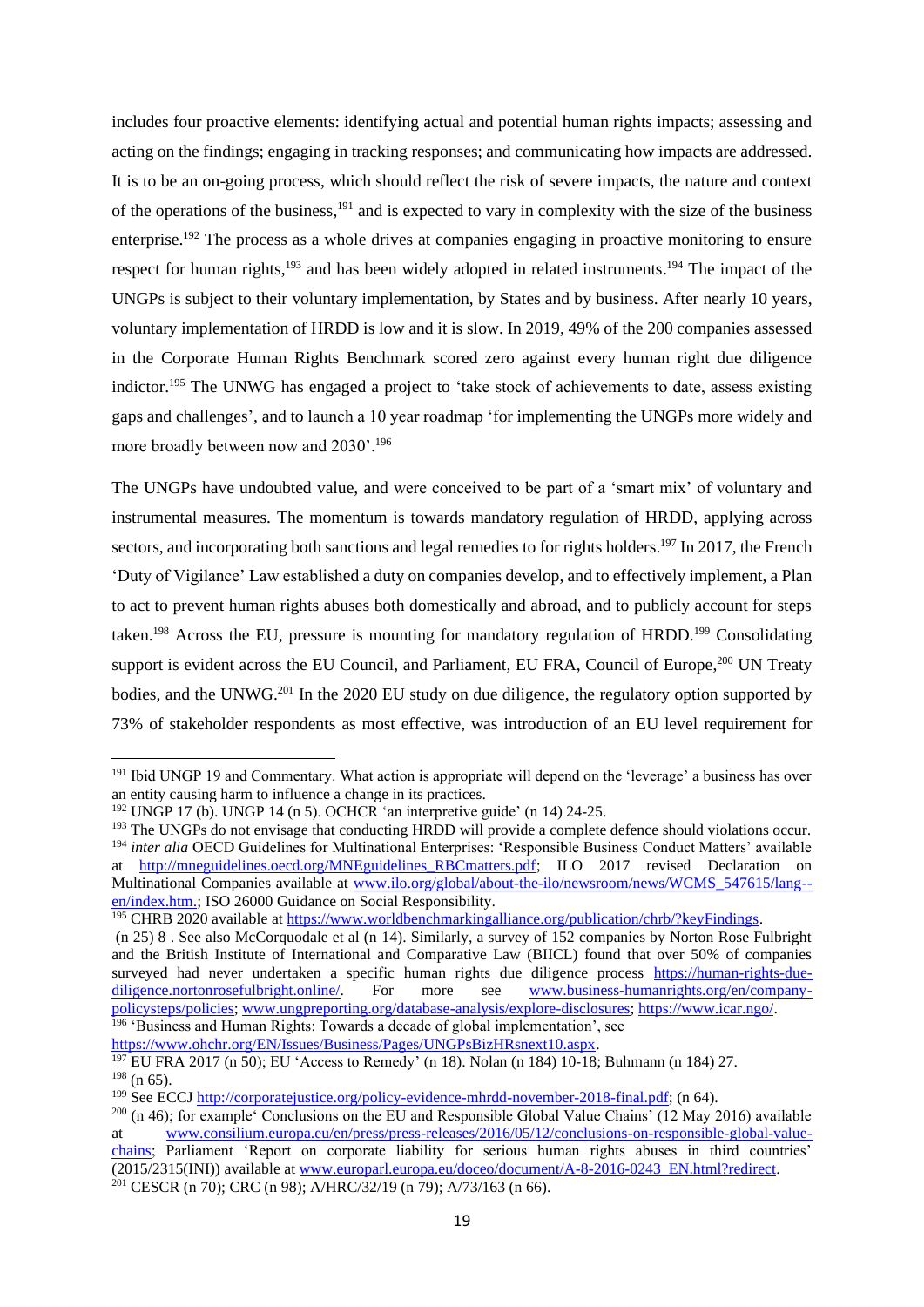companies to undertake HRDD in their own operations and throughout their supply chains, coupled with civil or criminal liability and/or fines.<sup>202</sup> Legislative initiatives are moving forward at EU level, and in civil society and legislative proposals in Member States.<sup>203</sup> As regulation for HRDD advances, its formulation is critical to its potential impact for rights holders, to promote a more level playing field, and to avoid the risk of superficial compliance.<sup>204</sup> It can be concluded that there is a significant accountability gap, propagating a context in which abuses will recur, combined with legal and practical barriers inhibiting remedy for potential victims overseas.

## **C. IRELAND**

Ireland is reputed as an open economy, which is increasingly knowledge based. Its success has been linked to membership of the EU single market, successful promotion of Ireland as a location for Foreign Direct Investment (FDI), and its educated workforce.<sup>205</sup> Notably, there is also extensive commercial activity by companies domiciled or headquartered in Ireland overseas. According to the CSO 'In 2016 Irish multinationals employed over 856,000 persons in Foreign affiliates and generated Turnover of  $\epsilon$ 192.6 billion. By contrast, Foreign multinationals employed just over 293,100 persons in affiliates in Ireland and generated Turnover of €345.0 billion.'<sup>206</sup>

## **C.1. Human Rights Obligations and Infrastructure**

<span id="page-23-0"></span>The State has assumed obligations which are relevant to the operations of Irish connected business, stemming from ratification of the core United Nations human rights treaties,<sup>207</sup> ECHR,<sup>208</sup> CFREU,<sup>209</sup>

<sup>&</sup>lt;sup>202</sup> EU 2020 Study (n [36\)](#page-9-0) 239. The study examined 4 (main) regulatory options : 1: No policy change (baseline scenario): 2: New voluntary guidelines / guidance; 3: New regulation requiring due diligence reporting; 4: New regulation requiring mandatory due diligence as a legal duty of care (plus various sub-options). See also 154.

 $203$  Webinar (n [67\)](#page-11-4). See BHRCC (17 December 2019) stating 'Since the French law was introduce a dozen European countries are discussing mandatory HRDD legislation' available at [https://www.business](https://www.business-humanrights.org/en/high-hopes-for-mandatory-human-rights-due-diligence-in-2020-0)[humanrights.org/en/high-hopes-for-mandatory-human-rights-due-diligence-in-2020-0.](https://www.business-humanrights.org/en/high-hopes-for-mandatory-human-rights-due-diligence-in-2020-0)

 $204$  A/73/163 (n [66\)](#page-11-3) [25(c)], [28], 1 [73(c)]; Landau (n [186\)](#page-21-2) 234; ECCJ (n [64\)](#page-11-2); McCorquodale et al ([n 14\)](#page-6-1).

<sup>&</sup>lt;sup>205</sup> See IDA 'why invest in Ireland' stating: 'Ireland's performance as a hub for Foreign Direct Investment is unrivalled. Ireland has a proven track record as a successful location for world leading established and high growth multinational companies from around the world. One third of multinationals in Ireland have had operations in the country for over 20 years, illustrating the longevity, resilience and commitment of these companies to Ireland'. According to the IDA, 'Ireland is home to many of the world's leading high-performance companies including 'the top five global software companies, 14 of 15 top medical tech companies, 18 of 25 top financial services companies, 10 of 10 top pharma companies, and 8 of 10 industrial automation companies' available at [https://www.idaireland.com/invest-in-ireland.](https://www.idaireland.com/invest-in-ireland) Information on foreign direct investment in Ireland see [https://dbei.gov.ie/en/What-We-Do/Trade-Investment/Foreign-Direct-Investment-FDI-/.](https://dbei.gov.ie/en/What-We-Do/Trade-Investment/Foreign-Direct-Investment-FDI-/)

<sup>206</sup> CSO 'Business in Ireland, Multinationals: An Irish Perspective' <https://www.cso.ie/en/releasesandpublications/ep/p-bii/businessinireland2016/multinationalsanirishperspective/>  $207$  Universal Periodic Reviews in 2011 and 2016. See Compilation Report of the UPR 2016.

<sup>&</sup>lt;sup>208</sup> International treaties and conventions do not have direct effect in Irish domestic law. The ECHR does not have direct effect, and was incorporated into domestic law by the European Convention on Human Rights Act 2003 available at [<www.irishstatutebook.ie/eli/2003/act/20/enacted/en/print.html>](http://www.irishstatutebook.ie/eli/2003/act/20/enacted/en/print.html). See also Gerard Hogan, Gerard Whyte, David Kenny and Rachael Walsh, *Kelly: The Irish Constitution* (5th edn, Bloomsbury Professional 2018) 5.3.141. Under section 2 of the Act courts are obliged to interpret, in so far as is possible, any rule of law, whether it derives from the common law or statute, in a manner consistent with Ireland's obligations under the ECHR.. <sup>209</sup> See (n [4\)](#page-2-3); (n [33\)](#page-8-1). Ireland is obliged to report to the treaty bodies on implementing the respective treaties.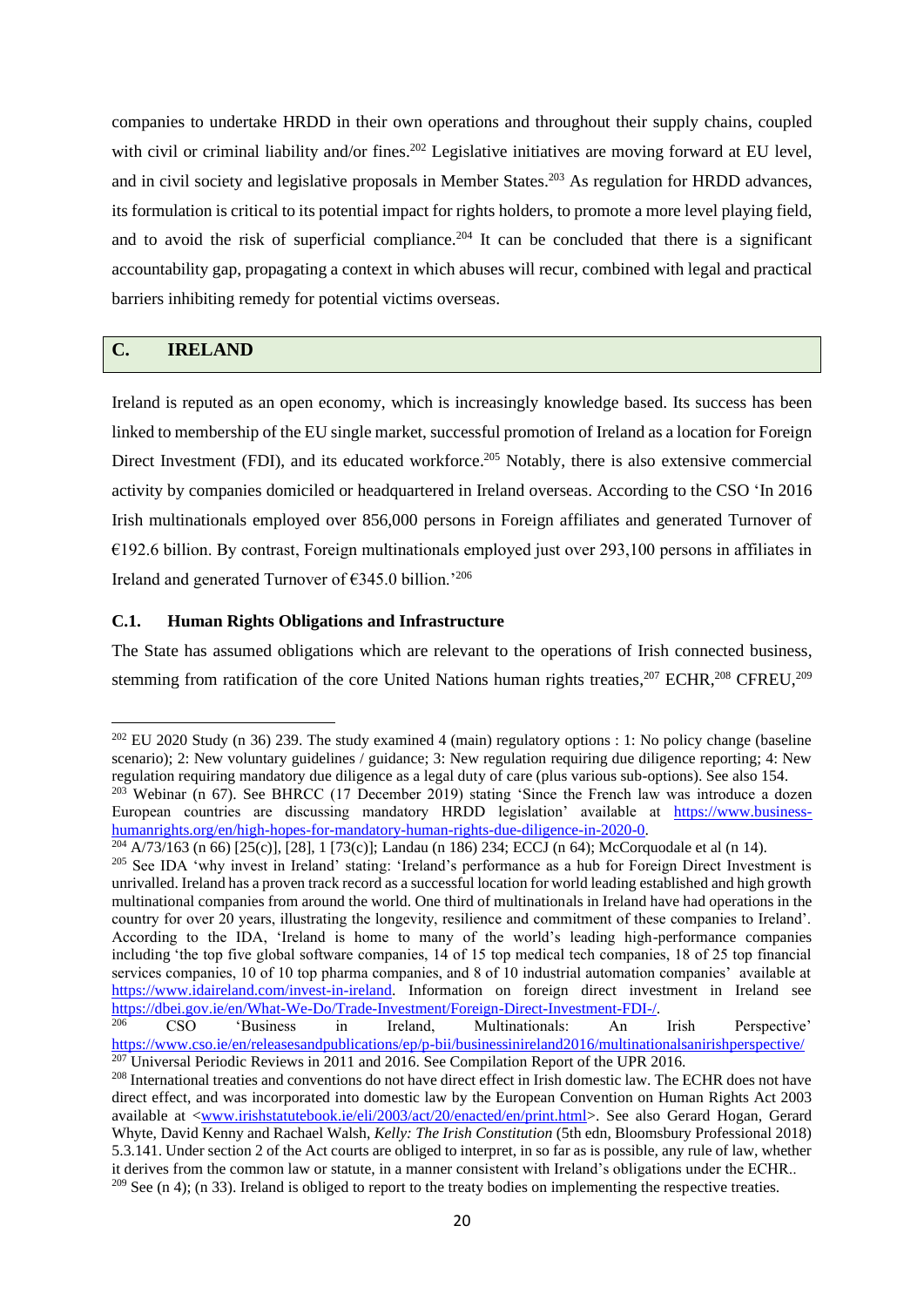<span id="page-24-0"></span>and other international instruments relevant to business and human rights including the core conventions of the ILO.<sup>210</sup> Ireland has been characterised as an overall 'obedient state' regarding international human rights  $law<sub>11</sub><sup>211</sup>$  though the impact may be nuanced.<sup>212</sup> As the supreme source of fundamental rights in Ireland,<sup>213</sup> 'the Constitution continues to dominate the space in which legal advocacy and judicial thinking is concerned with human rights'.<sup>214</sup> Under the Voluntary Review of progress on the UN Sustainable Development Goals (SDGs),<sup>215</sup> the Baseline Assessment identified challenges in goals relevant to business and human rights. To date, Ireland has not delivered a national statement at sessions of the open-ended intergovernmental working group on transnational corporations and other business enterprises with respect to human rights. The European Union has, to date, represented the views of EU Members States, including Ireland, at sessions of the open-ended intergovernmental working group. Ireland has contributed to the EU approach through its permanent missions in Brussels and Geneva.<sup>216</sup> This review concerns access to remedy for potential victims overseas of human rights abuses by companies domiciled in Ireland. As the Baseline Assessment identified, 'A thorough review of remedies which focuses chiefly on meaningful access to remedies is therefore an important step in advancing remedies in the Irish context.<sup> $217$ </sup>

## <span id="page-24-1"></span>**C. 1.1. National Plan on Business and Human Rights 2017-2020**

<span id="page-24-2"></span>After a consultative process,<sup>218</sup> the National Plan on Business and Human Rights (NPBHR) was published in 2017.<sup>219</sup> It affirms that the State has 'long valued and championed human rights and this is

<sup>210</sup> Forced Labour Convention (ILO No. 29) 39 UNTS 55; Freedom of Association and Protection of the Right to Organise Convention (ILO No. 87 ); Right to Organise and Collective Bargaining Convention (ILO No. 98 ) 96 UNTS 257; Equal Remuneration Convention (ILO No. 100), 164 U.N.T.S. 303; Abolition of Forced Labour Convention (ILO No. 105), 320 UNTS 291; Discrimination (Employment and Occupation) Convention (ILO No. 111), 362 U.N.T.S. 31, ratified 1999; Convention concerning Minimum Age for Admission to Employment (ILO No. 138) UNTS 297; Convention concerning the Prohibition and Immediate Action for the Elimination of the Worst Forms of Child Labour (ILO No.183).

<sup>&</sup>lt;sup>211</sup> Marie Luce Paris, 'The ECHR: Implementation Mechanisms and Compliance' in Suzanne Egan (ed) *International Human Rights: Perspectives from Ireland* (Bloomsbury Professional 2015) 99.

<sup>212</sup> Suzanne Kingston and Liam Thornton, 'A Report on the Application of the *European Convention on Human Rights Act 2003* and the European Charter of Fundamental Rights: Evaluation and Review (2016) 52 available at [<https://www.lawsociety.ie/globalassets/documents/committees/hr/echrreport30july2015.pdf.](https://www.lawsociety.ie/globalassets/documents/committees/hr/echrreport30july2015.pdf)

<sup>213</sup> In Ireland, the impact of IHRL is seen a 'strong-form'. See Colm O'Cinnéide, 'Irish Constitutional Law and Direct Horizontal Effect – A Successful Experiment?' in *Human Rights in the Private Sphere: A Comparative Study"* (Vol 1) Oliver and Fedtke (eds) (Routledge Cavendish, 2007) 213, 214.

<sup>214</sup> See Egan et al (n [211\)](#page-24-0) 78.

<sup>215</sup> Government of Ireland, 'The Sustainable Development Goals National Implementation Plan 2018-2020' (April 2018); Government of Ireland, 'Ireland - Voluntary National Review 2018: Report on the Implementation of the 2030 Agenda to the UN High-level Political Forum on Sustainable Development' (June 2018).

<sup>216</sup> See also Shane Darcy 'Embedding Business & Human Rights in Ireland: Legislating for Human Rights Due Diligence' available at [https://ssrn.com/abstract=3506384.](https://ssrn.com/abstract=3506384) See also Hughes (2020) 'Towards a Transformative Treaty on Business and Human Rights[' https://www.trocaire.org/wp-content/uploads/2020/10/Irish-Coalition-on-](https://www.trocaire.org/wp-content/uploads/2020/10/Irish-Coalition-on-Business-and-Human-Rights_Towards-a-Transformative-Treaty-on-Business-and-Human-Rights-1.pdf)[Business-and-Human-Rights\\_Towards-a-Transformative-Treaty-on-Business-and-Human-Rights-1.pdf](https://www.trocaire.org/wp-content/uploads/2020/10/Irish-Coalition-on-Business-and-Human-Rights_Towards-a-Transformative-Treaty-on-Business-and-Human-Rights-1.pdf) .  $\frac{217}{217}$  Baseline Assessment ([n 2\)](#page-2-0) 51.

<sup>218</sup> For example, submissions from Amnesty International (March 2014); Trócaire, (October 2014). See also IHREC; FLAC, IBEC and Christian Aid Ireland submissions (March 2015) available at [www.ihrec.ie/documents/submission-irelands-national-action-plan-business-human-rights/.](https://www.ihrec.ie/documents/submission-irelands-national-action-plan-business-human-rights/)   $\frac{219}{219}$  (n [2\)](#page-2-0).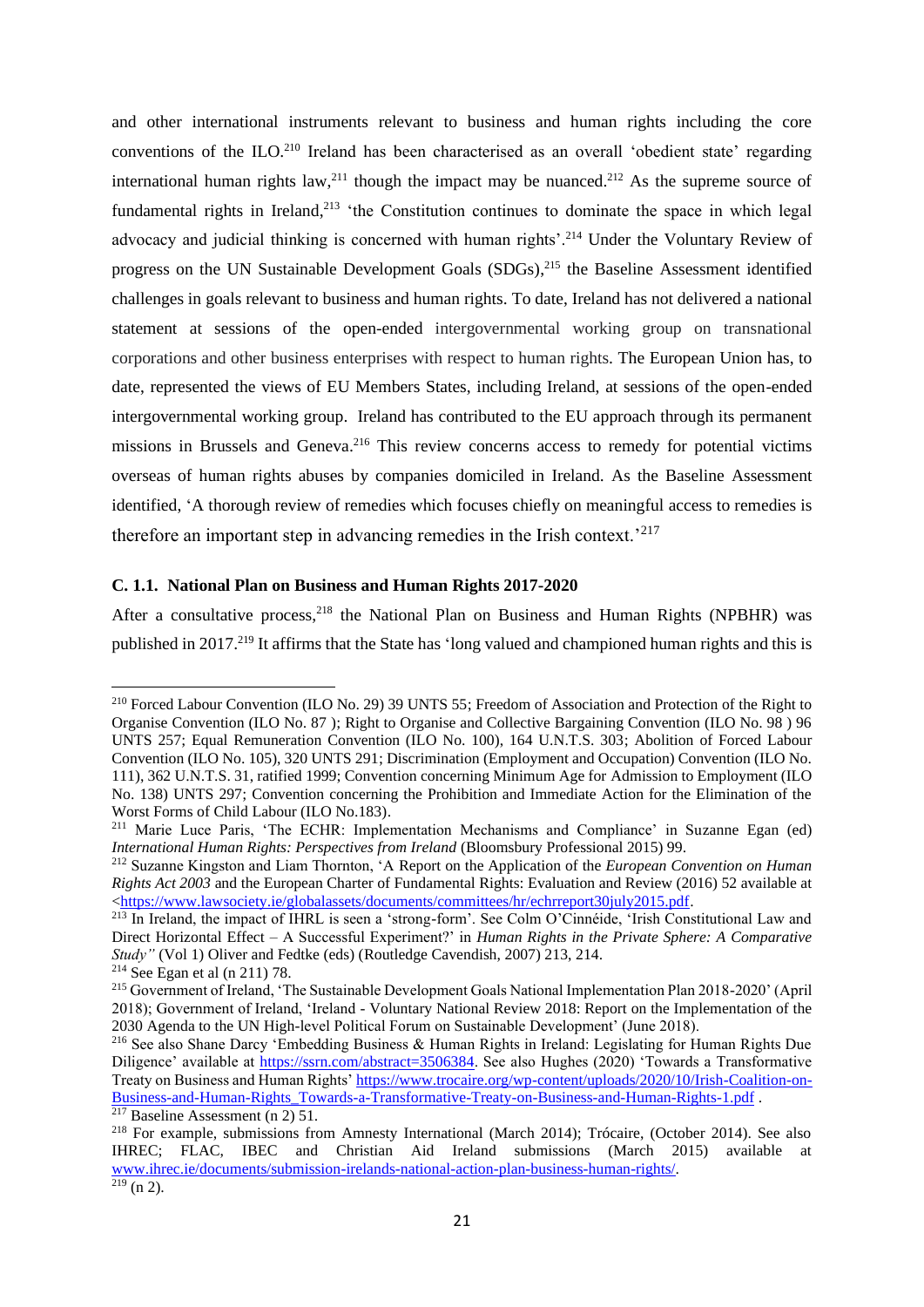<span id="page-25-0"></span>reflected in our foreign policy which reaffirms our commitment to the universality, indivisibility and interrelatedness of all human rights.'<sup>220</sup> The National Plan has been criticised for emphasising 'promotional aspects' at the expense of substantive engagement.<sup>221</sup> It is cogently characterised as a 'light touch' and 'soft recommendatory approach',<sup>222</sup> coupled with 'lethargy in implementation.'<sup>223</sup> The NPBHR provides for a Business and Human Rights Implementation Group,<sup>224</sup> and sets out initial priorities for it.<sup>225</sup> The National Plan itself tasks the Implementation Group, which is comprised of members of civil society, business and government, with 'developing timeframes for delivering and reporting on each of the actions which have been assigned to it.' The Baseline Assessment of the Legal and Regulatory Framework in 2019 was a significant step forward.<sup>226</sup> It points to achievements since the launch of the National Plan, and highlights commitments remaining to be actioned.<sup>227</sup> The revision of the National Plan on Business and Human Rights should be robust in its impact.<sup>228</sup> Consistent with commentary, it is hoped that the new Plan will start in the right place and go up several gears.<sup>229</sup>

#### **C.2. State Based Non Judicial Mechanisms**

#### **C.2.1. Irish Human Rights and Equality Commission**

The Irish Human Rights and Equality Commission (IHREC) is the national human rights institution (NHRI). It operates under the Public Sector Equality and Human Rights Duty, and is an independent public body which accounts to the Oireachtas.<sup>230</sup> Under section 10 (1) of the Human Rights and Equality

<sup>220</sup> NAP (n [2\)](#page-2-0) 5. See also See 'Ireland Connected: trading and investing in a dynamic World' [http://www.merrionstreet.ie/merrionstreet/en/imagelibrary/20170308\\_ireland\\_Connected.pdf.](http://www.merrionstreet.ie/merrionstreet/en/imagelibrary/20170308_ireland_Connected.pdf)

<sup>&</sup>lt;sup>221</sup> Ciara Hackett, Ciarán O'Kelly, and Clare Patton, 'The Case of the Irish National Contact Point for the OECD Guidelines for Multinational Enterprises: Challenges and Opportunities for the Business and Human Rights Landscape in Ireland' available at [https://ssrn.com/abstract=3645083.](https://ssrn.com/abstract=3645083)

 $222$  Darcy (n [216\)](#page-24-1)...

<sup>223</sup> ibid Darcy, 5.

<sup>&</sup>lt;sup>224</sup> Under the NAP, 9 'The department of Foreign affairs and trade is the lead unit and will provide the secretariat for the Business and Human Rights implementation group. Minutes of meetings of the Business and Human Rights Implementation Group are available at

<https://www.dfa.ie/our-role-policies/international-priorities/human-rights/business-and-humanrights/>

<sup>&</sup>lt;sup>225</sup> See 'Initial priorities for the Business and Human Rights implementation group ', 'The State Duty to Protect Human Rights' and 'The Corporate Responsibility to Respect Human Rights'10 <https://www.dfa.ie/media/dfa/alldfawebsitemedia/National-Plan-on-Business-and-Human-Rights-2017-2020.pdf>  $226$  (n [2\)](#page-2-0).

 $227$  NAP (n [2\)](#page-2-0) Recommendation No. 15 is to review of how best to ensure remedy for potential victims overseas of human rights abuses by Irish companies, with a focus on legal, procedural or financial barriers to justice.

<sup>&</sup>lt;sup>228</sup> Darcy (n [216\)](#page-24-1) highlights a number of relevant statements including 'It is time to discuss the role of human rights in business' *Irish Independent* (7 November 2014); Ireland Statement, Human Rights Council, 26th session, 16 June 2014, available at [https://www.dfa.ie/media/dfa/alldfawebsitemedia/ourrolesandpolicies/int](https://www.dfa.ie/media/dfa/alldfawebsitemedia/ourrolesandpolicies/int-priorities/humanrights/national-statement-general-debate-items-2-3.pdf)[priorities/humanrights/national-statement-general-debate-items-2-3.pdf;](https://www.dfa.ie/media/dfa/alldfawebsitemedia/ourrolesandpolicies/int-priorities/humanrights/national-statement-general-debate-items-2-3.pdf) Government of Ireland, 'One World, One Future; Ireland's Policy for International Development' (2013), 21; Government of Ireland, 'The Global Island: Ireland's Foreign Policy for a Changing World' (2015).

<sup>&</sup>lt;sup>229</sup> Baseline Assessment (n [2\)](#page-2-0) 'Gaps and Recommendations' 12. At 13, noting that Ireland is a participant State in the Montreux Document on Pertinent International Legal Obligations and Good Practices for States related to Operations of Private Military and Security Companies During Armed Conflict, but is not a party to several relevant initiatives including the Extractive Industries Transparency Initiative (EITI), International Code of Conduct for Private Security Providers Association (ICoCA).

<sup>&</sup>lt;sup>230</sup> See UN 'Principles relating to the Status of National Institutions' General Assembly resolution 48/134 of 20 December 1993 (Paris Principles) available at<https://nhri.ohchr.org/EN/AboutUs/Pages/ParisPrinciples.aspx>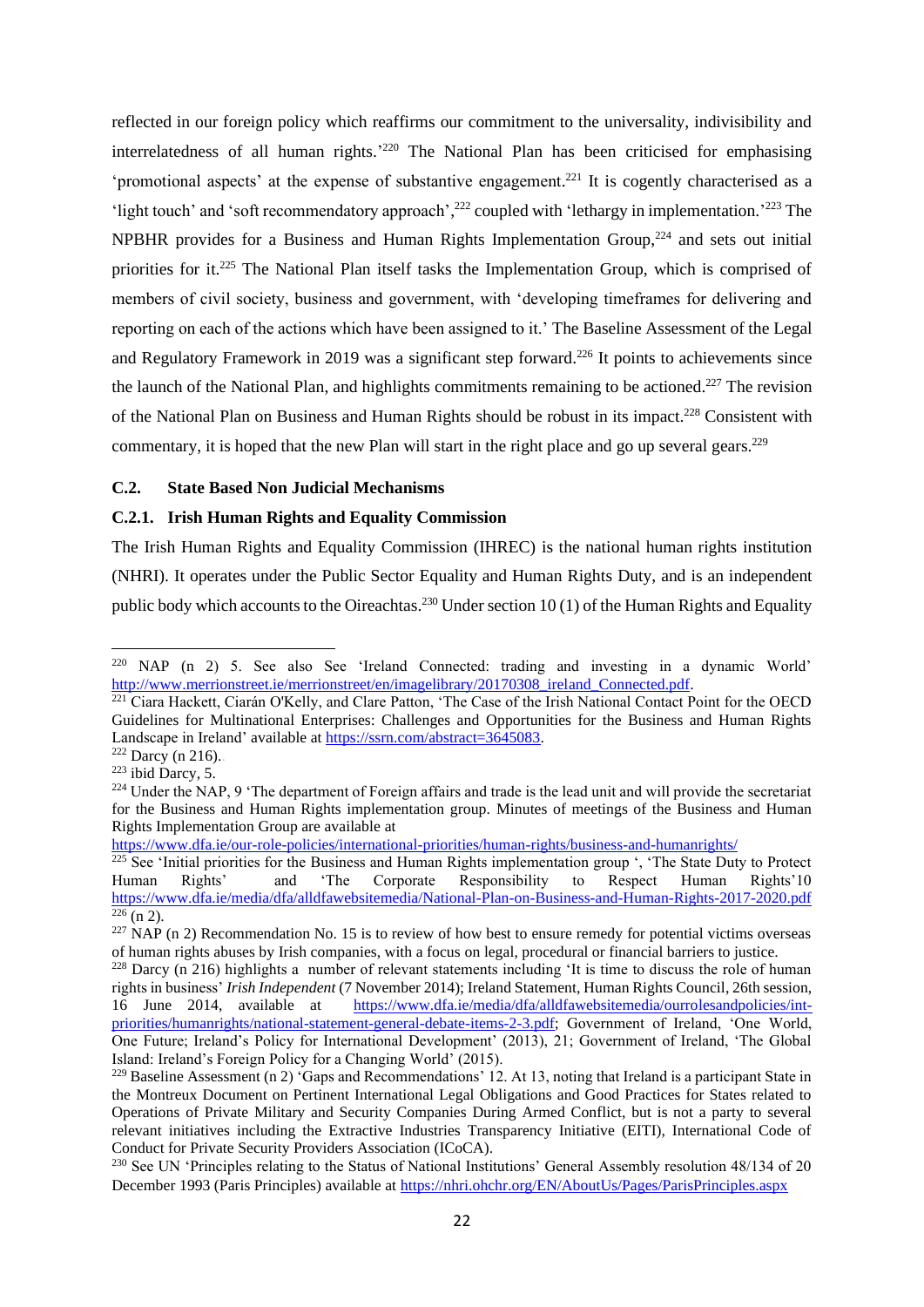Commission Act 2014: 'The functions of the Commission shall be (a) to protect and promote human rights and equality, (b) to encourage the development of a culture of respect for human rights, equality, and intercultural understanding in the State, (c) to promote understanding and awareness of the importance of human rights and equality in the State, (d) to encourage good practice in intercultural relations, to promote tolerance and acceptance of diversity in the State and respect for the freedom and dignity of each person, (e) to work towards the elimination of human rights abuses, discrimination and prohibited conduct.<sup>'231</sup> The exercise of its powers, is a decision for the IHREC at its discretion, consistent with the priorities in its Strategic Statement 2019-2021:

(1) 'Protect the rights of individual persons who face the greatest barriers to justice;

- (2) Influence legislation, policy and practice;
- (3) Engage with key organisations to address discrimination and human rights abuses;
- (4) Raise the quality and broaden the extent of the dialogue on human rights and equality issues.' 232

The competencies of the IHREC under statute include potentially powerful legal functions, such as the power to apply to the higher courts to appear as an *amicus curiae* in proceedings involving or concerning human rights or equality.<sup>233</sup> It may make legislative observations.<sup>234</sup> In specified circumstances, it can provide legal representation,<sup>235</sup> and can issue 'parallel reports' to international treaty monitoring bodies.<sup>236</sup> The IHREC made valuable submissions to the development of the National Plan on Business and Human Rights in 2015.<sup>237</sup> The IHREC engages with international networks including the European Network of National Human Rights Institutions (ENNHRI).<sup>238</sup> The ENNHRI webpage links to a report of the European Union Agency for Fundamental Rights (EU FRA), 'Strong and Effective National Human Rights Institutions' (2020),<sup>239</sup> which makes reference to the role of NHRIs

<sup>236</sup> [https://www.ihrec.ie/reports-international-bodies/.](https://www.ihrec.ie/reports-international-bodies/)

<sup>237</sup> [https://www.ihrec.ie/?s=business.](https://www.ihrec.ie/?s=business)

<sup>239</sup> EU FRA 2020, 32. Available at<https://fra.europa.eu/en/publication/2020/strong-effective-nhris>

<span id="page-26-0"></span><sup>231</sup> [http://www.irishstatutebook.ie/eli/2014/act/25/section/10/enacted/en/html#sec10.](http://www.irishstatutebook.ie/eli/2014/act/25/section/10/enacted/en/html#sec10)

<sup>&</sup>lt;sup>232</sup> [https://www.ihrec.ie/about/strategicpriorities/.](https://www.ihrec.ie/about/strategicpriorities/) See also [www.ihrec.ie.](https://www.ihrec.ie/)

<sup>&</sup>lt;sup>233</sup> Recent activity includes cases relating to 'data privacy remedies, prisoners' rights, children's rights, the rights of asylum seekers and non-EU nationals to live/work in Ireland and the bringing of complaints pursuant to the Employment Equality Acts 1998–2015.'See [https://www.ihrec.ie/our-work/legal-activity/amicus-curiae-power/.](https://www.ihrec.ie/our-work/legal-activity/amicus-curiae-power/) <sup>234</sup> <https://www.ihrec.ie/legislative-observations/>

<sup>&</sup>lt;sup>235</sup> See s.10(1); s.10((2)(e)-(g); s.40 and 41 Irish Human Rights and Equality Commission Act 2014 available at [http://www.irishstatutebook.ie/eli/2014/act/25/section/10/enacted/en/html#sec10.](http://www.irishstatutebook.ie/eli/2014/act/25/section/10/enacted/en/html#sec10) The website states, 'The Commission through its legal functions can also provide practical assistance, including under specific circumstances, legal representation, to persons in vindicating their rights under human rights and antidiscrimination legislation, in particular under the *Employment Equality Acts 1998–2015*, the *Equal Status Acts 2000–2015*, the *European Convention on Human Rights Acts 2003* and 2014, and more generally in relation to the protection and promotion of human rights and equality.'

<sup>&</sup>lt;sup>238</sup> IHREC in the context of this Review, October 2020. The IHREC in its feedback indicated an interest in the activities of NHRIs in other jurisdictions.

Noting that in 2017, the EU FRA called for 'Paris Principles-compliant NHRIs to be part of a comprehensive system for access to remedy' (Opinion 13) (n [50\)](#page-10-3); In 2019 (n [18\)](#page-7-1), the EU FRA focus paper highlighted persistent issues in access to remedy in the area of business and human rights. It noted the role of non-judicial mechanisms, including NHRIs can support victims, with advice, accepting cases and possibly taking cases. With regard to NHRIs, the focus paper notes '[the] role of non-judicial mechanisms, such as National Human Rights Institutions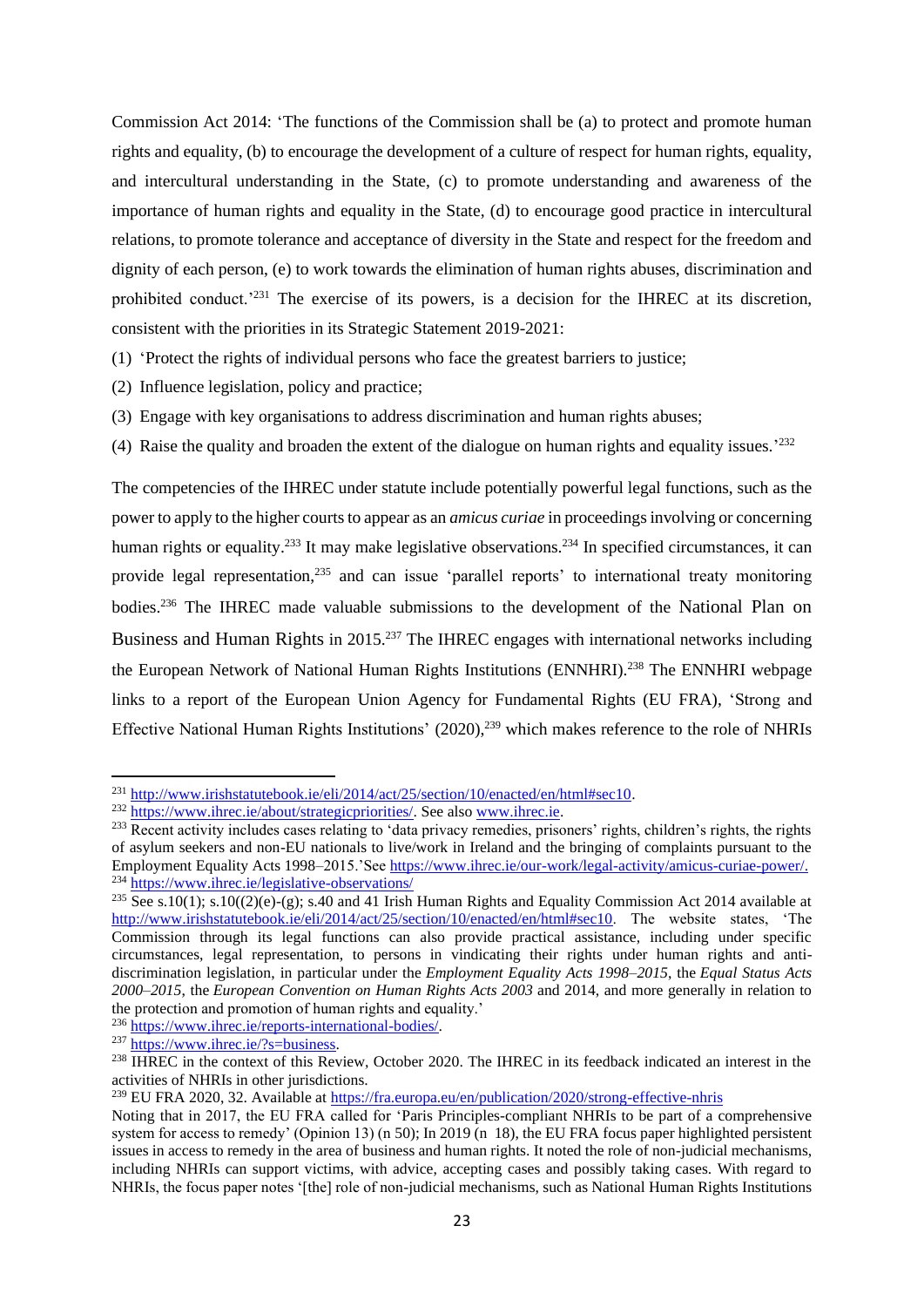in facilitating access to justice in 'relatively novel' areas including business and human rights.<sup>240</sup> The EU FRA reports that 'NHRIs are being considered for enhanced mandates in the UN's work in the business and human rights context'<sup>241</sup> While fuller examination is outside the scope of this Review, the EU FRA refers to involvement of NHRIs in business and human rights since 2010,<sup>242</sup> via also OECD engagement, and to the UNWG 2019 global survey of NHRIs on their involvement in access to remedy in cases of business abuse of human rights.<sup>243</sup> Further, it refers the potential role of NHRIs within the UN binding treaty.<sup>244</sup> It is apparent that the European Network of NHRIs is already active in the field of Business and Human Rights. The Working Group on Business and Human Rights of the European Network of National Human Rights Institutions<sup>245</sup> states:

'As the reach and impact of business enterprises has amplified across the world, there has been increased debate in recent years about their roles and responsibilities with regard to human rights. The [Edinburgh Declaration](https://nhri.ohchr.org/EN/Themes/BusinessHR/DocumentsPage/Edinburgh_Declaration_ENG.pdf) sets out collective commitments of [National Human Rights](http://ennhri.org/about-nhris/)  [Institutions \(NHRIs\)](http://ennhri.org/about-nhris/) to engage proactively with corporate human rights responsibility and abuses, including with reference to the UN Guiding Principles on Business and Human Rights. Through our Business and Human Rights Working Group, we facilitate collaborate work on this topic.'<sup>246</sup>

The ENNHRI has, *inter alia*, recommended that the European Commission develop and adopt an EUlevel Action Plan on Business and Human Rights, $247$  and has made submissions to the European Commission on the human rights aspects of the EU Non-Financial Reporting Directive.<sup>248</sup> The ENNHRI has participated in negotiations on the UN binding treaty, and issued related statements in 2018 and

or Ombud institutions, that can support victims – not only in accepting cases but also in providing support and advice, and possibly taking cases before judicial mechanisms'.

<sup>&</sup>lt;sup>240</sup> ibid EU FRA 2020 Section 3.3.1.

 $241$  ibid 32.

<sup>&</sup>lt;sup>242</sup> ibid 70 'Since 2001, ENNHRI (at the time known as the European Group of NHRIs) has had observer status on the Council of Europe Steering Committee on Human Rights and contributes to key human rights issues, such as the rule of law, civic space, *business and human rights* and migration' (emphasis added).

<sup>243</sup> See OECD (7 July 2012) 'OECD and NHRIs join forces'**;** UN Human Rights Office (2019), Access to Remedy – Responses.

<sup>&</sup>lt;sup>244</sup> EU FRA 2020 (n [239\)](#page-26-0) 32;89. See also the statement on behalf of the Global Alliance of National Human Rights Institutions concerning Articles 12,13 and 14 available at <https://www.ohchr.org/EN/HRBodies/HRC/WGTransCorp/Session6/Pages/Session6.aspx>

<sup>&</sup>lt;sup>245</sup> Current members Business and Human Rights Working Group include the NHRIs of: Armenia, Croatia, Denmark, Finland, France, Georgia, Germany, Great Britain, Luxembourg, Netherlands, **Northern Ireland**, Portugal, Scotland and Slovakia. (emphasis added) available at [http://ennhri.org/our-work/topics/business-and-](http://ennhri.org/our-work/topics/business-and-human-rights/) $\frac{\text{human-right}/\text{.}}{246}$ 

<sup>246</sup> [<http://ennhri.org/our-work/topics/business-and-human-rights/.](http://ennhri.org/our-work/topics/business-and-human-rights/) See also Edinburgh Declaration https://www.ohchr.org/Documents/AboutUs/NHRI/Edinburgh\_Declaration\_en.pdf.

<sup>247</sup> [http://ennhri.org/news-and-blog/ennhri-recommends-new-european-commission-to-develop-and-adopt-eu](http://ennhri.org/news-and-blog/ennhri-recommends-new-european-commission-to-develop-and-adopt-eu-level-action-plan-on-business-and-human-rights/)[level-action-plan-on-business-and-human-rights/](http://ennhri.org/news-and-blog/ennhri-recommends-new-european-commission-to-develop-and-adopt-eu-level-action-plan-on-business-and-human-rights/)

<sup>248</sup> [http://ennhri.org/news-and-blog/nhris-underline-human-rights-issues-in-revised-eu-non-financial-reporting](http://ennhri.org/news-and-blog/nhris-underline-human-rights-issues-in-revised-eu-non-financial-reporting-directive/)[directive/.](http://ennhri.org/news-and-blog/nhris-underline-human-rights-issues-in-revised-eu-non-financial-reporting-directive/)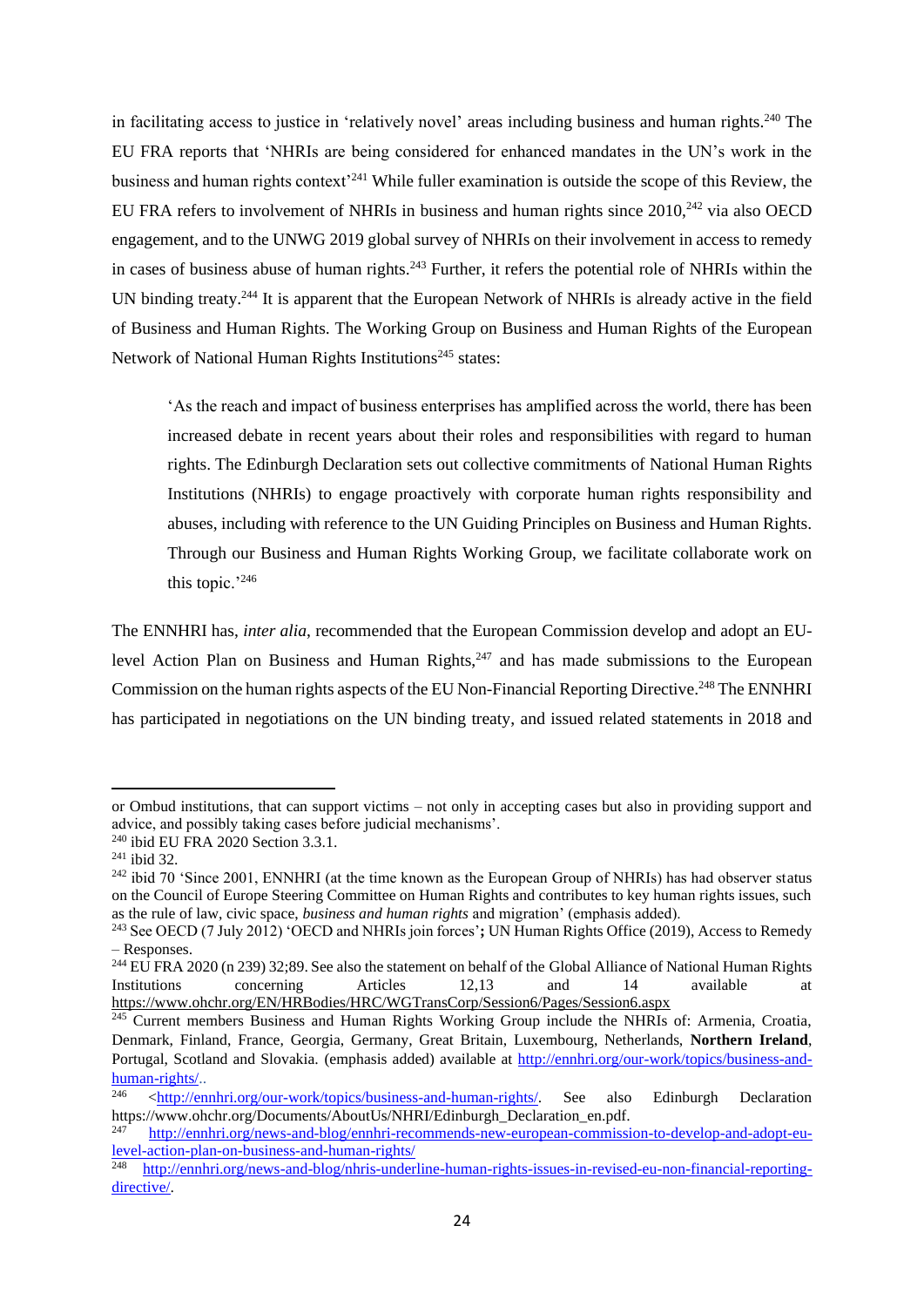2020, alongside NHRIs from EU Member States.<sup>249</sup> Information from the EU FRA and ENNHRI, indicates considering business and human rights would arguably be in keeping with NHRI's in other EU jurisdictions.<sup>250</sup> The potential influence of the Irish Human Rights and Equality Commission on business and human rights may span facilitating knowledge transfer and supporting access to remedy, as well as influencing the development of legislation, policy and practice.

#### **C.2.2. Irish National Contact Point**

Ireland has adopted the OECD Guidelines for Multinational Enterprises.<sup>251</sup> and established a National Contact Point (NCP). The NCP is located in the Trade Policy Unit of the Department of Enterprise, Trade and Employment.<sup>252</sup> NCPs promote the OECD Guidelines, handle enquiries and contribute to the resolution of issues that arise relating to implementation of the Guidelines in 'specific instances', a grievance or complaints mechanism.<sup>253</sup> For present purposes, the interest is in the impact of the NCP on access to remedy, how well this functions, and how it could be improved. Data indicates a low level of incidents are addressed to NCPs.<sup>254</sup> Just four complaints have been made to the Irish NCP, information on which is accessible via is recently updated website, $255$  and the OECD website. $256$  Under the specific instances mechanism, NCP are obliged to provide a platform for discussion and assistance where there is alleged non-observance of the OECD Guidelines. The process is focused on facilitating consensual resolution including via conciliation or professional mediation.<sup>257</sup> If the Irish NCP accepts a case which requires mediation, it will contract a professional mediator. The process is open to any individual or organisation (including NGOs, trade unions) to lodge a complaint. It is a voluntary platform, and the NCP cannot compel any company to engage.<sup>258</sup>

<sup>254</sup> EU FRA (n [18\)](#page-7-1) 2.7; (n [50\)](#page-10-1) Opinion 14.

<sup>249</sup> [http://ennhri.org/news-and-blog/ennhri-issues-statement-on-the-development-of-business-and-human-rights](http://ennhri.org/news-and-blog/ennhri-issues-statement-on-the-development-of-business-and-human-rights-treaty/)[treaty/.](http://ennhri.org/news-and-blog/ennhri-issues-statement-on-the-development-of-business-and-human-rights-treaty/)

<sup>&</sup>lt;sup>250</sup> Indicative searches https://www.ihrec.ie/?s=business+and+human+rights; [https://www.ihrec.ie/?s=remedy;](https://www.ihrec.ie/?s=remedy) [https://www.ihrec.ie/?s=business+and+human+rights;](https://www.ihrec.ie/?s=business+and+human+rights) [https://www.ihrec.ie/?s=UNGP;](https://www.ihrec.ie/?s=UNGP)

[https://www.ihrec.ie/?s=treaty+on+business;](https://www.ihrec.ie/?s=treaty+on+business) [https://www.ihrec.ie/?s=due+diligence;](https://www.ihrec.ie/?s=due+diligence)<br>251 (p. 43) A dodicated buman rights shapter IV wes added <sup>251</sup> (n [43\)](#page-9-6). A dedicated human rights chapter IV was added in 2011 available at [https://mneguidelines.oecd.org/themes/human-rights.htm.](https://mneguidelines.oecd.org/themes/human-rights.htm)

<sup>252</sup> [https://dbei.gov.ie/en/What-We-Do/Trade-Investment/Trade-Policy/OECD-Guidelines-for-Multinational-](https://dbei.gov.ie/en/What-We-Do/Trade-Investment/Trade-Policy/OECD-Guidelines-for-Multinational-Enterprises/)[Enterprises/.](https://dbei.gov.ie/en/What-We-Do/Trade-Investment/Trade-Policy/OECD-Guidelines-for-Multinational-Enterprises/)

<sup>&</sup>lt;sup>253</sup> For assessment of indicators under procedures, organisations and communication of the Irish NCP see [https://www.oecdwatch.org/ncp/ncp-ireland/.](https://www.oecdwatch.org/ncp/ncp-ireland/)

<sup>&</sup>lt;sup>255</sup> [https://enterprise.gov.ie/en/What-We-Do/Trade-Investment/OECD-Guidelines-NCP/.](https://enterprise.gov.ie/en/What-We-Do/Trade-Investment/OECD-Guidelines-NCP/)<br>256 http://magazidelines.good.gra/database/sasashagay

<sup>256</sup> [http://mneguidelines.oecd.org/database/searchresults/?q=\(NCP:\(Ireland\)\);](http://mneguidelines.oecd.org/database/searchresults/?q=(NCP:(Ireland))) [http://mneguidelines.oecd.org/database/instances/ie0004.htm.](http://mneguidelines.oecd.org/database/instances/ie0004.htm) GLAN ([n 1\)](#page-1-0) filed a complaint before Ireland's NCP against San Leon Energy PLC in October 2018. San Leon is headquartered in Dublin. The complaint alleges the company failed to ensure that it has the consent of the Western Saharan people before drilling for oil on their land. <sup>257</sup> The stages of the process are initial assessment, employ of good offices to examine and seek resolution, and conclusion via statement or report including recommendations from the NCP. If the parties reach resolution at the conclusion of the process, the NCP will make the results publicly available. THE NCP may follow up with a statement on its recommendations.

<sup>&</sup>lt;sup>258</sup> If a complaint is submitted in multiple jurisdictions against the same group, a lead NCP is agreed between the NCPs contacted.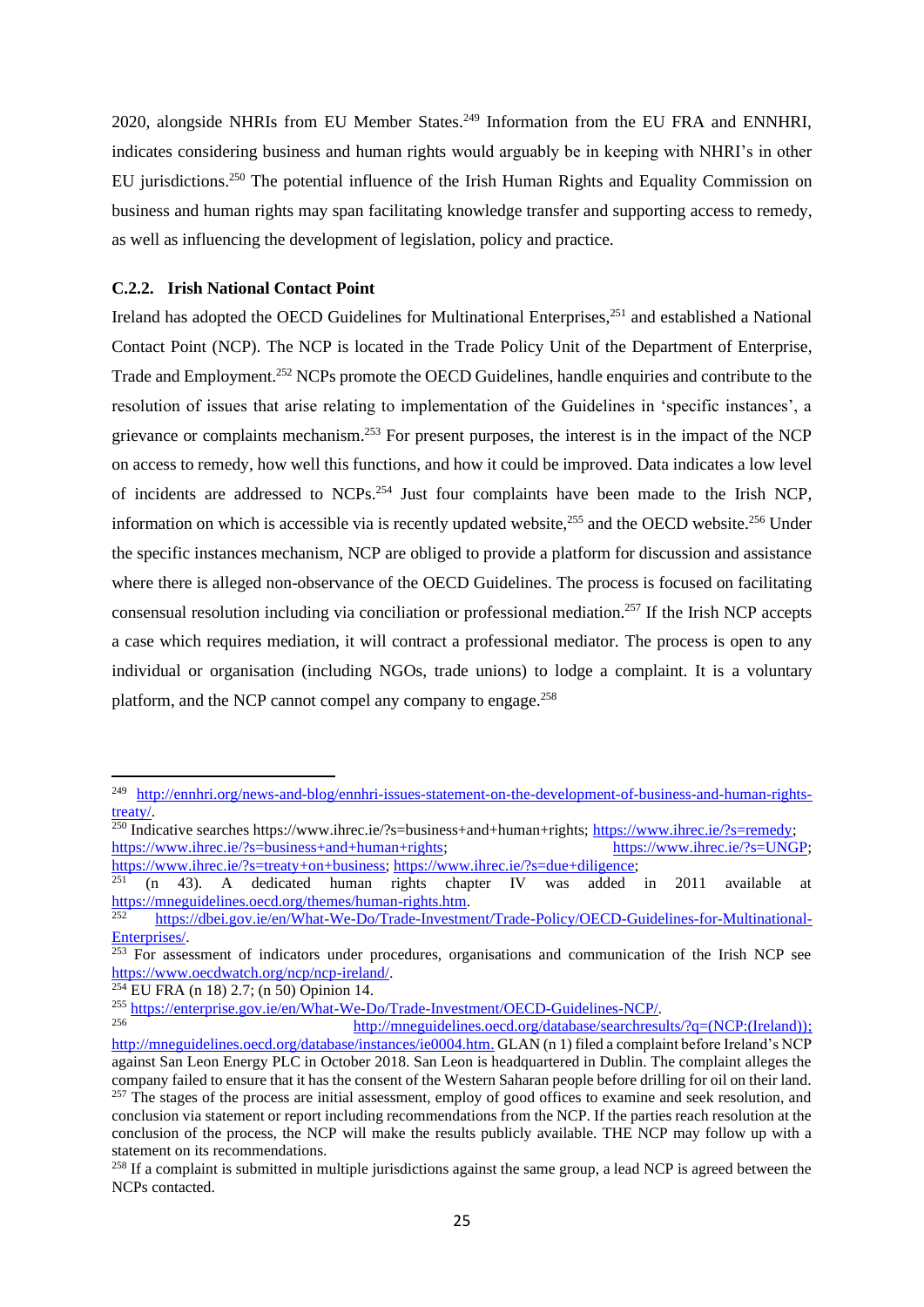The Irish NCP may be considered to be in a transitional phase as it prepares for a peer review in 2021. This process, designed to support NCPs in making improvements, involves an assessment by a team of experienced NCPs of all aspects of functioning, including information provision, promotion, and handling of complaints. It is positive that this process is being engaged. The NCP webpage has recently been updated, which is expected to increase utility for stakeholders, and includes enhanced guidance on the complaints process,<sup>259</sup> and links to the extensive sectoral guidance and best practice sharing of the OCED, including on Due Diligence for Responsible Business Conduct. <sup>260</sup> Practice indicates that structure is part of the challenge for the Irish NCP.<sup>261</sup> For example, the Ireland NCP is within a small number of NCPs which are hosted within one government department.<sup>262</sup> While it is not unique in this, and informal communication with state services and Departments is engaged, structure is a factor identified by the OECD as running risks, *inter alia*, of lack of connection with other ministries and external stakeholders, perception of a lack of impartiality, and an obstacle to visibility.<sup>263</sup>

<span id="page-29-0"></span>Commentators cogently highlight that the performance of the Irish NCP could be enhanced by referring back to the core criteria of 'functional equivalence': visibility, accessibility, transparency and accountability.<sup>264</sup> Engagement with actors in business, law, and civil society in Ireland is advocated. Similarly, measures increasing transparency of the activity of the NCP. Raising visibility and opportunities for knowledge transfer, such as attendance at conferences is encouraged. <sup>265</sup> More is possible, as is evident from other NCPs.<sup>266</sup> However, the NCP can only go as far in promoting the OECD Guidelines in Ireland as its structure and resourcing permits it to. In this, as the OECD notes in its Progress Report:

NCPs have a huge potential to affect change, both through their promotional work and through the handling of cases. Limitations in NCP activities are not for lack of willingness from the

<sup>259</sup> [https://enterprise.gov.ie/en/Publications/Publication-files/OECD-Flyer-on-Specific-Instance-Complaints.pdf.](https://enterprise.gov.ie/en/Publications/Publication-files/OECD-Flyer-on-Specific-Instance-Complaints.pdf) <sup>260</sup> See also [http://mneguidelines.oecd.org/factsheet-working-together-national-human-rights-institutions-and-](http://mneguidelines.oecd.org/factsheet-working-together-national-human-rights-institutions-and-OECD-guidelines-for-MNEs.pdf)[OECD-guidelines-for-MNEs.pdf.](http://mneguidelines.oecd.org/factsheet-working-together-national-human-rights-institutions-and-OECD-guidelines-for-MNEs.pdf)

<sup>&</sup>lt;sup>261</sup> For comparison, the UK NCP steering committee including external members from stakeholder groups such as business, trade unions and NGOs, representatives from relevant government departments. It has a dedicated budget and 'a small team of permanent civil servants who work exclusively on the priorities of the UK NCP' See [https://www.gov.uk/government/organisations/uk-national-contact-point/about/our-governance#steering-board.](https://www.gov.uk/government/organisations/uk-national-contact-point/about/our-governance#steering-board)

<sup>&</sup>lt;sup>262</sup> OECD Meeting at Ministerial Level 'Progress Report on National Contact Points for Responsible Business Conduct..' (May 2019) 7 listing Ireland as one of eight NCPs 'based in one single ministry that do not involve other ministries in the work of the NCP and also do not involve stakeholders in their structure' available at [https://www.oecd.org/mcm/documents/NCPs%20-%20CMIN\(2019\)7%20-%20EN.pdf.](https://www.oecd.org/mcm/documents/NCPs%20-%20CMIN(2019)7%20-%20EN.pdf)

 $^{263}$  ibid re structure and impact on activity 8 paras 20-22. See also Hackett et al ([n 221\)](#page-25-0) 9.

<sup>&</sup>lt;sup>264</sup> Hackett et al (n [221\)](#page-25-0) 8 stating 'Unfortunately, the Irish Government, and the Irish NCP have not been active in developing the business and human rights infrastructure domestically. Despite the publication of the NAP, for example, the failure to implement this to date emphasises the apparent and ongoing unwillingness to engage beyond the bare minimum on such issues that cut across the corporate/state landscape.'

<sup>&</sup>lt;sup>265</sup> See 2019 'Progress Report' ([n 262\)](#page-29-0) 12. Ireland is listed as one of five NCPs which carried out no promotional activities in either 2018 or 2017 (Egypt, Estonia, Iceland, Ireland and Jordan) available at [https://www.oecd.org/mcm/documents/NCPs%20-%20CMIN\(2019\)7%20-%20EN.pdf.](https://www.oecd.org/mcm/documents/NCPs%20-%20CMIN(2019)7%20-%20EN.pdf) See also See 'Annual Report on the OECD Guidelines for Multinational Enterprises 2018' 27 and Ireland page 3 available at [https://mneguidelines.oecd.org/2018-Annual-Report-MNE-Guidelines-EN.pdf.](https://mneguidelines.oecd.org/2018-Annual-Report-MNE-Guidelines-EN.pdf)

<sup>&</sup>lt;sup>266</sup> See Annex 1 [https://www.oecd.org/mcm/documents/NCPs%20-%20CMIN\(2019\)7%20-%20EN.pdf.](https://www.oecd.org/mcm/documents/NCPs%20-%20CMIN(2019)7%20-%20EN.pdf)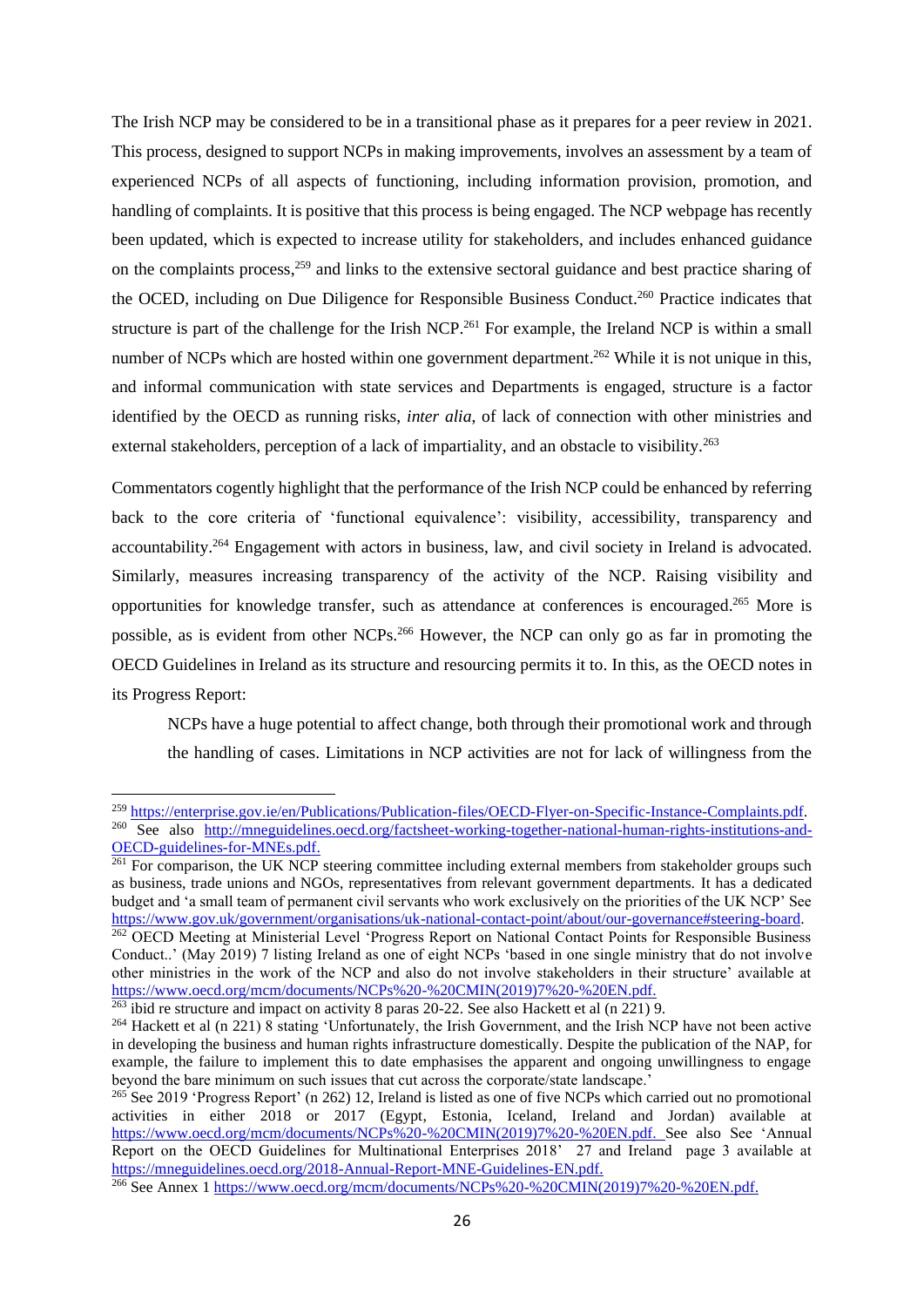staff involved but stem from the challenges faced in obtaining political commitment and financial support. <sup>267</sup>

It is to be hoped that the 2021 Peer Review will yield improvements for the Irish NCP. Pending the outcome of the Peer Review, recommendations for consideration are included in Section F.

## **C.3. Ireland – State-Based Judicial Remedies**

State based judicial remedies can be anticipated to be the dominant mechanism of remedy.<sup>268</sup> The threads of criminal and civil law, and future regulation of human rights due diligence, interact with the potential impact of the Irish Constitution. As outlined, litigation against multinational corporations in their home states continues to grow. Recalling that underlying on-going cases in the UK, Netherlands and Canada, are allegations including rape, torture, killing, slave labour, and environmental pollution causing damage to livelihoods and health.<sup>269</sup> As the UN High Commissioner for Human Rights notes:

Although causing or contributing to severe human rights abuses would amount to a crime in many jurisdictions, business enterprises are seldom the subject of law enforcement and criminal sanctions. Private claims often fail to proceed to judgment and, where a legal remedy is obtained, it frequently does not meet the international standard of "adequate, effective and prompt reparation for harm suffered"<sup>270</sup>

## **C.3.1. Corporate Criminal Liability**

<span id="page-30-0"></span>The issues with corporate accountability in criminal law outlined in section B.4.1 resonate in Ireland. Within criminal law, well documented problems with the identification method of attribution of liability negatively impact enforcement.<sup>271</sup> This is particularly so within larger more complex commercial organisations, which are those which have been typically involved in litigation for business-related adverse impacts. To overcome such issues and target behavioural change, extension of the existing models of 'failure to prevent' offences may offer benefits. This model is recognised as a shift in approach to corporate liability,  $272$  but is cogently argued to be more effective than 'orthodox' criminal prosecution.<sup>273</sup> In driving business to ensure that 'offences are not committed in its name or on its

<sup>267</sup> See Progress Report ([n 262\)](#page-29-0) paras 47-49.

<sup>268</sup> (n [135\)](#page-16-1).

<sup>&</sup>lt;sup>269</sup> Respectively (n [161\)](#page-19-3); ([n 162\)](#page-19-2); (n [146\)](#page-17-2); ([n 158\)](#page-18-4); (n [159\)](#page-18-0).

<sup>&</sup>lt;sup>270</sup> Human Rights Council (10 May 2016) "Improving accountability and access to remedy for victims of businessrelated human rights abuse - Report of the United Nations High Commissioner for Human Rights" A/HRC/32/19 <sup>271</sup> Law Reform Commission 'Report on Regulatory Powers and Corporate Offences' Volume 2 (2018) LRC 119- 2018 570 (ILRC Corporate Offences) 570. See also Campbell (n [134](#page-16-2) ) 57.

<sup>&</sup>lt;sup>272</sup> ILRC (Corporate Offences) ([n 271\)](#page-30-0) 399 on how corporate bodies are treated in criminal law and rendering the corporate body criminally liable for failure to observe a duty of care in the UK Corporate Manslaughter and Corporate Homicide Act 2007.

 $^{273}$  Campbell (n [134\)](#page-16-2) 57 arguing as more straightforward than both identification and gross negligence approach.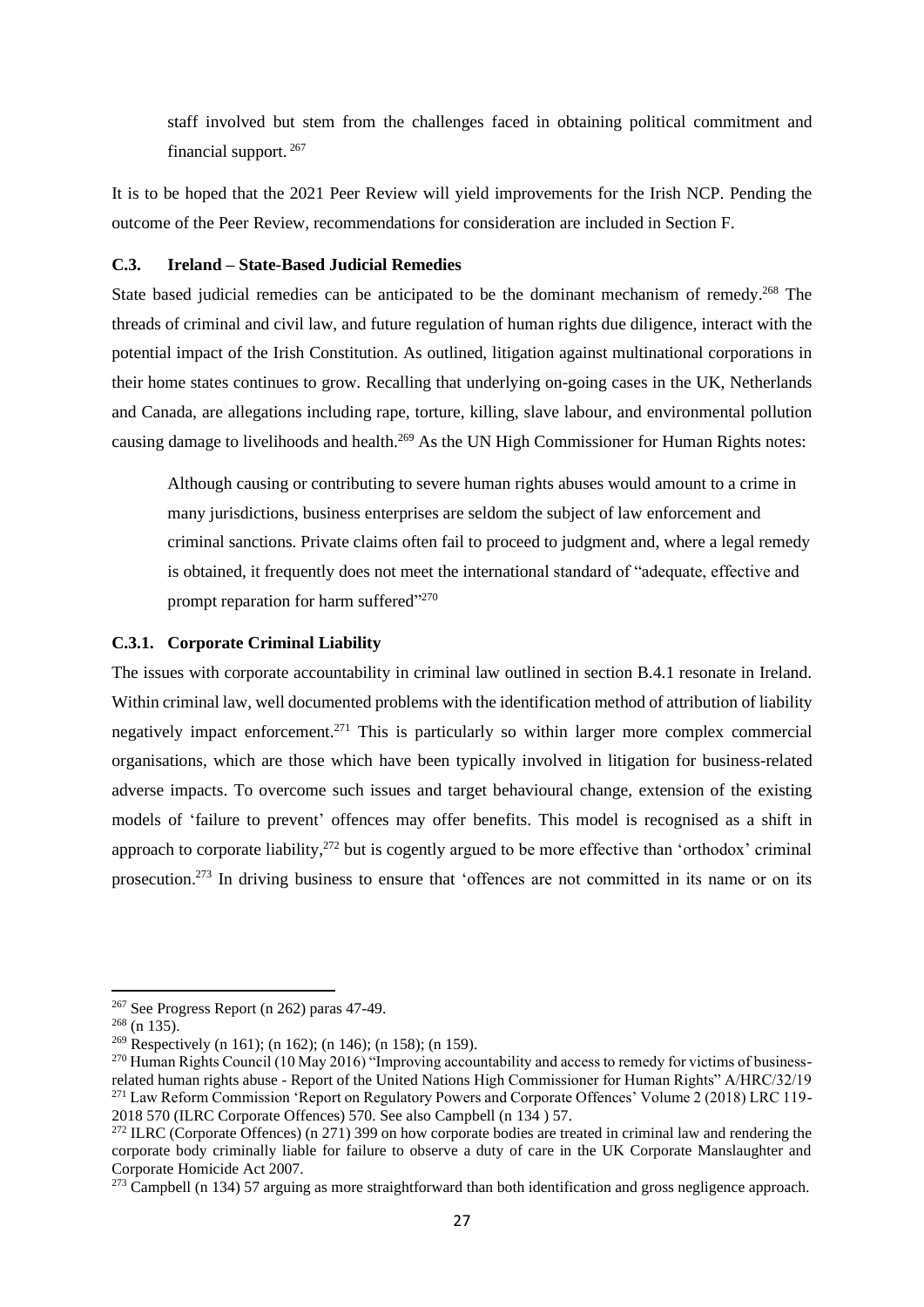behalf,<sup>274</sup> it arguably syncs with developments regarding parent company duty of care within civil litigation and the concept of human rights due diligence.

## **C.3.1.1. Failure to Prevent for Human Rights Abuses**

In the UK and in Ireland, established offences of bribery/corruption provide failure to prevent models, which could be extended to impact upon remedy in business and human rights. Under the UK Bribery Act 2010, a corporate entity may be liable for its failure to prevent an officer, employee, agent or subsidiary committing the offence.<sup>275</sup> It is a strict liability offence. The onus is on the entity to prove that it had 'adequate procedures' to prevent the conduct,<sup>276</sup> assessed against principles which are appropriately 'flexible and outcome focused'.<sup>277</sup> The model has been extended to offences of failure to prevent tax evasion in the UK Criminal Finances Act 2017,<sup>278</sup> and is also employed in other jurisdictions.<sup>279</sup> While limits preclude further elaboration, criticisms regarding failure to prevent offences in the UK are acknowledged, and arguably can be addressed.<sup>280</sup> Notably, post legislative scrutiny of the UK Bribery Act in 2019 termed it 'much praised.'<sup>281</sup>

<sup>277</sup> ILRC Corporate Offences (n [271\)](#page-30-0) 573.

<sup>274</sup> ILRC Corporate Offences (n [271\)](#page-30-0). From a similar perspective concerning economic crime, see also UK Ministry of Justice, 'Corporate Liability for Economic Crime: Call for Evidence' (2017) 17 available at [www.gov.uk/government/consultations/corporate-liability-for-economic-crime-call-for-evidence.](http://www.gov.uk/government/consultations/corporate-liability-for-economic-crime-call-for-evidence)

 $275$  Section 7. See ILRC Corporate Offences (n [271\)](#page-30-0) 387 noting s.7 formula potentially results in the conviction of directors or senior officers who would otherwise have avoided liability due to an inability to prove intention or knowledge.

 $276$  Article 7(2). The Guidance on the Act outlines 16 factors to be considered including the level of control over the activities of the associated person and the degree of risk that required mitigation. At 20-28, it includes six principles concerning procedures to prevent: proportionate procedures, top level commitment, risk assessment, due diligence, communication, training, monitoring and review. Available at [www.justice.gov.uk/downloads/legislation/bribery-act-2010-guidance.pdf.](http://www.justice.gov.uk/downloads/legislation/bribery-act-2010-guidance.pdf)

<sup>&</sup>lt;sup>278</sup> The guidance document, 'Tackling tax evasion: legislation and guidance for a corporate offence of failure to prevent the criminal facilitation of tax evasion' (2016), para 1.3. explains that the policy objective of extending the use of the 'failure to prevent model' was to 'overcome the difficulties in attributing criminal liability to corporations for the criminal acts of those who act on their behalf'. Available at [www.tax.org.uk/system/files\\_force/file\\_uploads/160715%20Corporate%20offence%20of%20failure%20to%20](http://www.tax.org.uk/system/files_force/file_uploads/160715%20Corporate%20offence%20of%20failure%20to%20prevent%20the%20criminal%20facilitation%20of%20tax%20evasion%20-%20CIOT%20comments.pdf?download=1) [prevent%20the%20criminal%20facilitation%20of%20tax%20evasion%20-](http://www.tax.org.uk/system/files_force/file_uploads/160715%20Corporate%20offence%20of%20failure%20to%20prevent%20the%20criminal%20facilitation%20of%20tax%20evasion%20-%20CIOT%20comments.pdf?download=1)

[<sup>%20</sup>CIOT%20comments.pdf?download=1.](http://www.tax.org.uk/system/files_force/file_uploads/160715%20Corporate%20offence%20of%20failure%20to%20prevent%20the%20criminal%20facilitation%20of%20tax%20evasion%20-%20CIOT%20comments.pdf?download=1) See Campbell (n [134\)](#page-16-2) 61 identifying that the arguably less onerous standard of 'reasonable procedures' in the 2017 Act is a result of lobbying. While the person must be providing services for or on behalf of the corporate entity, unlike s.7 of the 2010 Act, it is not a requirement that the offence be for the benefit of the it.

<sup>&</sup>lt;sup>279</sup> Penal Code of Finland, chapter 7 section 2; Swiss Penal Code Article 102.1 and 102.2; Canadian Criminal Code (n 318) section 22.2(c).

<sup>&</sup>lt;sup>280</sup> ILRC Corporate Offences (n [271\)](#page-30-0). Concerns over the effectiveness of the model expressed by Campbell (n [134\)](#page-16-2) 63-66. For details of increased activity and corporations charged with Section 7 failure to prevent offences, see [www.sfo.gov.uk.](http://www.sfo.gov.uk/) See also Widdis (n [6\)](#page-2-2) chapter 2. Additional critiques of such offences in the UK include possible concerns with due process rights for corporations and use of a reverse burden defence of adequate procedures to prevent Campbell (n [134\)](#page-16-2) 61-63. See also Wells (n [134\)](#page-16-2) 6. Further, ILRC Corporate Offences (n [271\)](#page-30-0) 579. It appears that neither are considered to be barriers by the ILRC, which concludes that the reverse onus does not compromise obligations under Article 6 ECHR, see ILRC Corporate Offences 580.

<sup>&</sup>lt;sup>281</sup> 'The Bribery Act 2010: Post Legislative Scrutiny' available at [www.parliament.uk/business/committees/committees-a-z/lords-select/bribery-act-2010/news-parliament-](http://www.parliament.uk/business/committees/committees-a-z/lords-select/bribery-act-2010/news-parliament-2017/bribery-act-2010-report-publication/)[2017/bribery-act-2010-report-publication/.](http://www.parliament.uk/business/committees/committees-a-z/lords-select/bribery-act-2010/news-parliament-2017/bribery-act-2010-report-publication/)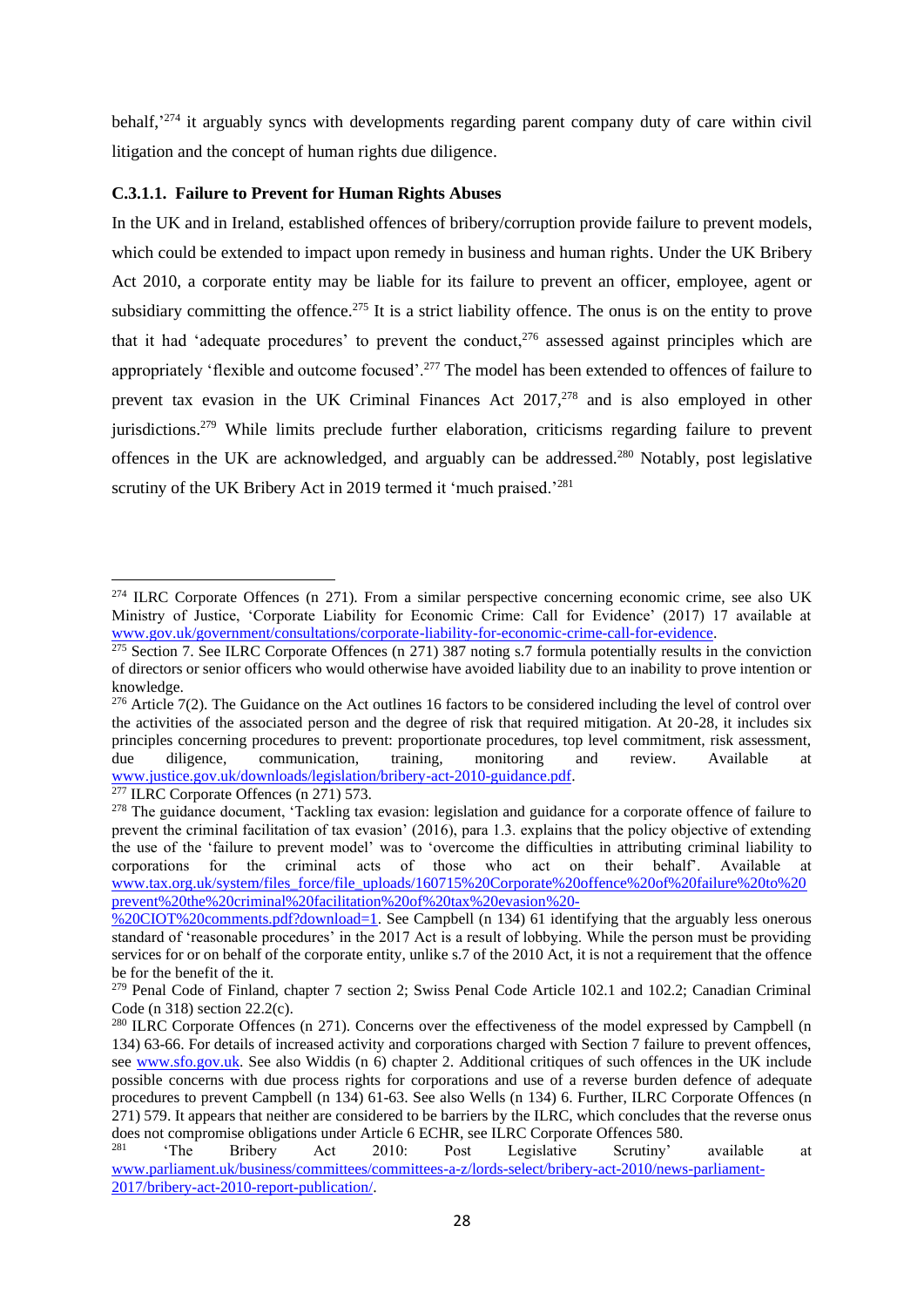<span id="page-32-0"></span>As the Baseline Assessment notes, 'action on law reform proposals in relation to corporate criminal responsibility is long awaited.'<sup>282</sup> The Irish Law Reform Commission (ILRC) has recognised that existing mechanisms of attribution of liability are not well adapted for complex organisations, and may incentivise management to 'turn a blind eye'.<sup>283</sup> In its 2018 'Report on Regulatory Powers and Corporate Offences', it recommended fundamental changes.<sup>284</sup> The scheme which it proposed validly focuses on persons with control over policy, rather than those executing policy,<sup>285</sup> and includes provision for complicity for failure to prevent an offence.<sup>286</sup> Further, it recommended that conduct by omission be attributed to the corporate body in the same way as it is to a natural person.<sup>287</sup> In Ireland, 'failure to prevent' offences are already provided in the Criminal Justice (Offences Relating to Information Systems) Act 2017, and the Criminal Justice (Corruption Offences) Act 2018,<sup>288</sup> including a due diligence style defence.<sup>289</sup> Noted also is the potential relevance of the Protected Disclosures Act 2014,<sup>290</sup> applying where an offence has been, is being, or is likely to be committed under which a worker can make a disclosure to the worker's employer, or to a 'prescribed body',<sup>291</sup> as previously raised in the Baseline Assessment.<sup>292</sup>

While limits preclude fuller elaboration, consideration may be given to extending the failure to prevent model in Ireland beyond economic crimes, $293$  to failure to prevent human rights abuses. A corporate offence of failure to prevent human rights abuses in Ireland is suggested for consideration by Widdis, <sup>294</sup> extending from the model in the Criminal Justice (Corruption Offences) Act 2018.<sup>295</sup> Arguably, it is

<sup>282</sup> Baseline Assessment (n [2\)](#page-2-0) 25; see Law Reform Commission, Report on Corporate Killing LRC 77-2005 (October 2005).

 $^{283}$  See ILRC Corporate Offences (n [271\)](#page-30-0) 433. At 391, the main approaches for attribution are identified as: strict identification; rules of attribution; expanded identification; vicarious/strict liability; and failure to prevent. See also 366; Campbell (n [134\)](#page-16-2) 57.

<sup>284</sup> ibid 364-378. See also Campbell (n [134\)](#page-16-2) 57.

<sup>&</sup>lt;sup>285</sup> ILRC Corporate Offences  $(n 271)$  $(n 271)$  R 9.02.

<sup>286</sup> ibid R 9.12. See also Law Reform Commission, *Report on Corporate Killing* (n [282\)](#page-32-0).

<sup>&</sup>lt;sup>287</sup> ILRC Corporate Offences (n [271\)](#page-30-0) R 8.23 and R 8.16. Noting the ILRC 'Consultation Paper on Corporate Killing' (LRC CP 26-2003) para 2.09 recommended introduction of a statutory offence of corporate manslaughter. <sup>288</sup> Available a[t www.irishstatutebook.ie/eli/2018/act/9/section/18/enacted/en/html.](http://www.irishstatutebook.ie/eli/2018/act/9/section/18/enacted/en/html) See ILRC Corporate Offences (n [271\)](#page-30-0) 570.

<sup>&</sup>lt;sup>289</sup> ILRC Corporate Offences (n [271\)](#page-30-0) 392 confirming a due diligence defence is in use in Ireland in relation to statutory strict liability offences, citing *Shannon Regional Fisheries Board v Cavan County Council* [1996] 3 IR 267 (Keane J) quoted with approval by the Supreme Court in *Waxy O'Connors Ltd v Riordan* [2016] IESC 30. See also 570; 566-567. At 426-427, the scheme proposed by the ILRC includes a rebuttable presumption that the conduct element of the offence has been satisfied, placing the onus on the corporate defendant to demonstrate it took 'all reasonable steps to prevent' it.

<sup>290</sup> See Baseline Assessment ([n 2\)](#page-2-0) 23.

 $291$  As defined by SI 339/2014 as amended by SI 448/2015.

<sup>&</sup>lt;sup>292</sup> See Baseline Assessment (n [2\)](#page-2-0) 24 stating that this legislation 'closely reflects international best practice recommendations on whistle-blower protection made by the OECD, the UN and the Council of Europe and draws on recent developments in legislative models adopted or being put in place in other jurisdictions.'.

<sup>&</sup>lt;sup>293</sup> See generally Campbell (n [134\)](#page-16-2). See also Wells (n 134) 6 arguing that the failure to prevent model could 'pave the way for the wholesale adoption of failure to prevent as a model for corporate liability'.

 $294$  Widdis (n [6\)](#page-2-2) chapter 2.

<sup>&</sup>lt;sup>295</sup> ILRC (n [271\)](#page-30-0) 592 considering this model may be more effective in incentivising good governance, and avoids identification doctrine issues with The Criminal Justice (Offences Relating to Information Systems) Act 2017.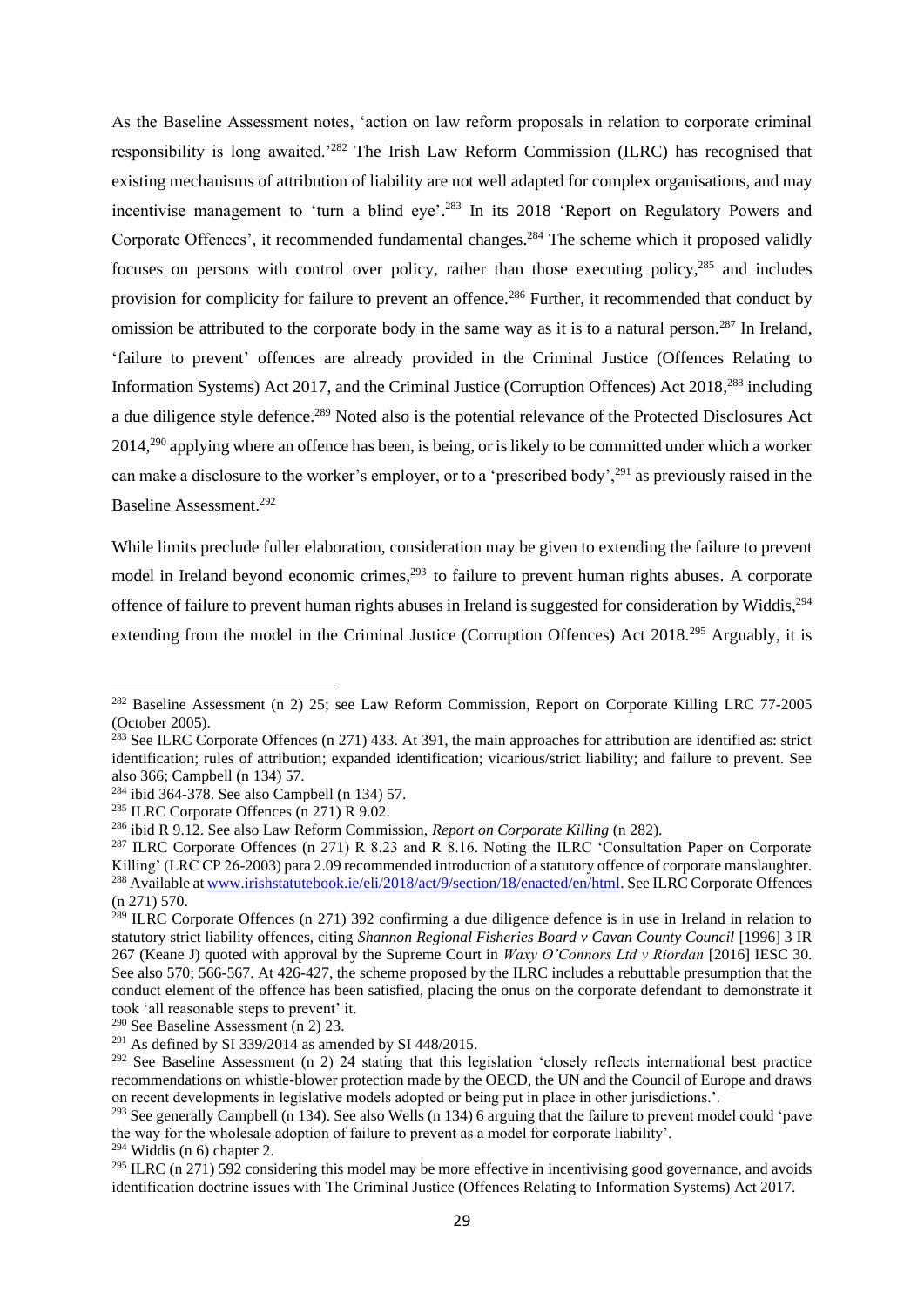appropriate to hold corporations to the higher standard of 'all reasonable steps and exercised all due diligence to avoid the commission of the offence' as provided in s.18 of the Act,<sup>296</sup> and not to require the offence to be for the benefit of the corporate body.<sup>297</sup> The ILRC considered that to apply failure to prevent generally would be onerous on corporate bodies.<sup>298</sup> On the other hand, it acknowledges that it enables issues with the identification doctrine to be avoided, and may ease the burden on the prosecution. The ILRC comments that it is '... substantially easier to prosecute a corporation for failing to prevent criminal activity than prosecuting for carrying out the substantive criminal act itself<sup>'.299</sup>

Both the Criminal Justice (Corruption Offences) Act 2018 and the Protected Disclosures Act 2014 have extraterritorial reach,<sup>300</sup> and are arguably successful models of home state regulation with extraterritorial effect,<sup>301</sup> outlined as effective means for States to advance access to remedy. The UK Bribery Act and Irish 2018 Act are acknowledged by the ILRC to have benefits in deterrence and compliance.<sup>302</sup> Existing gaps in accountability are supportive of public prosecution where deemed feasible,<sup>303</sup> and arguably prosecuting corporations will deter abuses and improve corporate culture and behaviour, similarly to the 'indirect regulatory effects' of foreign direct liability litigation in civil law.<sup>304</sup>

In light of the status of human rights and existing accountability gap, it is arguably proportionate and appropriate to consider an offence of failure to prevent model to human rights abuses.<sup>305</sup> The introduction of legislation imposing a duty on all companies to prevent human rights abuses has been recommended by the UK Joint Committee on Human Rights.<sup>306</sup> Independently, the British Institute of

<span id="page-33-0"></span><sup>&</sup>lt;sup>296</sup> ibid 597. Standard considered as higher and arguably more appropriate than the standard in the Bribery Act.

<sup>&</sup>lt;sup>297</sup> Widdis (n [6\)](#page-2-2) chapter 2. As in the Criminal Finances Act  $2017$  (UK), rather than the approach in s.7 of the Bribery Act 2010. Although this construction was adopted in the UK, the ILRC Corporate Offences (n [271\)](#page-30-0) at 593 considers that such a formulation, which does not require the offence to be for the benefit of the corporation, may lead to unfairness.

<sup>&</sup>lt;sup>298</sup> ILRC Corporate Offences (n [271\)](#page-30-0) 600, concludes that to apply this model generally would place 'an extremely onerous, strict liability general duty on the corporate body to prevent all offending'.

 $299$  ibid 594.

<sup>300</sup> S. 11 and 12 of the 2018 Act apply to offences which take place both inside or in part outside Ireland; Section 5(4) 2014 Act.

<sup>&</sup>lt;sup>301</sup> Noting s.6 of the Criminal Law (Human Trafficking) Act 2008 which provides for criminal liability where a trafficking offence is committed by a corporate body and the Criminal Law (Human Trafficking) Amendment Act 2013, giving effect to effect to Directive 2011/36/EU on Preventing and Combating Trafficking in Human Beings and Protecting its Victims; the Geneva Conventions Act 1962; Criminal Justice (United Nations Convention Against Torture) Act 2000, International Criminal Court Act 2006. See also Baseline Assessment (n [2\)](#page-2-0) 49.

 $302$  ILRC Corporate Offences (n [271\)](#page-30-0) 592 noting that similar to section 7, liability under section 18 of the 2018 Act is based on organisational faults in a corporate body's systems or policies and 'may therefore be more effective in ensuring compliance and incentivising good governance'.

<sup>&</sup>lt;sup>303</sup> Noting the use of deferred prosecution agreements under the UK Bribery Act. See Campbell (n [134\)](#page-16-2) 63-66.

<sup>&</sup>lt;sup>304</sup> See Schrempf-Stirling and Wettstein (n [28\)](#page-8-2) on indirect regulatory benefits, indicating increased impetus in publishing human rights policy statements, human rights audits, training for employees, and engagement with NGO's is apparent once legal proceedings have issued, with norming effects positively influencing the behaviour of both defendant and non-defendant companies. See also McCorquodale et al (n [14\)](#page-6-1) 207.

<sup>&</sup>lt;sup>305</sup> See proposal by Widdis (n [6\)](#page-2-2) chapter 2. See also section A.1. Evidently, successful implementation requires adequate resources for enforcement to be effective, see Baseline Assessment (n [2\)](#page-2-0) 33.

<sup>&</sup>lt;sup>306</sup> UK House of Lords House of Commons Joint Committee on Human Rights Human Rights and Business (2017), <br>
(2017), 'Promoting responsibility and ensuring accountability' para 193 available at (2017), 'Promoting responsibility and ensuring accountability' para 193 available at [https://publications.parliament.uk/pa/jt201617/jtselect/jtrights/443/443.pdf.](https://publications.parliament.uk/pa/jt201617/jtselect/jtrights/443/443.pdf) See also Herbert Smith Freehills,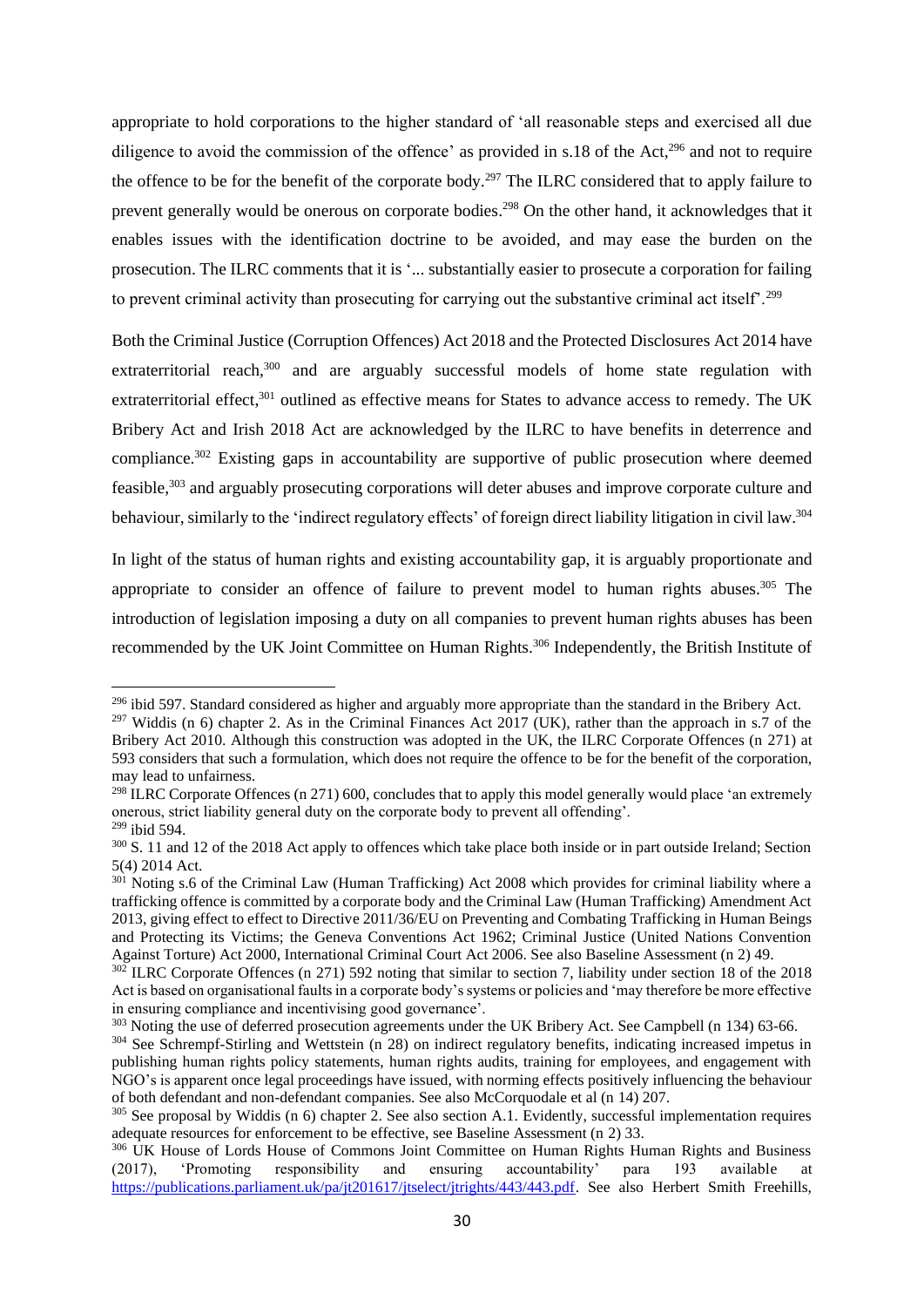International and Comparative Law has also proposed a failure to prevent mechanism for corporate human rights harms in the UK.<sup>307</sup> In discussions on the EU sustainable corporate governance initiative, it has been recommended that '… the [EU] legislation include criminal liability provisions for companies and directors and management that are held responsible in the event of severe violations of human rights.<sup>'308</sup> Arguably, extending the successful failure to prevent model to human rights abuses responds to the need for effective mechanisms of remedy, and supports States' existing obligations to prevent abuses by private actors. In this light, it would work with the thrust of widely accepted international standards such as the UNGPs, developments in HRDD, and litigation in private law.<sup>309</sup> The alternative is to default to remedy for business-related abuses relying exclusively upon voluntary implementation, and claimants bearing the burden of taking challenging litigation within civil law.

#### **C.3.2. Approaches to Corporate Civil Liability**

Foreign direct liability litigation (FDL) seeks judicial remedy in the home states of multinational corporations. The cause of action is within the tort of negligence, underlying which are business-related adverse impacts on human rights, often at a severe level. <sup>310</sup> These cases are based upon the principle that a parent company may owe a duty of care to those impacted. To the authors knowledge, litigation of the style discussed in this review has not been commenced in Ireland, although business operating in Ireland are being discussed in connection with abuses overseas.<sup>311</sup> For present purposes, it is most instructive to look to the development of FDL ligation in the English courts.<sup>312</sup> It offers settled jurisprudence in relevant aspects.<sup>313</sup> Further, courts in the EU are generally applying the law of the forum where the harm occurred,  $314$  which in several cases is influenced by English common law.  $315$  In 2019, the UK Supreme Court handed down its judgment in *Vedanta*. <sup>316</sup> It can be expected to provide

<sup>&#</sup>x27;UK Government pushed to impose a duty to prevent corporate human rights abuse' (6 April 2017) available at [www.herbertsmithfreehills.com/latest-thinking/uk-government-pushed-to-impose-a-corporate-duty-to-prevent](http://www.herbertsmithfreehills.com/latest-thinking/uk-government-pushed-to-impose-a-corporate-duty-to-prevent-human-rights-abuse)[human-rights-abuse.](http://www.herbertsmithfreehills.com/latest-thinking/uk-government-pushed-to-impose-a-corporate-duty-to-prevent-human-rights-abuse) 

<sup>&</sup>lt;sup>307</sup> British Institute of International and Comparative Law (BIICL), Peter Hood, Julianne Hughes-Jennett, Dr Irene [Pietropaoli,](https://www.biicl.org/people/irene-pietropaoli) [Lise Smit](https://www.biicl.org/people/lise-smit) 'A UK Failure to Prevent Mechanism for Corporate Human Rights Harms' (February 2020) available at [https://www.biicl.org/publications/a-uk-failure-to-prevent-mechanism-for-corporate-human-rights](https://www.biicl.org/publications/a-uk-failure-to-prevent-mechanism-for-corporate-human-rights-harms)[harms.](https://www.biicl.org/publications/a-uk-failure-to-prevent-mechanism-for-corporate-human-rights-harms)

<sup>&</sup>lt;sup>308</sup> UN CESCR General Comment No. 24 (n [70\)](#page-11-0) para 15; Draft Opinion of the Committee of Foreign Affairs for the Committee of Legal Affairs (n [170\)](#page-20-1) paras 49-51.

<sup>&</sup>lt;sup>309</sup> Including subsidiaries in the ambit would impact positively on the challenges to accountability of the company law doctrines of separate legal personality discussed in section B.3.

<sup>310</sup> See section B.4.1. Given limitations and lack of judgments on the merits, damages are not considered.  $311$  (n [1\)](#page-1-0).

<sup>&</sup>lt;sup>312</sup> The United Kingdom (UK) is the nearest common law jurisdiction and has commonalities with Ireland of concepts in private law; 'legal family'; language; socio-economic background in Western Europe; and historical context. The rulings of the Canadian courts in *Hudbay*, *Garcia* weigh in precedential value, and *Araya* is relevant concerning violations by a corporation of fundamental human rights enshrined in customary international law, such as the prohibition against slavery, forced labour, and torture (B.4.2.).

<sup>313</sup> *Chandler* (n [156\)](#page-18-5) (Arden LJ) [69]. The English courts have established that direct parent company liability is distinct from veil-piercing. Vicarious liability has not been oft pleaded in English jurisprudence.

<sup>314</sup> Section B.4.2. and B.4.3.

<sup>315</sup> *Vedanta* (SC) (n [158\)](#page-18-4) (Briggs LJ) [44].

 $316$  (n [158\)](#page-18-4).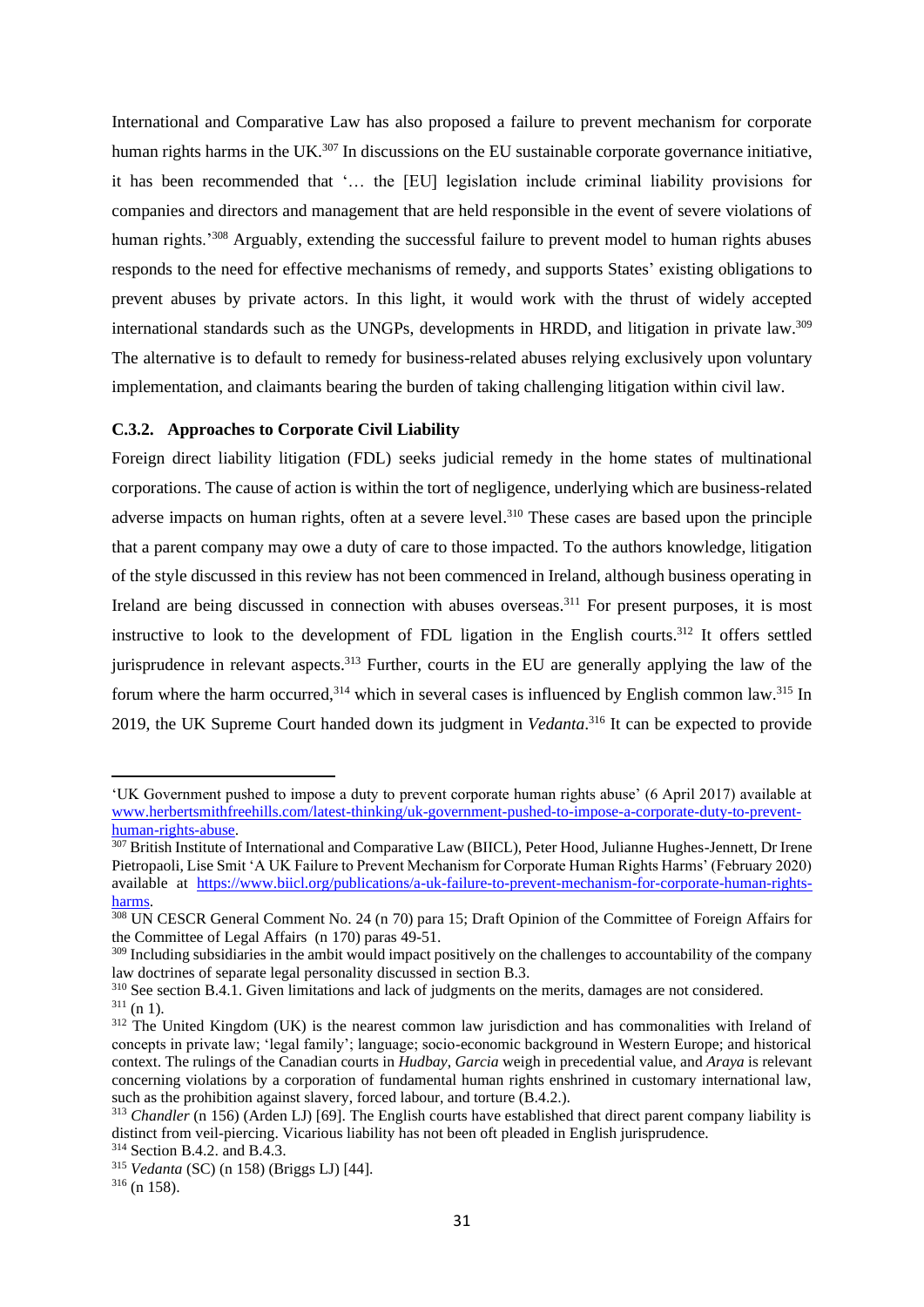persuasive authority, and exert influence on the future direction of case law in this field.<sup>317</sup> It is established that parent company duty of care extends beyond those with whom the parent has a direct (employer/employee) relationship, to the wider community negatively affected by the operations of subsidiaries. The English courts have shown pragmatism, recognising that there are a range of models of management in multinational corporations which may ground the necessary level of control or intervention by the parent company in the operations of its subsidiaries.<sup>318</sup> Further, it was made clear that a corporation which fails to 'walk its talk' may be courting legal risks. $319$ 

<span id="page-35-0"></span>The hurdle of establishing jurisdiction, and joining foreign co-defendants, would face claimants taking an FDL style case in the Irish courts.<sup>320</sup> The anchor defendant must be domiciled in Ireland<sup>321</sup> to connect a foreign defendant to proceedings in Ireland under Article 8 Brussels I.<sup>322</sup> A national court will determine whether to hear the cases against the two parties together, $323$  with leave to serve the party outside the jurisdiction to be determined under domestic civil procedure rules.<sup>324</sup> The inclusion of the anchor defendant 'must not be a mere device' aimed at anchoring proceedings before the Irish courts.<sup>325</sup>

<sup>318</sup> *Vedanta* (SC) (n [158\)](#page-18-4) (Briggs LJ) [51].

<sup>&</sup>lt;sup>317</sup> The clarification by the UK Supreme Court that parent company duty of care is not a 'novel' extension can be expected to render actions based on parent company duty of care more accessible in courts which conceivably may have exhibited reticence to moving beyond established categories in negligence. The ICJ and Core submission into the UK Supreme Court in *Okpabi and others v Royal Dutch Shell plc and Shell Petroleum Development Company Limited* UK SC 2018/0068 argues that the Court of Appeal erred in it analysis, available at [https://corporate-responsibility.org/wp-content/uploads/2020/06/Okpabi-ICJ-and-CORE-submissions-29-05-](https://corporate-responsibility.org/wp-content/uploads/2020/06/Okpabi-ICJ-and-CORE-submissions-29-05-2020-for-filing-at-UKSC_23322670_1.pdf) [2020-for-filing-at-UKSC\\_23322670\\_1.pdf.](https://corporate-responsibility.org/wp-content/uploads/2020/06/Okpabi-ICJ-and-CORE-submissions-29-05-2020-for-filing-at-UKSC_23322670_1.pdf)

<sup>319</sup> *Vedanta* (SC) n [158\)](#page-18-4) (Briggs LJ) [53] stating 'Even where group-wide policies do not of themselves give rise to such a duty of care to third parties, they may do so if the parent does not merely proclaim them, but takes active steps, by training, supervision and enforcement, to see that they are implemented by relevant subsidiaries (...)' With this statement, it is arguable that corporate policies in areas such as supply chain due diligence and environmental sustainability will be subject to granular examination by the courts.

<sup>&</sup>lt;sup>320</sup> To the author's knowledge to date there are no cases in Ireland concerning a duty of care on a parent company of the FDL style. See B.4.3. Article 4(1) of the Brussels I (recast) (n [152\)](#page-18-6) was incorporated into domestic law in Ireland via The European Union (Civil and Commercial Judgements) Regulation 2015 SI No. 9, 1-117. Jurisdiction over EU domiciled defendants is mandatory in Ireland *Abama v Gama Construction Ireland Ltd* [2011] IEHC 308 (Dunne J) [32], [2015] IECA 179 (Peart J) [40]. See also Hilary Biehler, Declan McGrath and Emily Egan McGrath, *Delany, and McGrath on Civil Procedure* (4th edn, Thomson Reuters Ireland 2018), 1-91 and 1-94.

<sup>&</sup>lt;sup>321</sup> Under the RSC Order 11A, Rule 10 is to be determined in accordance with the provisions of Articles 62 and 63 of Brussels I (recast) or the Lugano Convention.

 $322$  Brussels I (recast) (n [152\)](#page-18-6) Art 8(1).

<sup>323</sup> See Case C-98/06 *Freeport* [2007] ECR I-08319; C-616/10 *Eva Maria Painier v Standard VerlagsGmbH*  (2011) STJUE; Case C-352/13 *Cartel Damages Claims Hydrogen Peroxide* [2015] EU: C:2015:335. See also Delany and McGrath (n [320\)](#page-35-0) 1-269; 1-272 to 1-276. On the risk of irreconcilable judgments, see Vedanta (SC) (n [158\)](#page-18-4) [79].

<sup>324</sup> Rules of the Superior Courts (RSC) (Jurisdiction, Recognition and Enforcement of Judgments) 2016 SI No. 9. In a typical FDL case taken in Ireland, the provisions of RSC Order 11 would apply. available at [www.irishstatutebook.ie/eli/2016/si/9/made/en/print.](http://www.irishstatutebook.ie/eli/2016/si/9/made/en/print) On the operation of Order 11 Rule 1 see *Vodafone GmbH v- IV International Licensing and Intellectual Ventures II LLC* [2016] IEHC 321 deriving a set of common principles from *Grehan v Medical Incorporated (Grehan)* [1986] IR 528, 541, *Analog Devices BV v Zurich Insurance Co*. [2002] IR 272, 281, and *O'Flynn v Carbon Finance Ltd.* [2015] IECA 93. See also Delany and McGrath (n [320\)](#page-35-0) 1-25;1-136.

<sup>325</sup> Delany and McGrath (n [320\)](#page-35-0) 1-69. *Vedanta* (SC) (n [158\)](#page-18-4) (Briggs LJ) [23] considering that only if the 'sole purpose' of proceedings against the anchor defendant was to attract jurisdiction against the foreign defendant, would it constitute an abuse of EU law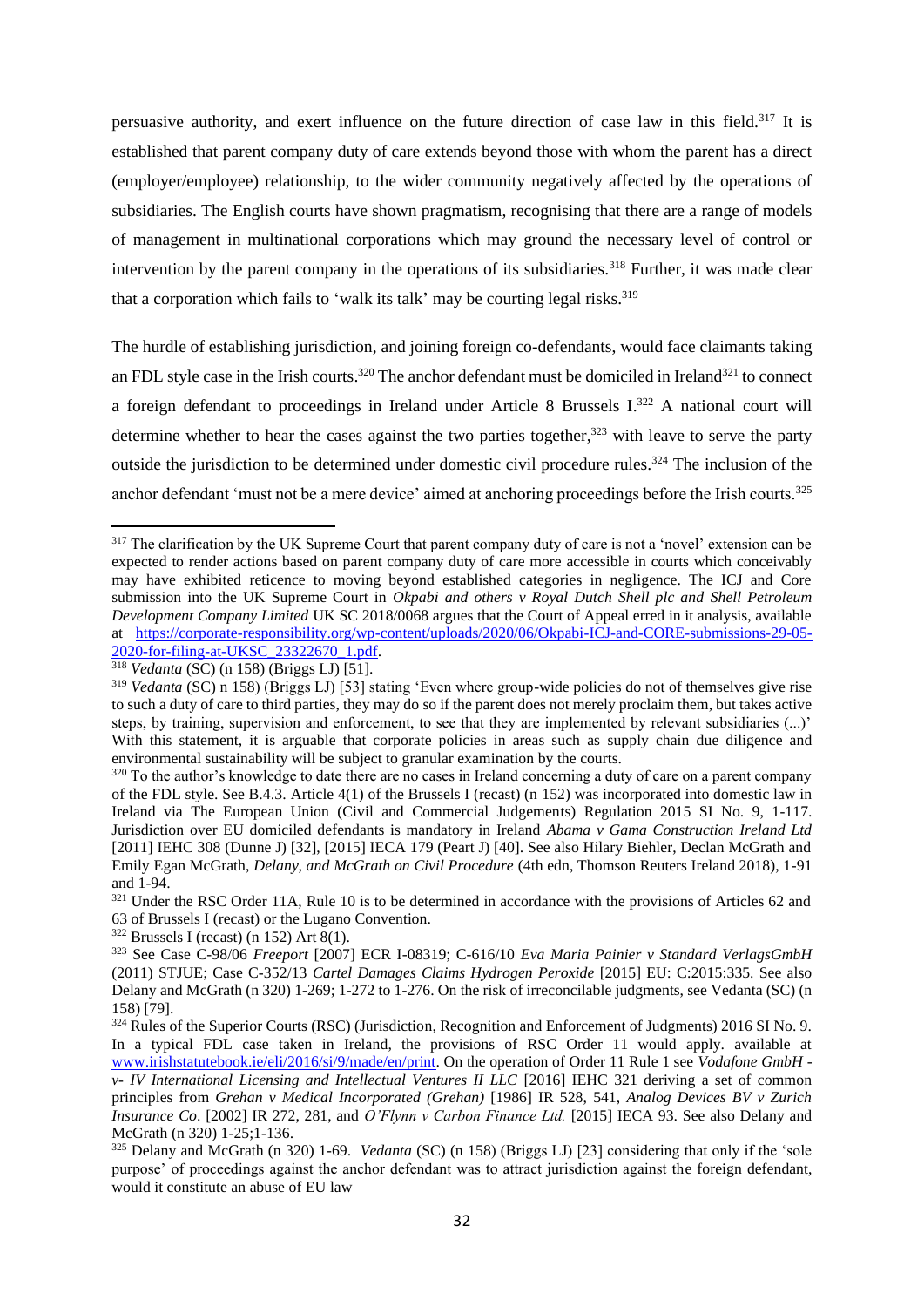In FDL style litigation in Ireland, the issue of jurisdiction would be assessed by the courts, *inter alia*, based on whether the claimants establish an arguable case that a parent company owed a duty of care.<sup>326</sup> In assessing such a claim, Irish courts may consider the approach taken by the English courts. In *Vedanta*, the UK Supreme Court clarified that parent company duty of care is not a 'novel' extension, and that the general principles of tort law apply.<sup>327</sup> On balance, this may render actions based on parent company duty of care more accessible to courts which may have hesitated on extension to new categories within negligence.

The question of whether access to justice is available in the alternative forum, typically the place where the subsidiary is located, has weighed in FDL litigation. In cases in other jurisdictions, the approach of the judiciary has proven to be influential regarding the risk of denial of access to justice for claimants. Arguably, the approach of considering access to justice as 'separate and distinct' from the connecting factors to the alternative jurisdiction is ascendant.<sup>328</sup> Even on the basis that FDL style litigation may be substantively feasible in Ireland, procedural and practical circumstances remain significant barriers.<sup>329</sup> Another factor which may be considered, is the potential influence of the Irish Constitution.<sup>330</sup>

#### **C.4. The Irish Constitution**

<span id="page-36-0"></span>The Irish Constitution may positively impact upon remedy for business-related abuses. Potentially, this could relate to the influence of the Constitution upon shaping tort law, via an action for infringement of a constitutional right, or in supporting the right of access to the courts.<sup>331</sup> On the basis that 'central to our understanding of the aims of [Irish] tort law is the Constitution',<sup>332</sup> it is arguable the Constitution may bear influence on the scope of duty of care in eventual FDL cases.<sup>333</sup> The Constitution is based on

<span id="page-36-1"></span><sup>326</sup> *Ward v McMaster* [1985] I.R. 29; John Tully, *Tort Law in Ireland* (Clarus Press 2014), 10. The elements of negligence are the existence of a duty of care, and breach causing harm. The test of duty of care as formulated by Keane CJ in *Glencar Exploration plc v Mayo County Council* [2002] 1 I.R. 84 [139]; *Ennis v Health Service Executive* [2014] IEHC 440 [64] (Hogan J) [85] referring back to according to the principles in *Dorset Yacht Co. Ltd. v. Home Office* [1964] A.C. 1004.

<sup>327</sup> *Vedanta* (SC) (n [158\)](#page-18-4) [54].

<sup>&</sup>lt;sup>328</sup> *Vedanta* (SC) (n [158\)](#page-18-4) [88]; (Briggs LJ) [11] emphasised, the risk substantial justice is not available in an alternative jurisdiction is the exception, and as such a finding may affect international comity it merits attentive scrutiny and requires cogent evidence; *Garcia* (n [162\)](#page-19-2) [30], [128]-[129]. On art. 6(1) ECHR see *Naït-Liman* (n [166\)](#page-19-0). See also Augenstein, 'Torture as Tort? (n [125\)](#page-16-0) 610 stating 'where the victim faces a flagrant denial of justice or where instituting civil proceedings in another state does not constitute a reasonable alternative, a domestic court's decision to decline jurisdiction can amount to a violation of Article 6 of the ECHR (*forum necessitatis*  jurisdiction).' Widdis (n [6\)](#page-2-2) chapter 6 forwards that it may be considered that the rights violations which underpin FDL cases merit such judicial discretion in the light of natural or constitutional justice.

 $329$  As presented by Widdis (n [6\)](#page-2-2).

<sup>&</sup>lt;sup>330</sup> Donal O'Donnell, 'International Aspects of the Constitution: Skibbereen Eagle or a shaft of dawn for the despairing wretched everywhere' (2018) 59 Irish Jurist 5, 9.

 $331$  Widdis (n [6\)](#page-2-2) chapter 6.

<sup>332</sup> William Binchy, 'Tort Law in Ireland: A Half Century Review' (2016) 56 Irish Jurist 199.

<sup>333</sup> *Carr v Olas* [2012] IEHC 59 Hogan J [36]. See also Alistair Richardson 'Lateral Thinking: Justifying the Horizontal Application of Constitutional Rights' (2018) 21 Trinity College Law Review 159, 162. In South Africa, the constitutional court has clarified the process of grafting constitutional normative values onto the customary process of incremental development of the common law, including when new development of the common law is at issue 2003 (6) SA 505 (CC); 2003 (10) BCLR 1100 (CC) [17].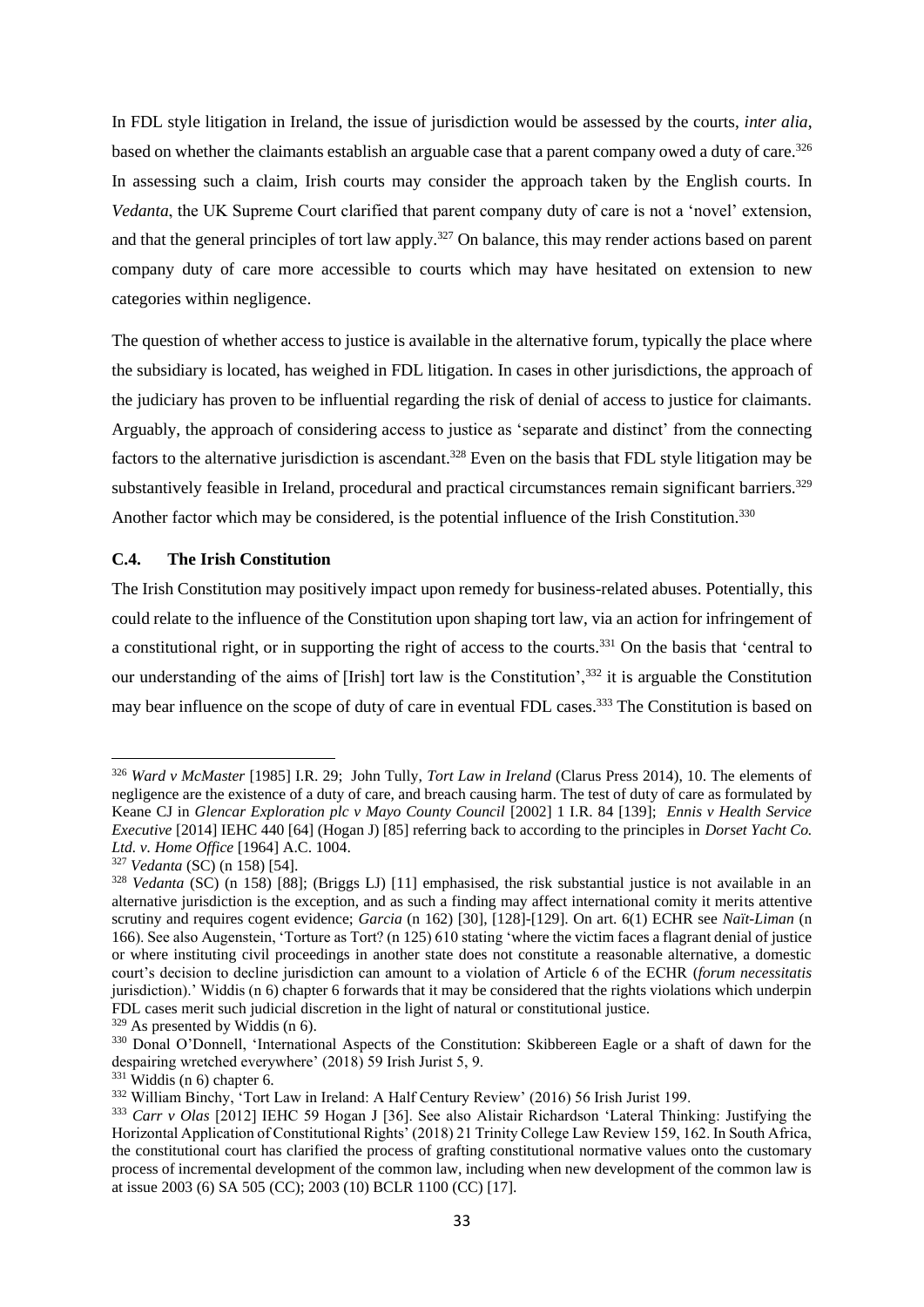<span id="page-37-1"></span>natural law philosophy<sup>334</sup> whereby rights inhere in people by virtue of their humanity.<sup>335</sup> The Irish courts have identified unenumerated (i.e. unwritten) rights under Article 40.3.1° of the Constitution,<sup>336</sup> including typical 'human rights' such as the right to bodily integrity,<sup>337</sup> and freedom from torture and inhuman and degrading treatment.<sup>338</sup> It may be considered that there is symmetry between such implied personal rights, and the rights impacted in FDL cases, *inter alia*, to be free from inhuman or degrading treatment, to bodily integrity, property, and livelihoods.<sup>339</sup> Within the larger context of normative arguments, and evolving international standards supporting remedy and accountability, the Irish courts may embrace the opportunity within FDL litigation to re-consider the role of tort law.<sup>340</sup> The Irish courts have held that the fundamental rights and principles recognised by the Irish Constitution are capable of being applied directly to private individuals,<sup>341</sup> and to legal entities such as corporations.<sup>342</sup> However, scholars highlight that the Constitution does not specify or prescribe a procedure for remedying their breach.<sup>343</sup> In principle, violations by non-state actors can engender constitutional torts.<sup>344</sup> However the parameters remain uncertain,<sup>345</sup> notwithstanding notable contra-voices in support.<sup>346</sup> While who may invoke the Constitution is not explicit, the broad line of case law is interpreted by scholars as 'non-

<span id="page-37-0"></span><sup>334</sup> For example, *McGee v Attorney General* [1974] IR 284 (Walsh J), 310; 317–318; See Oran Doyle, *Constitutional Law: Text Cases and Materials* (Clarus Press 2008) Chapter 4. II; Hogan et al (n [208\)](#page-23-0) chapter 7. <sup>335</sup> See Bryan MacMahon and William Binchy, *The Law of Torts* (4th ed Bloomsbury Professional 2013) 1.114 stating: 'They are not the gifts of a positive legal system that are conferred from above by the State on its subjects. These rights, on this approach, predated the promulgation of the Constitution, which recognised rather than created them'. See also Hogan et al (n [208\)](#page-23-0) chapter 7 for discussion of future directions.

<sup>336</sup> Article 40.3.1º states: '[t]he State guarantees in its laws to respect, and, as far as practicable by its laws to defend and vindicate the personal rights of the citizen'. Article 40.3.2º provides that the State shall, 'in particular, by its laws protect as best it may from unjust attack and, in the case of injustice done, vindicate the life, person, good name, and property rights of every citizen'.

<sup>337</sup> *Ryan v Attorney General* (*Ryan*) [1965] IR 294.

<sup>338</sup> *State (C) v Frawley* [1976] IR 365.

<sup>339</sup> Widdis (n [6\)](#page-2-2) chapter 6.

<sup>340</sup> Hogan et al (n [208\)](#page-23-0) 7.126. In *Merriman v Fingal County Council* [2017] IEHC 695 [21] Barrett J, *obiter*, forwarded comments on the existence of a 'right to an environment that is consistent with the human dignity and well-being of citizens at large' and 'is an essential condition for the fulfilment of all human rights' protected under Article 40.3.1º of the Constitution. See also Eadbhard Pernot, 'The Right to an Environment and Its Effects for Climate Change Litigation in Ireland' (2019) 22 Trinity College Law Review 151, 156.

<sup>341</sup> *Educational Company of Ireland v Fitzpatrick (No.1)* [1961] IR 323; *YY -v- Minister for Justice and Equality No.1* [2017] IEHC 176 (Humphreys J) [64].

 $342$  Colm O'Cinnéide, 'Irish Constitutional Law and Direct Horizontal Effect – A Successful Experiment?' in *Human Rights in the Private Sphere: A Comparative Study"* (Vol 1) Oliver and Fedtke (eds) (Routledge Cavendish, 2007) 213, 214.

<sup>&</sup>lt;sup>343</sup> Hogan et al (n [208\)](#page-23-0) 7.1.132 stating 'Neither the Constitution itself not any other law prescribes any particular procedure as appropriate for remedying a breach of constitutional rights (…)'.

<sup>344</sup> *Glover v BLN Ltd* [1973] IR 388. See also O'Cinnéide (n [342\)](#page-37-0); Sibo Banda 'Taking Indirect Horizontality Seriously in Ireland' (2009) 16 DULJ 263; William Binchy, '*Meskell*, The Constitution and Tort Law' (2011) 18 DULJ 339; Binchy (n [332\)](#page-36-0); James Kane. 'Civil Liability for Exploiting Trafficking Victims? A Speculative Application of *Meskell v CIE*?' (2015) 54 Irish Jurist 57; Richardson (n 200).

<sup>345</sup> *Hanrahan v Merck Sharp and Dohme* [1998] ILRM 629 (SC). *W v Ireland (No 2)* [1997] 2 IR 141(Costello J) [164] (HC); *McDonnell v Ireland* [1998] 1 IR 134. *Louis Blehein v The Minister for Health and Children, Ireland and the Attorney General* [2018] IESC 40 (Charlton J) [15]*.* Hogan et al (n [208\)](#page-23-0) 7.3.76-81. See also Aoife Nolan 'Holding non-state actors to account for constitutional economic and social rights violations: Experiences and lessons from South Africa and Ireland' (2014) 74 [https://academic.oup.com/icon/article-abstract/12/1/61/628585.](https://academic.oup.com/icon/article-abstract/12/1/61/628585) <sup>346</sup> Hogan J *Sullivan v Boylan (No 2)* [2013] IEHC 104 [24]; *Olas* (n [333\)](#page-36-1). MacMahon and Binchy ([n 335\)](#page-37-1) 1.124.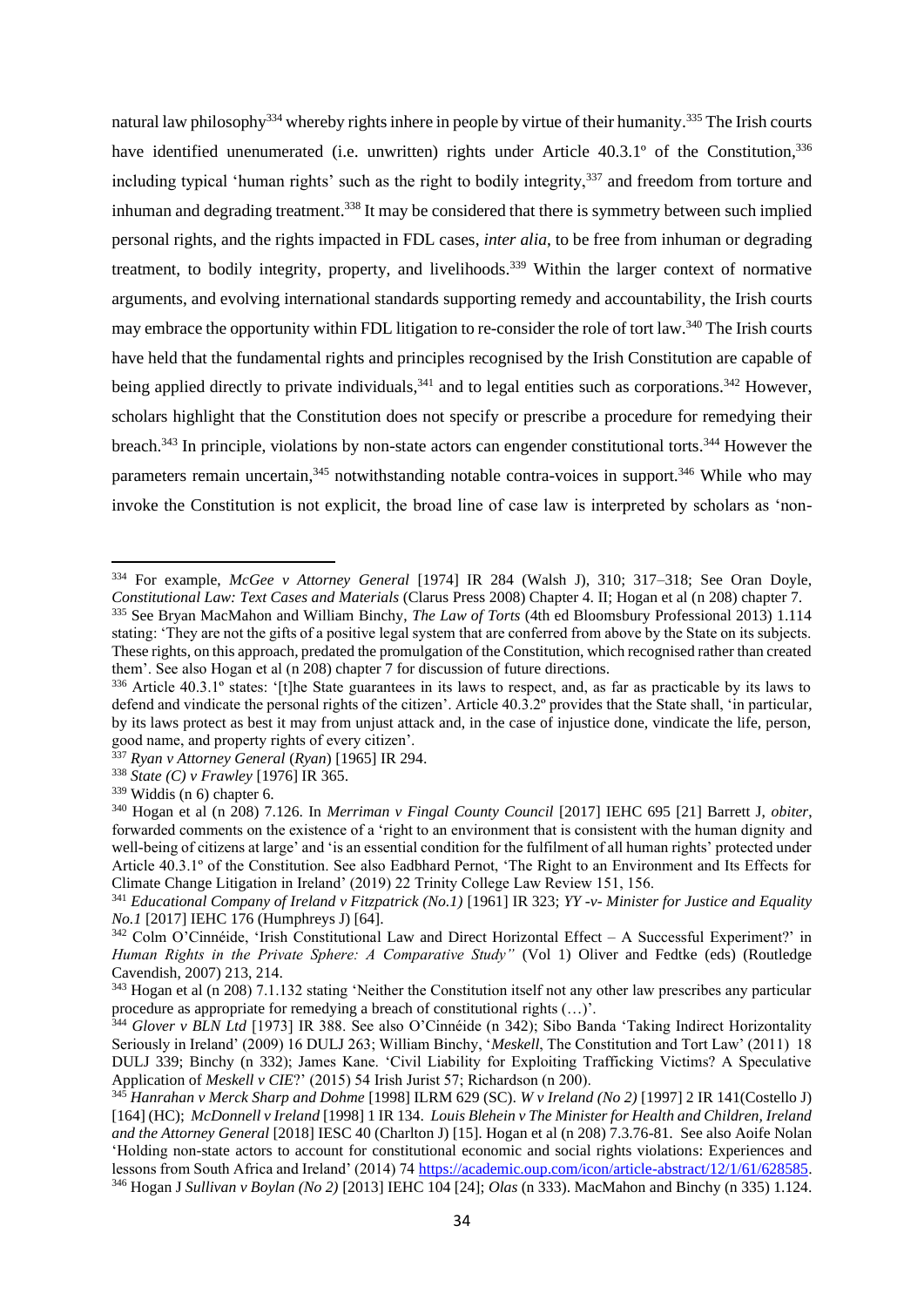citizens possess constitutional rights but they are not co-extensive with those of citizens'.<sup>347</sup> In the factual context of the rights impacted in FDL cases, it may be considered that Irish courts might look to the Constitution to enhance access to remedy for potential victims overseas.<sup>348</sup>

## **C.5. Procedural and Practical Barriers**

It is only practicable to engage litigation to access remedy if the procedural and practical circumstances of the forum are sufficient to enable it. Barriers include high costs of bringing claims, combined with a lack options to reduce costs via legal aid, or market based mechanisms. Further barriers, include inadequate options for class actions and other collective action procedures.<sup>349</sup>

## <span id="page-38-1"></span>**C.5.1. Mechanisms of Collective Redress**

<span id="page-38-0"></span>States are considered to have the tools to cooperate regarding cross-border cases<sup>350</sup> relating to business and human rights.<sup>351</sup> As it stands, Ireland does not have a fit for purpose structured collective redress mechanism, or relevant structure for cross border cases.<sup>352</sup> While the Rules of the Superior Courts allow for representative actions<sup>353</sup> and test cases,  $354$  neither mechanism is appropriate. Further, there is a bar on representative actions in tort.<sup>355</sup> This situation persists despite recommendations from the Law Reform Commission for multi-party actions (MPAs) in 2005,<sup>356</sup> and a private members Bill reflecting these recommendations in 2017.<sup>357</sup> The Government opposed the Bill, and referred the question of an MPA procedure for consideration within the Review of the Administration of Civil Justice, which is

<span id="page-38-2"></span><sup>347</sup> Hogan et al (n [208\)](#page-23-0) 7.133 fn 96

<sup>&</sup>lt;sup>348</sup> In *Re Article 26 of the Constitution and ss.5 and 10 of the Illegal Immigrants (Trafficking) Bill 1999*[2002] IR 360, 410 (Keane CJ); *NHV v Minister for Justice* [2017] IESC 35 (O'Donnell J); The Constitutional Review Group 1996 pn 2632 265 available at [www.constitution.ie/reports/crg.pdf;](http://www.constitution.ie/reports/crg.pdf) Hogan, Whyte, Kenny and Walsh (n [208\)](#page-23-0) 7.127, 7.1.36. See also *Kiobel v Shell* 2019 ECLI:NL:RBDHA:2019:4233 available at [https://uitspraken.rechtspraak.nl/inziendocument?id=ECLI:NL:RBDHA:2019:6670.](https://uitspraken.rechtspraak.nl/inziendocument?id=ECLI:NL:RBDHA:2019:6670)

<sup>&</sup>lt;sup>349</sup> Section B.5. See IHREC (n [218\)](#page-24-2) 16-17; Joanne Blennerhassett, 'Mass Harm Litigation in Ireland, Multi-Party Actions and Routes to Collective Redress' Contemporary Readings in Law and Social Justice (2018) 10(1) 35. For discussion, see Widdis (n [6\)](#page-2-2) chapter 6.

<sup>350</sup> A/HRC/32/19/Add.1 (n [79\)](#page-12-0) box 3. 'a "cross-border" case is one where the relevant facts have taken place in, the relevant actors are located in or the evidence needed to prove a case is located in more than one State.'

<sup>351</sup> A/HRC/35/33 UNWG 'Best practices and how to improve on the effectiveness of cross-border cooperation between States with respect to law enforcement on the issue of business and human rights' (April 2017) available a[t https://undocs.org/A/HRC/35/33.](https://undocs.org/A/HRC/35/33)

<sup>352</sup> BIICL, 'State of Collective Redress in the EU in the context of the Commission Recommendation' 680 clearly considers that existing mechanisms are not a replacement to a structured collective redress mechanism, available a[t www.biicl.org/documents/1881\\_StudyontheStateofCollectiveRedress.pdf.](http://www.biicl.org/documents/1881_StudyontheStateofCollectiveRedress.pdf)

<sup>353</sup> Order 15 rule 9 of the Rules of Superior Courts available at [www.courts.ie/rules.nsf.](http://www.courts.ie/rules.nsf) 

<sup>354</sup> Joinder and consolidation of cases are also available. See BIICL Collective Redress (n [352\)](#page-38-0) 683-684; Blennerhassett (n [349\)](#page-38-1) 40 stating: 'These cases are unduly costly and result in procedural inefficiencies as well as unnecessary duplication'.<br> $355$  Order  $5$ 

<sup>355</sup> Order 5 rule 10 Circuit Court Rules 2001 available at [www.irishstatutebook.ie/eli/2001/si/510/made/en/print#l1-8.](http://www.irishstatutebook.ie/eli/2001/si/510/made/en/print#l1-8)

<sup>356</sup> Law Reform Commission 'Multi-Party Litigation' (LRC 76-2005). The 2005 report followed the 'Multi-Party Litigation (Class Actions) Consultation Paper' (LRC CP 25-2003).

<sup>&</sup>lt;sup>357</sup> Private members Bill sponsored by Deputies Donnchadh Ó Laoghaire and Pearse Doherty available at [www.oireachtas.ie/en/bills/bill/2017/130/;](http://www.oireachtas.ie/en/bills/bill/2017/130/) Deputy Donnchadh Ó Laoghaire Dáil Debates on the Multi-Party Actions Bill available at [www.oireachtas.ie/en/debates/debate/dail/2017-11-14/35/;](http://www.oireachtas.ie/en/debates/debate/dail/2017-11-14/35/) Dáil Deb 21 February 2018 available at [www.oireachtas.ie/en/debates/debate/joint\\_committee\\_on\\_justice\\_and\\_equality/2018-02-](http://www.oireachtas.ie/en/debates/debate/joint_committee_on_justice_and_equality/2018-02-21/3/?highlight%5B0%5D=multi&highlight%5B1%5D=party&highlight%5B2%5D=actions) [21/3/?highlight%5B0%5D=multi&highlight%5B1%5D=party&highlight%5B2%5D=actions.](http://www.oireachtas.ie/en/debates/debate/joint_committee_on_justice_and_equality/2018-02-21/3/?highlight%5B0%5D=multi&highlight%5B1%5D=party&highlight%5B2%5D=actions)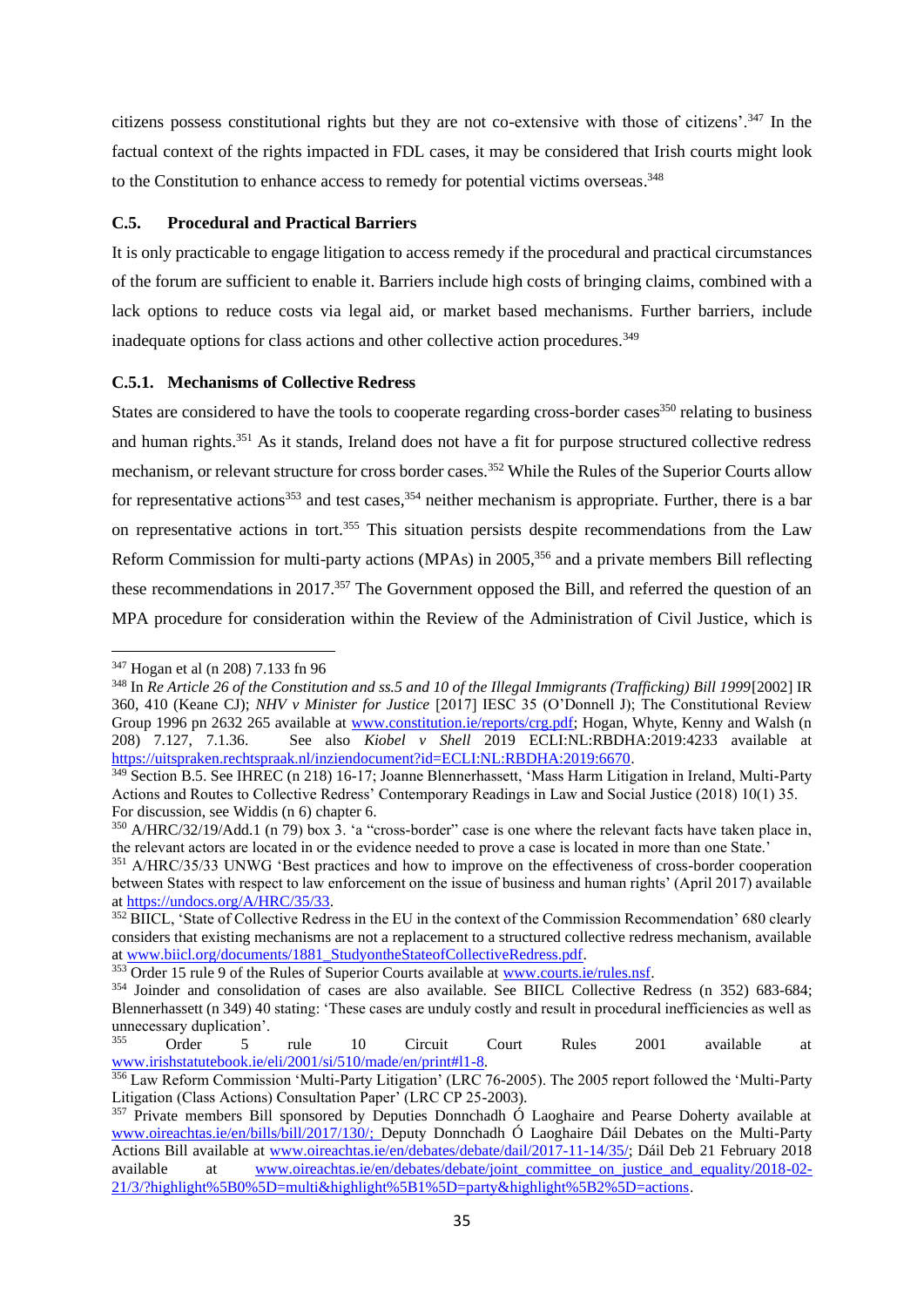due in 2020.<sup>358</sup> This Review is being undertaken by an expert group, chaired by the former President of the High Court, Mr. Justice Peter Kelly, and is tasked with making recommendations for changes with a view to improving access to civil justice in the State, promoting early resolution of disputes, reducing the cost of litigation, creating a more responsive and proportionate system, and ensuring better outcomes for court users.<sup>359</sup>

<span id="page-39-0"></span>As it stands, Ireland remains outside the 2013 EU Recommendations on collective redress.<sup>360</sup> To ensure the right to remedy, a fit for purpose mechanism for collective actions is required. This may encompass a set of approaches which balance the need for access to justice and efficiency, whilst deterring abusive litigation.<sup>361</sup> Notably, there is a marked disparity between provision in the UK and in Ireland. Collective redress is well established in the UK and the mechanisms available there are broadly consistent with the EU Recommendation.<sup>362</sup> For present purposes, the significance is the positive impact of collective redress mechanism upon access to justice in the UK, including for litigation with a cross border element. 363

## **C.5.2. Financial Barriers**

The constitutional right to access to a court to vindicate a legal right is one of the personal rights under Article  $40.3^\circ$  of the Irish Constitution.<sup>364</sup> However, it is arguably not 'effective in practice' unless there are means of funding litigation. Even with a fit for purpose mechanism of collective redress, victims

<sup>358</sup> Minister of State at the Department of Health Deputy Catherine Byrne Dáil Deb 14 November 2014 available a[t www.oireachtas.ie/en/debates/debate/dail/2017-11-14/35/.](http://www.oireachtas.ie/en/debates/debate/dail/2017-11-14/35/)

<sup>359</sup> See [https://www.oireachtas.ie/en/debates/question/2019-11-26/250/;](https://www.oireachtas.ie/en/debates/question/2019-11-26/250/) [http://www.civiljusticereview.ie/;](http://www.civiljusticereview.ie/) <http://www.justice.ie/en/JELR/Pages/PR17000097>*.*

<sup>360</sup> Commission Recommendation 2013/396/EU of 11 June 2013 on common principles for injunctive and compensatory collective redress mechanisms in the Member States concerning violations of rights granted under Union Law [2013] OJ L201/60 available at [https://eur-lex.europa.eu/legal](https://eur-lex.europa.eu/legal-content/EN/TXT/PDF/?uri=CELEX:32013H0396&from=EN)[content/EN/TXT/PDF/?uri=CELEX:32013H0396&from=EN](https://eur-lex.europa.eu/legal-content/EN/TXT/PDF/?uri=CELEX:32013H0396&from=EN) ; Communication to the European Parliament and Council, 'Towards a European Horizontal Framework for Collective Redress' COM (2013) 401/2; 'Report from the Commission to the European Parliament, the Council and the European Economic and Social Committee on the implementation of the Commission Recommendation of 11 June 2013 (2013/396/EU) COM/2018/040 final 1 available at [https://eur-lex.europa.eu/legal-content/EN/TXT/?uri=COM:2018:0040:FIN;](https://eur-lex.europa.eu/legal-content/EN/TXT/?uri=COM:2018:0040:FIN) BIICL (n [352\)](#page-38-0) 195. See also CM/Rec(2016)3 ([n 46\)](#page-10-2); EU FRA ([n 50\)](#page-10-1) Opinion (n 1).

<sup>361</sup> Blennerhassett (n [349\)](#page-38-1) 36 and 51, arguing that MPAs are a 'remedy of last resort', and are not the most efficient route to justice, and that alternative mechanisms of achieving redress, *inter alia*, regulatory redress and consumer Ombudsmen should be examined as part of the development of a suite of mechanisms. See Widdis (n [6\)](#page-2-2).

<sup>362</sup> UK Civil Procedure Rules 19.11 Parties and Group Litigation (1). Practice Direction 19B provides the procedure for applying for a GLO) available at [www.justice.gov.uk/courts/procedure](http://www.justice.gov.uk/courts/procedure-rules/civil/rules/part19#19.11)[rules/civil/rules/part19#19.11;](http://www.justice.gov.uk/courts/procedure-rules/civil/rules/part19#19.11) See also BIICL ([n 352\)](#page-38-0) 971. The UK offers an opt-in collective redress mechanism for victims of mass harm, including non-residents, to claim injunctive relief and compensatory damages. Sector specific regimes are also available in UK Competition and Consumer law. See also Blennerhassett (n [349\)](#page-38-1) 45-46. <sup>363</sup> The BIICL (n [352\)](#page-38-0) 267 study highlights the weight of cross border claimants in proceedings in the UK. EU FRA (n [18\)](#page-7-1) 3 findings indicate prospect of a favourable outcome appears to be lower in such cases, particularly where cross-borders reaching outside the EU. EU FRA (n [50\)](#page-10-1) stating: 'Procedural rules need to allow for collective redress, as well as representative action in business and human rights-related cases'. <sup>364</sup> *Macauley v Minister for Posts and Telegraphs* [1966] IR 345, 358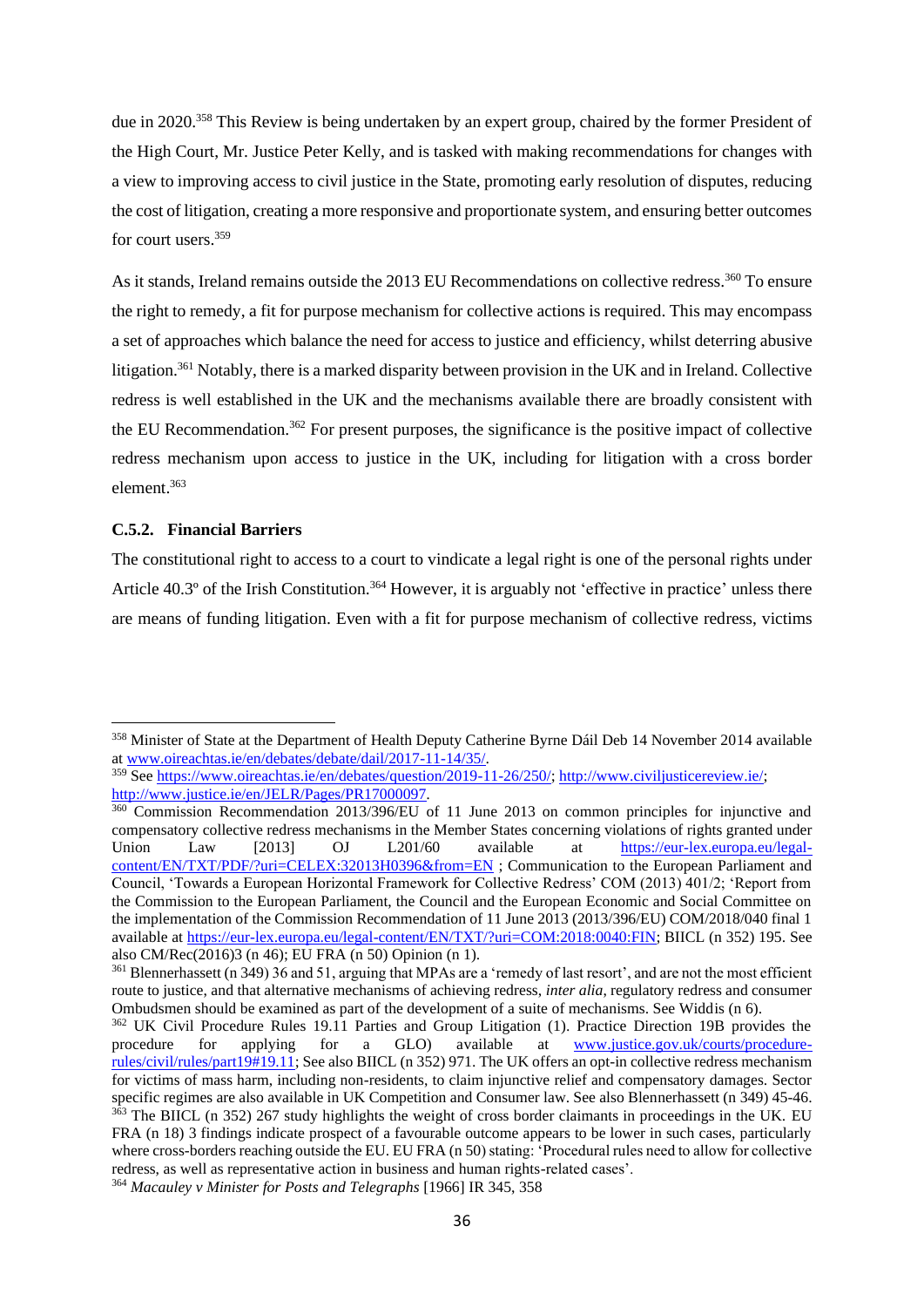will remain unable to access remedy unless it is possible to access funding.<sup>365</sup> This Review concerns potential victims overseas, and it is not assumed that claimants are domiciled in an EU Member State.<sup>366</sup>

<span id="page-40-0"></span>The general principle concerning litigation taken in Ireland is that 'costs follow the event', risking a double financial burden on the unsuccessful party. <sup>367</sup> Civil legal aid is specifically excluded within the existing mechanisms of test cases and representative actions.<sup>368</sup> Further, the wording of the Civil Legal Aid Act 1995 is interpreted to prohibit the provision of legal aid in Multi-Party litigation.<sup>369</sup> The right to legal aid is enshrined in art  $6(3)(c)$  ECHR and art 47 CFREU.<sup>370</sup> In alternatives, as Bacik and Rogan advocate, Protective Costs Orders which are utilised in Ireland concerning environmental cases, would at least provide certainty at the outset of litigation.<sup>371</sup> A recent decision of the High Court in *Friends of the Irish Environment CLG v Ireland and the Attorney General* (FIE) ruled that civil legal aid can only be granted to 'natural persons', excluding 'legal persons', such as NGOs.<sup>372</sup> The court concluded that the case was not made that a lack of civil legal aid made it impossible for the applicant to exercise its right of access to the court or that it was denied an effective remedy.<sup>373</sup> Conditional Fee Arrangements are permitted for the deferral of legal fees, but contingency fees relating to a proportion or percentage of awards are not legal.<sup>374</sup> After the Event insurance appears to be a legitimate means of third-party

 $374$  Blennerhassett (n [349\)](#page-38-1) 43.

<sup>365</sup> BIICL ([n 352\)](#page-38-0) 685 'the lack of possibility to fund it would usually prevent initiation of such proceedings.'

<sup>366</sup> See Council Directive 2003/8/EC of 27 January 2003 to improve access to justice in cross-border disputes by establishing minimum common rules relating to legal aid for such disputes, available at [https://eur](https://eur-lex.europa.eu/legal-content/EN/TXT/?uri=CELEX%3A02003L0008-20030131)[lex.europa.eu/legal-content/EN/TXT/?uri=CELEX%3A02003L0008-20030131.](https://eur-lex.europa.eu/legal-content/EN/TXT/?uri=CELEX%3A02003L0008-20030131) See also European Commission advice on legal aid in Cross border disputes available at [https://e-justice.europa.eu/content\\_legal\\_aid-37129](https://e-justice.europa.eu/content_legal_aid-37129-en.do) [en.do.](https://e-justice.europa.eu/content_legal_aid-37129-en.do) See also FLAC stating 'A person living abroad who has a case in Ireland for which he/she is seeking legal aid and advice must meet the financial means test of the Irish Legal Aid Board or of his/her own country. The appropriate body will then identify if he/she meets the Irish merits test and if so, will allocate representation. Information and forms on cross-border legal aid are available at [http://bit.ly/crossborderlegalaid'](http://bit.ly/crossborderlegalaid) available at https://www.flac.ie/assets/files/pdf/civil legal aid guide final.pdf.<br><sup>367</sup> Under the general rules set out in Court

<sup>367</sup> Under the general rules set out in Court Order 99 of the RSC 1986 [www.courts.ie/rules.nsf/8652fb610b0b37a980256db700399507/a55af2a6669ec72180256d2b0046b408.](http://www.courts.ie/rules.nsf/8652fb610b0b37a980256db700399507/a55af2a6669ec72180256d2b0046b408)

 $368$  Section 28(9)(a)(ix) of the Civil Legal Aid Act 1995. See Bacik and Rogan (n [369\)](#page-40-0).

<sup>369</sup> FLAC 'Submission on the Multi Party Actions Bill to the Select Committee on Justice and Equality, (February 2018) available at [www.pila.ie/download/pdf/submission\\_to\\_joc\\_mpa\\_bill\\_2017.pdf.](http://www.pila.ie/download/pdf/submission_to_joc_mpa_bill_2017.pdf) The LRC Multi-Party Litigation (n [356\)](#page-38-2) para. 3.49 recommended that the Civil Legal Aid Act 1995 be amended to make provision for the funding of an otherwise eligible group member for his or her proportion of any eventual costs order.

 $\frac{370}{370}$  See European Commission advice on legal aid in Cross border disputes available at [<https://e](https://e-justice.europa.eu/content_legal_aid-37129-en.do)[justice.europa.eu/content\\_legal\\_aid-37129-en.do](https://e-justice.europa.eu/content_legal_aid-37129-en.do) stating 'The right to legal aid is enshrined by: the [European](https://www.echr.coe.int/Pages/home.aspx?p=basictexts/convention)  [Convention on Human Rights \(ECHR\)](https://www.echr.coe.int/Pages/home.aspx?p=basictexts/convention) - Article  $6(3)(c)$  of the ECHR guarantees the right to legal assistance where the defendant has insufficient means to pay for legal assistance, and to get free legal aid when the interest of justice so requires; the [Charter of Fundamental Rights of the European Union](http://europa.eu/legislation_summaries/human_rights/fundamental_rights_within_european_union/l33501_en.htm) - Article 47 of the Charter stipulates that legal aid shall be made available to those who lack sufficient resources in so far as such aid is necessary to ensure effective access to justice.'

<sup>371</sup> Ivana Bacik and Mary Rogan (eds) *Legal Cases that Changed Ireland* (Clarus Press 2016) 124 re Aarhus Convention. See also Blennerhassett (n [349\)](#page-38-1) 43.

<sup>372</sup> [https://www.courts.ie/acc/alfresco/fe3f46ca-1aab-4a57-9c49-](https://www.courts.ie/acc/alfresco/fe3f46ca-1aab-4a57-9c49-0aeeb6ad6d3c/2020_IEHC_454.pdf/pdf#view=fitH) [0aeeb6ad6d3c/2020\\_IEHC\\_454.pdf/pdf#view=fitH.](https://www.courts.ie/acc/alfresco/fe3f46ca-1aab-4a57-9c49-0aeeb6ad6d3c/2020_IEHC_454.pdf/pdf#view=fitH)

<sup>&</sup>lt;sup>373</sup> FIE argued that Article 47 of the CFREU on the right to an effective remedy and Article 9(4) of the Aarhus Convention imposed an obligation to interpret the 1995 Act so as to include legal persons See [https://www.pila.ie/resources/bulletin/2020/09/30/irish-high-court-rules-civil-legal-aid-can-only-be-granted-to](https://www.pila.ie/resources/bulletin/2020/09/30/irish-high-court-rules-civil-legal-aid-can-only-be-granted-to-natural-persons-not-ngos/)[natural-persons-not-ngos/.](https://www.pila.ie/resources/bulletin/2020/09/30/irish-high-court-rules-civil-legal-aid-can-only-be-granted-to-natural-persons-not-ngos/)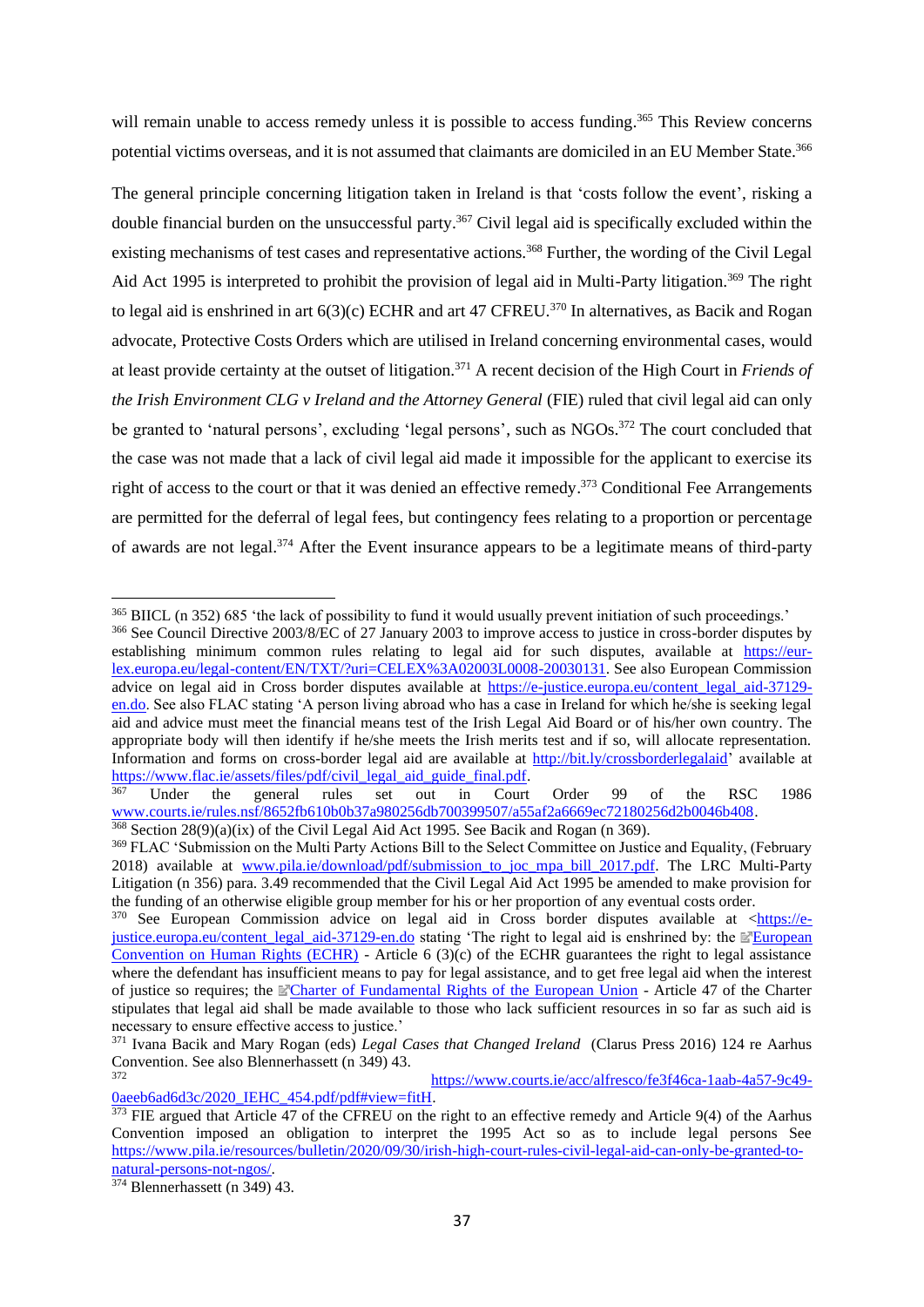<span id="page-41-1"></span>funding litigation in Ireland.<sup>375</sup> For present purposes, it is anticipated that claimants who are not domiciled or habitually resident in Ireland will face funding barriers in cross border litigation. By comparison, claimants in the English courts in FDL type litigation have been able to leverage innovative solutions to fund litigation in order to sustain access to justice.<sup>376</sup> Unlike in Ireland, funding of litigation by third parties is possible.<sup>377</sup> To fund large cases litigators can access investors who are willing to fund litigation. Notably, the BIICL study found that the general view of third party funding in the UK was favourable, and no practical problems with the functioning of the system are apparent.<sup>378</sup>

In Ireland, procedural and practical barriers recall the words of Walsh J, thirty years on, that 'One of the fundamental political rights of the citizen under the Constitution, indeed one of the most valued of his rights, is that of access to the courts  $(...)$ .<sup>379</sup> The ban of third party funding of litigation was upheld by the Irish Supreme Court in *Persona Digital Telephony Limited Sigma Wireless Networks Limited v The Minister for Public Enterprise Ireland and The Attorney General and Denis O'Brien and Michael Lowry*. <sup>380</sup> Notwithstanding, the judgments infer developments facilitating access to remedy may potentially be anticipated.<sup>381</sup> As Clarke J stated in this case:

<span id="page-41-0"></span>The constitutional right of access to the court may include an entitlement that that right be effective, not just as a matter of law and form, but also in practice<sup>382</sup>

The Court noted that the fundamental importance of access to justice would merit consideration of legislation to enable third party funding of litigation by parties with a legitimate interest in the proceedings.<sup>383</sup> Should the failure to advance legislative provision persist, the possibility that the courts

<sup>375</sup> *Greenclean Waste Management Ltd v Leahy* [2015] IECA 97. In *Greenclean Waste Management Limited v Maurice Leahy* (2014) IEHC 31, Hogan J expressed the view that the ATE policy was not champertous. Further at [27], that ATE insurance is a legitimate service, which facilitates 'access to justice for persons and entities who might otherwise be denied this', and [23] access to justice is 'a constitutional fundamental'.

<sup>&</sup>lt;sup>376</sup> Access to civil legal aid in early cases in the English courts was no longer available by 2000. Under the Access to Justice Act 1999, ATE insurance and CFAs were introduced, enabling funding FDL litigation via cost recovery from the defendant. Subsequently, the Legal Aid Sentencing and Punishment of Offenders Act 2012 (LASPO) negatively impacted access to justice, particularly in claims relating to environmental damage, a situation exacerbated by the operation of Rome II. See BIICL (n [352\)](#page-38-0) 363; LRC Multi-Party Litigation (n [356\)](#page-38-2) section 3.59; Meeran ([n 157\)](#page-18-1) 381.

<sup>&</sup>lt;sup>377</sup> Criminal Law Act 1967 abolished the crimes and torts of maintenance and champerty in England and Wales.

<sup>378</sup> 'Minor concerns' were raised regarding regulation and control. See BIICL (n [352\)](#page-38-0) 19, 195, 269.

<sup>379</sup> *Society for the Protection of Unborn Children v Coogan* [1989] IR 734*,*744.

<sup>&</sup>lt;sup>380</sup> [2017] IESC 27 *Persona* (SC). The Court upheld the crimes and torts of maintenance and champerty. Denham CJ defined Maintenance as 'the giving of assistance, by a third party, who has no interest in the litigation, to a party in litigation; Champerty is where the third party, who is giving assistance, will receive a share of the litigation succeeds'. Both were abolished in the UK in 1967.

<sup>&</sup>lt;sup>381</sup> See Hilary Biehler, 'Case Comment Maintenance and champerty and access to justice - the saga continues' (2018) 59 Irish Jurist 130, 138; Widdis (n [6\)](#page-2-2) chapter 6.

<sup>382</sup> *Persona* (SC) ([n 380\)](#page-41-0) (Clarke J) [2.6], [2.8]-[2.9]. At [36] in agreement, McKechnie; Also, McKechnie J [48]. <sup>383</sup> Via constitutional challenge, or legislative reform. Denham CJ [18], [52], [54 (v)-(vi)]. See ILRC Contempt of Court and Other Offences and Torts Involving the Administration of Justice (LRC IP 10-2016) para 6.33.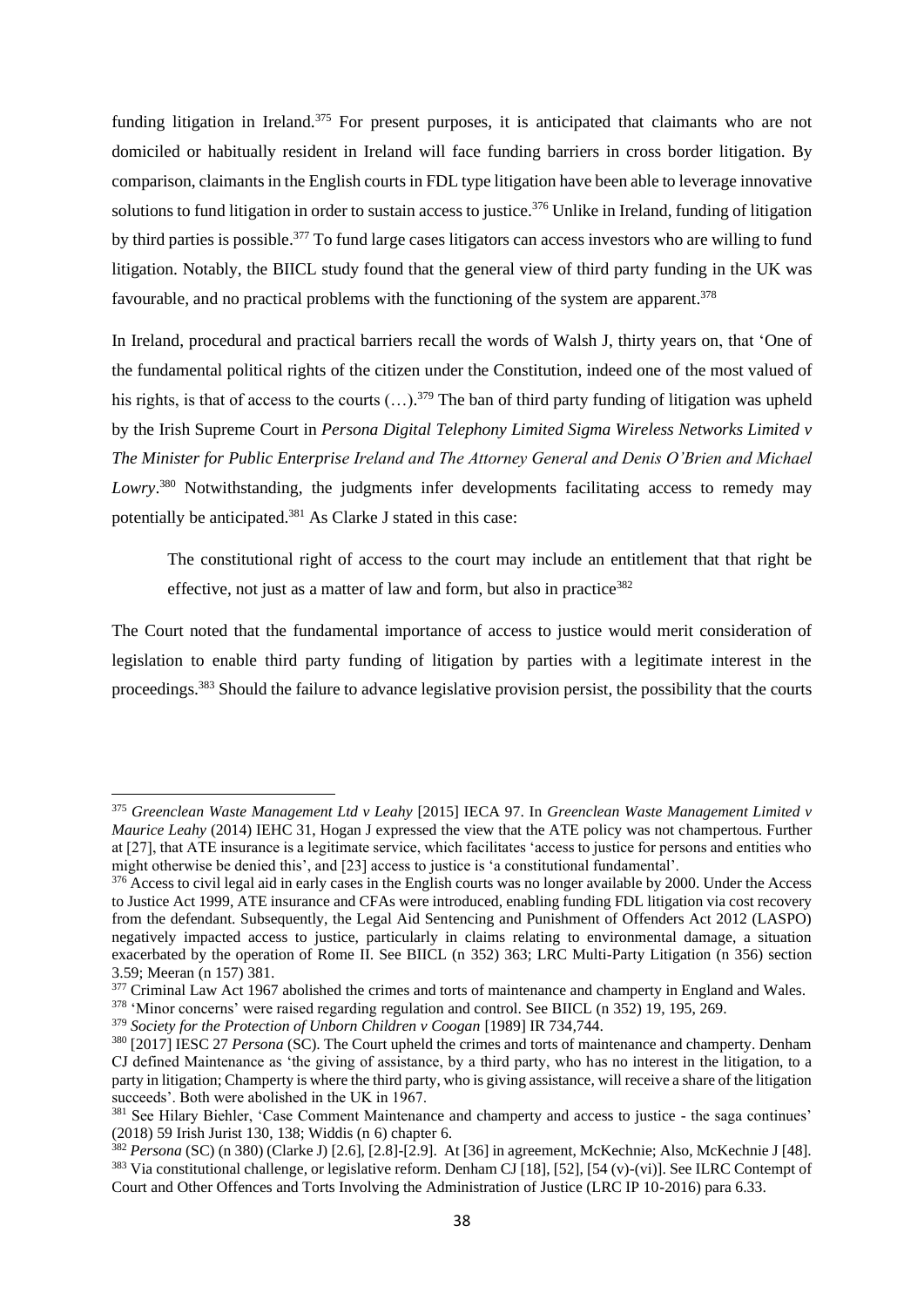may intercede has been reiterated by Chief Justice Clarke*.* <sup>384</sup> As outlined, access to justice is a 'constitutional fundamental',<sup>385</sup> reinforced by the provisions of art 6 ECHR and art 47 CFREU.<sup>386</sup>

Both the EU Commission and BIICL highlight that availability of funding as a key factor in victims partaking in claims,<sup>387</sup> and particularly in cross-border cases.<sup>388</sup> It is apparent from litigation in the English courts, that in the absence of legal aid, third party funding with appropriate checks and balances enables access to justice. Comparative data indicates concerns over abuse of process may be unfounded,<sup>389</sup> or as has been suggested, can be managed via court procedures,<sup>390</sup> rendering retaining a bar on this basis questionable. Ensuring access to justice for victims of business-related abuses of human rights is widely advocated. <sup>391</sup> The position of cross border claimants who are not domiciled either in Ireland or an EU Member State should be considered in legislative analysis of third-party funding of litigation, and similar mechanisms. Addressing additional funding barriers faced by women and vulnerable or marginalised groups is specifically recommended.<sup>392</sup>

## **C.6. Human Rights and Environmental Due Diligence**

The justifications behind regulation of human rights due diligence (HRDD) outlined in section A apply to Ireland. Support for mandatory HRDD is evident from civil society,  $393$  investors  $394$ , business,  $395$ representative organisations and consumers is evident.<sup>396</sup> For this purpose, 'human rights abuse'

<sup>386</sup> Section C.2; C.4.2.

 $396$  ECCJ (n [199\)](#page-22-0).

<sup>384</sup> *SPV OSUS Limited v. HSBC Institutional Trust Services (Ireland) Limited* [2018] IESC 44 with which O'Donnell J., McKechnie J., Dunne J., and Finlay Geoghegan J agreed. Clarke CJ [2.1] acknowledging the 'significant and, arguably, increasing problem with access to justice', at [6] that the courts may have no other option but to intervene 'if no real effort was being made on the part of the legislature' to address this issue. <sup>385</sup> *Greenclean* (HC) (n [375\)](#page-41-1) Hogan J [23].

<sup>387</sup> BIICL ([n 352\)](#page-38-0) 272.

<sup>388</sup> ibid BIICL 195; EU Commission Report (n [360\)](#page-39-0) 10.

<sup>&</sup>lt;sup>389</sup> BIICL (n [352\)](#page-38-0) concluded although there is no overarching system of regulation of third-party funding in the UK, there is reason to have confidence in the pragmatism of the courts. See EU FRA (n [15\)](#page-6-3) 2.11 on oversight and representative actions within the EU legal framework on data protection, and in environmental cases.

<sup>&</sup>lt;sup>390</sup> Hilary Biehler, 'Case Comment Maintenance and champerty and access to justice - the saga continues' (2018) 59 Irish Jurist 130, 138.

<sup>&</sup>lt;sup>391</sup> A 72/162 (n [40\)](#page-9-1) para 65 confirming that the responsibility under UNGPs 11 and 12 to respect all 'internationally recognised human rights' incudes the right to remedy under the UDHR art. 8 and ICCPR art. 2(3); EU FRA 2017 ([n 50\)](#page-10-1) and 2019 ([n 15\)](#page-6-3); EU FRA 2017 ([n 50\)](#page-10-1) and 2019 ([n 15\)](#page-6-3); Council of Europe Recommendation cm/Rec(2016)3 (n [46\)](#page-10-2); A/HRC/32/19 (n [79\)](#page-12-0) 15.3. stating: 'Rules of civil procedure [should] provide for the possibility of collective redress mechanisms in cases arising from business-related human rights abuses'; Accountability and Remedy Project (n [45\)](#page-10-0).

<sup>392</sup> Section B.2.1; CEDAW ([n 97\)](#page-13-4); A/HRC/41/43 ([n 8\)](#page-4-1) para 51-61, para 52 (e) para 82.

<sup>&</sup>lt;sup>393</sup> For a summary see ECCJ (n [64\)](#page-11-2); ECCJ 'Over 100 civil society organisations demand human rights and environmental due diligence legislation' (2 December 2019) available at [https://corporatejustice.org/news/16800](https://corporatejustice.org/news/16800-over-100-civil-society-organisations-demand-human-rights-and-environmental-due-diligence-legislation) [over-100-civil-society-organisations-demand-human-rights-and-environmental-due-diligence-legislation.](https://corporatejustice.org/news/16800-over-100-civil-society-organisations-demand-human-rights-and-environmental-due-diligence-legislation)

<sup>&</sup>lt;sup>394</sup> See 'The Investor Case for Mandatory Human Rights Due Diligence' available at [https://investorsforhumanrights.org/sites/default/files/attachments/2019-](https://investorsforhumanrights.org/sites/default/files/attachments/2019-12/The%20Investor%20Case%20for%20mHRDD%20-%20FINAL%20for%2011.25%20launch.pdf)

[<sup>12/</sup>The%20Investor%20Case%20for%20mHRDD%20-%20FINAL%20for%2011.25%20launch.pdf](https://investorsforhumanrights.org/sites/default/files/attachments/2019-12/The%20Investor%20Case%20for%20mHRDD%20-%20FINAL%20for%2011.25%20launch.pdf)

<sup>&</sup>lt;sup>395</sup> The BHRCC portal maintains a list of large businesses (>1 bn  $\epsilon$  turnover), associations & investors with public statements & endorsements in support of mandatory due diligence regulation [https://www.business](https://www.business-humanrights.org/en/latest-news/list-of-large-businesses-associations-investors-with-public-statements-endorsements-in-support-of-mandatory-due-diligence-regulation/)[humanrights.org/en/latest-news/list-of-large-businesses-associations-investors-with-public-statements](https://www.business-humanrights.org/en/latest-news/list-of-large-businesses-associations-investors-with-public-statements-endorsements-in-support-of-mandatory-due-diligence-regulation/)[endorsements-in-support-of-mandatory-due-diligence-regulation/.](https://www.business-humanrights.org/en/latest-news/list-of-large-businesses-associations-investors-with-public-statements-endorsements-in-support-of-mandatory-due-diligence-regulation/)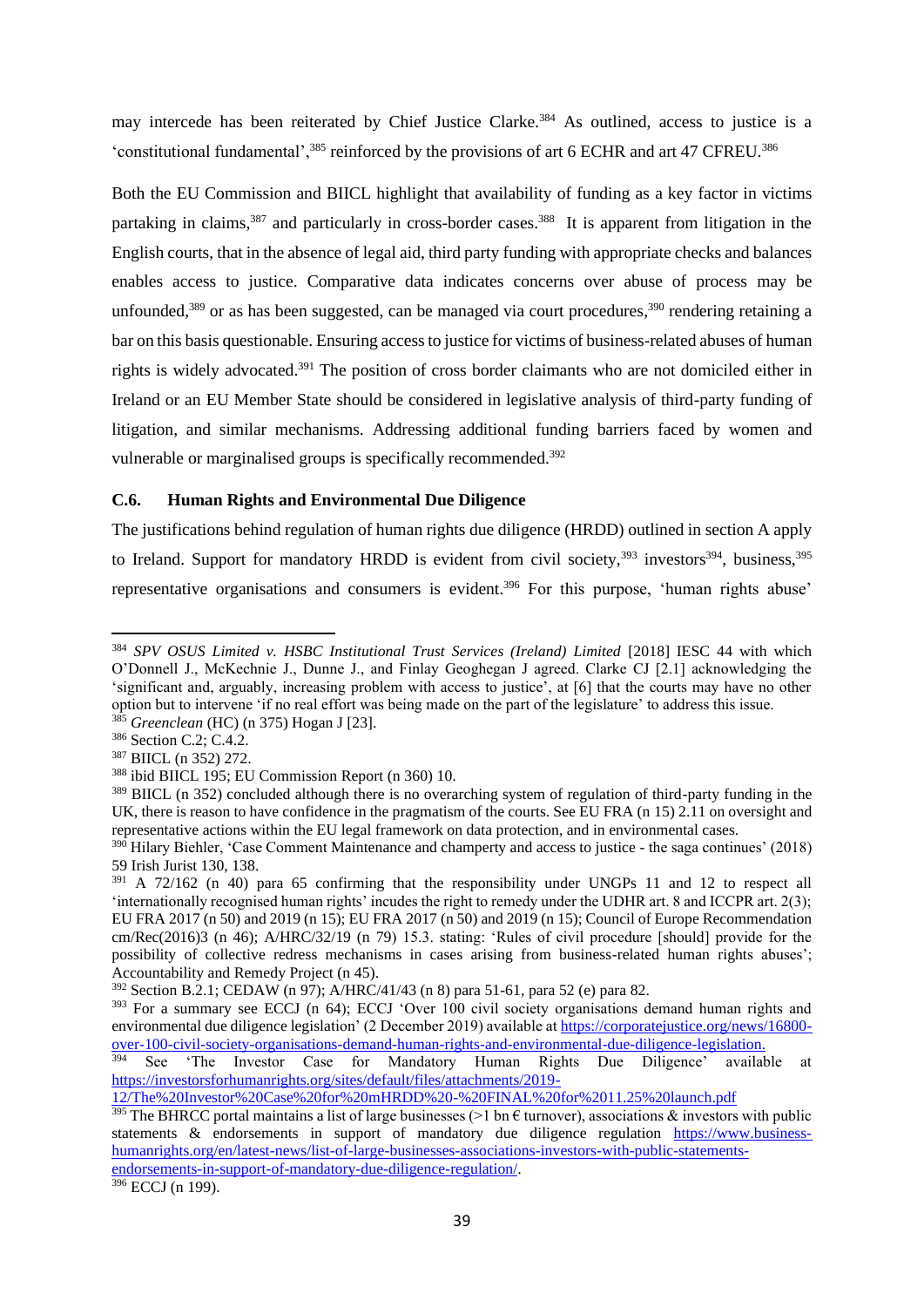includes environmental rights.<sup>397</sup> As civil society and legislative proposals in European States progress, the EU is moving forward. The EU Commission public consultation on Sustainable Corporate Governance legislation has been launched.<sup>398</sup> The European Parliament opinions are also progressing.<sup>399</sup> In December 2020, the EU Council of Member States in its 'Conclusions on Human Rights and Decent Work in Global Supply Chains' calls on the Commission to 'TABLE a proposal for an EU legal framework on sustainable corporate governance, including cross-sector corporate due diligence obligations along global supply chains'.<sup>400</sup> The process of developing regulation will engender debate,<sup>401</sup> and engagement with stakeholders should commence also in Ireland.<sup>402</sup>

To give context, the EU study 'Human Rights Due Diligence Legislation – Options for the EU' (2020) recommends a substantive due diligence model, requiring companies to engage actively in analysing, mitigating and remedying any adverse impacts on human rights based on their own activities and connected to them in their business relations including the value chain. It recommends the legislation should cover all companies independently of their size and take a non-sector specific approach.<sup>403</sup> This approach is consistent with the position of the UNGPs, OECD Guidelines, and UN recommendations.<sup>404</sup> Cogent concerns are expressed on the burden and resource implications of application to SMEs<sup>405</sup> and to micro-enterprises.<sup>406</sup>

<sup>&</sup>lt;sup>397</sup> Second Revised Draft UN Binding Treaty, 'Human rights abuse' is defined as including environmental rights, Article 1.2, available at a

[https://www.ohchr.org/Documents/HRBodies/HRCouncil/WGTransCorp/Session6/OEIGWG\\_Chair-](https://www.ohchr.org/Documents/HRBodies/HRCouncil/WGTransCorp/Session6/OEIGWG_Chair-Rapporteur_second_revised_draft_LBI_on_TNCs_and_OBEs_with_respect_to_Human_Rights.pdf)[Rapporteur\\_second\\_revised\\_draft\\_LBI\\_on\\_TNCs\\_and\\_OBEs\\_with\\_respect\\_to\\_Human\\_Rights.pdf](https://www.ohchr.org/Documents/HRBodies/HRCouncil/WGTransCorp/Session6/OEIGWG_Chair-Rapporteur_second_revised_draft_LBI_on_TNCs_and_OBEs_with_respect_to_Human_Rights.pdf) 398

<sup>&</sup>lt;sup>399</sup> See opinions (n [169\)](file:///C:/One%20Drive/OneDrive/Documents/Tenders%202020/Review%20Access%20to%20Remedy/Final/169)[; https://www.europarl.europa.eu/doceo/document/DEVE-AD-657424\\_EN.pdf;](https://www.europarl.europa.eu/doceo/document/DEVE-AD-657424_EN.pdf) [https://www.europarl.europa.eu/doceo/document/INTA-AD-655776\\_EN.pdf;](https://www.europarl.europa.eu/doceo/document/INTA-AD-655776_EN.pdf)

[https://www.europarl.europa.eu/doceo/document/AFET-AD-655782\\_EN.pdf.](https://www.europarl.europa.eu/doceo/document/AFET-AD-655782_EN.pdf)

<sup>&</sup>lt;sup>400</sup> See https://www.consilium.europa.eu/media/46999/st13512-en20.pdf.

<sup>401</sup> Landau (n [186\)](#page-21-2) 245, '… the unfamiliarity of the concept to many companies and the heterogeneous nature of the companies and sectors in which it must be implemented, a regulator must be prepared to engage in dialogue with regulated firms and other stakeholders so as to develop shared understandings of what conduct is required.' <sup>402</sup> The Irish Coalition for Business and Human Rights commissioned Rachel Widdis to develop the first legislative proposal for human rights and environmental due diligence in an Irish context: Outline Legislative Proposal, Explanatory Memorandum and Summary Report (forthcoming).

<sup>&</sup>lt;sup>403</sup> Policy Department for External Relations Directorate General for External Policies of the Union PE 603.495 -June 2020 1) 6 available at [https://www.europarl.europa.eu/RegData/etudes/BRIE/2020/603495/EXPO\\_BRI\(2020\)603495\\_EN.pdf#:~:text](https://www.europarl.europa.eu/RegData/etudes/BRIE/2020/603495/EXPO_BRI(2020)603495_EN.pdf#:~:text=This%20briefing%20aims%20to%20provide%20a%20concise%20and,diligence%20legislation%20at%20the%20European%20Union%20%28EU%29%20level) [=This%20briefing%20aims%20to%20provide%20a%20concise%20and,diligence%20legislation%20at%20the](https://www.europarl.europa.eu/RegData/etudes/BRIE/2020/603495/EXPO_BRI(2020)603495_EN.pdf#:~:text=This%20briefing%20aims%20to%20provide%20a%20concise%20and,diligence%20legislation%20at%20the%20European%20Union%20%28EU%29%20level) [%20European%20Union%20%28EU%29%20level.](https://www.europarl.europa.eu/RegData/etudes/BRIE/2020/603495/EXPO_BRI(2020)603495_EN.pdf#:~:text=This%20briefing%20aims%20to%20provide%20a%20concise%20and,diligence%20legislation%20at%20the%20European%20Union%20%28EU%29%20level)

<sup>&</sup>lt;sup>404</sup> *Inter alia*, UN CESCR General Comment No. 24, para 33; Second Revised Draft Treaty Article 5(3)-5(6). UN Global Compact; UNGP 14; OECD Guidelines Chapter I, Concepts and Principles, para. 1 & 4; ILO Tripartite Declaration Aim and Scope, para. 6 and General Policies, para. 10.b; EU Council Conclusions on Business and Human Rights 2016.

<sup>&</sup>lt;sup>405</sup> See Chambers Ireland and (ISME) submissions to the Irish NAP. In A/HRC/41/43 para 10 the UNWG advises development of specific guidance for difference types of businesses (informal businesses, SMEs, multinational corporations) and sectors.

<sup>406</sup> Committee of Legal Affairs (n [170\)](#page-20-1).

Committee of International Trade for the Committee of Legal Affairs to the recommendations to the [EU] Commission on corporate due diligence and corporate accountability para 6(2020/2129(INL)) available at [https://www.europarl.europa.eu/doceo/document/INTA-PA-655776\\_EN.pdf](https://www.europarl.europa.eu/doceo/document/INTA-PA-655776_EN.pdf) .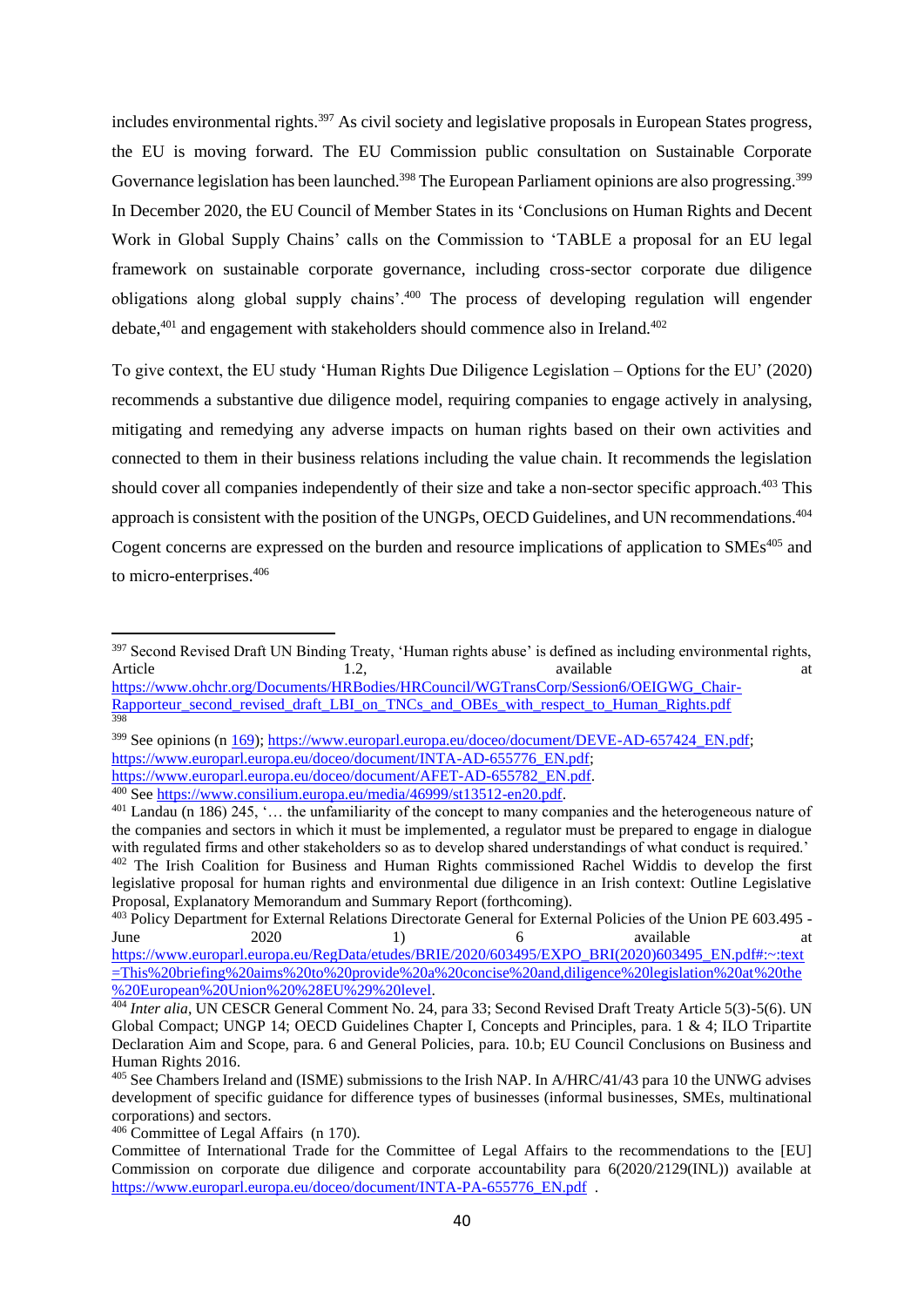Noting that although some Irish companies have moved to adopt Modern Slavery style statements, wellfounded criticism levelled at the operation of the Act<sup>407</sup> infers that the adoption of similar legislation in Ireland would not be a route to pursue.<sup>408</sup> As the Baseline Assessment states:

'For the [Irish] State to continue to develop its strong reputation in the protection of human rights it is suggested that consideration ought to be given to the adoption of mandatory human rights due diligence.'<sup>409</sup>

<span id="page-44-0"></span>It identifies the 2017 French Duty of Vigilance Law as an example of legislation that could be followed in Ireland.<sup>410</sup> This Review recognises the French Law to be apt in requiring the elaboration and disclosure of a Plan, which must be effectively implemented.<sup>411</sup> A similar 'Strategy' and 'Report' structure is adopted by the Committee of Legal Affairs in its advice to the European Parliament.<sup>412</sup> To progress, it is recommended that the onus be on the organisation to prove that it has complied with provisions.<sup>413</sup> The French Law is home state regulation with extraterritorial effect.<sup>414</sup> The duties under the Law apply to French companies in respect of their own activities, those of companies they control, and of suppliers and contractors with whom they have an 'established commercial relationship.'<sup>415</sup> Companies coming under the French law which fail to fulfil their obligations risk penalties and civil suit,<sup>416</sup> with widely conceived standing.<sup>417</sup> Similarly, regulation should specify a legal duty of care and

 $409$  Baseline Assessment (n [2\)](#page-2-0) 20, 52.

<sup>407</sup> See, 'Promoting responsibility and ensuring accountability' (n [306\)](#page-33-0).

<sup>408</sup> See LeBaron and Rühmkorf (n [188\)](#page-21-3); Modern Slavery Reporting: Is there Evidence of Progress?" Ergon Associates, October, 2018, 21 available at [https://ergonassociates.net/wp](https://ergonassociates.net/wp-content/uploads/2018/10/Ergon_Modern_Slavery_Progress_2018_resource.pdf?x74739)[content/uploads/2018/10/Ergon\\_Modern\\_Slavery\\_Progress\\_2018\\_resource.pdf?x74739;](https://ergonassociates.net/wp-content/uploads/2018/10/Ergon_Modern_Slavery_Progress_2018_resource.pdf?x74739) NYU Stern Center for Business and Human Rights, 'Research Brief: Assessing Legislation on Human Rights in Supply Chains: Varied Designs but Limited Compliance' (June 2019), available at: [https://bhr.stern.nyu.edu/blogs/2019/6/19/research](https://bhr.stern.nyu.edu/blogs/2019/6/19/research-brief-assessing-legislation-on-human-rights-in-supply-chains)[brief-assessing-legislation-on-human-rights-in-supply-chains.](https://bhr.stern.nyu.edu/blogs/2019/6/19/research-brief-assessing-legislation-on-human-rights-in-supply-chains)

<sup>410</sup> ibid Summary of Recommendations, 52. See also Sherpa Vigilance Plan Reference Guide 37-38 available at [https://www.asso-sherpa.org/vigilance-plans-reference-guidance-legal-analysis-on-the-duty-of-vigilance](https://www.asso-sherpa.org/vigilance-plans-reference-guidance-legal-analysis-on-the-duty-of-vigilance-pioneering-law)[pioneering-law.](https://www.asso-sherpa.org/vigilance-plans-reference-guidance-legal-analysis-on-the-duty-of-vigilance-pioneering-law)

 $411$  (n [65\)](#page-11-1) art.1, para 3. Paras 4-9 indicate five types of measures that the Plans shall contain, interpreted as an indicative rather than exhaustive checklist. The duty is two-fold a) legal duty and b) compliance duty, arts 7 and 9. See Tiphanie Beau de Loménie et al, 'The French Law on Duty of Vigilance' in Angelica Bonifanti (ed), *Business and Human Rights in Europe: International Law Challenges* (Glawcal 2019). See Stéphane Brabant and Elsa Savourey, 'France's Corporate Duty of Vigilance: What Penalties are Businesses Likely to Face' available at [www.herbertsmithfreehills.com/latest-thinking/frances-corporate-duty-of-vigilance-law-what-penalties-are](http://www.herbertsmithfreehills.com/latest-thinking/frances-corporate-duty-of-vigilance-law-what-penalties-are-businesses-likely-to-face)[businesses-likely-to-face.](http://www.herbertsmithfreehills.com/latest-thinking/frances-corporate-duty-of-vigilance-law-what-penalties-are-businesses-likely-to-face)

 $412$  (n [170\)](#page-20-1).

<sup>&</sup>lt;sup>413</sup> Sherpa (n [410\)](#page-44-0) the burden of proof in the French law is an issue. Companies are only liable if they fail to show that they have implemented the 'reasonably assessed' measures to a) prevent adverse human rights impacts and b) provided avenues for remedy. Landau (n [186\)](#page-21-2) 221-247.

 $414$  See section B.3.1; See ECCJ legal brief available at [https://corporate-responsibility.org/wp](https://corporate-responsibility.org/wp-content/uploads/2019/10/2020-Legal-Brief.pdf)[content/uploads/2019/10/2020-Legal-Brief.pdf.](https://corporate-responsibility.org/wp-content/uploads/2019/10/2020-Legal-Brief.pdf) See also Baseline Assessment (n [2\)](#page-2-0) 24, 'Under the Companies Acts, or other Acts of the Oireachtas, Ireland has not imposed specific human rights obligations on companies with regard to their subsidiaries outside the jurisdiction.'

<sup>415</sup> Sherpa Vigilance Plan Reference Guide (n [410\)](#page-44-0).

 $416$  Duty of Vigilance law ([n 65\)](#page-11-1) art. 2.

<sup>&</sup>lt;sup>417</sup> Any person whose human rights are allegedly affected as a result of a lack of vigilance has standing to bring a civil claim against it before French courts, including victims, NGOs, trade unions and competitors.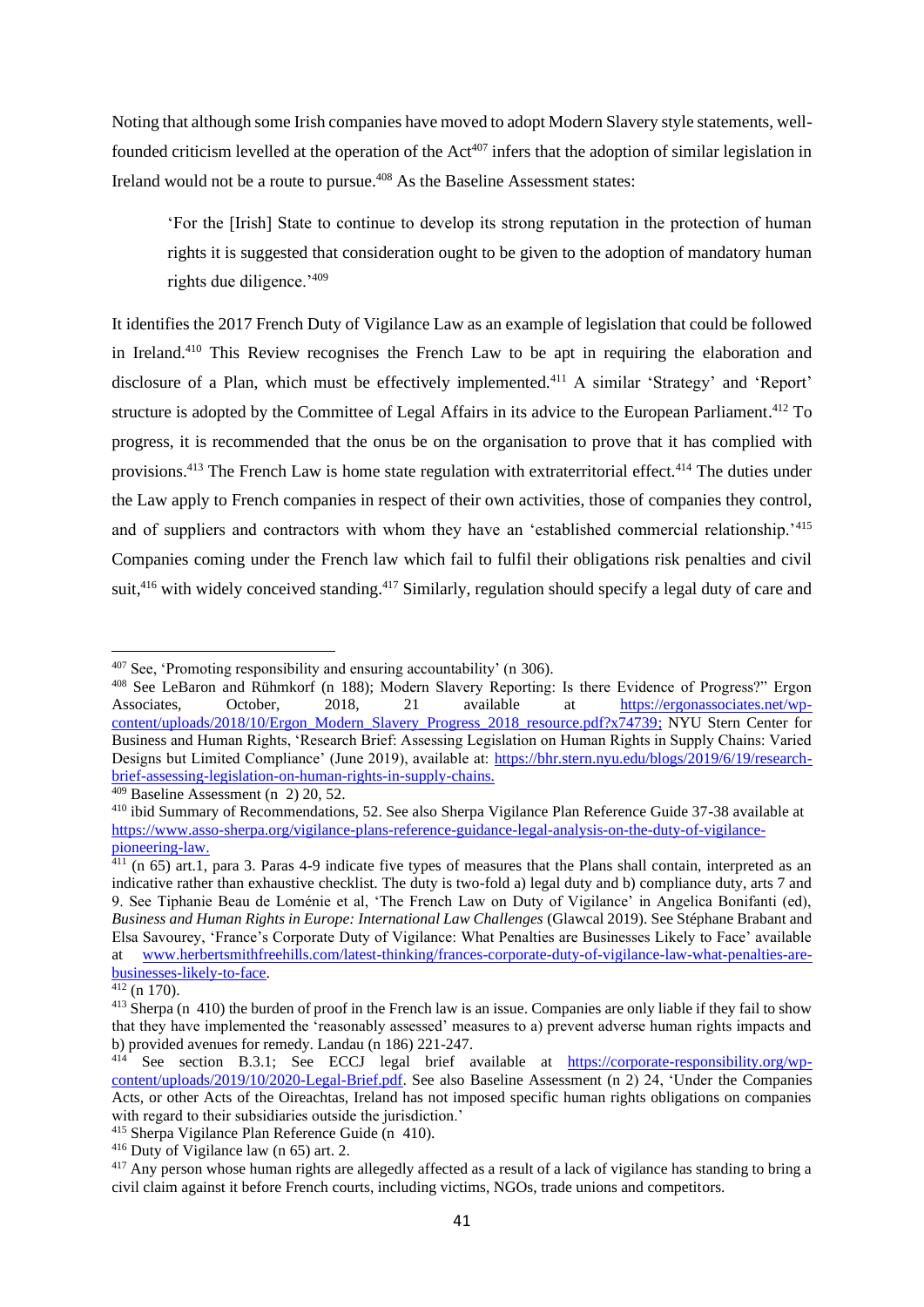provide for sanctions linked to civil remedy, with standing widely conceived. Appropriate provision in criminal law is advised for consideration.

The French Law, which is based upon large numbers of employees, is expected to apply to only  $c.100/150$  of France's largest companies.<sup>418</sup> Recalling that HRDD processes are expected to be proportionate and flex relative to size, but address the scale, nature and irremediable character of risk. Alternatives may include initiating regulation for SMEs in risk sectors, as provided in the legislative proposal in Germany<sup>419</sup> and Switzerland;<sup>420</sup> including companies above a certain combined threshold as in the German proposal;<sup>421</sup> or at a deferred time-defined date. Specific provision could be made for incentives to companies as in the French law, combined with provisions for exclusion from government contracts, trade and investment supports.<sup>422</sup> While limits preclude elaboration, assessment of additional potential costs<sup>423</sup> and studies regarding benefits to business of mandatory HRDD are noted.<sup>424</sup> To be effective, (Board level) committee oversight of implementation,  $425$  an engaged regulator, and enforcement of provisions is required. Consideration of the interaction with Company Law and Directors Duties is recommended. To counteract the risk of a 'process' approach and to assist compliance, a high standard of accountability in conjunction with a formal transparency requirement is advised.<sup>426</sup> Consultation with stakeholders is identified as a key part of the process and is recommended. 427

In particular, provision should be made for open and on-going consultation with those who may be disproportionately affected or face additional barriers.<sup>428</sup> A key recommendation of the UNWG is the

<sup>&</sup>lt;sup>418</sup> The law only covers companies that have their registered office in France and employ at least 5,000 employees within their company and subsidiaries in France, or at least 10,000 employees within their company and subsidiaries in France and abroad. See Sandra Cossart, Sherpa, 'What lessons does France's Duty of Vigilance law have for other national initiatives?' (27 June 2019) available at [<https://www.business](https://www.business-humanrights.org/en/what-lessons-does-frances-duty-of-vigilance-law-have-for-other-national-initiatives)[humanrights.org/en/what-lessons-does-frances-duty-of-vigilance-law-have-for-other-national-initiatives.](https://www.business-humanrights.org/en/what-lessons-does-frances-duty-of-vigilance-law-have-for-other-national-initiatives)

<sup>&</sup>lt;sup>419</sup> See 'Legislative Proposal: Corporate responsibly and Human Rights: Legal Text and Questions and Answers on the Human Rights Due Diligence Act proposed by German NGOs' available at [https://corporatejustice.org/news/mhrdd\\_lawproposal\\_and\\_faq.pdf;](https://corporatejustice.org/news/mhrdd_lawproposal_and_faq.pdf)

<sup>420</sup> Swiss Coalition for Corporate Justice 'The Initiative Text with Explanations', available at: [https://corporatejustice.ch/wp-content/uploads//2018/06/KVI\\_Factsheet\\_5\\_E.pdf.](https://corporatejustice.ch/wp-content/uploads/2018/06/KVI_Factsheet_5_E.pdf)

<sup>&</sup>lt;sup>421</sup> For example, based on employees, turnover and balance sheet.

<sup>422</sup> UN CESCR General Comment No 24 (n [70\)](#page-11-0) advised States to 'consider measures including; revoke business licences and subsidies, from offenders; and revise relevant tax codes, public procurement contracts, export credits and other forms of State support, privileges and advantages in case of human rights violations.'

<sup>423</sup> EU (2020) 'Study on due diligence requirements through the supply chain' (n [36\)](#page-9-0), 428-430.

<sup>424</sup> *Inter alia*, E & Y [https://www.ey.com/Publication/vwLUAssets/EY-building-responsible-and-resilient](https://www.ey.com/Publication/vwLUAssets/EY-building-responsible-and-resilient-supply-chains/$FILE/EY-building-responsible-and-resilient-supply-chains.pdf)[supply-chains/\\$FILE/EY-building-responsible-and-resilient-supply-chains.pdf.](https://www.ey.com/Publication/vwLUAssets/EY-building-responsible-and-resilient-supply-chains/$FILE/EY-building-responsible-and-resilient-supply-chains.pdf)

<sup>425</sup> Committee of Legal Affairs (n [170\)](#page-20-1) Article 1; Article 12.

<sup>426</sup> Landau ([n 186\)](#page-21-2) '234; McCorquodale et al ([n 14\)](#page-6-1); ECCJ (n [64\)](#page-11-2).

<sup>&</sup>lt;sup>427</sup> UNGP 18 (b); OECD Guidelines,; ILO Tripartite Declaration; A/HRC/38/20/Add.2 (1 June 2018) para 8; Committee of Legal Affairs ([n 170\)](#page-20-1) Article 5.

<sup>428</sup> Committee on CRC, General Comment No 16 (n [98\)](#page-13-3). EU FRA (n [50\)](#page-10-1) Opinion 5; A/72/162 (n [40\)](#page-9-1) para 25.Responsible Business Conduct Working Group, 'Shadow EU Action Plan on the Implementation of the UN Guiding Principles on Business and Human Rights within the EU', 6 (March 2019) available at [https://responsiblebusinessconduct.eu/wp/wp-content/uploads/2019/03/SHADOW-EU-Action-Plan-on-](https://responsiblebusinessconduct.eu/wp/wp-content/uploads/2019/03/SHADOW-EU-Action-Plan-on-Business-and-Human-Rights.pdf)[Business-and-Human-Rights.pdf.](https://responsiblebusinessconduct.eu/wp/wp-content/uploads/2019/03/SHADOW-EU-Action-Plan-on-Business-and-Human-Rights.pdf) See also Committee of Legal Affairs (n [170\)](#page-20-1) para 39 and 40.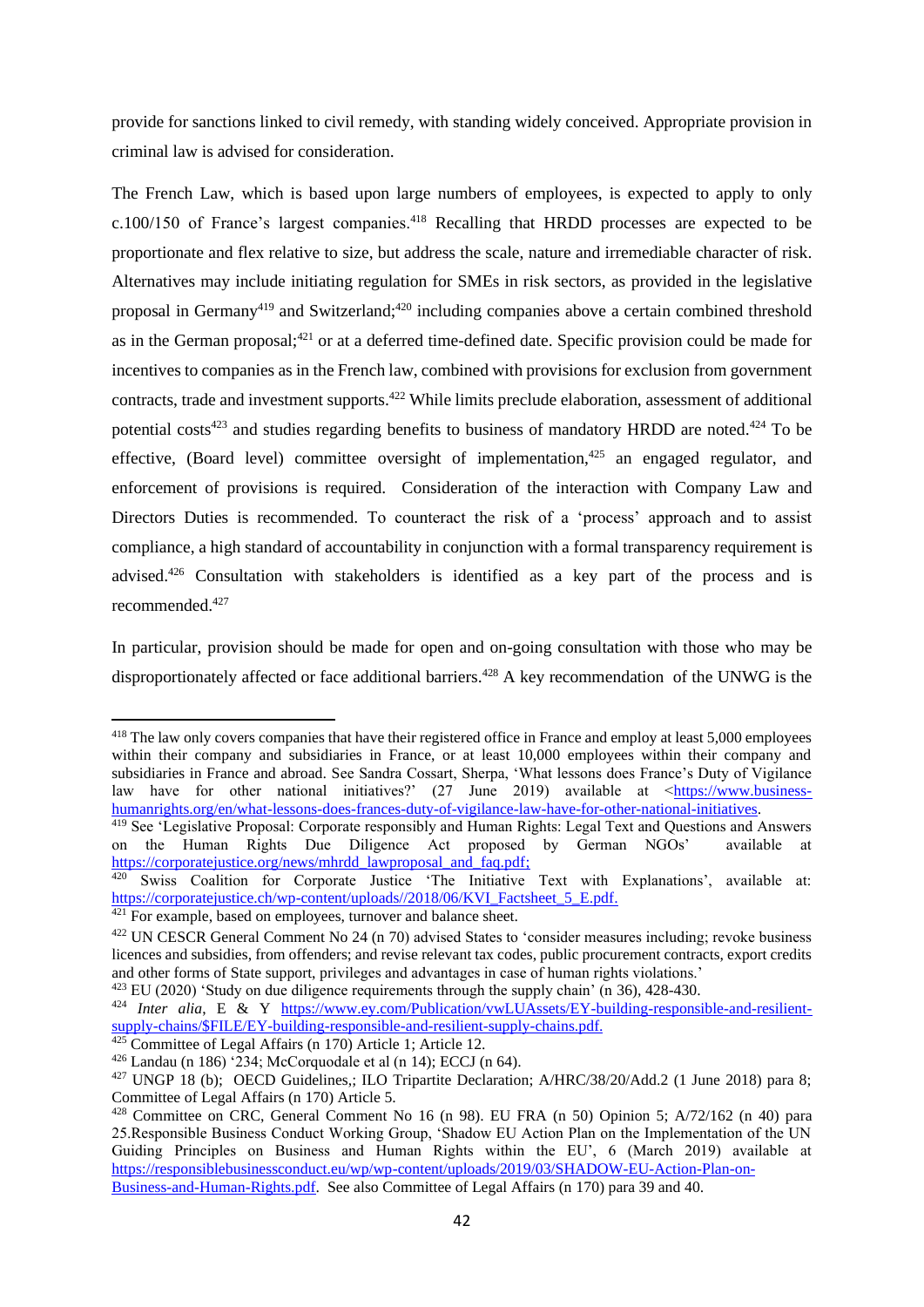integration of a gender perspective in due diligence regulation.<sup>429</sup> It should, throughout, include consultation with *inter alia*, representatives of women workers, gender experts, and representative organisations, and be gender responsive in design and related provisions.<sup>430</sup>

## **D. CONSULTATION**

#### **D.1. Feedback**

Welcome and valuable written feedback on the Draft Review was received from 4 State Departments, 2 State agencies, IHREC, the National Contact Point, and 1 civil society organisation. It is hoped that the feedback is considered in the body of this Review and reflected as appropriate.

#### **D.2. Consultation**

A sample of 83 relevant stakeholders were invited to participate and to share their views; including 21 publicly listed trading companies domiciled or headquartered in Ireland; 4 large trading privately held companies domiciled or headquartered in Ireland; 4 state owned companies; 22 NGO, civil society and representative organisations; 4 associations representing business, including small businesses; 2 trade unions; 7 corporate law firms; 2 firms of solicitors; 3 State departments and 14 other stakeholder or public service entities. Consistent with its terms, the commercial entities are mainly large operating enterprises with supply chains overseas. Contact with the 83 relevant stakeholders was initiated by the Department of Foreign Affairs and Trade. The consultation document was sent by the independent consultant, and on average followed up twice by the consultant. Additional follow up requests to participate were made by the Department of Foreign Affairs and Trade. It is plausible that the relatively new nature of remedy related to operations overseas, and the timing during the global COVID-19 pandemic with associated impacts, may have restrained the level of participation. The responses received were of great value in insights for this Review, and appreciated.

The consultation was in confidence. In light of the small size of the sample, it was indicated prior that insights from responses would be reflected generally. All questions were optional, and not all respondents answered all questions. Several respondents added reflections and further information which offered insights into the mechanisms, policies and provisions currently in place in Ireland. The following reflections are observations on the responses, with the caveat that the number of responses is 19, and it is not purported that specific or definitive conclusions are drawn. Of the 19 respondents, 431

<sup>429</sup> A/HRC/41/43 (n [8\)](#page-4-1). See also Kelly Groen and Lis Cunha of Action Aid, 'Due diligence laws must not leave women behind' BHRCC (25 June 2019) available at [https://www.business-humanrights.org/en/due-diligence](https://www.business-humanrights.org/en/due-diligence-laws-must-not-leave-women-behind)[laws-must-not-leave-women-behind.](https://www.business-humanrights.org/en/due-diligence-laws-must-not-leave-women-behind)

<sup>430</sup> See Joanna Bourke Martignoni and Elizabeth Umlas, 'Gender-Responsive Due Diligence for Business Actors: Human Rights-Based Approaches' Geneva Academy, Academic Briefing No 12 (December 2018), 26 available at [https://www.geneva-academy.ch/joomlatools-files/docman-files/Academy%20Briefing%2012-interactif-](https://www.geneva-academy.ch/joomlatools-files/docman-files/Academy%20Briefing%2012-interactif-V3.pdf)[V3.pdf.](https://www.geneva-academy.ch/joomlatools-files/docman-files/Academy%20Briefing%2012-interactif-V3.pdf) See generally [https://www.ohchr.org/EN/Issues/Business/Pages/GenderLens.aspx;](https://www.ohchr.org/EN/Issues/Business/Pages/GenderLens.aspx)

<sup>&</sup>lt;sup>431</sup> Dr Widdis was available to explain further, and telephone/zoom calls were arranged on request.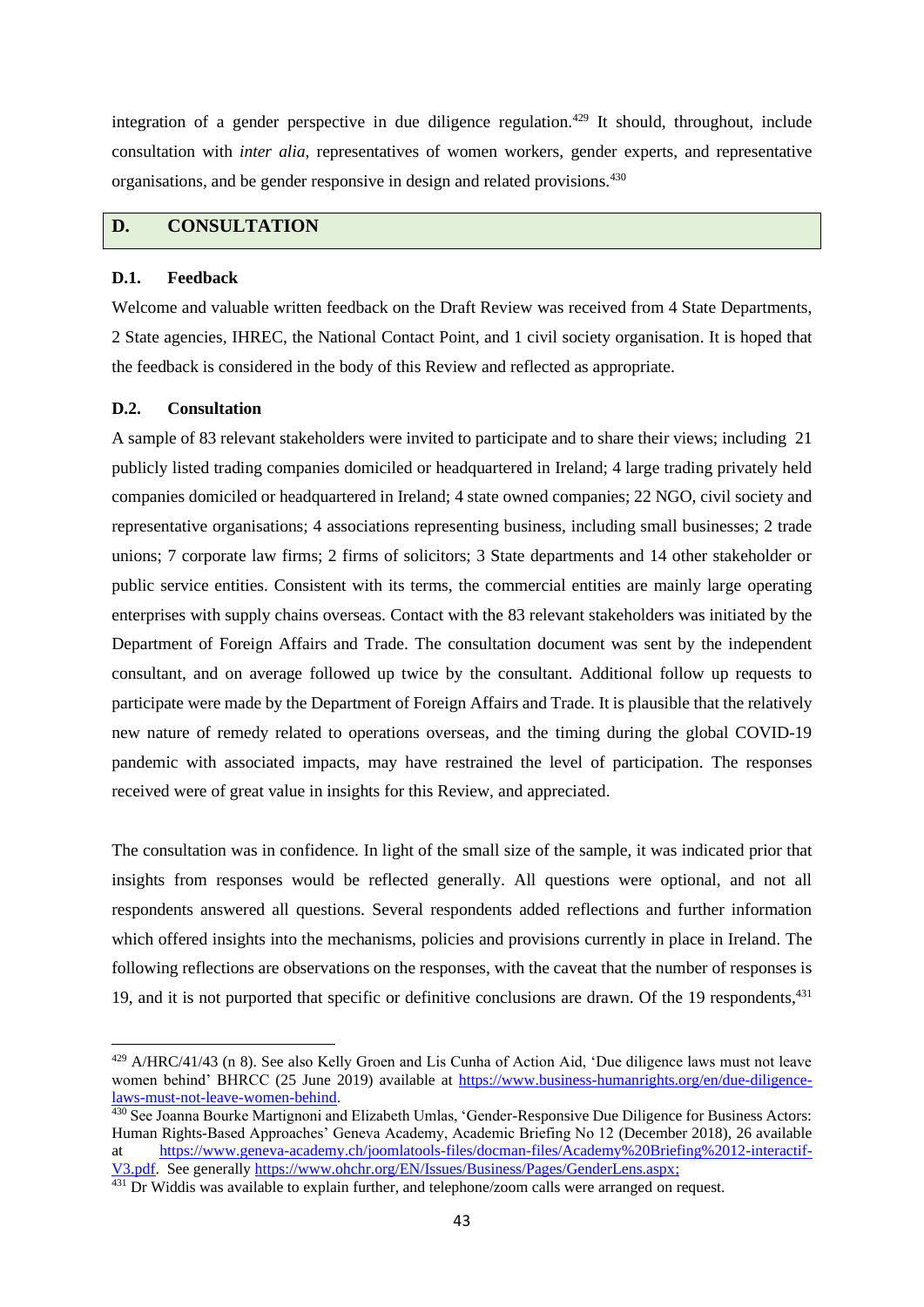10 are large trading companies, including state owned commercial entities. The other 9 responses received include from State institutions/services (2), civil society organisations (5), representative organisations (1), and professional firms (1). The respondents work in a wide range of areas within entities, including policy, legal, compliance, sustainability, equality, ESG, executive leadership, advocacy, and corporate social responsibility.

#### **Policies and Provisions**

Respondents have made a public policy commitment to respect human rights (9), have publicly available policies concerning corporate social responsibility (10), and/or publicly available statement on modern slavery (9).<sup>432</sup> In developing their policies relating to human rights, responses indicate reference is most frequently made to international initiatives, and mainly to the UN Guiding Principles on Business and Human Rights (UNGPs); ILO Conventions or Declarations; and the UN Sustainable Development Goals. National initiatives, including the National Action Plan on Business and Human Rights, and Plan on Corporate Social Responsibility, were identified by 2/3 respondents. In further detail, concerning the gender dimensions of human rights, entities indicated they sought guidance most in the UNGPs and OECD Guidelines. Overall, there appears to be less policy provision and engagement with initiatives concerning the gender dimensions of human rights abuses and human rights defenders, than vulnerable groups or communities generally. Respondents indicated they have a process to proactively identify human rights risks and impacts that it may cause or contribute to (12), and impacts through business relationships including supply chain (10), such as via a risk management assessment process or framework. A number of respondents identified that they do not operate in, or knowingly source from, zones of conflict.

#### **Barriers to Remedy**

Respondents (14) indicated that they agreed that barriers to remedy exist for potential victims of human rights abuses by companies domiciled in Ireland, and, that access to remedy for potential victims overseas is a concern (8). Respondents indicated wide recognition that certain groups may face additional barriers to remedy, including women (15), vulnerable communities (15), children (14), migrant workers (16), people with disabilities (15), indigenous peoples (14), and victims overseas (14). Concerning ensuring access to remedy for potential victims overseas: 11 respondents consider it is the concern of both the State and each business organisation; 5 other respondents consider it the concern of each business organisation wherever they operate; and 2 other respondents that it is the concern of the State. While potentially less accessible queries for Respondents, the barriers for potential victims overseas most identified were: access to information (10); appropriate provision for class actions (5); availability of third party funding for litigation (5); and difficulties with cross-border litigation (5). As

<sup>432</sup> There is no equivalent in Ireland to the much critiqued UK Modern Slavery Act 2015. Statements are adopted entirely voluntarily, and in content and commitments decided by an entity.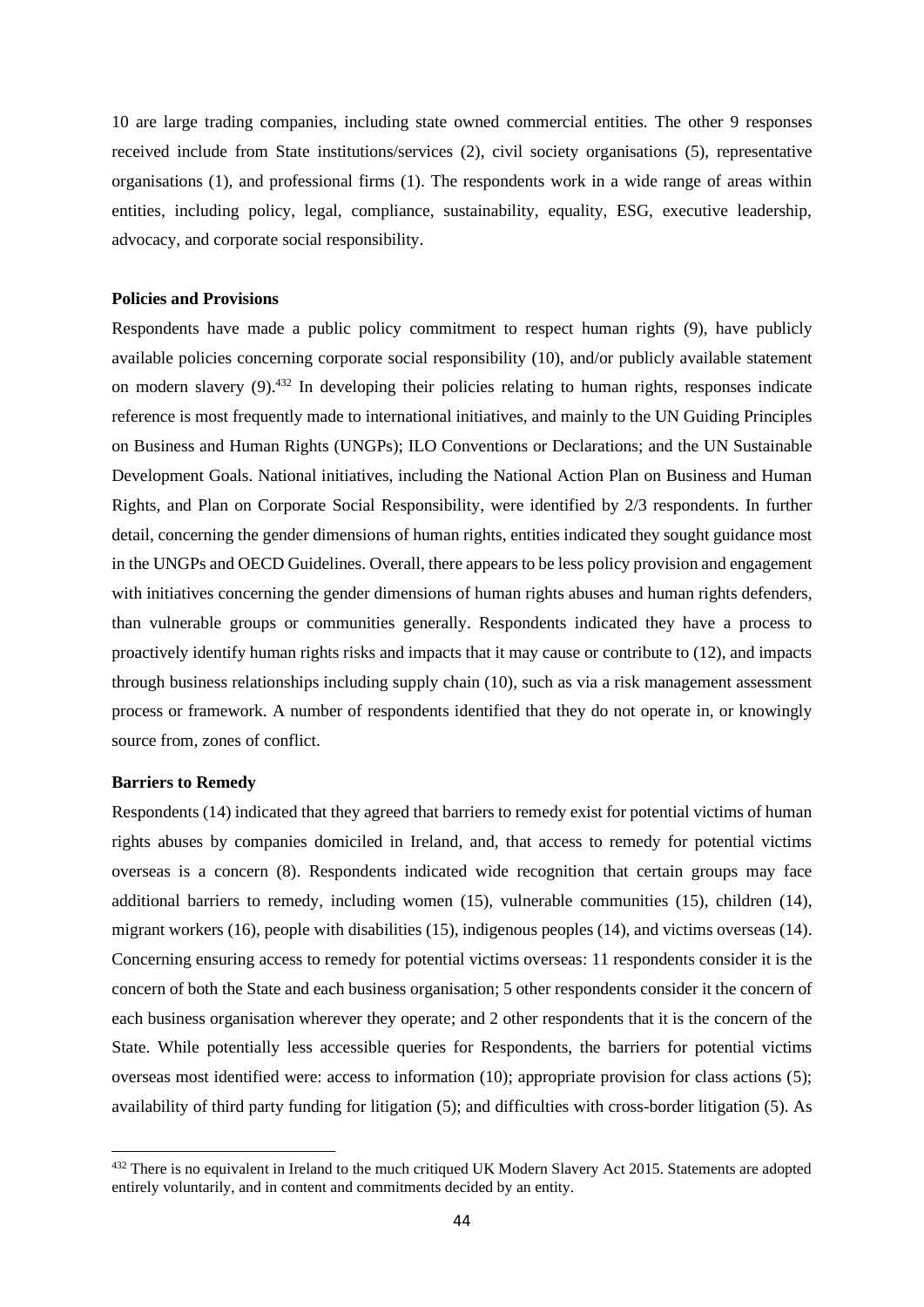to how any potential liability to victims overseas would be addressed, most responses given indicate via company grievance mechanisms (7). Response levels to questions on public commitments to remediation, and taking a role in remediation were lower, but indicate that several commercial entities have relevant policies and systems in place. A number of the respondents indicate a high level of engagement with the issues covered, and volunteered additional information on their work to engage their suppliers with international initiatives, supplier risk assessment processes, training relating to operating in higher risk environments including regarding forced labour, and proactive and sustained measures to engage and provide a forum for exchange with local communities.

#### **Regulation of Human Rights Due Diligence**

A majority of Respondents are aware of the anticipated EU legislative initiative concerning human rights due diligence (10). The reasons most cited to undertake, or to advocate others to undertake, HRDD were the organisation's responsibility to respect human rights (16), assessment that voluntary measures are insufficient to prevent abuses (10), and legal (10), financial (12) and reputational (12) risks for the organisation. More consider that regulation of HRDD is not anticipated by business in Ireland, than think it is anticipated. The responses indicate, primarily, that regulation of HRDD 'is considered as required to identify, prevent, mitigate and account for business-related human rights abuses related to companies domiciled in Ireland' (14). Secondly, most identified was that it 'is consistent with the expectations of consumers, shareholders and investors' (12). Responses indicated support for HRDD as a condition for receiving state investment and supports (11). Respondents (14) considered that mandatory human rights due diligence across supply chains 'is appropriate for all commercial entities including: State owned or State funded entities; large commercial entities; and SMEs'. 7 Respondents indicated that a defence such as 'took all reasonable steps and exercised all due diligence…' should be provided for in Ireland.

## **Additional Reflections**

Recalling, the small size of the sample, all questions were optional, and not all respondents answered all questions. These are general observations upon the responses, with the caveat that the number of responses is 19. It is not purported to draw either broad or specific conclusions. Valuable additional comments regarding positive practices were offered, such as: use of Supplier Codes of Conduct which refer to international initiatives; risk assessment frameworks; community liaison; publicised and accessible means for communities to express their views; and training for doing business in higher risk environments. Within the responses received, there is a notable level of awareness of relevant issues, as well as areas which may benefit from awareness raising, such as concerning the gender dimensions of human rights. Respondents were invited to identify areas where they seek guidance. Those identified were: on incorporating risks to vulnerable groups or communities (6) and to human rights defenders in policies and processes (6); integrating a gender responsive approach in policies and processes (2).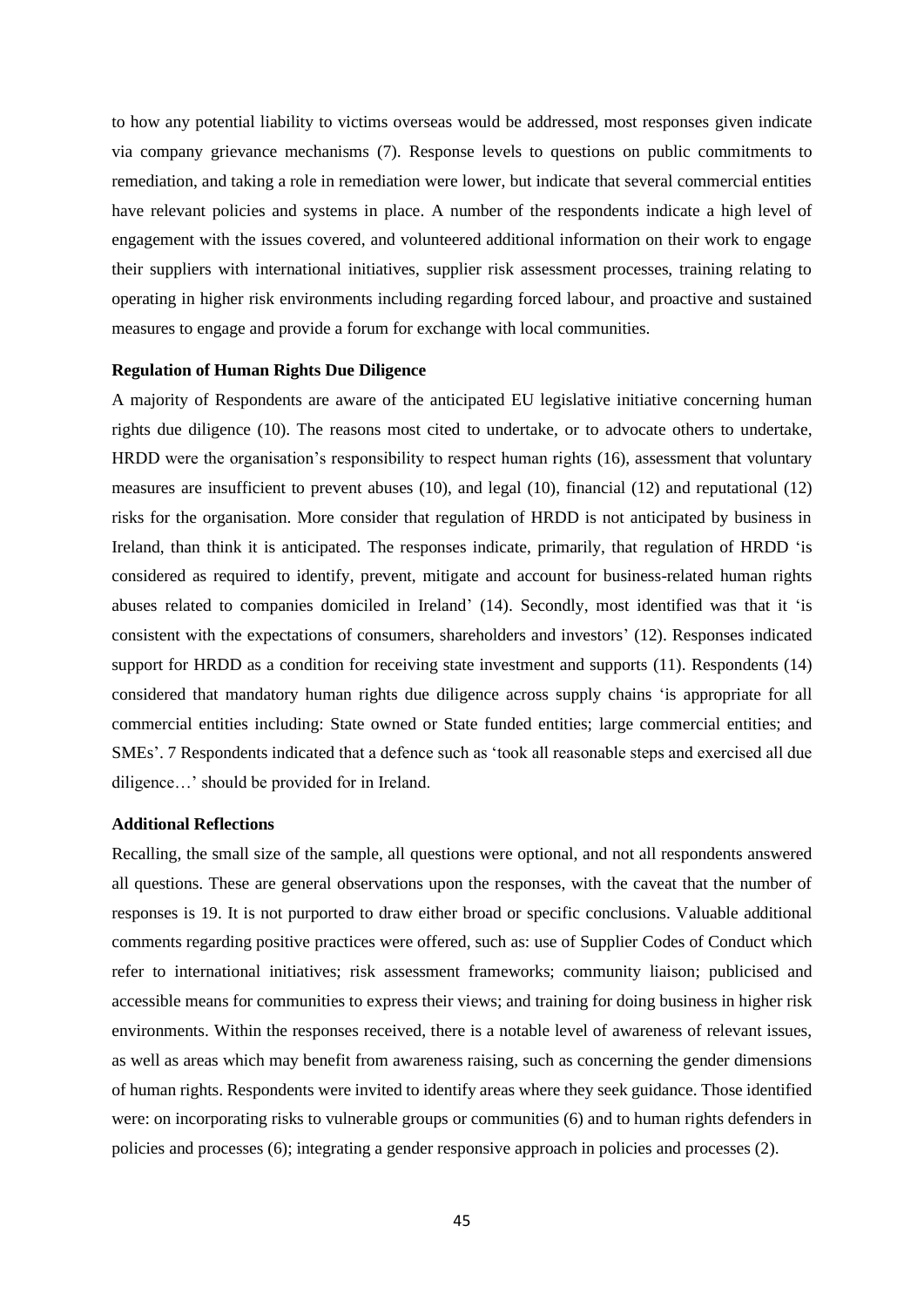## **E. CONCLUSIONS**

The adverse impact of business on human rights and the environment is a global societal issue. Gaps in governance, regulation, and access to remedy across national and international levels propagate a context in which adverse impacts occur and will recur. This is a fast-evolving environment posing challenges to stakeholders, policy makers, regulators, and actors in business and law. To address it, the challenges include recognising barriers to remedy for rights holders, building capacity, developing effective mechanisms of accountability, and changing behaviour. The approach taken to date has been primarily voluntary implementation of initiatives, such as the UN Guiding Principles on Business and Human Rights (UNGPs). Globally, businesses are just beginning to implement these initiatives, if at all. Implementation is assessed as low and slow. Other reporting and 'single issue' regulatory initiatives have recognised shortcomings, for example, the UK Modern Slavery Act. There is realisation that voluntary modes and means, alone, are no answer to the magnitude of continuing harms to rights holders. The UNGPs have considerable and undoubted value, and continuing implementation remains crucial. However, they were conceived as part of a 'smart mix' of voluntary and instrumental measures.

Significant additional and intersecting barriers to accessing appropriate and effective remedies are faced by women and groups which have been marginalised. There is a clear need to focus on transformative remedy. The experience of rights holders should inform the design of remedy. The participation of women in the development of gender transformative remedies, including gender responsive human rights and environmental due diligence should be ensured. This human context, the status of human rights, and existing barriers to remedy support facilitating civil remedy in domestic legal systems, including consideration of specific provision regarding jurisdiction and applicable law for businessrelated impacts. Judicial remedies are most frequently sought. Underlying on-going cases in the UK, Netherlands and Canada are allegations including rape, torture, killing, slave labour, and environmental pollution causing damage to livelihoods and health. Litigation against multinational corporations in their home states continues to grow. Jurisprudence in the English courts spanning thirty years may be considered to offer persuasive precedent for other jurisdictions, including potentially in Ireland.

Seeking judicial remedy for business-related harms is arduous and costly, particularly so in light of the barriers to access to information, funding, and expertise, as well as barriers of circumstances, geography, and language of the claimants typically involved in litigation. In other jurisdictions, there are frequently thousands of claimants in a single case. In Ireland, there are procedural barriers to eventual cases, including lack of a fit for purpose mechanism for collective redress. Practical barriers to remedy include substantial legal costs and lack of mechanisms to reduce costs. Judicial remedy for victims overseas may be substantively feasible, yet impossible in practice on the basis of procedural and practical barriers. Proactive measures are recommended to reduce barriers, and make available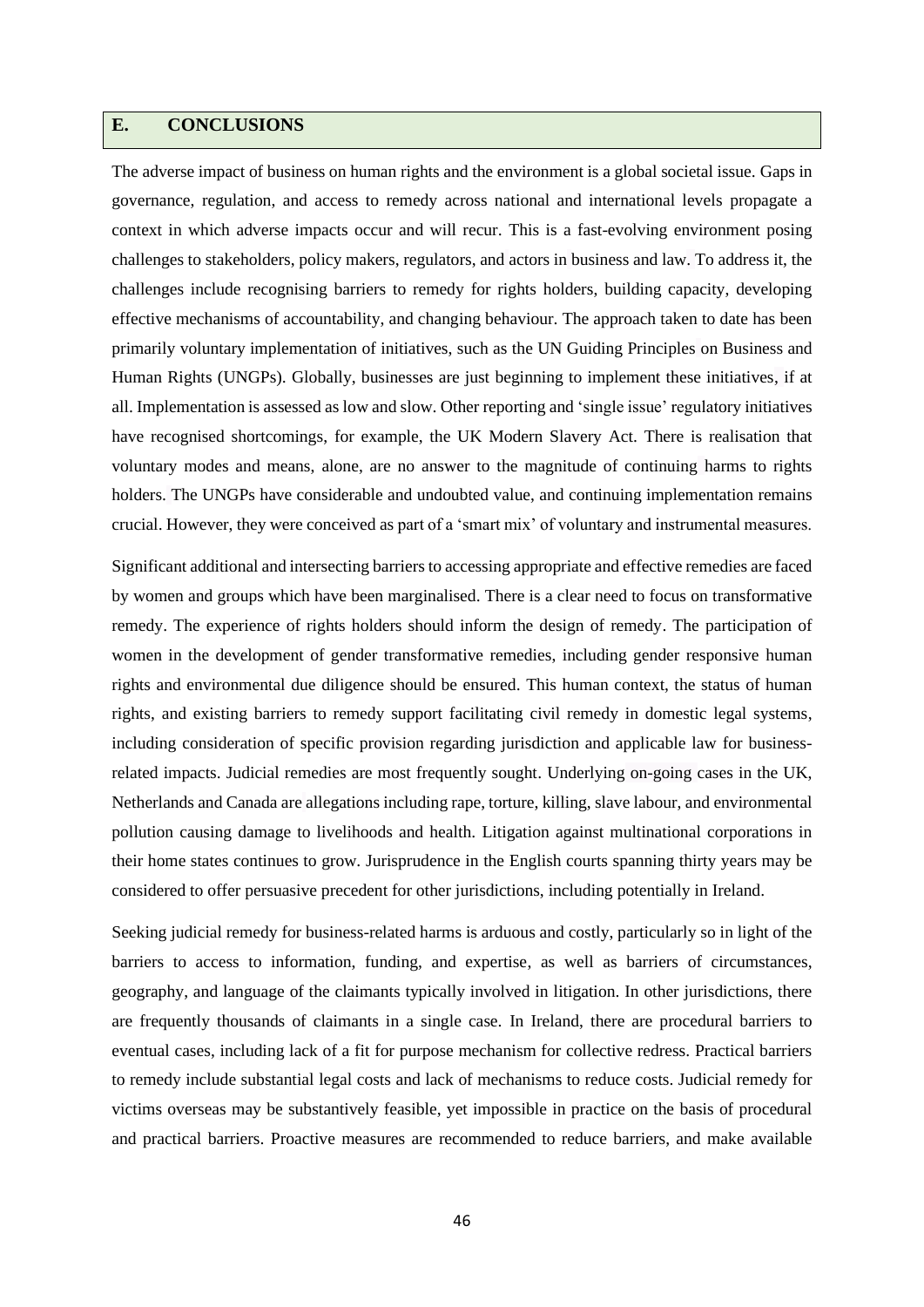remedies to rights holders to the international standard of: Accessible; Affordable; Adequate; and Timely.

#### **Summary Comparison**

| <b>Collective Actions</b><br>N <sub>0</sub><br><b>Third party funding</b><br>N <sub>0</sub><br>Modern Slavery<br>N <sub>0</sub>                                                                                                                                                     |  |
|-------------------------------------------------------------------------------------------------------------------------------------------------------------------------------------------------------------------------------------------------------------------------------------|--|
| <b>Failure to Prevent</b><br>Yes(2018)<br>$\blacktriangleright$ FDL style litigation<br>N <sub>0</sub><br>$\blacktriangleright$ FDL litigation feasible*<br>N <sub>0</sub><br><b>I</b> Judicial Support<br>$\boldsymbol{\mathsf{?}}$<br><b>EU Recommendations</b><br>N <sub>0</sub> |  |
| <b>Constitution</b><br><b>Yes</b>                                                                                                                                                                                                                                                   |  |
|                                                                                                                                                                                                                                                                                     |  |

\* Extensively critiqued

\* Procedural and practical barriers

The risk of denial of justice has weighed in litigation in other jurisdictions. Any state is able to enact regulations which oblige corporations linked to it to respect human rights wherever they operate, and can equally provide practical supports for litigation, access to information, and support non-judicial remedies. The expert Review of the Administration of Civil Justice, commissioned by the Irish Minister for Justice, is pending.

Appropriate criminal offences should work in tandem with civil causes of action in ensuring remedy. The systemic barriers to accountability in criminal law are prompting new approaches. Wellconstructed failure to prevent offences are proving effective. It may be considered to introduce an offence based on primary liability of the corporate entity for failure to prevent human rights abuses, including an appropriately designed defence of due diligence. State based non-judicial mechanisms have an important role to play in remedy, and which could be enhanced in the Irish context. Given the costs associated with formal judicial mechanisms, means and resources to engage in voluntary resolution and mediation would be valuable. The Peer Review of the Irish NCP is positive, and it is hoped that its impact will be enhanced. Investment in access to information, visibility, and transparency is advocated. There is momentum for mandatory human rights and environmental due diligence. A substantive model is advocated. The structure of the French Law of 2017 is considered an appropriate starting point, to be adapted in aspects. Scope, in particular the position of SMEs, is recognised to require attention and balanced consideration. A full regulatory assessment, including consideration of incentives, links to State supports, and provision of appropriate supports for SMEs should precede. Full and open consultation with stakeholders is recommended. The process can be expected to be engender debate and to take time, rendering it logical to commence. Proposals are under development in a number of European countries. In Ireland, the Irish Coalition for Business and Human Rights is developing an outline legislative proposal.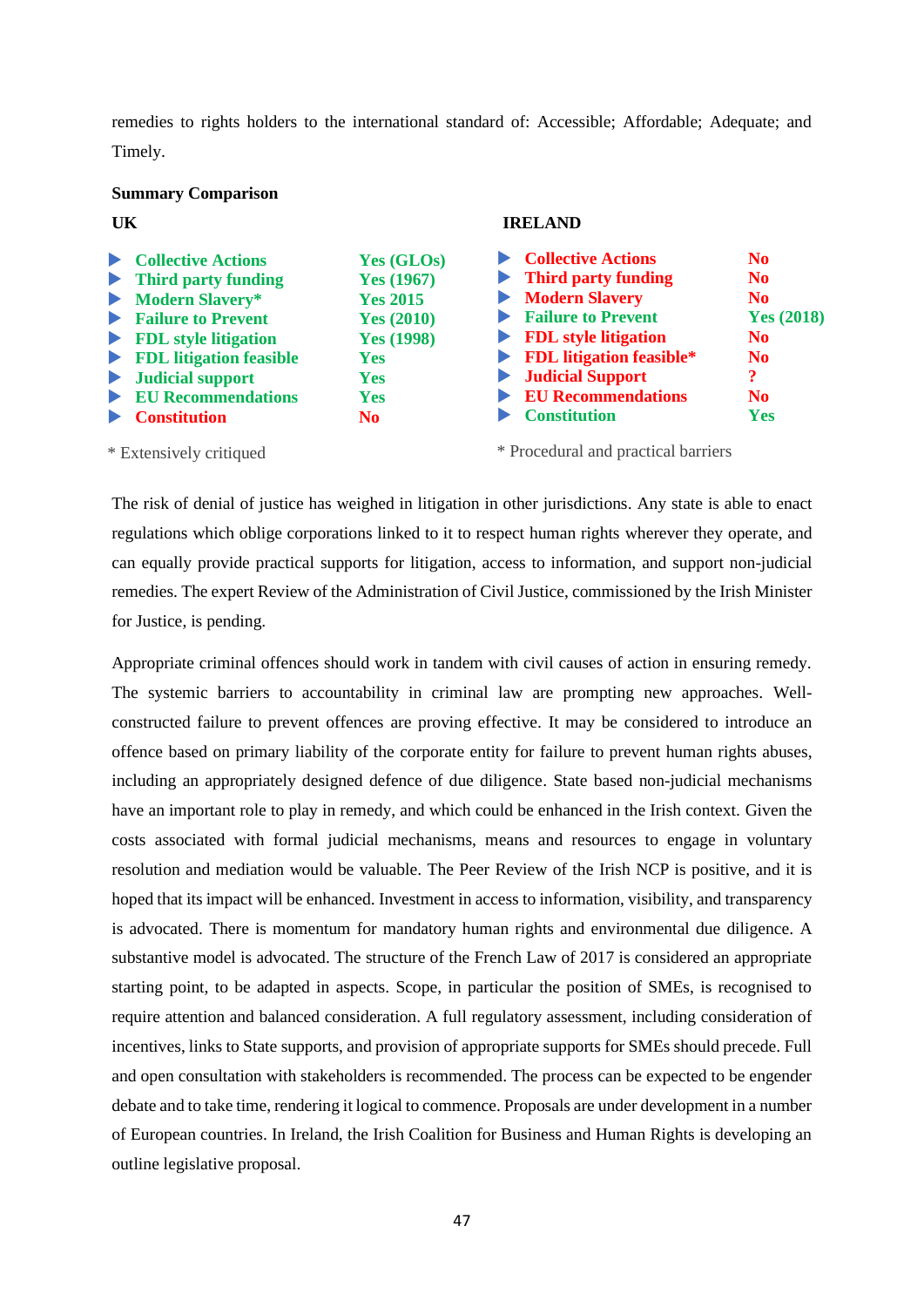The proposed EU legislative initiative concerning Sustainable Corporate Governance including human rights due diligence is in progress. The open public consultation on the proposal for a Directive states:

This initiative aims to improve the EU regulatory framework on company law and corporate governance. It would enable companies to focus on long-term sustainable value creation rather than short-term benefits. It aims to better align the interests of companies, their shareholders, managers, stakeholders and society. It would help companies to better manage sustainability-related matters in their own operations and value chains as regards social and human rights, climate change, environment, etc.<sup>433</sup>

## **F. SUMMARY OF RECOMMENDATIONS**

#### **General**

- Recommendations are subject to appropriate evaluation and assessment of regulatory impact
- Recommendations are pending the Review of the Administration of Civil Justice
- Principles of proportionality, and full and prior consultation with stakeholders.
- To progress, it is crucial that all stakeholders are fully consulted, engaged, and dialogue is enhanced.
- The experience of rights holders should inform how remedies are provided
- In all steps, gender dimensions should be considered
- To include the recommendations within this Review within the National Plan on Business and Human Rights, including identifying actor(s) responsible and timeframes for their achievement

## **1. Reduce Barriers to Remedy: Legal, Procedural and Practical**

• Address barriers to remedy for victims overseas for adverse impacts caused by or contributed to by corporations domiciled in Ireland, including by rendering judicial remedy more accessible, ensuring sanction in criminal law, and enhancing the impact of State based non-judicial mechanisms

## **2. Jurisdiction and Applicable Law**

• Consider recommendations on appropriate and proportionate approaches within European regulation relating to jurisdiction for business-related harms, which operate in combination with national rules on jurisdiction, and the exercise of judicial discretion.

<sup>433</sup> [https://ec.europa.eu/info/law/better-regulation/have-your-say/initiatives/12548-Sustainable-corporate](https://ec.europa.eu/info/law/better-regulation/have-your-say/initiatives/12548-Sustainable-corporate-governance)[governance.](https://ec.europa.eu/info/law/better-regulation/have-your-say/initiatives/12548-Sustainable-corporate-governance)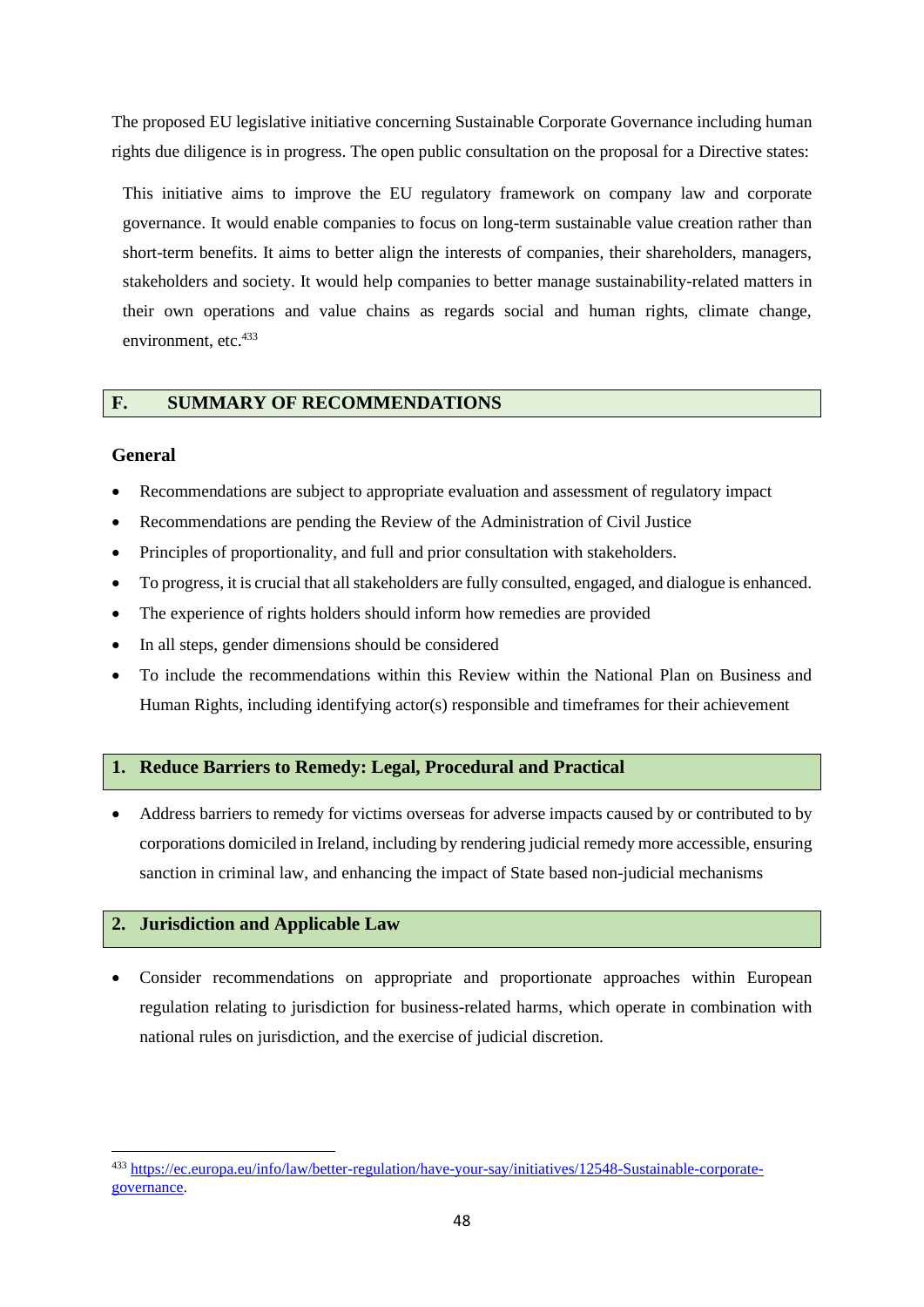• Consider recommendations on appropriate and proportionate approaches within European regulation relating to applicable law for business-related harms

## **3. Collective / Multi-Party Actions**

- Introduce a mechanism for collective actions as recommended by the Law Reform Commission, and consistent with the 2013 EU Recommendations on Collective Redress
- Include a suite of alternative mechanisms to ensure accessibility and proportionality

## **4. Funding Barriers**

- Review civil legal aid provisions for class actions concerning business-related harms
- Claimants who are not domiciled or habitually resident in Ireland are anticipated to face barriers funding cross border litigation
	- o Consider in legislative analysis of third-party funding of litigation, and similar mechanisms
- Consider additional funding barriers faced by women and groups which are marginalised

## **5. Practical Barriers**

• Provision of accessible, up to date, free of charge information on access to judicial and non-judicial remedy for rights holders, including related to funding and procedural cross-border elements

## **6. Additional Barriers**

- Ensure the rights holder is central in all consideration and provisions
- Provision to be made for those who are disproportionately affected or face additional barriers, including women, children, human rights defenders, and indigenous peoples
- Adopt and apply a gender lens in implementing the UNGPs
- Awareness raising concerning the gender dimensions of business and human rights, barriers to remedy experienced by women, and promote adoption of international standards in this respect
- The effectiveness criteria of remedies should be informed by the impact upon women, the intersectional nature of discrimination faced by women, and the experience of women regarding barriers to accessing and enforcing remedies
- Regard to the UNWG three-step framework: gender-responsive assessment; gender-transformative measures; and gender-transformative remedies
- Provision for consultation with representatives of women workers and representative organisations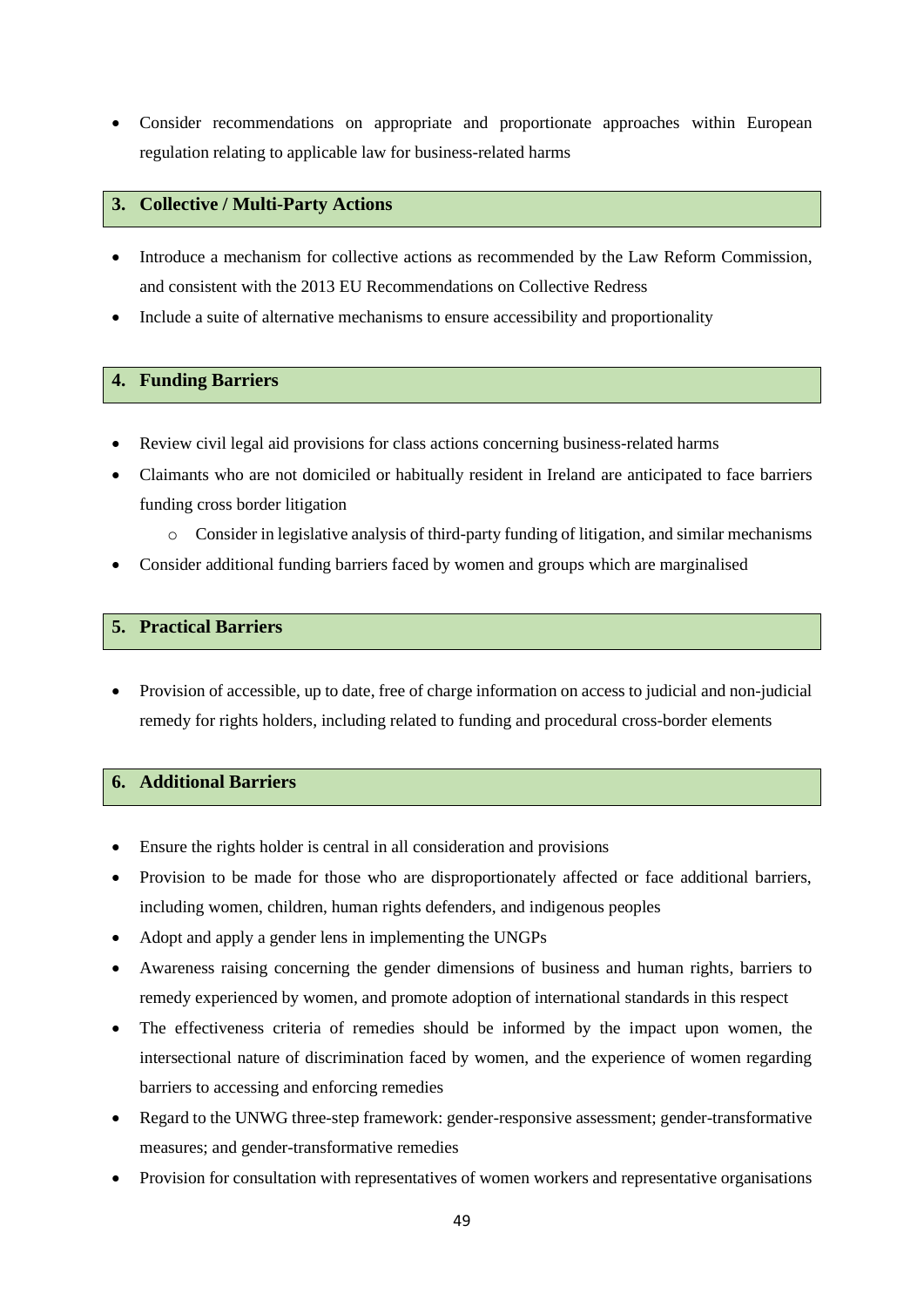## **7. Criminal Law**

• Engage legislative assessment of an offence of failure to prevent human rights abuses, providing for corporate entity primary (plus derivative) liability, including assessment of an appropriate due diligence defence

## **8. Enhance Non-Judicial Remedies**

- Focus on mechanisms, means and resources for rights holders and parties to engage in voluntary resolution and mediation
- Pending the outcome of the Peer Review of the Irish NCP, the following aspects are recommended for consideration: Funding and resourcing the NCP consistent with its role, including minimum one dedicated full time member of staff; Facilitating structured engagement with other Ministries, relevant actors from business, law and civil society; Enhancing information and transparency on complaints procedures
- Request feedback from entities who have submitted instances to the NCP on improving the process
- The NHRI may consider engaging with the European Network of National Human Rights Institutions Working Group on Business and Human Rights, and in other actionsrelating to business and human rights, within its remit and subject to its discretion

## **9. Human Rights and Environmental Due Diligence**

- Commence consideration of regulation of human rights and environmental due diligence in Ireland, cognisant also of developments in the legislative initiative at EU level
- Commence full and open consultation with stakeholders
- The French Duty of Vigilance Law is an appropriate model, to be adapted on the basis of learning on its operation since its introduction, and advances in proposals in other EU jurisdictions.
- Include balanced assessment of the potential impact upon SMEs, within a substantive model
- Regulation should include provisions for remedies (civil, criminal), incentives, and enforcement.
- Regulation of human rights due diligence should be gender responsive
- Engage consideration of interaction with Company Law and Directors Duties

## **10. UN Binding Treaty**

• Encourage relevant actors and stakeholders to engage in discussions, which include remedy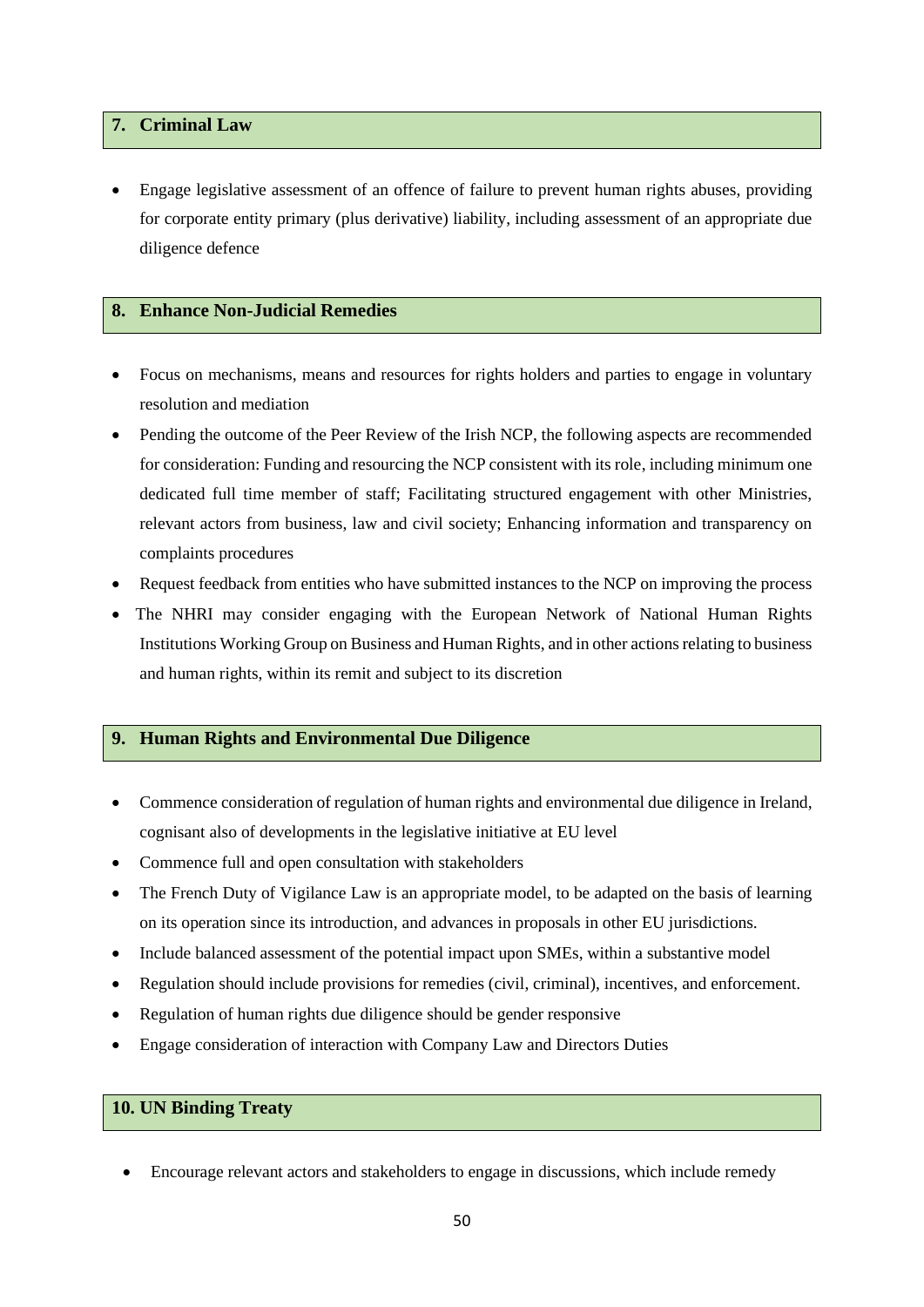#### **11. Capacity and Resources: Move the Dial**

- Dedicated resource in one State agency to establish and maintain:
- A Central Digital BHR Information Hub providing up to date and expert information on: evolving standards and State supports; links to sectoral and country specific studies; 'how to'; best practice; FAQ; blog. Focus on rights holders: gender dimensions; indigenous peoples; human rights defenders. Remedy: Judicial; State based non-judicial; Mediation; Remediation. Understanding Human Rights and Environmental Due Diligence and the EU legislative Sustainable Corporate Governance initiative
- A Central Training Hub providing capacity building and knowledge transfer adapted to assist actors in practice
- Establish a dedicated SME portal to provide: a forum for dialogue and knowledge transfer: hear and consider the specific challenges of small and medium sized businesses relating to developments this field; and inform the supports which may be required

## **12. National Plan on Business and Human Rights 2021-2024: Step Change**

- Content grounded in rights and obligations underpinning business and human rights.
- A directional and unifying force containing firm messaging and concrete time defined actions
- A clear programme of work to move each objective forward, attributing achievement of each action point to an identifiable and accountable actor
- Incentivise implementation of content, links to public procurement, and State supports.
- Include the recommendations within this Review in the next Irish National Plan on Business and Human Rights, including actor(s) to advance, and timeframes for their achievement

## **For Further Analysis**

- Financial Institutions. Specific consideration of business and human rights via investments.
- Consider a study of the interaction of these recommendations, and the field of business and human rights with Company Law and Directors Duties, including in relation to human rights and environmental due diligence.
- Consideration of the role of a regulator or enforcement body (BHR/HRDD)
- Consideration of the Business and Human Rights Implementation Group, perhaps having regard to a programme of time defined outputs, enhancing its visibility and impact
- Consideration of a package of incentives for business to respect for human rights, and rendering state supports subject to respect for human rights